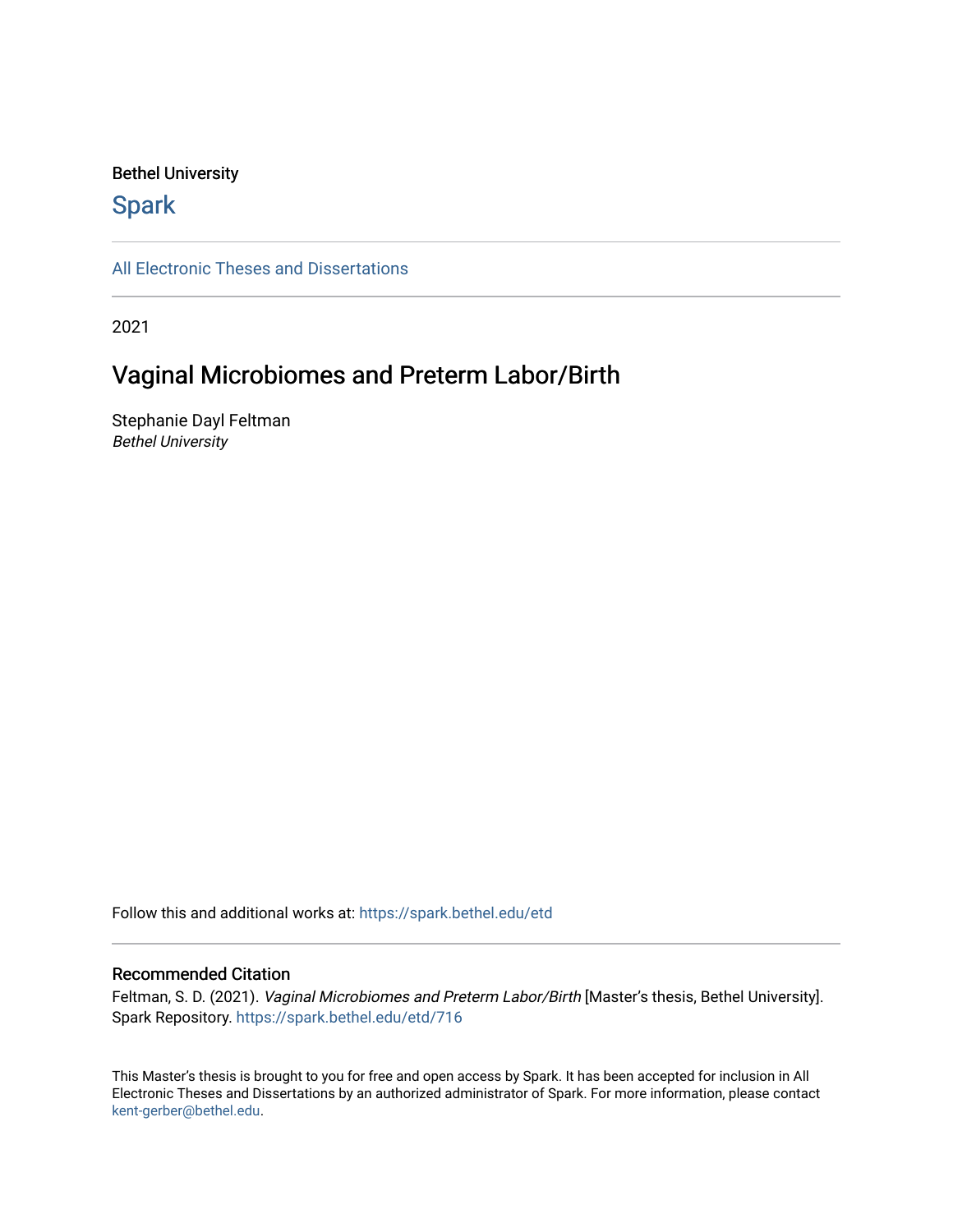# VAGINAL MICROBIOMES AND PRETERM LABOR/BIRTH

A MASTER'S PROJECT SUBMITTED TO THE GRADUATE FACULTY OF THE GRADUATE SCHOOL BETHEL UNIVERSITY

BY

Stephanie D. Feltman

IN PARTIAL FULFILLMENT OF THE REQUIREMENTS

FOR THE DEGREE OF

MASTER OF SCIENCE IN NURSING

MAY 2021

BETHEL UNIVERSITY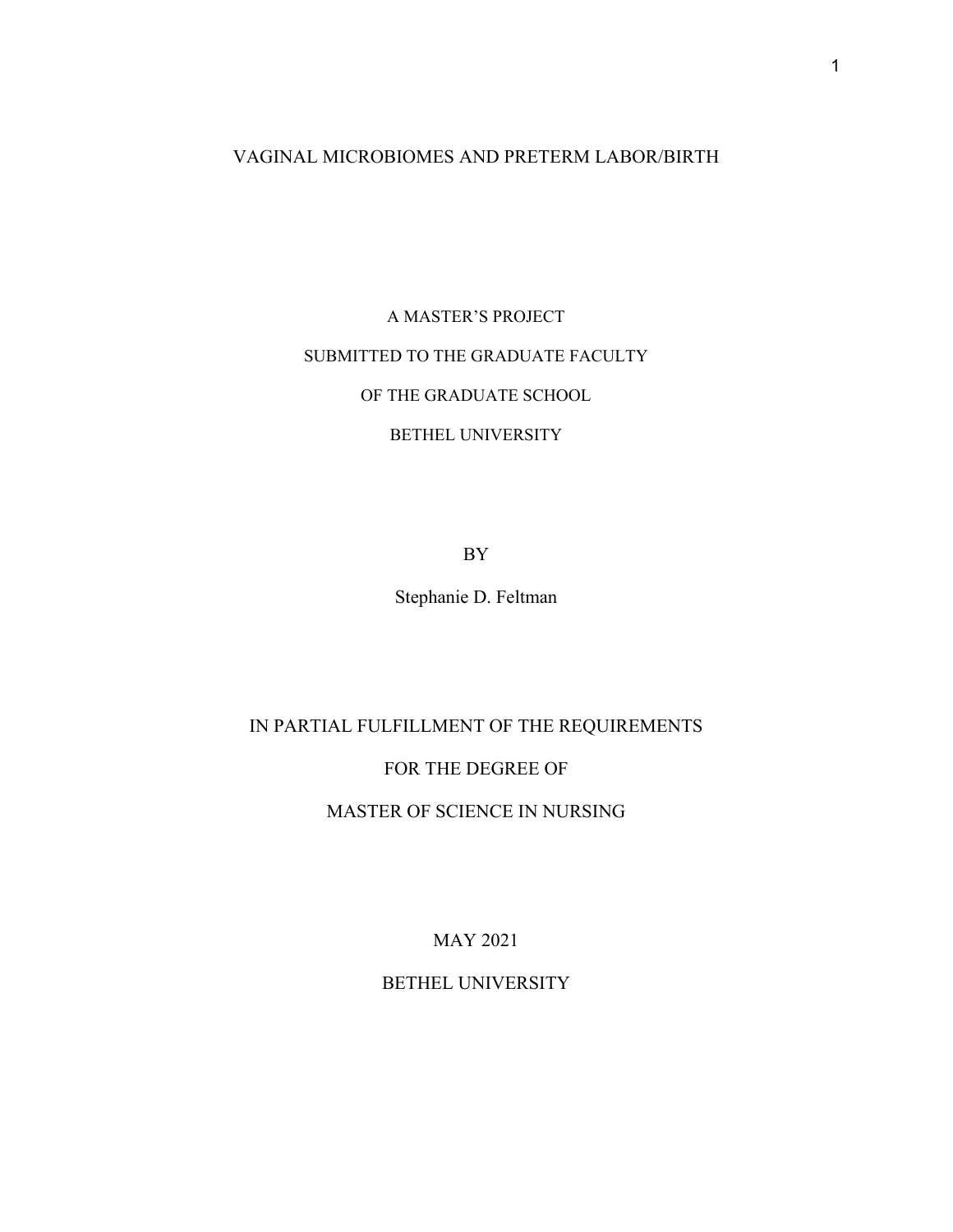Vaginal Microbiomes and Preterm Labor/Birth

Stephanie D. Feltman

May 2021

Approvals:

| Project Advisor Name: Dr. Jane Wrede, PhD, APRN, CNM                      |
|---------------------------------------------------------------------------|
| 'ane Ux<br>Project Advisor Signature:                                     |
| Second Reader Name: Katrina Wu, APRN, CNM                                 |
| Second Reader Signature:                                                  |
| Director of Nurse-Midwifery Program Name: Dr. Jane Wigede, PhD, APRN, CNM |
| 'ane U<br>Director of Nurse-Midwifery Program Signature:                  |
|                                                                           |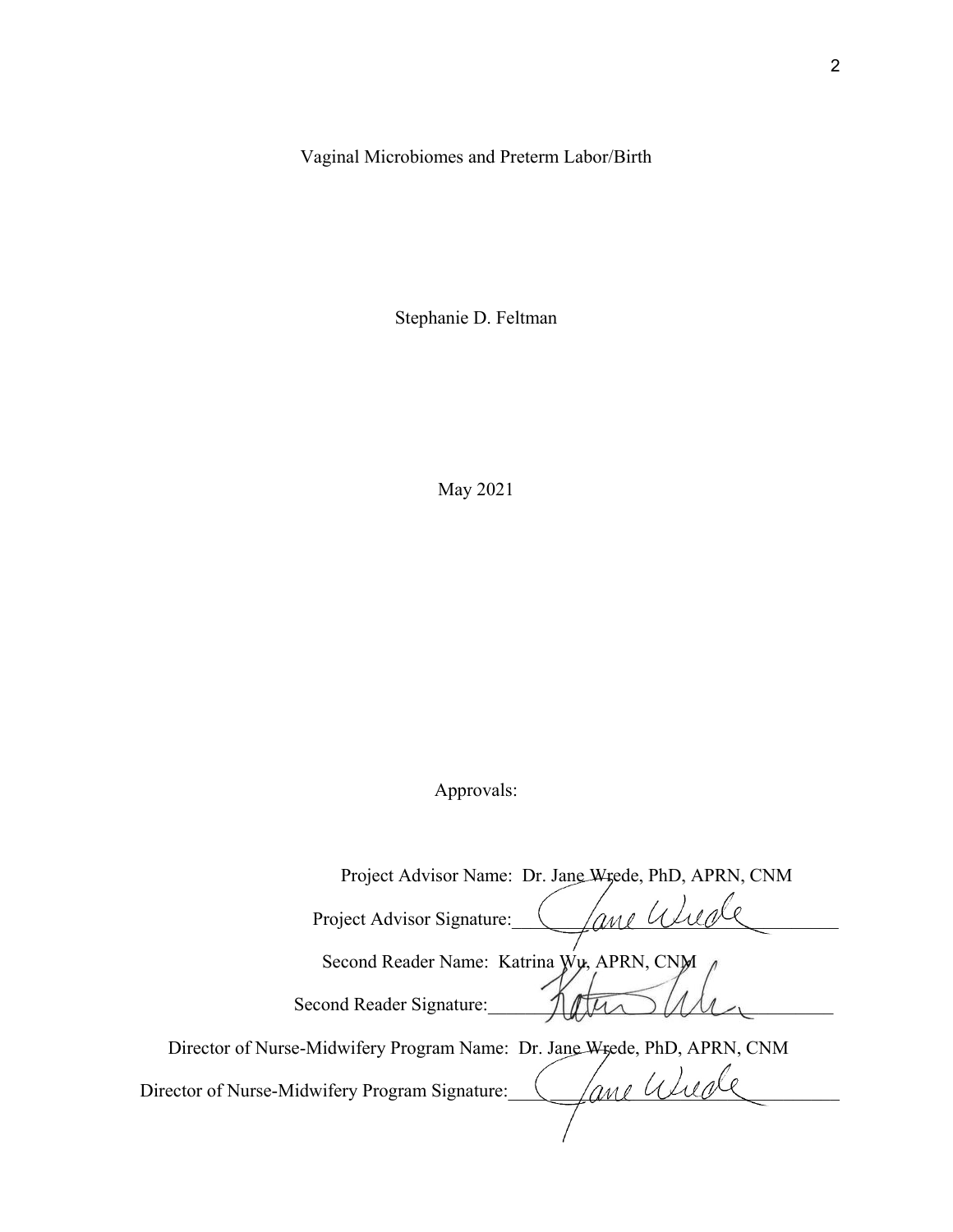# **Acknowledgments**

 I am thankful for our Heavenly Father who has guided me and allowed me the opportunity to take this journey to being a Midwife. I am thankful to Bethel University and the admission committee for having faith in me in choosing me to be a part of their program. Thank you to my husband Greg and my children Joshua, Caleb, Zachariah, Gabriel, Benjamin, Samuel, Jordan, Carter and Abby for your love and support during this long journey. Thank you to my editor Rebecca Otterness for all your kindness and guidance. You have helped me to write a paper that I can truly be proud of. I am grateful for all your hard work and support that you provided me. Thank you to my colleague Katie Augspurger, CNP for your constant support of my educational endeavors and the kindness and friendship that you have shown me. Thank you so much for working your days off and picking up extra days to help me so that I was able to complete clinicals. Thank you to Dr. Jane Wrede Nurse-Midwifery faculty and capstone advisor, who provided me with guidance and helped me to pick a very important and significant topic. Thank you to Dr. Julie Ann Vingers, Nurse-Midwifery faculty, who has been an inspiration to me throughout this journey. Your spirit, compassion, devotions and example have been invaluable to me. I highly respect you as a teacher, preceptor and professional. You have been and will always be an integral part of this journey and I will carry your messages and encouragement throughout my continuing journey and life. You have helped to provide me strength and uplifted me with your words allowing me to continue through all the ups and downs. You will be remembered always.

# Stephanie D. Feltman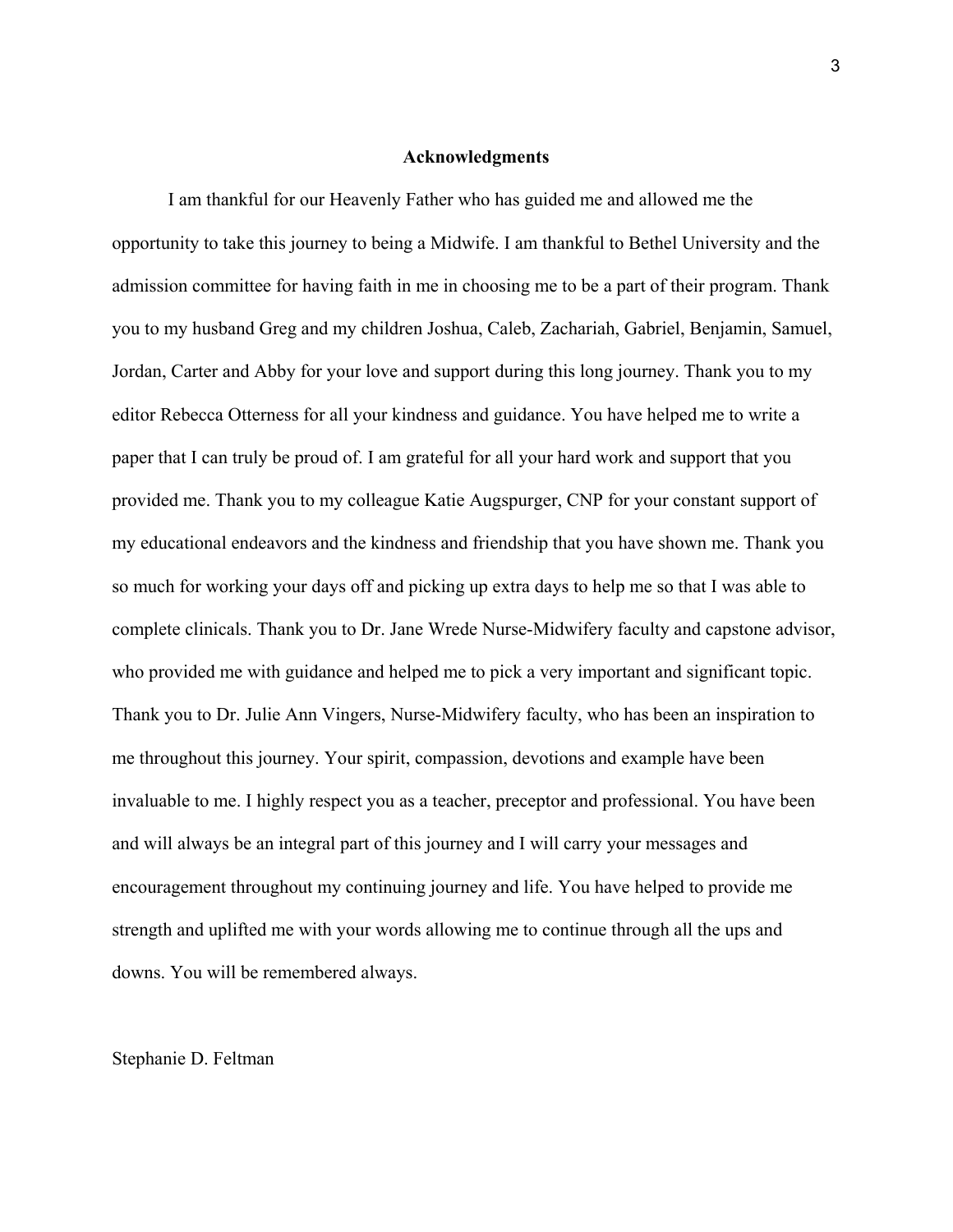# Abstract

**Background/Purpose**: Current standards of care for decreasing the incidence of preterm labor and preterm birth are not decreasing the public health burden of spontaneous preterm birth. Preterm labor and birth contribute to the high infant mortality rate in the United States and around the world. The purpose of this paper is to review and examine research articles regarding the vaginal microbiomes and their association with preterm birth and preterm labor. A better understanding of the microbiome and how it influences labor may be a key component to reducing preterm labor and birth and ultimately decrease the infant mortality rate in the US. **Theoretical Framework**: The Life Perspective Rhythm Model is used in the delivery of nursing care. The primary purpose of nursing is the promotion and maintenance of an optimal level of wellness and health for the patient. There are four main constructs to the model which include person, health, wellness, and metaparadigm of nursing.

**Methods:** Twenty-three research articles were thoroughly studied to answer the questions, "How do the vaginal microbiome community states relate to preterm labor and birth?" and " If the microbiome is implicated, are there any interventions that can alter the microbiome to reduce preterm birth?"

**Results/Findings**: Several microbiome environments were found to be associated with preterm labor and preterm birth. These primarily were those associated with microbiomes dominated by *Lactobacillus iners* and *Lactobacillus jensenii* as well as other pathogens and *Lactobacillus spp.* depleted environments. Microbiome environments protective against preterm labor and preterm birth were dominated by *Lactobacillus crispatus* and *Lactobacillus gasseri*. Differences were noted among various racial and ethnic groups with higher incidence of negative microbial composition and preterm birth in the African American and Hispanic population. Risk factors in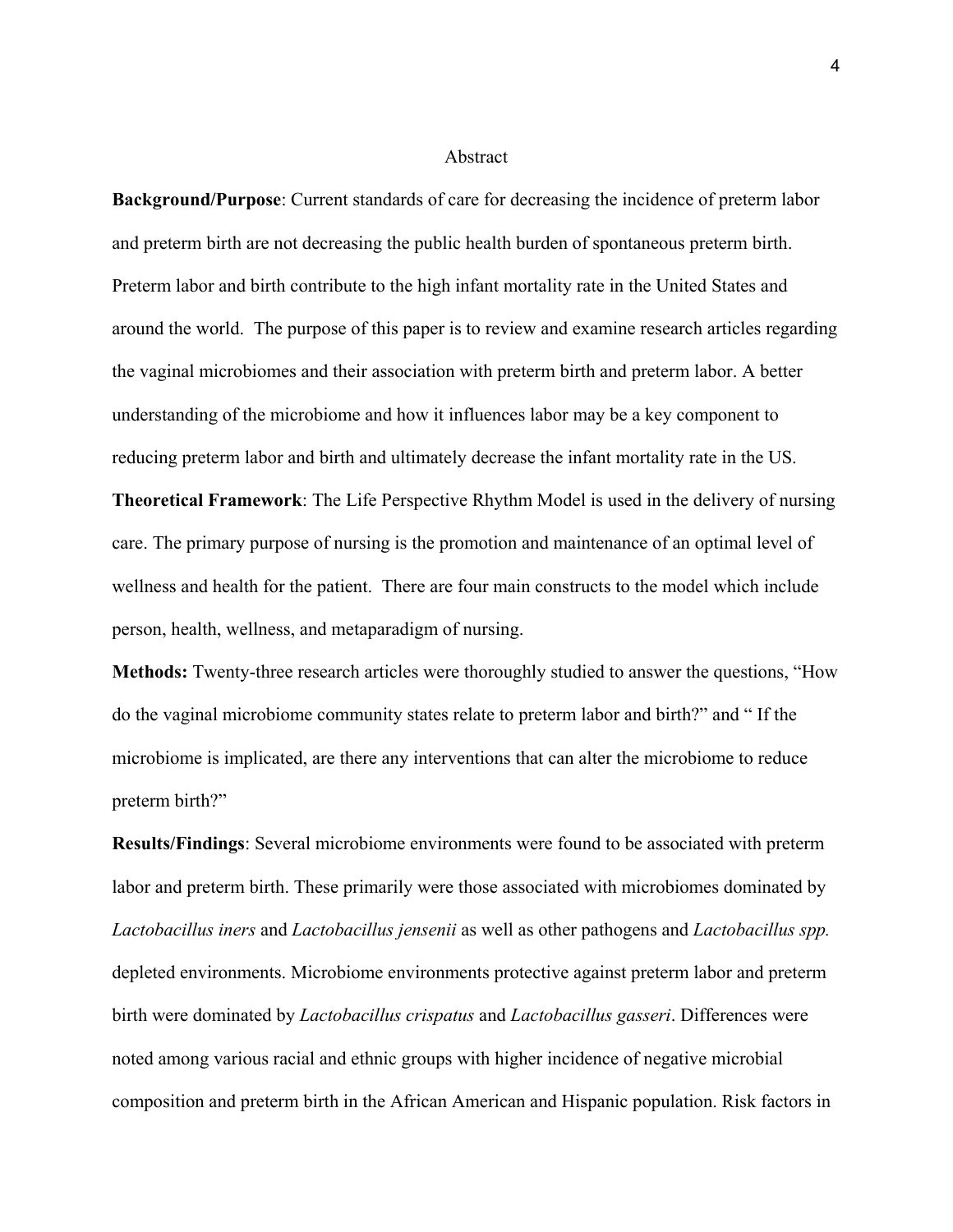all ethnic groups included high BMI, poor diet, negative health behaviors, and stress. Potential interventions were discussed among these as well as the potential for the use of oral probiotics to decrease the incidence of preterm labor and preterm birth.

**Implications for Research and Practice**: Long term, further understanding of the vaginal microbiome and the role it plays in preterm labor and preterm birth can help to define what is a healthy microbiome during pregnancy and help to develop strategies that can promote normal microbiota during pregnancy.

*Keywords: "Bacteria"; "Lactobacillus crispatus (L. iners)"; Lactobacillus iners (L. iners) " ; "Lactobacillus gasseri (L. gasseri)"; "Lactobacillus jensenii (L. jensenii)"; "Lactobacillus species (L. spp.)"; "microbiomes"; "Preterm birth (PTB)"; "Preterm labor (PTL)"; "Preterm premature rupture of membranes (PPROM)"; "Spontaneous preterm birth (sPTB)"; "Vaginal microbiota"; "Viruses".*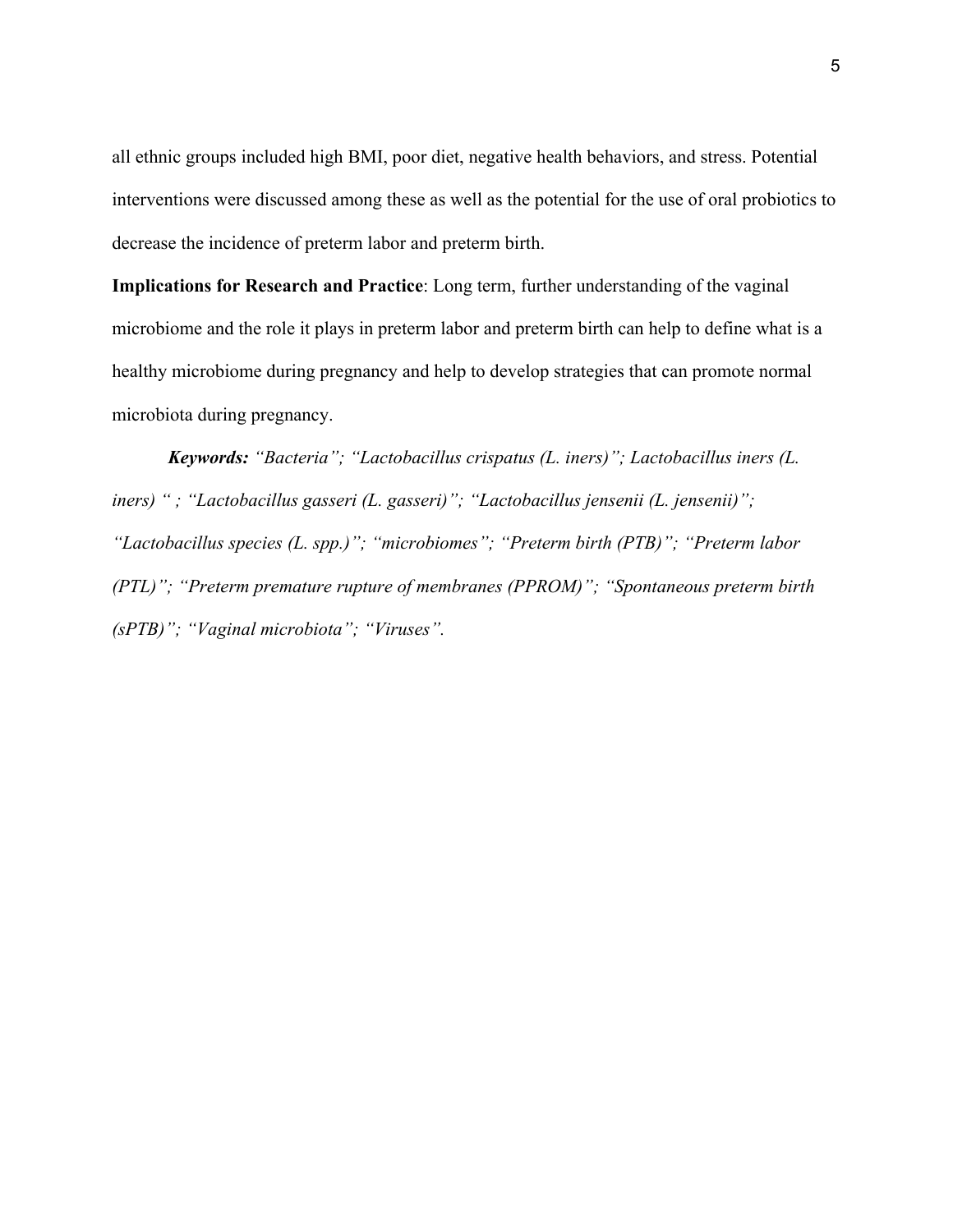# **Table of Contents**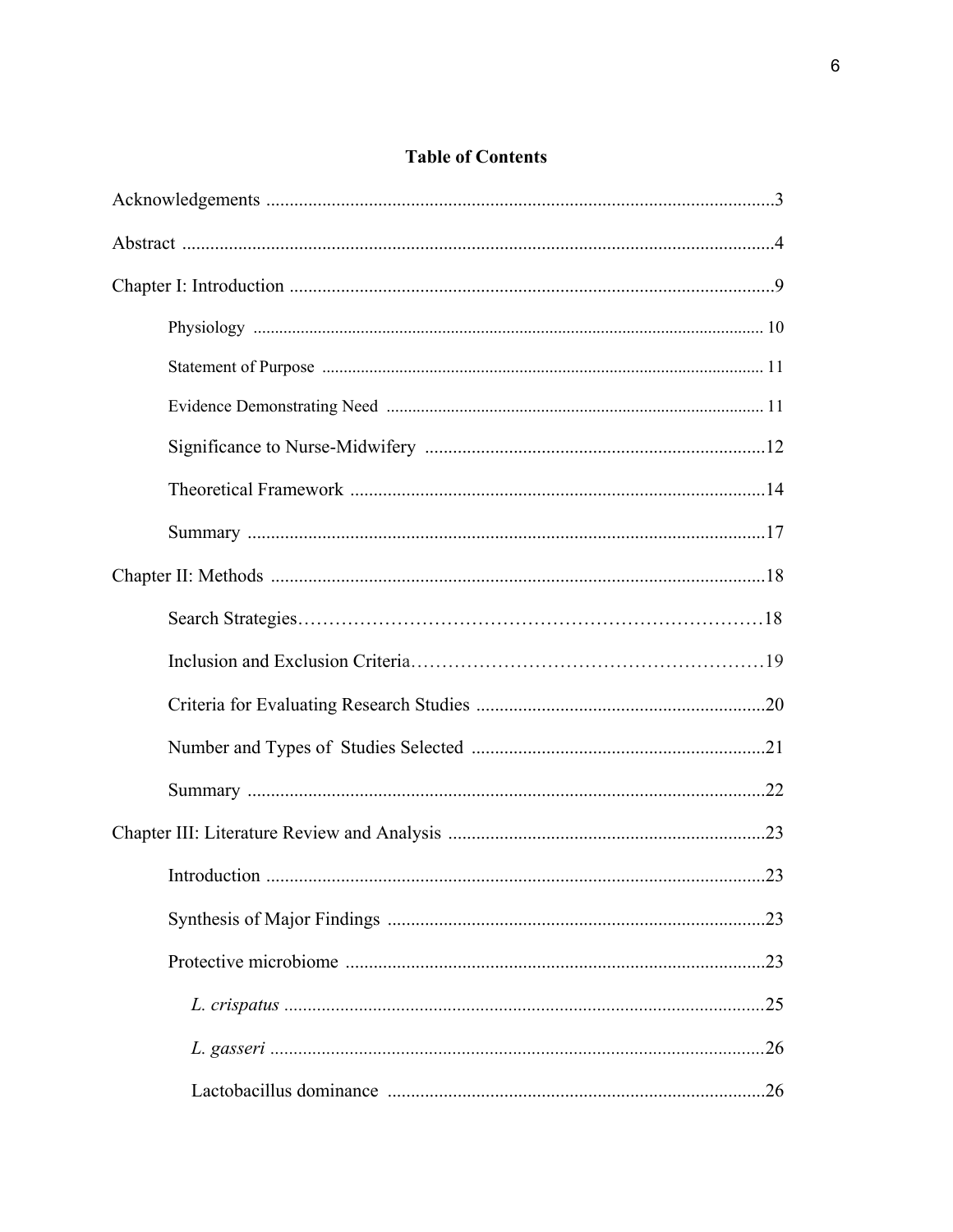| Literature Synthesis & Implications for Midwifery Practice44 |  |
|--------------------------------------------------------------|--|
|                                                              |  |
|                                                              |  |
|                                                              |  |
|                                                              |  |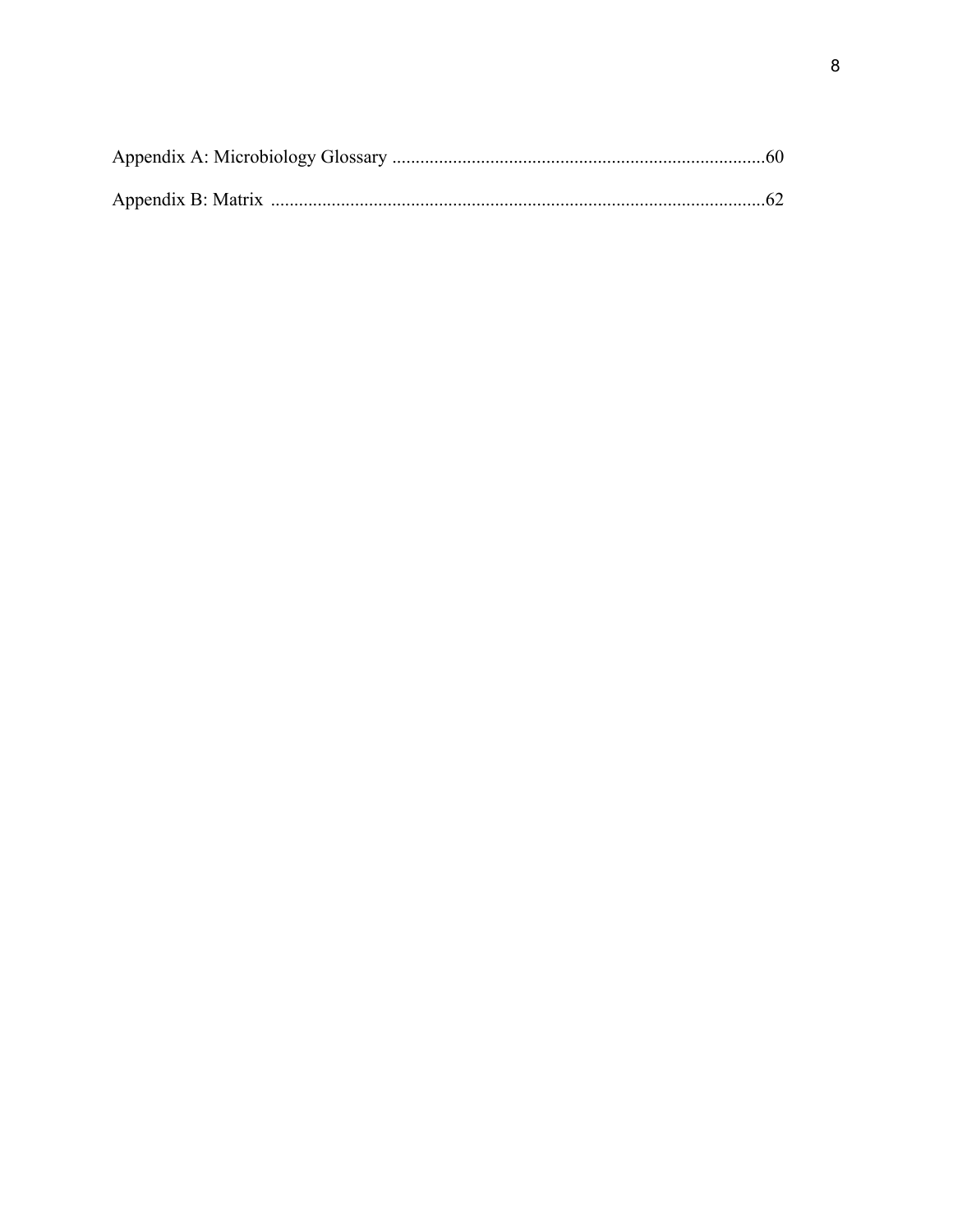# **Chapter I: Introduction**

 Preterm birth is one of the primary causes of perinatal mortality and morbidity throughout the world (Kindinger et al., 2017). Preterm labor and birth are considered the world's primary cause of premature death in children under the age of five. Annually, approximately 11% of all births in the world are premature, with one million out of six million reported child deaths resulting from complications of prematurity (Garcia-Basterio et al., 2017). The United States has a 5.8% infant mortality rate, compared to the average of all other countries in the world at 3.5% (CDC, 2020). Preterm rupture of membranes prior to the onset of labor (PPROM) occurs in approximately 30% of all spontaneous preterm births (sPTB) and is correlated with an increase in vaginal bacterial diversity that occurs prior to the onset of membrane rupture (Brown et al., 2019).

In 2019, preterm birth occurred in 1 out of every 10 births within the United States. The various types of bacterial communities that are present within the lower female genital tract play a significant role in maternal/fetal health (Freitas et al., 2018). The state of pregnancy alone contributes to changes in the vaginal microbiome. These changes occur throughout pregnancy. The underlying physiology present in pregnancy has the ability to impact bacterial and viral communities within the vaginal microbiome. When increased diversity is present, the incidence of preterm birth increases significantly. Changes in the diversity of the vaginal virome are similar to changes that occur within the vaginal microbiome during pregnancy, indicating the underlying physiologic changes that occur in pregnancy possibly regulates both bacterial and viral communities (Wylie et al., 2018). Because microbiology terms may be a challenge to the reader a glossary has been created and can be found as Appendix A.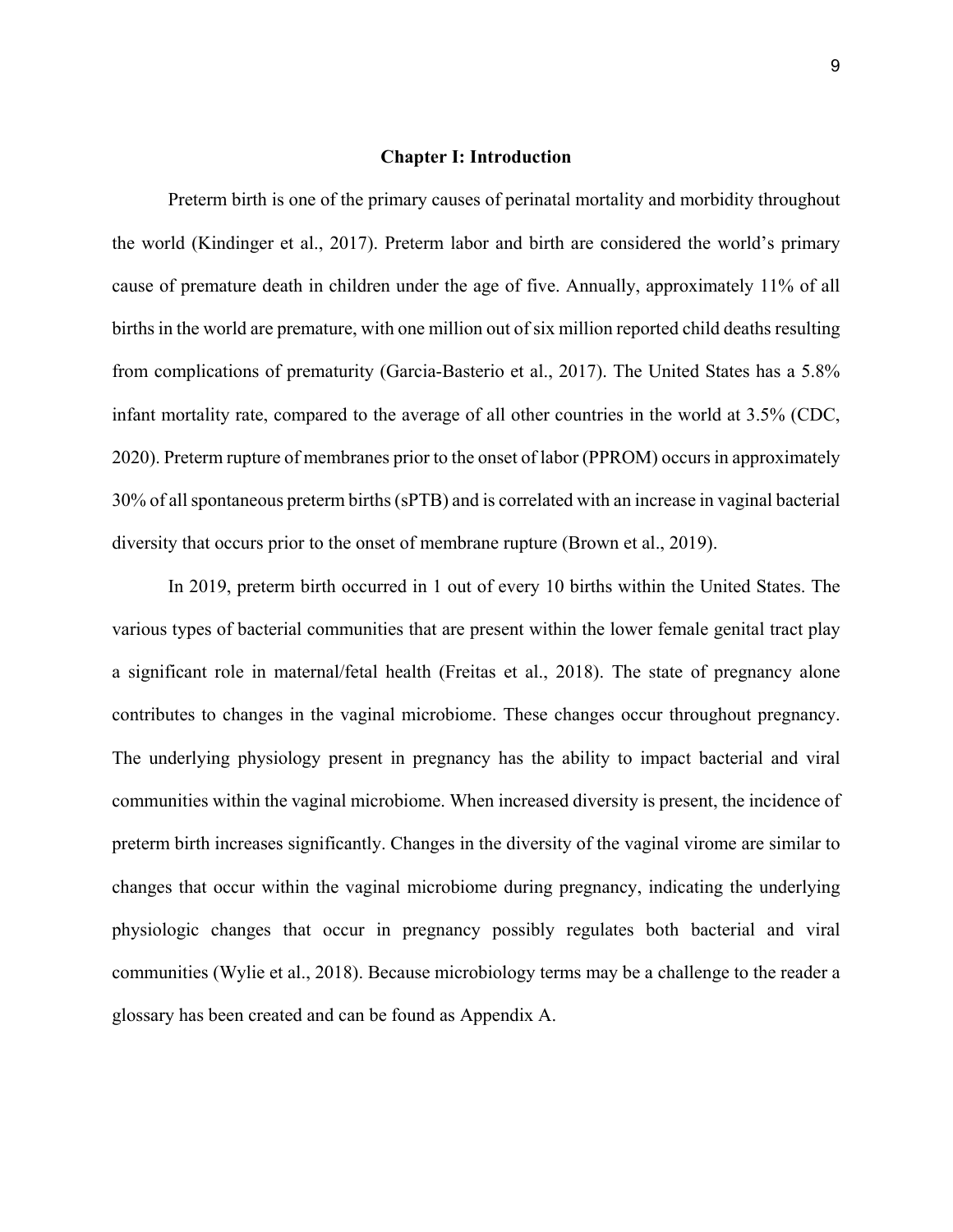# **Physiology**

The human body is not a sterile organism. It is the domain for millions of different microorganisms. Bacterial flora that can be found on the human body are considered to be the human microbiome with each individual having their own unique types of microbes. Many bacteria can contribute positively to human health. These bacteria provide resistance to infection, break down nutrients, and train the immune system (Walther-Antonio et al., 2014). Pregnancy is associated with significant physiological changes, and maternal niches of the microbial community structure have the potential to change and shift. Many of these changes are not harmful, but dysbiosis within the maternal vaginal microbiota may be correlated with increased incidence of adverse pregnancy outcomes such as preterm birth (Walther-Antonio et al., 2014). Vaginal dysbiosis is a shift from the most favorable vaginal microflora to bacterial diversity which is associated with adverse health outcomes. (VandeWijgert, 2017).

Within the vaginal tract, more than 50 microbial species are noted to be nonpathogenic (Kindinger et al., 2017). During reproductive years, the vaginal microbiome varies quite significantly among women. Healthy vaginal microbiomes have been found to have some protective aspects against bacterial vaginosis, sexually transmitted diseases (STD's), urinary tract infections (UTI's) and human immunodeficiency virus (HIV) (Zheng et al., 2019). This protection is associated with the presence of lactic acid-producing bacteria primarily of multiple *Lactobacillus* species (spp.) which, through competition, decrease the presence or growth of more pathologic microbes. For example, in the incidence of the presence of bacterial vaginosis there is a significant decrease in the presence of *Lactobacillus* spp. (Kindinger et al., 2017).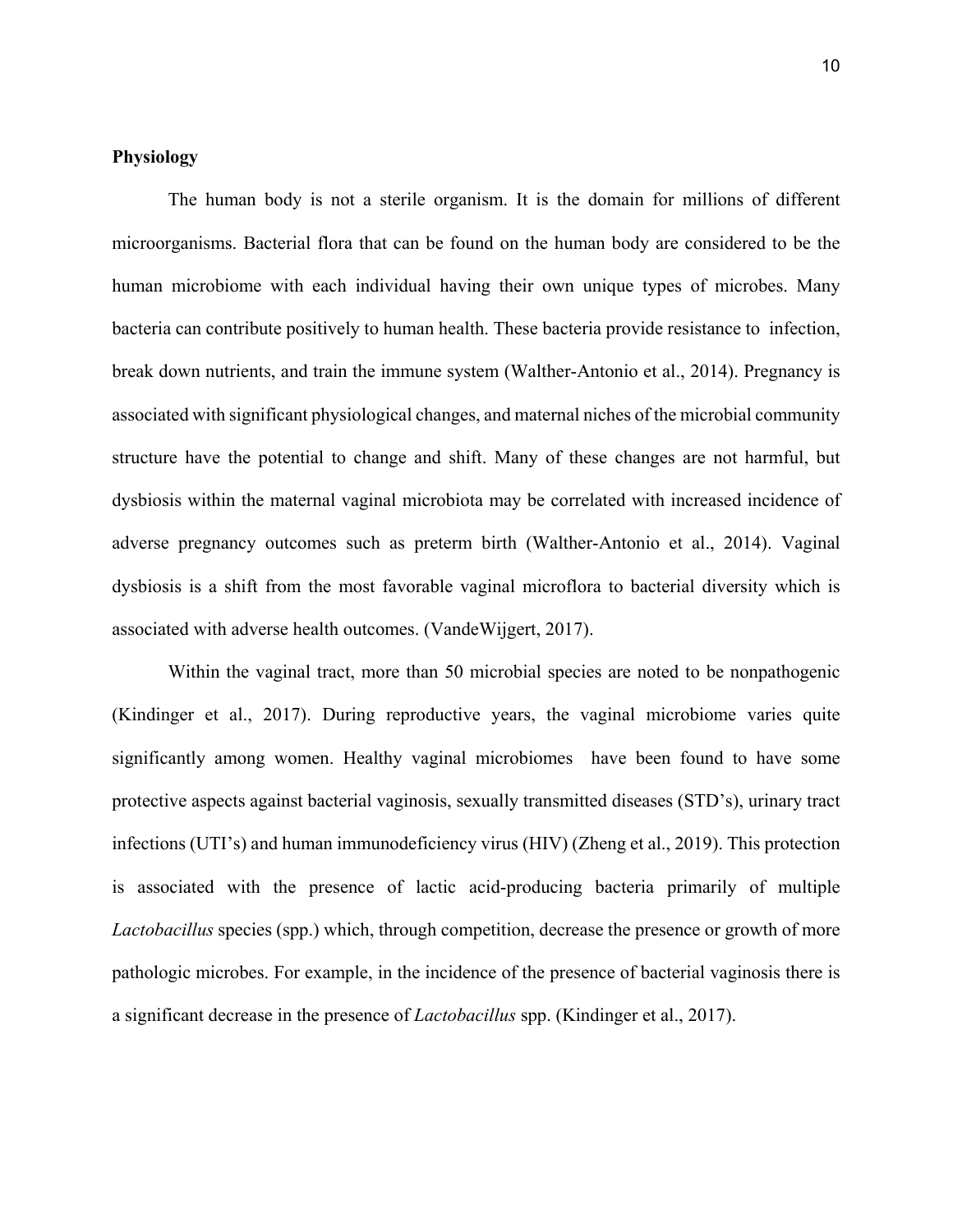A number of community state types (CST) are influenced during pregnancy (Kindinger et al., 2017). These include four primary *Lactobacillus* spp. including L. *crispatus* (CST I), L. *gasseri* (CST II), L. *iners* (CST III), and L. *jensenii* (CST V). (CST IV) includes all other microbial communities that are significantly lacking *Lactobacillus* spp. but are full of primarily anaerobic bacteria. The physiologic premise is that increased amounts of circulating estrogens control accumulation of glycogen within the vaginal epithelium. Glycogen is separated by host amylase into complex sugar substances of maltotetraose and maltotriose. These develop carbon sources that serve as nutrition for the *Lactobacillus* spp. Interaction between hormone and metabolic signaling within the vaginal mucosa act in a protective manner, preventing exposure of pathogenic bacteria. This leads to greater stability of the microbiome and the community state types as gestation advances and a decrease in the incidence of individuals who have a microbial community that lacks *Lactobacillus* spp. (Kindinger et al., 2017). Within the Lactobacillus genus there are species that appear more protective and some that are concerning.

#### **Statement of Purpose**

The purpose of this paper is to review and examine research articles regarding vaginal microbiomes and their association with preterm labor and preterm birth. The questions for the literature review are, "How do the vaginal microbiome community states relate to preterm labor or birth?" and "If the microbiome is implicated, are there interventions that can alter the microbiome to reduce preterm birth?"

### **Evidence demonstrating a need**

 Worldwide, approximately 11% of babies are born prematurely prior to 37 weeks gestation. African American women are 1.5 times more likely to have preterm birth than Caucasian women and have twice the risk of very early preterm birth, prior to 32 weeks gestation (Elovitz et al.,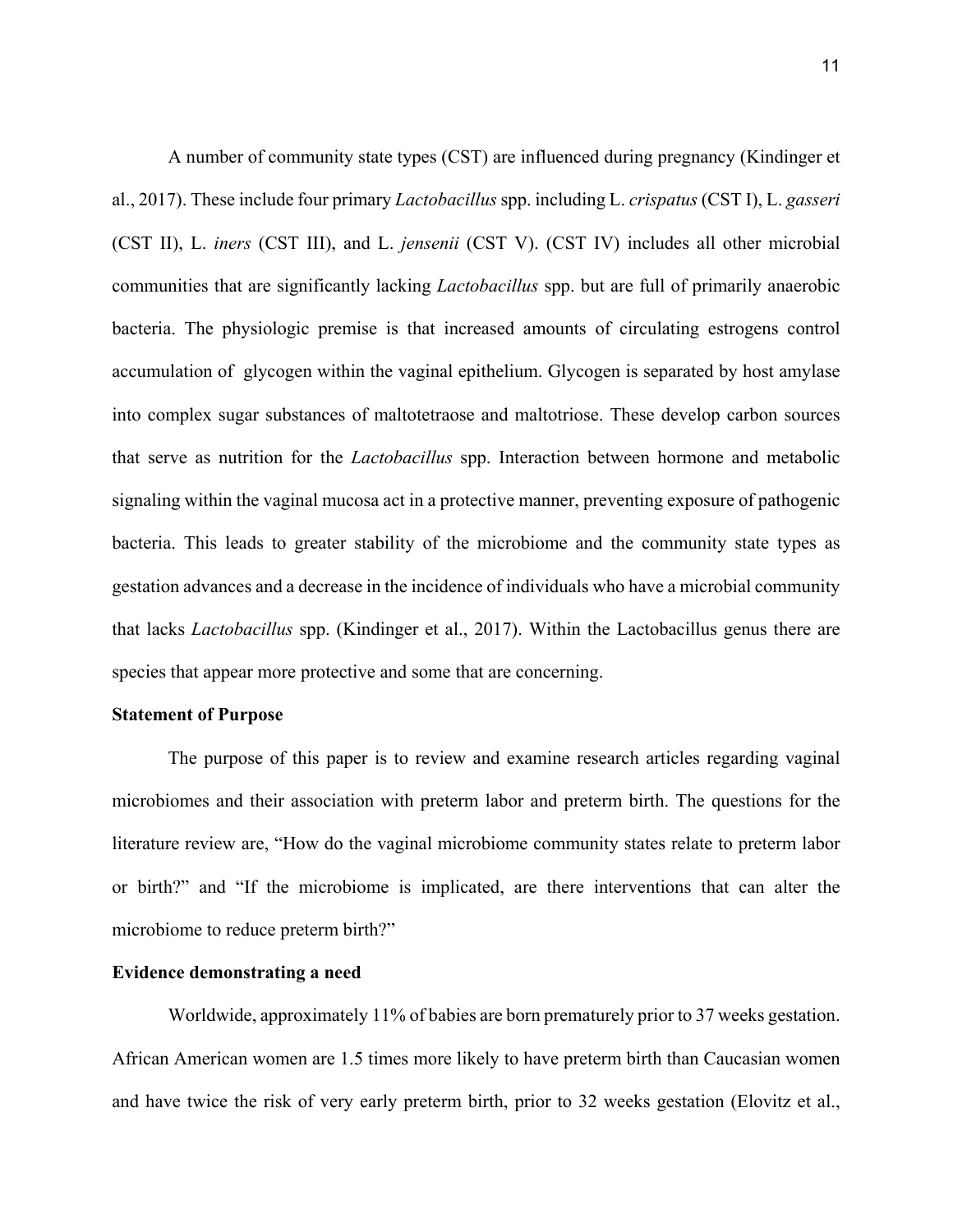2019). There has been limited success in developing strategies that prevent the incidence of preterm birth. Emerging research is discovering that the maternal microbiome is associated with vital functions of normal maternal health. Alterations in the microbiome may play a role in the etiology and increased incidence of preterm labor and preterm birth. Preterm birth within the United States occurs in approximately 500,000 or 1 in every 9 births. It is noted to be the primary reason for infant mortality, responsible for 35% of all infant deaths. Elovitz et al. (2019) concluded that the vaginal microbiota plays a significant part in preterm birth.

Current efforts that are being used to target women with a previous sPTB are not decreasing public health burdens associated with sPTB (Elovitz et al., 2019). Targeting the microbiome may be a new approach.

# **Significance to Nurse-Midwifery**

Certified nurse-midwives (CNM's) are licensed and independent providers of health care with authority in all 50 states. They are required to follow standards for education and certification set by the Accreditation Commission for Midwifery Education. In August 2017, the number of licensed CNMs was 11,826 with 101 licensed certified midwifes (CMs) who are not nurses. They attend births, work in primary care and reproductive care of women. Approximately 33% of nursemidwives work in primary care providing access to annual exams, providing medications, nutrition counseling, patient/parenting education, and reproductive healthcare. The American College of Nurse Midwives (2020) reports that approximately 53.3% of nurse-midwives attend labor and deliveries. In 2014 approximately 94.2% of nurse-midwives attended births in the hospital setting with 3% in birth centers and 2.7% in patient homes. Midwives are involved in 8.3% of all births within the United States (American College of Nurse-Midwives, 2020).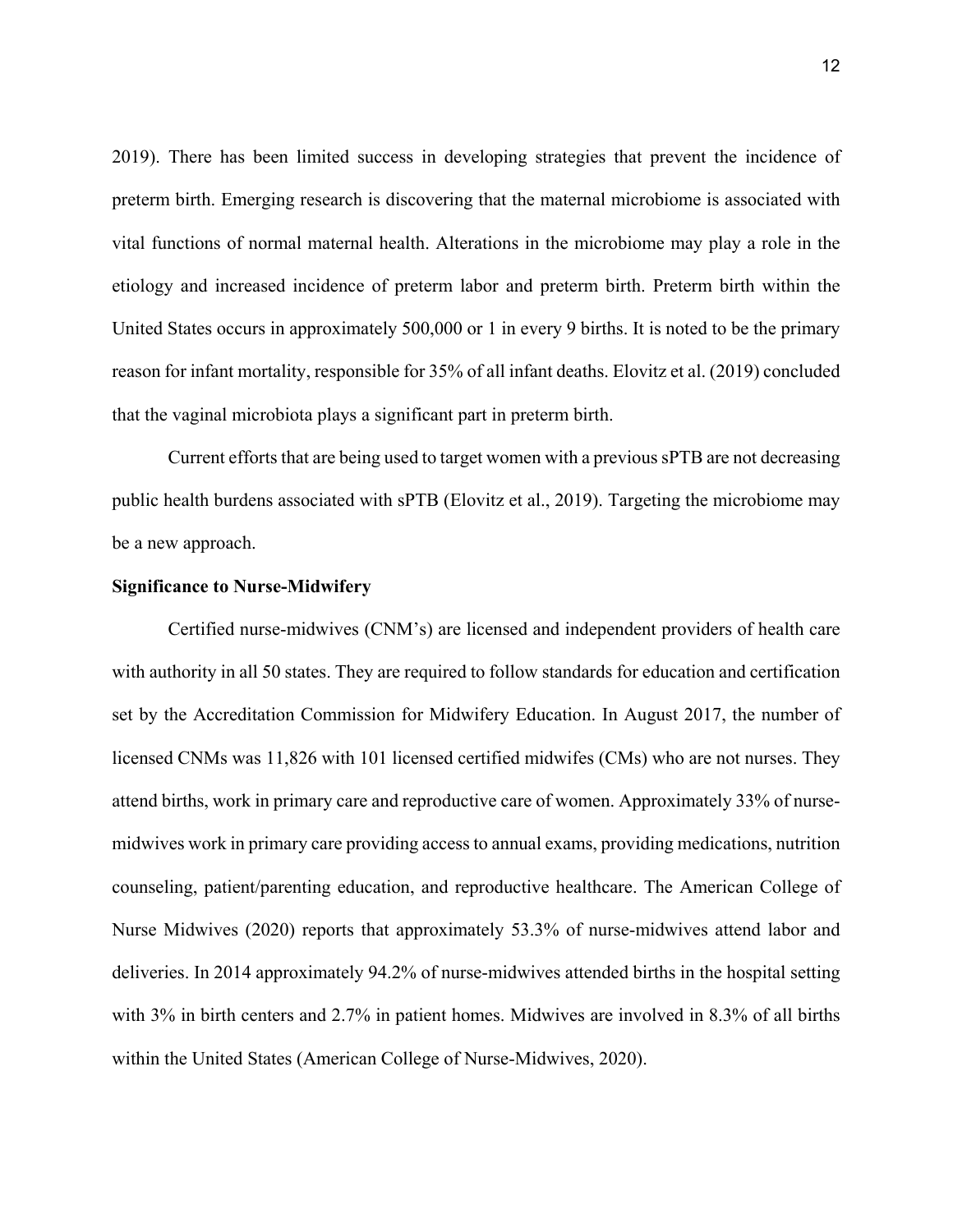Women who receive prenatal, intrapartum, and postnatal care from a CNM are less likely to have incidence of sPTB prior to 24 weeks and require fewer medical interventions in comparison to women under the care of an obstetrician or family physician (Poltera, 2013). Compared to genetic factors, the presence of a hostile vaginal microbiota is considered a risk factor that is modifiable in prevention of PPROM (Brown et al., 2019). Identification of women at risk followed by influencing the bacterial community either through prebiotic or probiotic therapies are thought to be promising strategies in the prevention of PPROM and PTB (Brown et al., 2019).

Being able to understand and characterize the vaginal microbiota during pregnancy will help provide information that allows for prognostic, diagnostic, and therapeutic values (Romero, Nikita et al., 2014). There is potential functional and clinical significance for the nurse-midwife in understanding microbial community state types and metabolic profiles that are associated with sPTB to increase comprehension of the processes of inflammation that are correlated with sPTB (Stafford et al., 2017). To enable the midwife to create strategies that prevent negative reproductive outcomes, it is important to have knowledge and understanding of microbiome community state types and their role in the incidence of sPTB and PPROM.

Some of the hallmarks of Midwifery that would pertain to this topic are "Incorporation of evidence-based care into clinical practice", "Utilization of health promotion, disease prevention, and health education", and "Incorporation of evidence-based integrative therapies' (American College of Nurse-Midwives, n.d.). Applicable pearls of midwifery would be the use of appropriate interventions that are based on the best available clinical evidence, interprofessional education, and collaboration to enhance optimal patient outcomes. Most important in relation to this topic would be to practice according to the most up to date evidence and to continue with interprofessional learning activities to expand knowledge base. Participating in research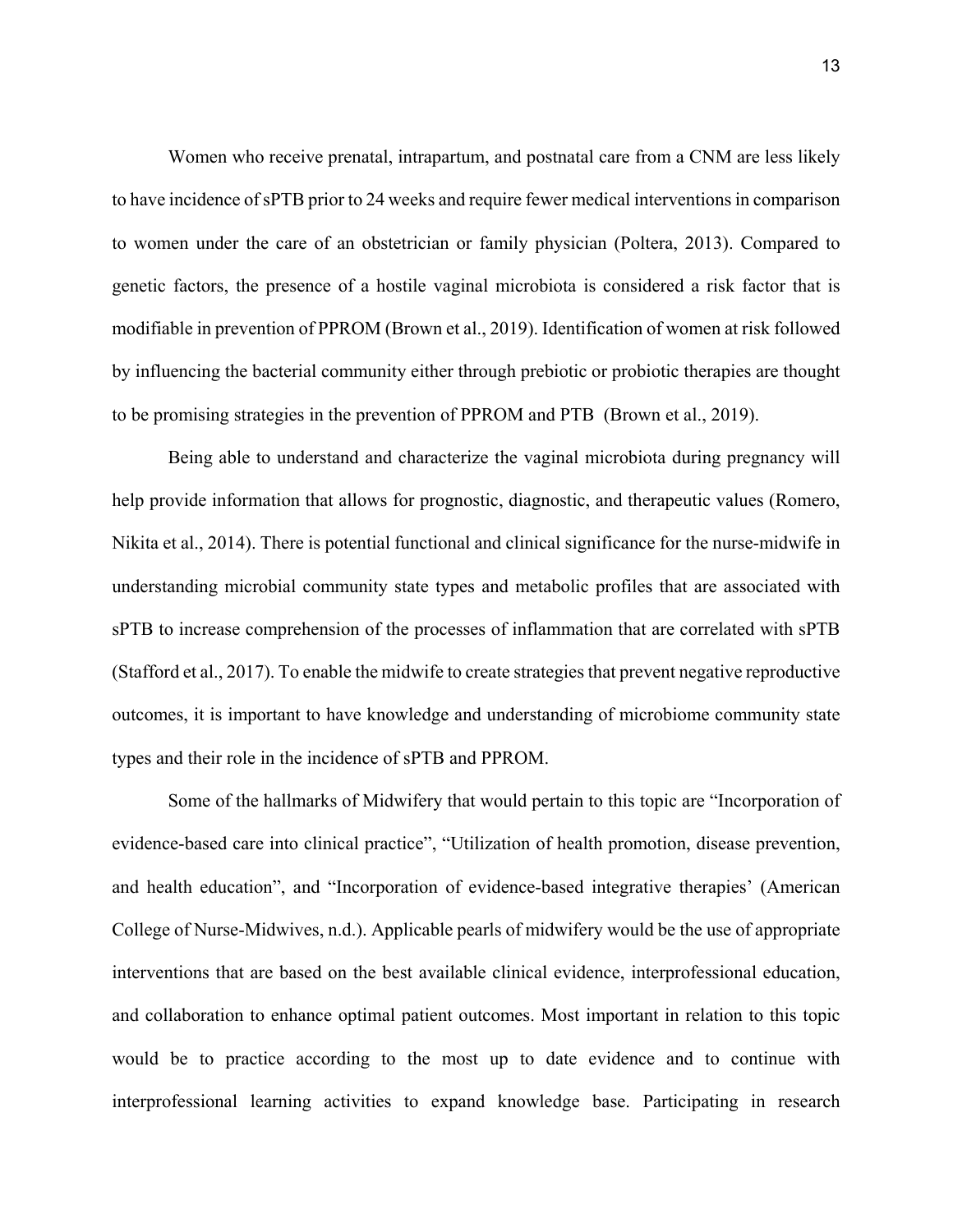opportunities is also essential in improving patient outcomes and for shared learning (American College of Nurse-Midwives, n.d.).

Many routine practices in prenatal care and in labor and birth environments are associated with the potential to influence the microbiome. Ensuring safe progression of labor often includes multiple cervical examinations, internal fetal heart rate monitoring, and uterine contraction monitoring. Many of these tasks are important but need to be used with clinical judgment to ensure that the disturbance to the microbiome is minimized as much as possible (Cahill et al., 2012).

One significant issue is cervical examinations that have the potential to introduce or facilitate infection. Patient education is a primary role of the nurse-midwife. Patients should be offered education about the prenatal influences associated with the microbiome, birth route associated factors, and antibiotic use during pregnancy. Even though the relationships between the microbiome and health outcomes are not completely understood, midwives are in a position to provide evidence-based care and education in regard to the adoption of healthy behaviors that have the potential to promote a healthy microbiome (Cahill et al., 2018).

#### **Theoretical Framework**

The Life Perspective Rhythm Model is a model developed by theorist Dr. Joyce Fitzpatrick in 1989 that was based on the model of practice developed by Martha Rogers of the Theory of Unitary Human Beings. Martha Rogers' Science of Unitary Human Beings describes global concepts of human being, environment, health, and nursing. The theory is focused on unitary human environment mutual processes. Instead of health and illness, Rogers defines health as a statement of the life process. She describes four aspects to this process. Energy field, openness, pattern, and pan dimensionality. Human and environment in conjunction influences processes of change that improve health. When addressing the health and treatment of a patient, the patient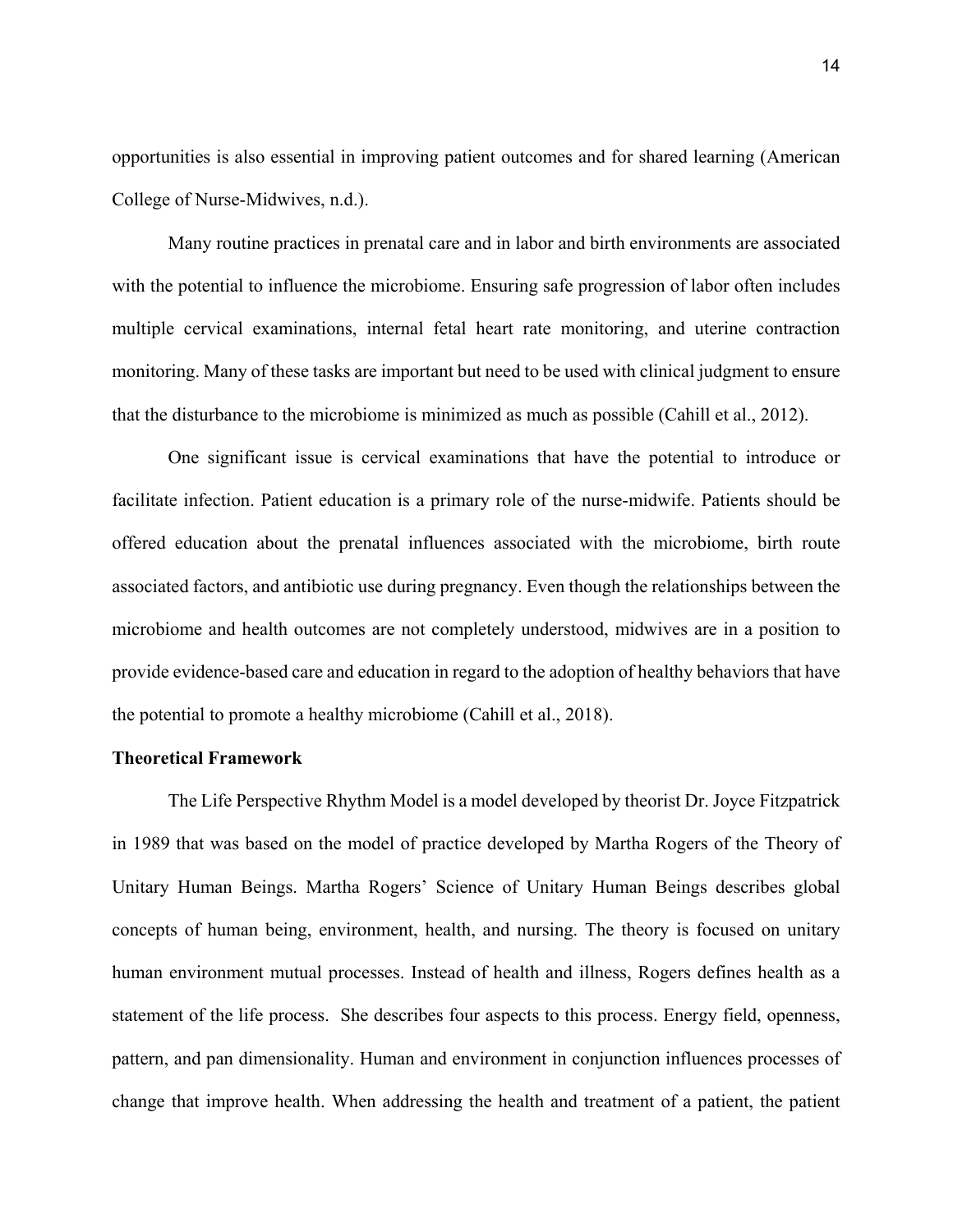cannot be divided from their environment. Martha Rogers theory included eight separate areas. Fitzpatrick further refined this theory building her theory on four subdivisions (Nursing Theory, 2020).

The Life Perspective Rhythm Model consists of four constructs that involve the delivery of nursing care. The focus of the model is to view the differing components in life experiences as rhythms. Human development is centered along varying rhythms allowing humans to learn communication and interaction with those around them. Nursing uses these rhythms to achieve optimal wellness for patients through the use of the concepts of person, health, wellness, and metaparadigm. The medical field is often consulted when any rhythm reaches a high point or a low point in patient health status. Nursing is responsible to understand and to help the patient with putting their rhythms back together in order to support all of the other rhythms of the body. The goal is to return to a state of health. Rhythm refers to the regular and recurrent quantitative changes that occur in a variable biological process. They can be described, are measured, and will repeat. The stages of life and illness are equated to rhythms. The principal purpose of nursing is promoting and maintaining optimal levels of wellness and health for patients (Nursing Theory, 2020).

This is a useful model for studying different methods for identification of modifiable factors within the vaginal microbiome that may lead to preterm labor/birth. The four main constructs to this model include person, health, wellness, and metaparadigm of nursing. Understanding all of these areas are significant to ensure successful outcomes for patients. The person is not just the patient but all those who interact with the person in their environment. The human being is considered an open system with specific rhythmic behaviors. These behaviors are drawn from several areas including the culture of the patient and their surrounding society (Nursing Theory, 2020).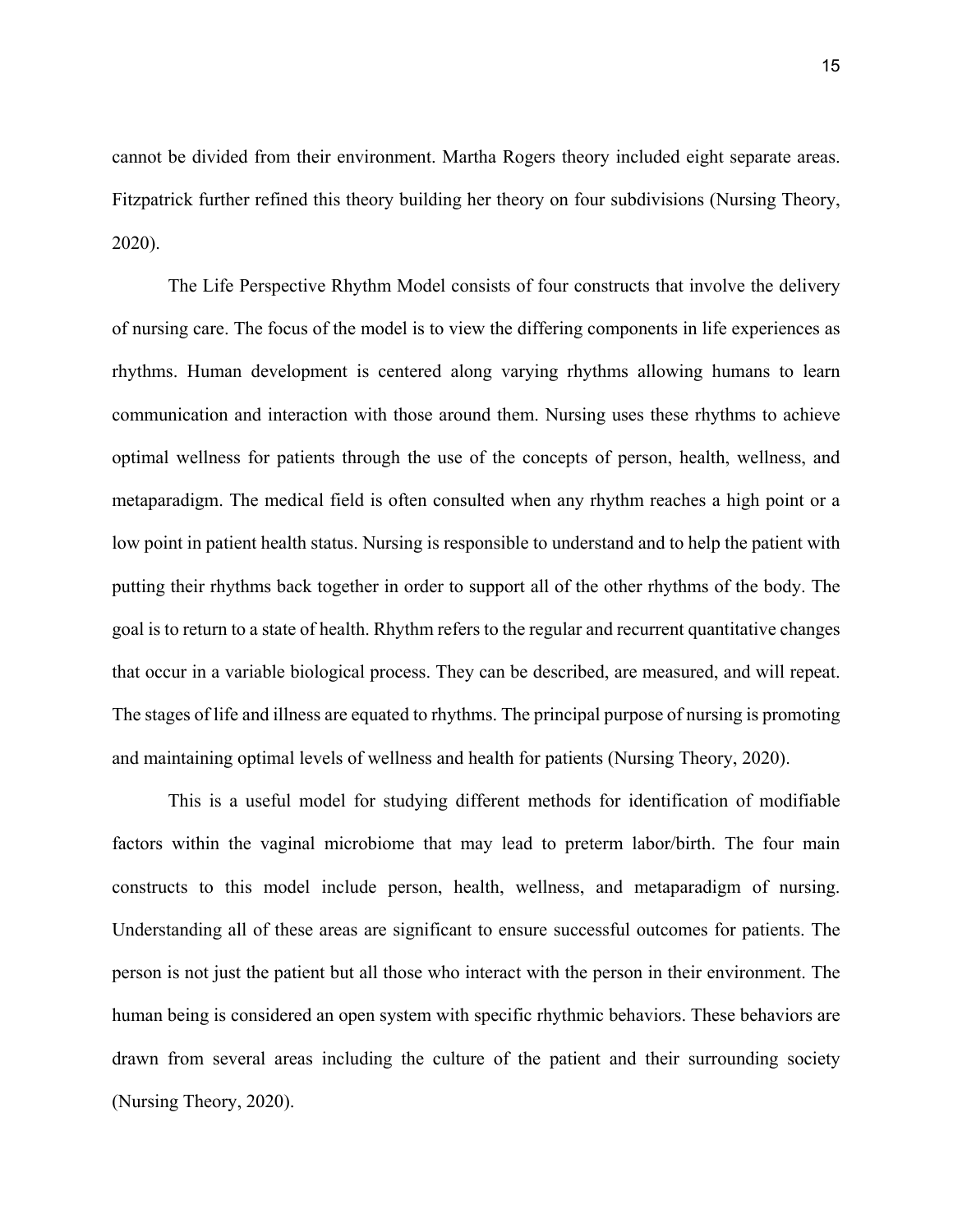Health focuses on the health of the patient and their environment. Health also includes all those around the patient who have an effect on the patient. To ensure optimal health, patients need the assistance of healthcare providers, a willingness to change and the ability to follow recommendations for a healthy life. The support of family and friends is an essential component of the environment. Optimal health is the goal and nursing professionals work to improve health through all interactions with the patient (Nursing Theory, 2020).

Wellness refers to being in a state of optimal health. It is important that providers learn techniques to promote wellness through encouraging healthy lifestyle changes and habits. In understanding the whole patient and their environment and how these interactions affect them, the midwife is able to make a complete assessment of the patient. Determination can be made of any factors that may be modified to ensure a healthy vaginal microbiome. This allows for a healthy pregnancy with the goal to decrease preterm labor/birth. The patient's willingness to provide information and follow any recommendations is essential (Nursing Theory, 2020). The midwife role of educator is used to decrease any negative maternal or neonatal outcomes that may occur related to vaginal dysbiosis during pregnancy.

The metaparadigm of nursing recommends how the profession should function. It begins with the nurse having a wholistic understanding of the patient, their life, and environment. The nurse includes the patient's social situation as part of the assessment of wellness. Finally, the responsibility of the nurse to the patient is defined by expectations that nursing will incorporate theory, practice, and procedures that become standardized to help support each individual patient in each situation. The use of this model helps to integrate a complete professional action plan for each patient. Each individual needs to have their own specific care plan that is formulated for them.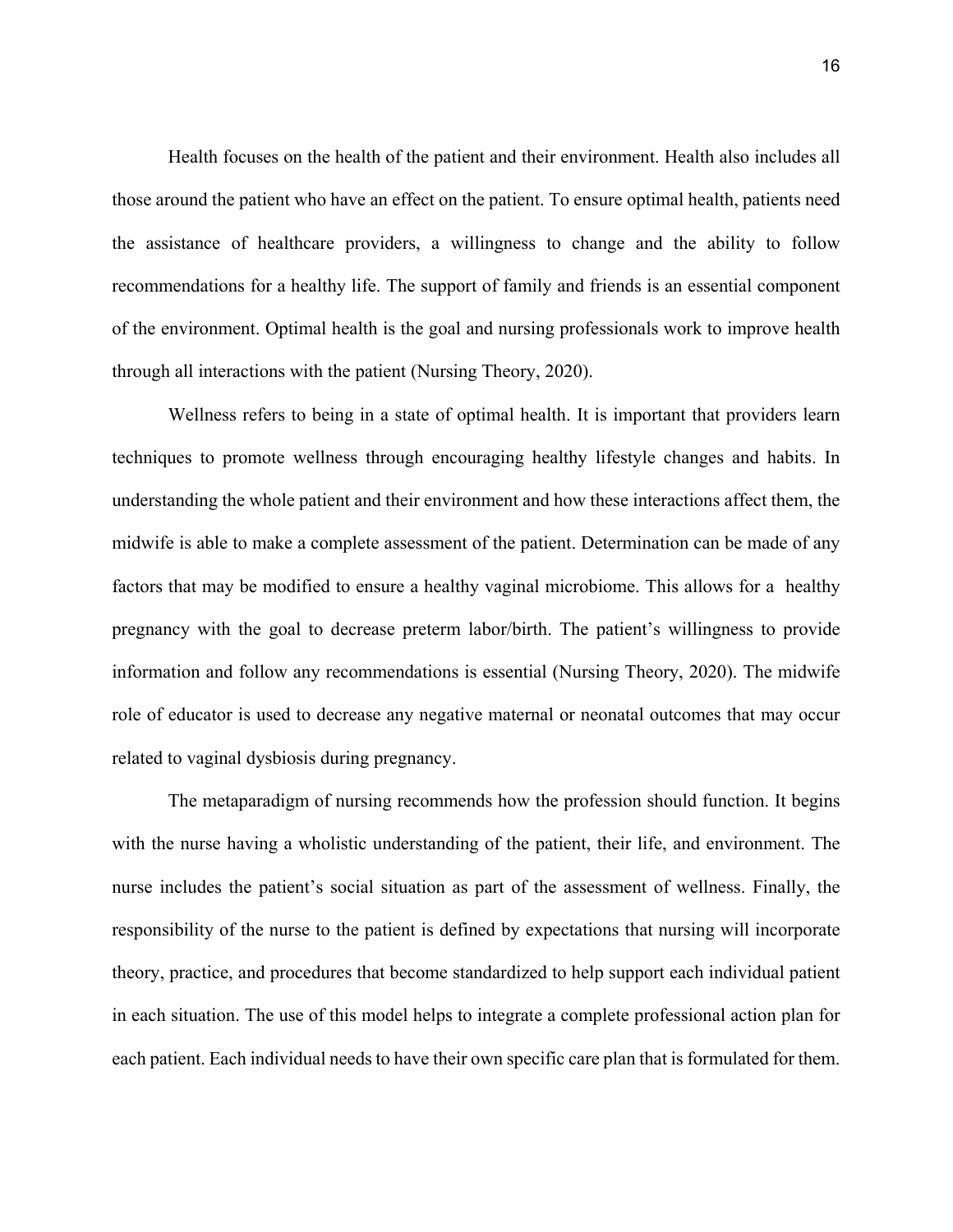Using this theory that includes the concepts of life cycle, wellness, as well as maintenance, can be used in any culture or setting (Nursing Theory, 2020).

# **Summary**

Preterm labor and birth contribute to the high infant mortality rate in the United States and around the world. A better understanding of the microbiome and how it influences labor may be an essential component in reducing preterm labor and birth and ultimately decrease the infant mortality rate in the US. Nurse-midwives are significant providers of primary care for women and their reproductive health. They are in a position to ensure optimal pregnancy outcomes for their patients through knowledge and evidenced-based practice. By using Fitzpatrick's Life Perspective Rhythm Model, the patient is assessed as a whole and determination can be made of any modifiable factors that the patient may incorporate. It is a model that helps the midwife to fully know and understand each patient which then allows for meeting the goal of a healthy pregnancy and positive maternal/neonatal outcomes.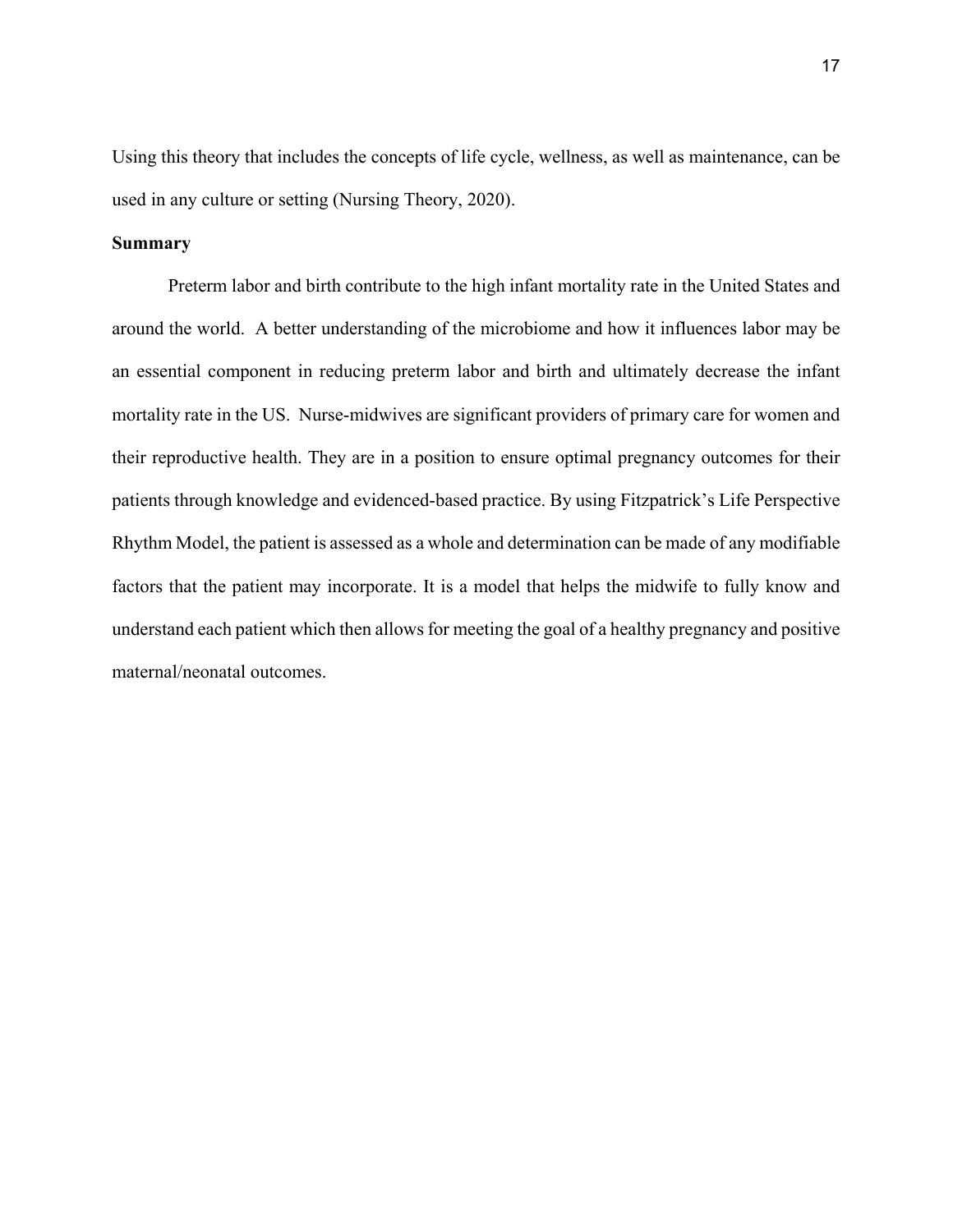# **Chapter II: Methods**

Chapter two outlines the methods used to identify and select the research articles that are discussed in the literature review. Each of these studies related to vaginal microbiomes and the role these play in the incidence of preterm labor and preterm birth. This chapter will discuss the search strategies used as well as the inclusion and exclusion criteria applied to those searches, and the number and type of studies found. The Johns Hopkins Nursing Evidence-Based Practice: Model and Guidelines (Dearholt & Dang, 2012) critiquing criteria are reviewed and will be used to evaluate the articles.

# **Search Strategies**

The purpose of this critical appraisal of the literature was to determine the role that vaginal microbiomes may play in the incidence of preterm labor and preterm birth. An initial search utilizing the database CINAHL and limiting the results to peer-reviewed articles, written in English, using the terms "microbiome preterm birth" or "microbiome pregnancy" or "microbiome preterm labor" or "microbiome women's health pregnancy" yielded 419 articles, 416 of which were from the years 2010-2021. The same search terms were applied to the database PubMed, which yielded 2,999 results. After limiting the results to the years 2010-2021, 2,932 results remained. The initial search was limited to studies that were published in the last 10 years to include the most recent and relevant research on this subject.

 In order to ensure a complete and thorough search, data mining was also used to allow for formulation, analyses, and basic induction processes that help in determining the most relevant information and knowledge needed for the review. Most of the articles published in regard to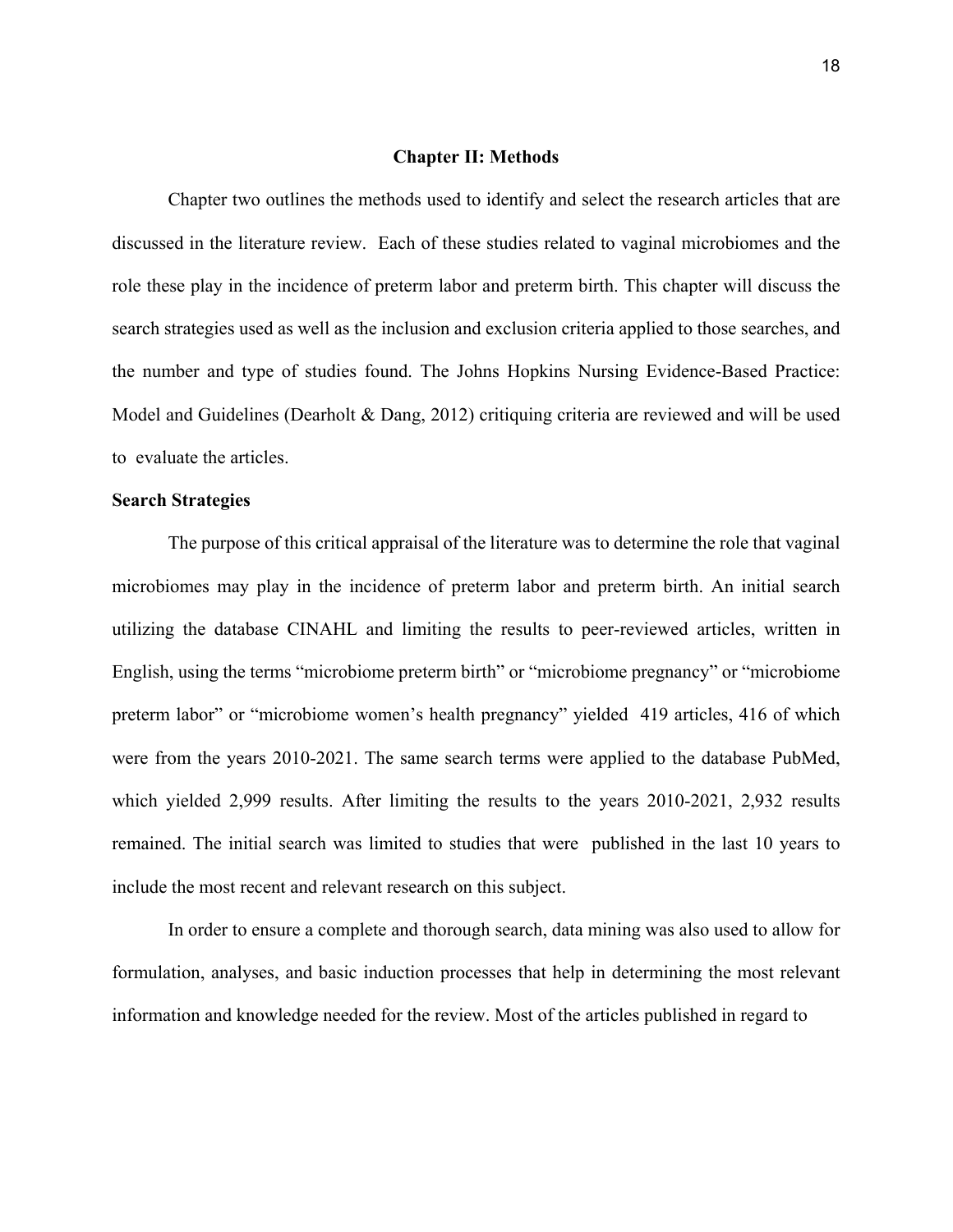vaginal microbiomes and preterm labor or preterm birth were published within the past ten years. Duplicates were removed, and inclusion and exclusion criteria listed below were applied to the remaining articles.

# **Inclusion and Exclusion Criteria**

The following inclusion criteria were utilized: 1) Research studies; 2) Studies with pregnant women aged 18-40; 3) Healthy viable singleton pregnancy; 4) Studies with pregnant woman willing and able to give informed consent; 5) Studies discussing the role of vaginal microbiomes and effects in pregnancy; 6) Studies with reference to the correlation of vaginal microbiomes and preterm birth; 7) Studies with reference to the correlation of vaginal microbiomes and preterm labor. Exclusion criteria were: 1) Non-research studies; 2) Studies on non-humans; 3) Systematic reviews; 4) Literature reviews; 5) Studies in non-pregnant females; 6) Emergency obstetric care required; 7) Pregnant women with medical or obstetrics complications that would make it difficult to comply with study requirements.

After applying inclusion and exclusion criteria, 160 articles remained. Remaining articles were evaluated to determine the degree of relevance to the topic of vaginal microbiomes and preterm labor/birth. Following evaluation and review of titles and abstracts, the level of evidence of each study was determined as well as the overall quality of the studies. Classifications of quality were determined with the use of the John Hopkins Nursing Evidenced-Based Practice: Model and guidelines (Dearholt & Dang, 2012). This helped in determination of low, good, or high-quality research. This tool allowed for the ranking of the evidence sources to determine the strength that the evidence provided.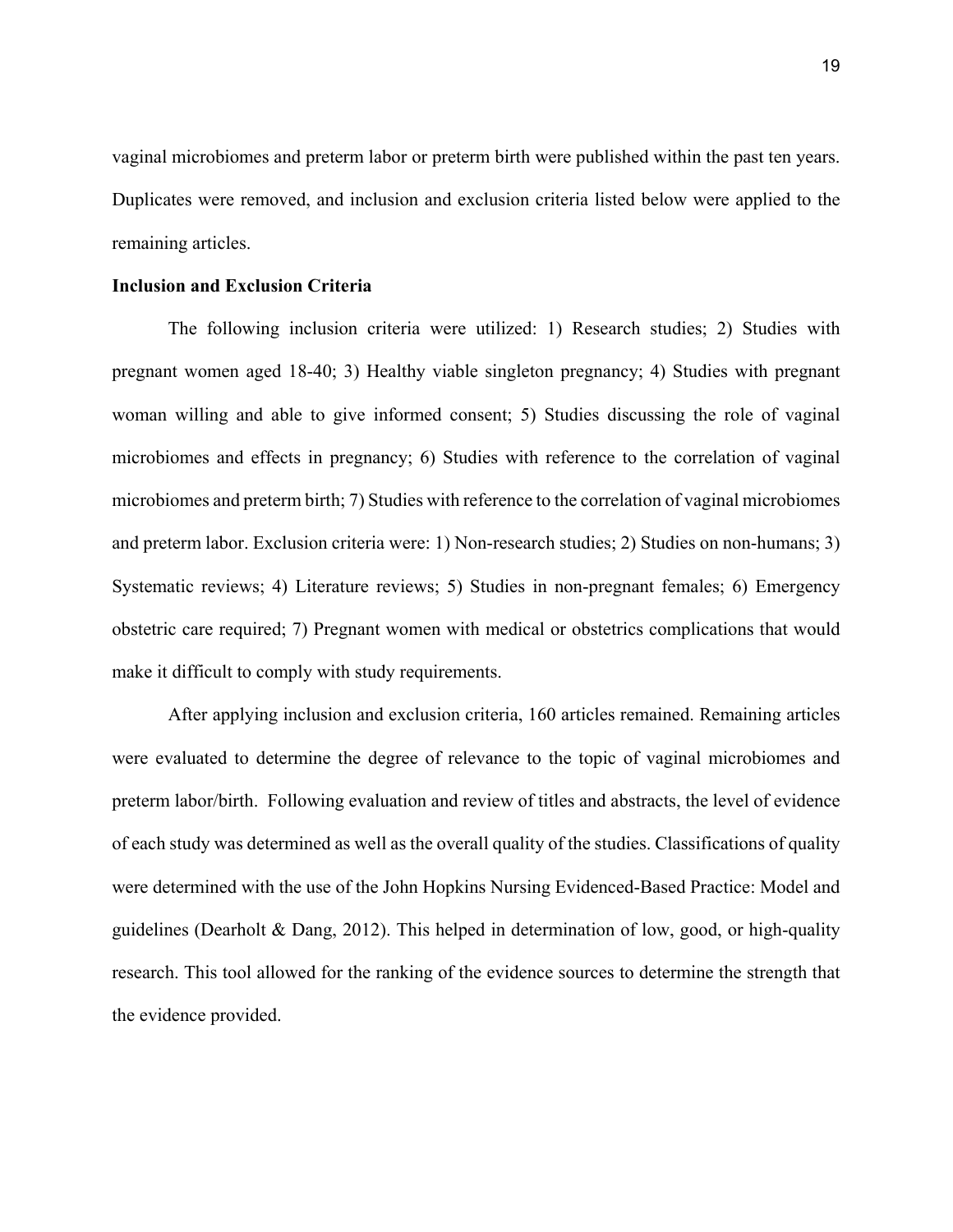# **Criteria for Evaluating Research Studies**

Some research designs are more powerful in being able to answer specific research questions on the effects that may be present or interventions that may be used. This has helped to develop the hierarchy of evidence that allows a framework for ranking the evidence and any applicable interventions. It also helps in determining which studies should be given the most weight when evaluating the same question from differing types of studies (Akobeng, 2005).

The Johns Hopkins Nursing Evidence-Based Practice: Model and Guidelines (Dearholt & Dang, 2012) classifies research articles according to their level and quality. Level I studies include experimental studies, randomized controlled trials (RCT), and systematic reviews of RCTs.

Randomized control trials are considered to be the most rigorous scientific method to help in determining the effectiveness of recommended interventions. Bias can occur when there are flaws in the design and management of a trial. It is significant for individuals who are reading medical reports to be able to develop the skills to critically appraise randomized controlled trials. Also significant is the ability to assess the trial methodology and the validity, magnitude as well as precision of the treatment effect and how applicable the results may be for use. (Akobeng, 2005).

Level II studies include quasi-experimental studies and systematic reviews of a combination of RCTs and quasi-experimental studies. Level III studies can include both nonexperimental studies and qualitative studies as well as systematic reviews of 1) a combination of RCT's, quasi-experimental, and non-experimental studies; 2) non-experimental studies only; and 3) qualitative studies with or without a meta-synthesis. Level IV studies are non-experimental but include opinions of respected authorities, nationally recognized expert committees, or panels based on scientific evidence.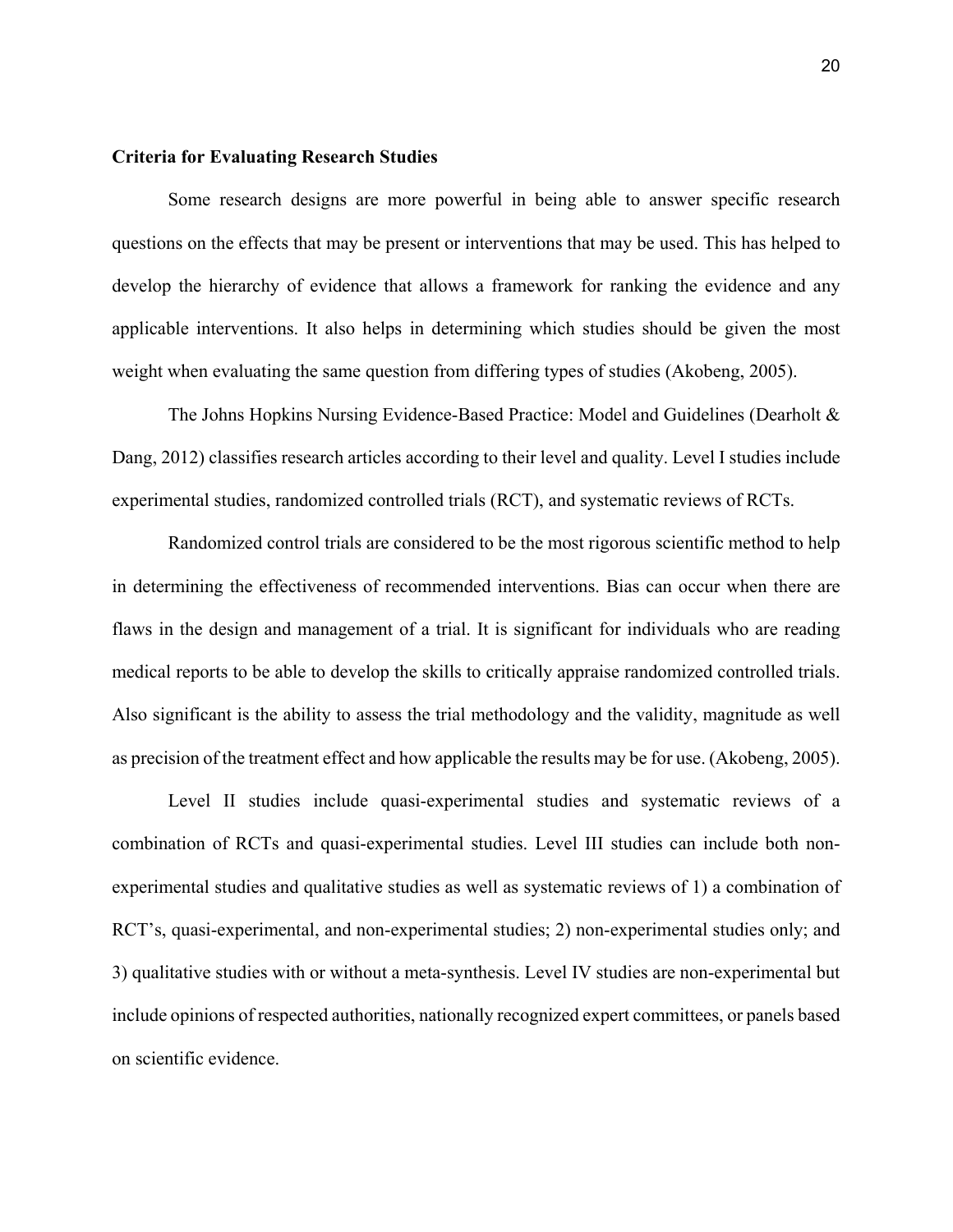The quality of each article is ranked as high, good, or low based on the consistency of the results, sample size, design, level of control, and definitive conclusion (Dearholt & Dang, 2012). Research quality is divided into three sections categorized as A, B, and C (Dearholt & Dang, 2012). High quality (A) has consistent generalizable results. There is sufficient sample size with adequate control with definitive conclusions and consistent recommendations gathered from comprehensive literature review and reference to scientific evidence (Dearholt & Dang, 2012). Good quality (B) research contain reasonably consistent results with sufficient sample size, some control, fairly definitive conclusions and consistent recommendations (Dearholt & Dang, 2012). The lowest level is low quality (C) which often has inconsistent results, insufficient sample size or study design used, and no conclusions can be drawn (Dearholt & Dang, 2012).

 Articles were evaluated for strength and quality using the Johns Hopkins Research Evidence Appraisal Tool (Dearholt & Dang, 2012). For the purpose of this literature review only studies at a level of III or higher were accepted. All systematic reviews were excluded. Following determination of level of evidence, the literature was reviewed for quality. All literature used in this study was; of high and good quality except for one study which had a small sample size and used an observational nature of study but did have supporting and similar results as all other literature chosen.

#### **Numbers and Types of Studies Selected**

Twenty-three research articles were part of this literature review, eight articles are classified as level I evidence, six articles are classified as level II evidence, and nine articles are classified as level III evidence; eleven articles met criteria for being high quality, eleven articles met the criteria for being good quality, and one article met the criteria for being low quality. The 23 articles selected for the literature review can be found in Appendix B. These articles include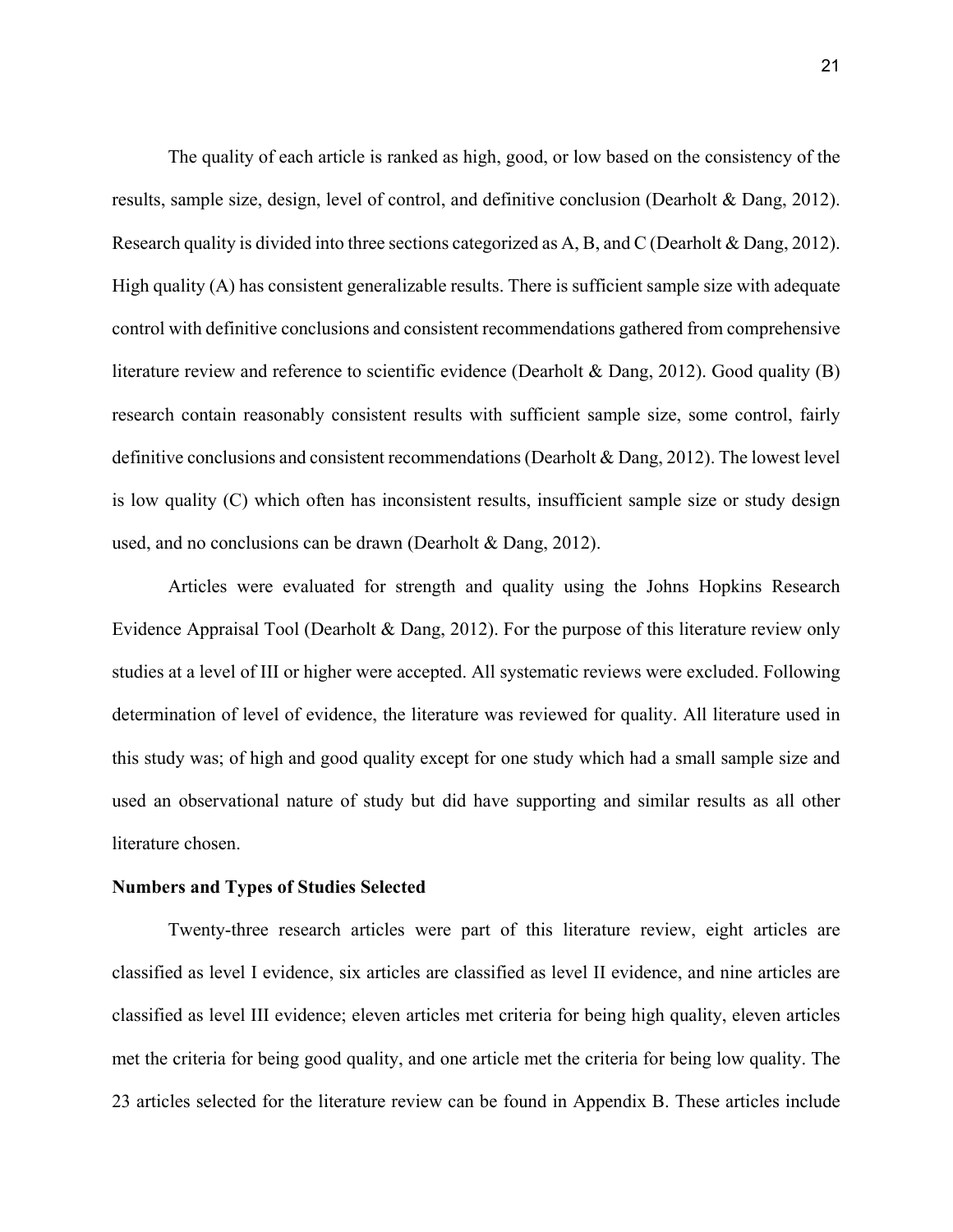two cross-sectional cohort studies, two longitudinal cohort studies, one nested case-control study, one nested case-control study in 3D cohort, two nested case-control studies within a prospective cohort study, two nested case-control studies within a prospective longitudinal study, seven prospective cohort studies, one prospective pilot study, two randomized control studies, one randomized double-blind placebo controlled trial, one retrospective cohort study, one retrospective case-control longitudinal study. Nested sampling is "an approach to sampling in mixed method studies in which some, but not all, of the participants from one strand are included in the sample for the other strand" (Polit & Beck, 2012, p. 735). The search yielded research from all over the world. The number of times a country was included in the selected research articles is as follows: United States (7), Canada (3), Japan (1), Belgium (1), Austria (1), Brazil (1), China (1), Norway (1), United Kingdom (4).

Higher incidence of studies completed on the subject of vaginal microbiomes and the association with preterm labor and birth are found within the United States. Not all countries that completed the studies were of similar economic development. No religious identification interfered with studies completed.

# **Summary**

Identifying individuals at risk of preterm labor or birth related to the differing vaginal microbiomes present is important in early identification of risk to introduce prevention strategies to decrease the incidence of preterm labor and preterm birth. The majority of research completed on this subject has been completed within the past ten years. A thorough search of the literature was completed, and 23 articles were selected and included in the final matrix. This chapter outlined the search strategies, inclusion and exclusion criteria, the number and type of articles chosen, and the criteria by which the articles were evaluated.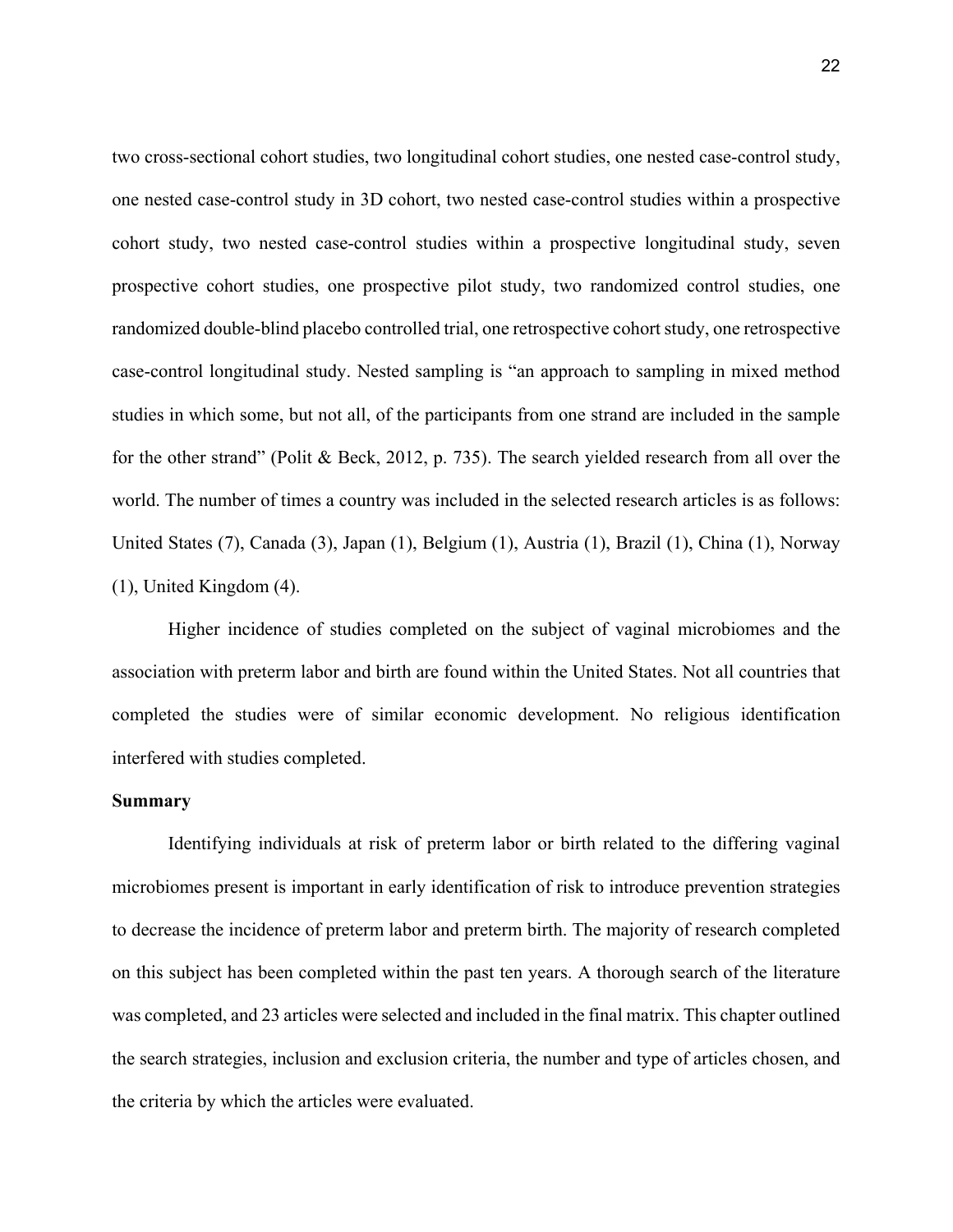# **Chapter III: Literature Review and Analysis**

# **Introduction**

The matrix includes purpose of the study, descriptions of the samples/settings, design methods, relevant findings, quality of each article, strengths, limitations, and recommendations for practice. It is arranged alphabetically. The purpose, design, and relevant findings of the studies were evaluated, and the data synthesis is presented in chapter three. Microbiology terms may be a challenge to the reader, so definitions are placed in a glossary at the end of the chapter to assist in understanding and having a place for reference.

# **Synthesis of major findings**

The 23 scholarly articles appraised in this review identified vaginal microbiome composition that is correlated with increasing risk for PTL and PTB. Several themes emerged, highlighting common bacterial associations with PTL and PTB as well as associations with healthy vaginal environments. The synthesis of the major findings will address the following topics: Protective microbiome, non-protective microbiome, variations by BMI, race/ethnicity/genetics, viruses, stress, interventions of antibiotics, nutrition, probiotic foods and supplements, and progesterone that affect the microbiome.

# **Protective microbiome**

Ten studies evaluated the microbiome of women who delivered at term (Brown et al., 2019; Kindinger et al., 2017; Petricevic et al., 2014; Romero, Nikita et al., 2014; Romero, Biede et al., 2014; Stafford et al., 2017; Tabatabaei et al., 2018; Verstraelen et al, 2009; Walther-Antonio et al., 2014; Zheng et al., 2019).

*Lactobacillus* spp. are the primary dominant species associated with a healthy vaginal microbiota. This genus contains key metabolites including lactic acid which maintains the acidic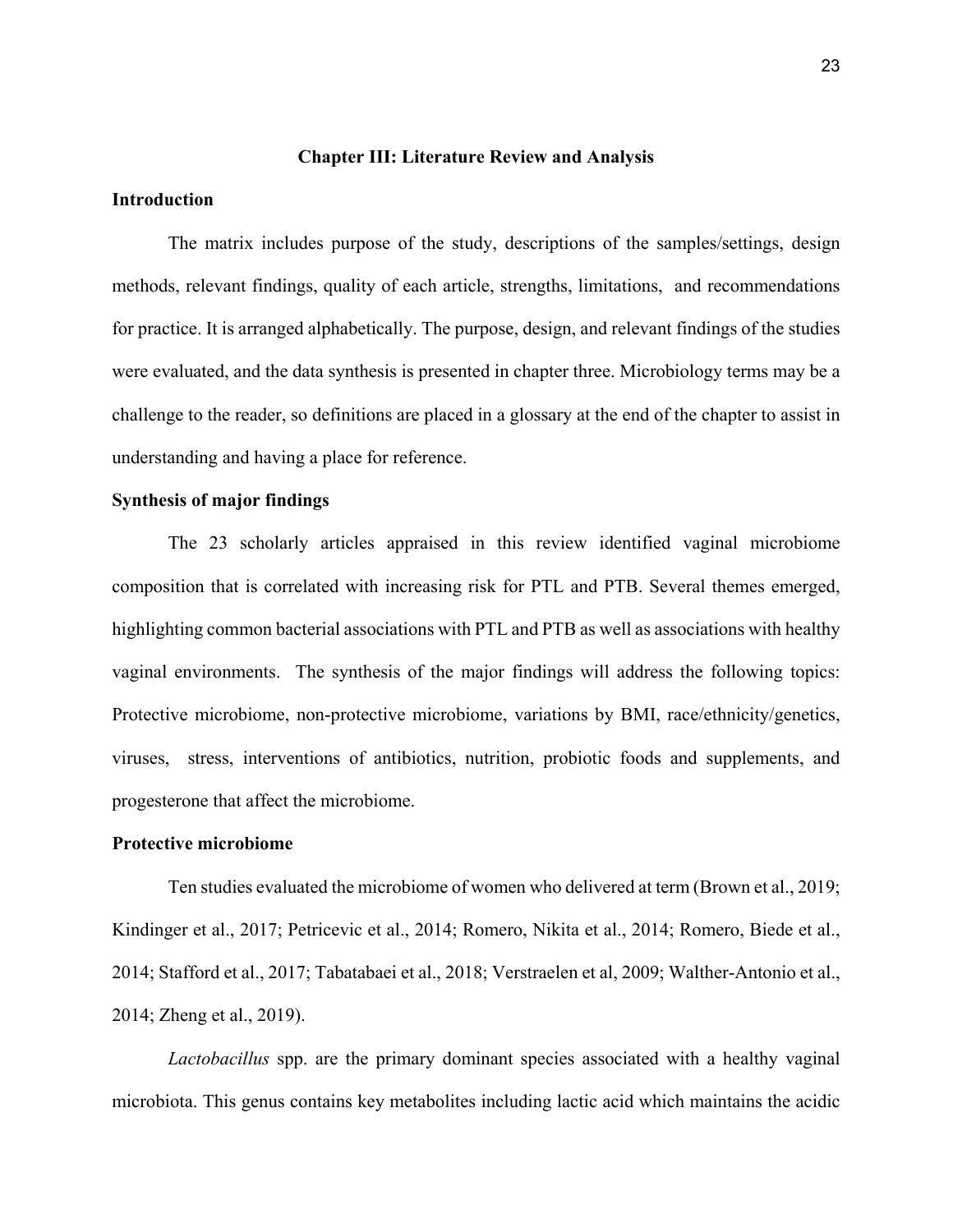and anaerobic environment that is needed to protect against pathogenic infection (Kindinger et al., 2017). The lower female genital tract primarily contains a microflora dominant with lactobacilli. Lactobacilli provide protection for the vagina against entry of ascending and systemic infectious disease (Kindinger et al., 2017).

Romero, Nikita et al. (2014) examined 32 nonpregnant women and 22 women who delivered at term between 38-42 wks. gestation to determine the healthy microbiota present in pregnancy. In this retrospective, case-control, longitudinal study, observation was made of stability patterns within the vaginal microbiota during pregnancy that could be used for a fixed point of reference. Fifteen taxa were found to change in pregnancy. Taxa are a group of one or more populations of an organism. Four dominant *Lactobacillus* spp. were found to increase and be protective with the other eleven taxa decreasing in a normal healthy pregnancy. The composition of the vaginal microbiome in healthy pregnancy changed as a function of continuing gestational age, with increases found in abundance of the four primary *Lactobacillus* spp. Healthy vaginal microbiota in pregnancy was also correlated with decreased amounts of anaerobic microbial species throughout progression of normal and health pregnancy (Romero, Nikita et al., 2014).

Normal vaginal microflora primarily consists of four distinct *Lactobacillus* species, L. *crispatus*, L. *jensenii,* L. *gasseri,* and L. *iners*. L. *crispatus* and L. *gasseri* have a stronger defense mechanism against invading bacteria than L. *iners* or L. *jensenii*. Vaginal flora that are found to be protective against preterm labor and preterm birth include L. *crispatus*, L. *gasseri* and mixed dominant *Lactobacillus* spp. These three are considered protective and for the remainder of the paper these organisms will be defined as protective collectively (Kindinger et al., 2017; Stafford et al., 2017; Tabatabaei et al., 2018; Verstraelen et al., 2009; Walther-Antonio et al, 2014; Zheng et al., 2019).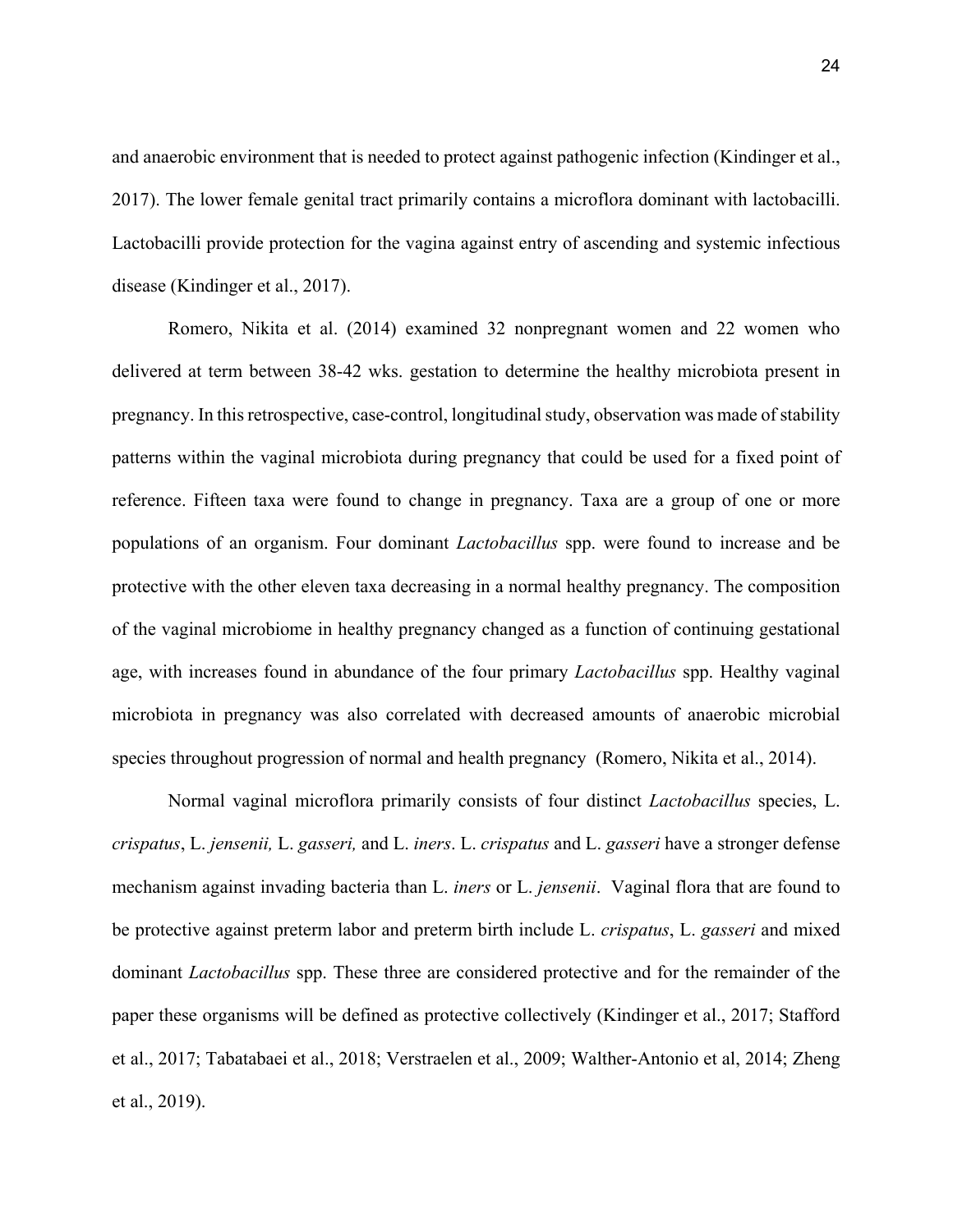# *L. crispatus*

Kindinger et al. (2017) evaluated the vaginal microbiome of 161 pregnant women in a cross-sectional cohort study. L. *crispatus* (CSTI) dominance was distinctly indicative of term birth (p=0.009). L. *crispatus* excretes elevated concentrations of D-lactic acid. These elevated levels of lactic acid are protective and necessary for healthy vaginal flora in pregnancy. They decrease the pH level and create an acidic environment that reduces the incidence of vaginal infection (Kindinger et al., 2017).

In a prospective pilot study, Stafford et al. (2017) observed 80 asymptomatic women at 20- 22 wks. gestation, 41 asymptomatic women at 26-28 wks. gestation and 37 symptomatic women at 24-36 wks. gestation. There was a statistically significant proportion of *L.crispatus* present in the vaginal microbiome of women who delivered at term  $p = < 0.05$  ( $p < 0.05$ ) is considered statistically significant) (Kindinger et al., 2017; Verstraelen et al., 2009). Similar findings were observed by Tabatabaei et al. (2018) in a nested case-control study in 3D cohort of 2366 pregnant women.

A prospective cohort study of 100 pregnant women completed by Verstraelen et al. (2009) observed that among the women who delivered at term, 77 had *Lactobacillus* spp. dominated microbiota with 18 of those women specifically having dominant L. *crispatus*. Normal vaginal microflora containing L. *crispatus* have a five-fold reduction of risk of changing to atypical vaginal microflora compared to non-L. *crispatus* vaginal microflora (p = 0.04). In another prospective cohort study, Walther-Antonio et al. (2014) also identified L. *crispatus* was the dominant species associated with term birth.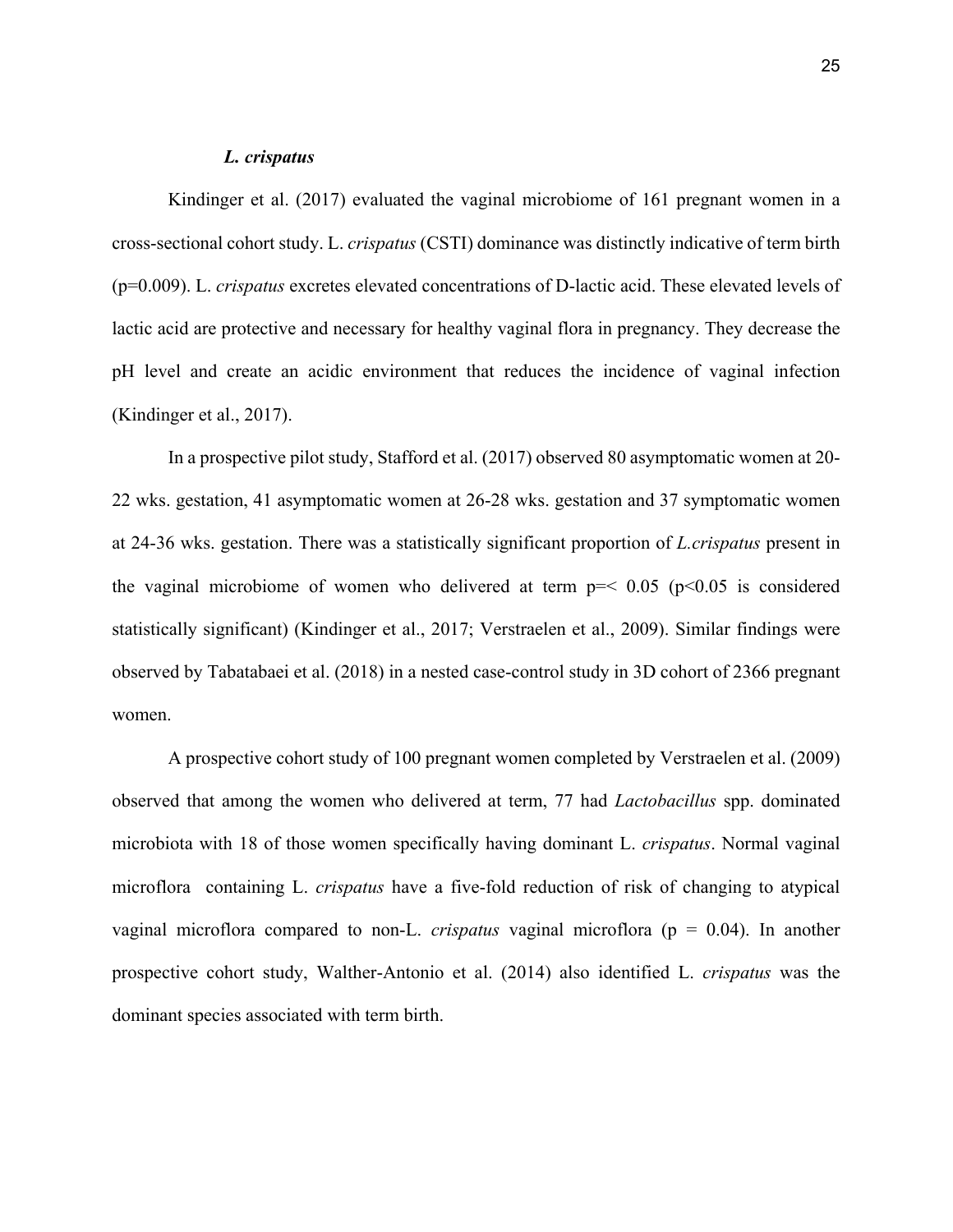# *L. gasseri*

Stafford et al. (2017) observed benefits of L. *crispatus* and L. *gasseri* dominated microbiota. A strong association linked L. *crispatus* and L. *gasseri* (CSTII) with a healthy microbiome. Furthermore, the combination of L. *crispatus/gasseri* domination within the vaginal microbiome compared to the presence of other lactobacilli were found to improve the environment to be very beneficial to the vaginal microbiota (Stafford et al., 2017). Stafford et al. (2017) observed an absence of L. *gasseri* in preterm patient samples at 26-28 weeks gestation (p=0.03) compared to term patient samples (p<0.0001). The presence of L. *gasseri* is thought to be correlated with the incidence of pregnancies that progress to term. It is one of the health promoting *Lactobacillus* spp. L. *gasseri* that is more limited with its role in the vaginal microbiome associated with preterm birth with some lack of clarity. L. *gasseri* is more frequently seen in white populations and in vaginal microbiomes with more diversity (Stafford et al., 2017).

# *Lactobacillus dominance*

Brown, Nikita et al. (2019) observed 1538 women in a prospective cohort study that found a *Lactobacillus* spp. dominated vaginal microbiota > 24 weeks gestational age (GA) is correlated with a decreased incidence of PPROM risk 0.39 (0.26-0.60), RR-0.43 (0.29-0.63). Relative risk is the ratio of risk present in one group compared to another group (Brown, Nikita et al., 2019). Furthermore, in a prospective cohort study of 111 women aged 18-40 with low-risk singleton pregnancies, Petricevic et al. (2014), found that dependent upon the *Lactobacillus* spp. present in pregnant women there are statistically significant differences in outcomes of term and preterm delivery (p=0.004). Women with normal vaginal microflora in early pregnancy have a 75% decreased incidence of delivering prior to 35 weeks (GA). Mixed dominant *Lactobacillus* spp. show statistical difference between term and preterm. The vaginal microbiota is healthier when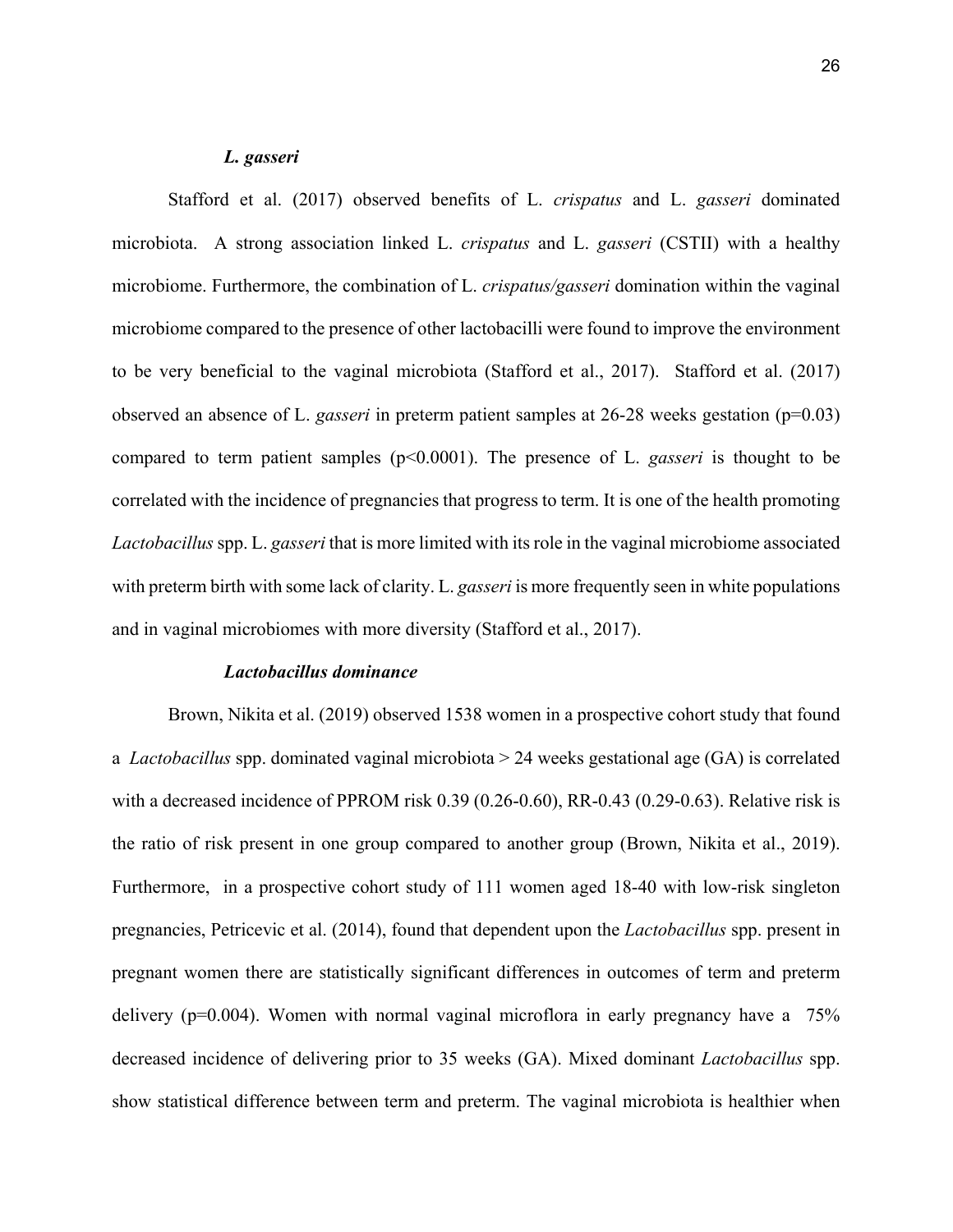colonized with two or more *Lactobacillus* spp. Higher diversity of *Lactobacillus* spp. contributes to health and protection in pregnancy ( $p<0.0009$ ). Approximately, 56% of the women in this study that delivered at term had vaginal microbiota with more than one *Lactobacillus* spp. (Petricevic et al., 2014).

In a cross-sectional cohort study, Zheng et al. (2009) evaluated 83 healthy pregnant women in all trimesters of pregnancy. Lactobacillus represented the majority of the vaginal microbiome in healthy pregnancy. L. *jensenii* (CST V)*,* L. *iners* (CST III)*,* and L. *crispatus* were the primary recurrent species. The amount of L. *iners* and L. *crispatus* was notably different among the three trimesters. L. *iners* decreased during the second and third trimester when compared to the first trimester ( $p < 0.001$ ), while L. *crispatus* notably increased during the second trimester ( $p=0.030$ ). L. *crispatus* is distinctly correlated with term delivery. Similar results were reported by Romero, Biede et al. (2014) in a nested case-control study.

An association was observed by Stout et al. (2017) that an increase in vaginal community richness, diversity, and stability are highly associated with term birth. Other studies have confirmed these same findings (Freitas et al., 2018 & Romero, Nikita et al., 2014).

## **Non-protective microbiome**

Ten studies evaluated the microbiome of women who delivered preterm (Brown et al., 2019; Brown et al., 2018; Honda et al., 2014; Hyman et al., 2014; Jayaprakash et al., 2016; Kindinger et al., 2017; Petricevic et al., 2014; Stafford et al., 2017; Tabatabaei et al., 2018; Zheng et al., 2019). An unhealthy or imbalanced vaginal microbiome means that unhealthy microorganisms increase and reproduce rapidly in the vagina.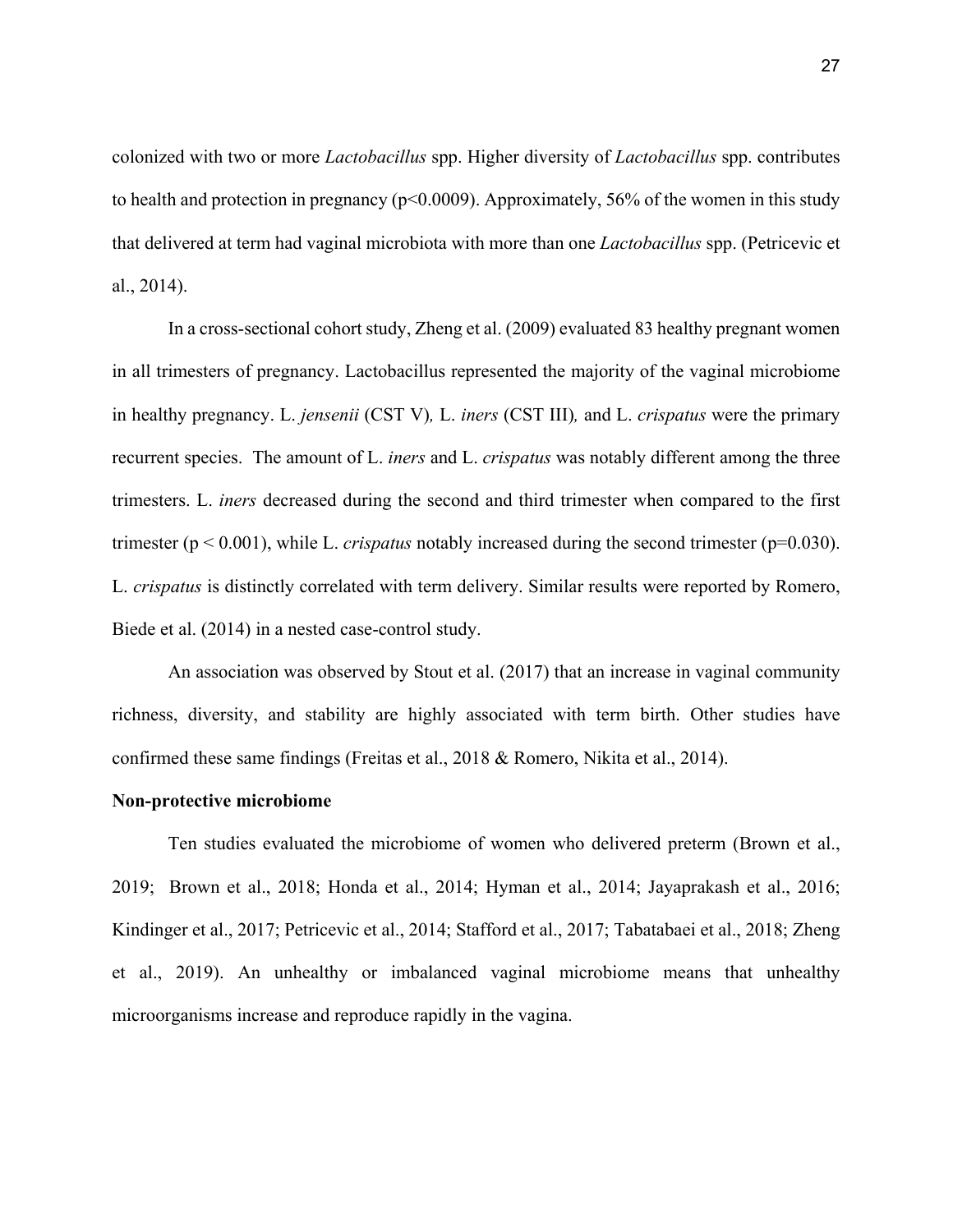# *Lactobacillus depletion*

*Lactobacillus* spp. depletion has been identified as an increased risk for preterm birth. When *Lactobacillus* spp. depletion is noted there is increased incidence of vaginal dysbiosis demonstrating an association with negative pregnancy outcomes such as preterm birth and late miscarriage (Kindinger et al., 2017). A vaginal microbiome that has a decreased abundance of *Lactobacillus* spp. (<75%) is correlated with a mean relative probability of preterm labor and preterm birth. A vaginal microbiome community that is dominated by other species than *Lactobacillus* spp. is associated with PPROM in all trimesters of pregnancy (Brown et al., 2019).

Brown et al. (2018) identified in a prospective cohort study of 337 pregnant women that a vaginal microbiome depleted in *Lactobacillus* spp., independent of specific species is correlated with probability of risk of PPROM in approximately 25% of cases, despite maternal attributes or other preterm birth risks. Vaginal dysbiosis associated with the depletion of *Lactobacillus* spp. was found to be present before rupture of fetal membranes in nearly one third of cases and continued following the rupture of membranes (31%,  $p=0.005$ ). Thus, Lactobacillus depletion is an associated risk factor for subsequent PPROM correlated with negative short-term maternal/neonatal outcomes (Brown et al., 2018). In a cohort study of 1538 women evaluated by Brown et al. (2019) similar results were found.

#### *Other dominant vaginal flora*

Other dominant vaginal flora that have been implicated include L. *iners*, L. *jensenii*, *Mycoplasma* sp., *Ureaplasma* sp., *Provotella* genus, G. *vaginalis*, and A. *vaginae*. Honda et al. (2014) evaluated 1735 pregnant women in a randomized control study finding in the incidence of preterm birth the vaginal flora often shifts from one of normal flora to that of an intermediate flora state. Vaginal microbial communities cluster in a CST IV-B (mixed anaerobes) state are associated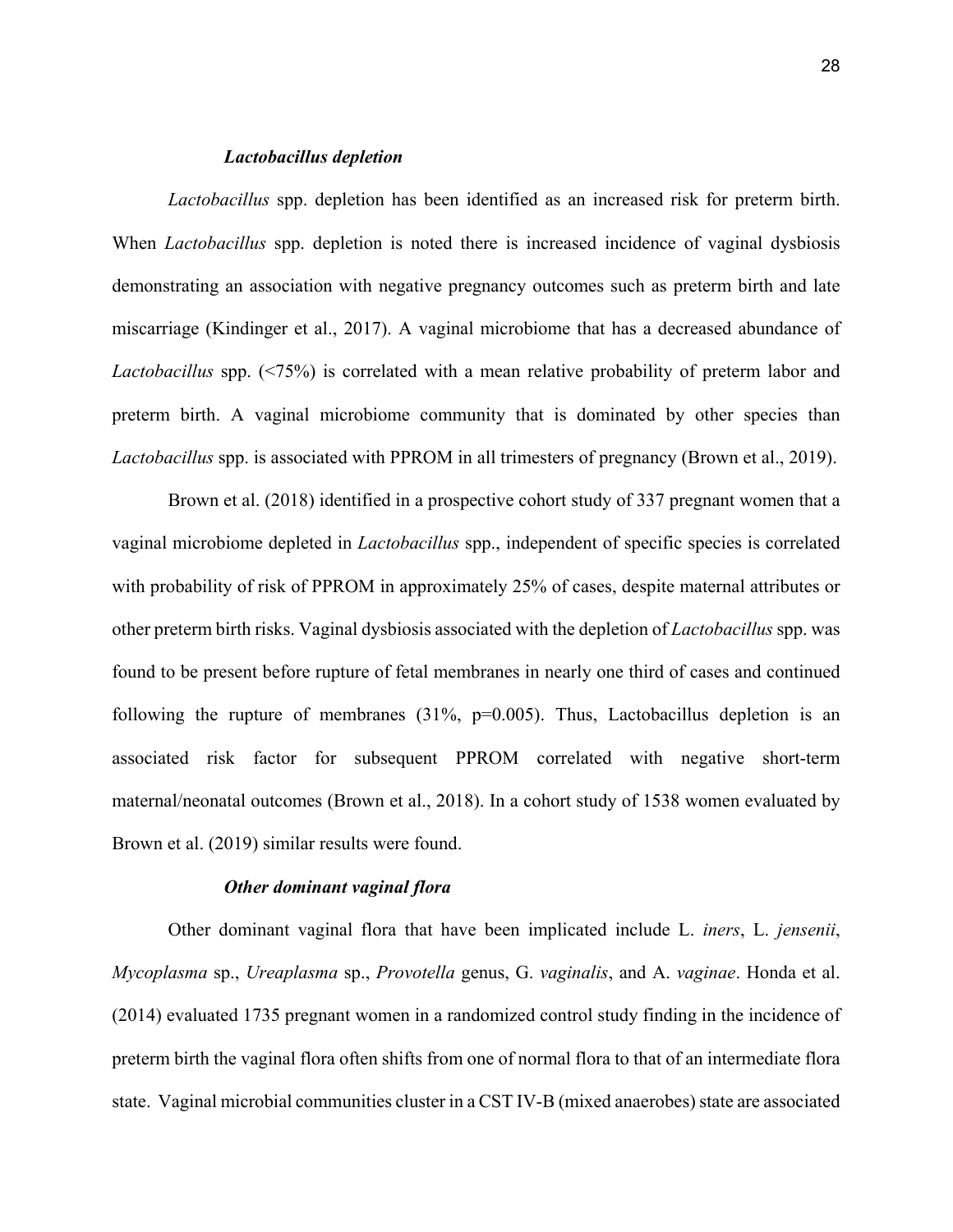with a lack of *Lactobacillus* spp. and increased amounts of G. *vaginalis*, *BVAB1*, A. *vaginae,* and *Megasphaera* sp. Freitas et al. (2019), in a retrospective cohort study of 216 pregnant women, found *Prevotella* sp. to be a biomarker for preterm birth. Increased diversity of G. *vaginalis*, A. *vaginae,* and V. *bacterium* were also reported to be correlated with increased risk of early sPTB in a nested case-control study of 2366 observed by Tabatabaei et al. (2018) (p<0.0001). Zheng et al. (2019) found similar results with *Gardnerella, Atopobium, Megasphaera, Eggerthella, Leptotrichia/Sneathia*, and *Prevotella*, accounting for the vaginal pathogenic community. In the incidence of Lactobacillus depletion these bacteria increased significantly. L.*iners* (p<0.001), A. *vaginae* (p=0.005), G. *vaginalis* (p=0.003), and L. *jensenii* (p=0.010) (Zheng et al., 2019).

In a longitudinal study by Hyman et al. (2014), 1572 pregnancies were evaluated for composition of the vaginal microbiota present in preterm birth. In the preterm women, several taxa including *BVAB1* (p=0.0031), *Prevotella* (p=0.0037), P. *amnii* (p=0.0031) and Sneathia *amnii*  (p=0.0015) were found in abundance and associated with incidence of preterm birth.

Jayaprakash et al., (2016) found the mean gestational age of PPROM was 28.8 weeks gestation. *Mycoplasma* sp. and *Ureaplasma* sp. were found in 81% of the participants with PPROM. *Mycoplasma* sp. significantly increased the incidence of preterm birth (p<.001) (Jayaprakash et al., 2016). The presence of L. *iners* at antenatal testing at 16 weeks GA was highly correlated with a short cervix  $\leq$ 25mm (p $\leq$ 0.05) and preterm birth  $\leq$ 34 weeks GA (p $\leq$ 0.01; 69%) PPV) in a cross-sectional cohort study of 161 women completed by Kindinger et al. (2017) in assessment of the connection linking the vaginal microbiota, cervical length, and preterm birth risk.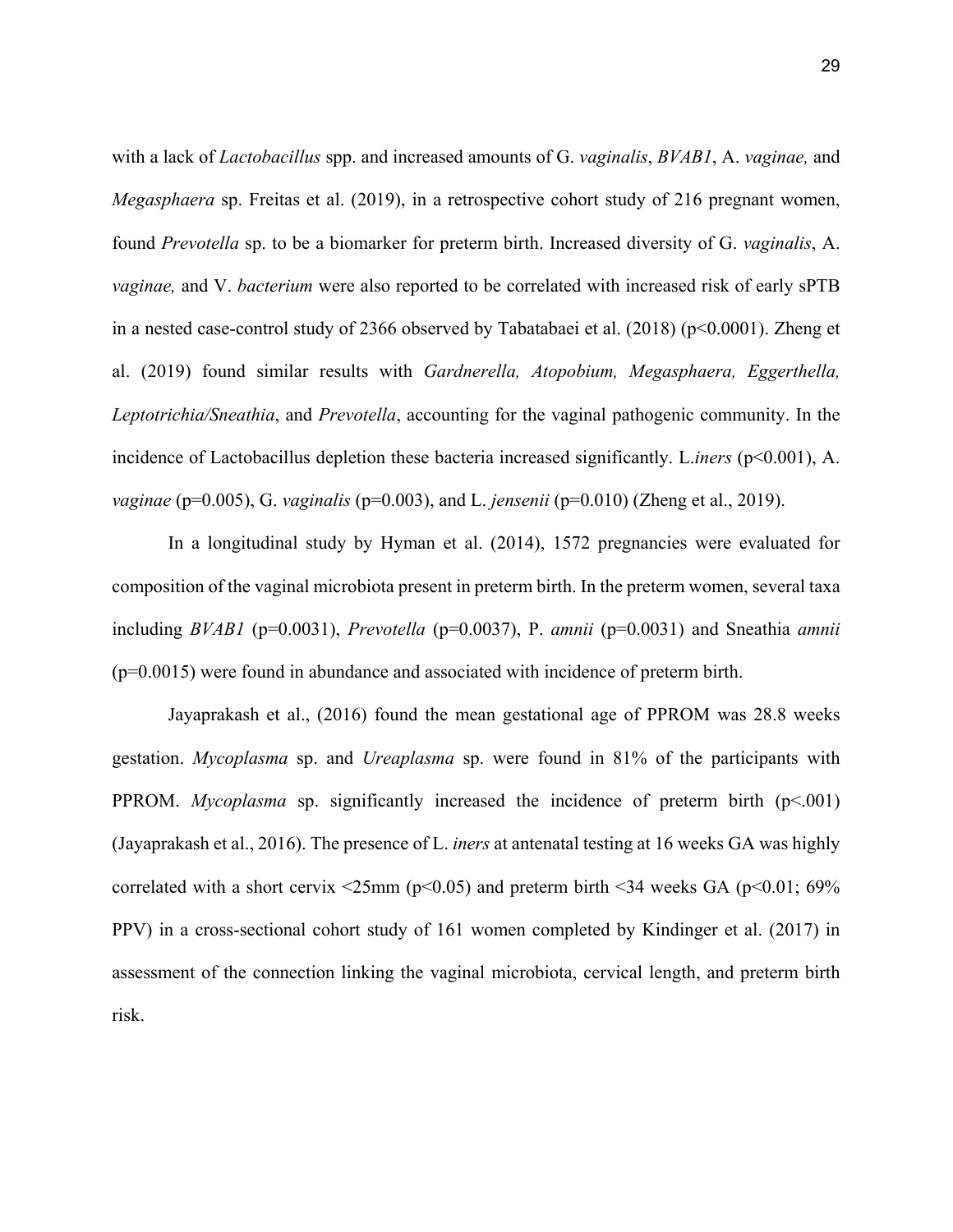# *L. iners/L. jensenii*

Petricevic et al. (2014) in a prospective cohort study of 111 pregnant women found L. *iners* to be correlated with vaginal dysbiosis during pregnancy, subsequent preterm delivery, and low birth weight. L. *iners* is associated with dysbiosis and is considered a marker indicative of microbial imbalance leading to bacterial vaginosis (Kindinger et al., 2017). If L. *iners* is noted to be the dominate species at sixteen weeks gestation, there is an elevated risk of preterm birth (p<0.01) (Kindinger et al., 2017). L. *iners* is considered the smallest group of the *Lactobacillus* spp. group and is a common bacterial species within the vagina. This species is found to demand special nutrient requirements (Petricevic et al., 2014).

In a prospective pilot study of 158 pregnant women, Stafford et al. (2017) examined differences that exist in the vaginal microbiome and metabolite profiles of term deliveries versus preterm deliveries. Vaginal pH associated with health varies from 3-4.5. Vaginal pH is a determinant of a healthy vaginal environment with elevated pH levels indicating an imbalanced vaginal environment (Stafford et al., 2017). pH levels ranged between 3.6 and 6.1 with relationship between community state types observed. pH levels are found to be higher in women who deliver preterm with increased association with the presence of L. *iners* or L. *jensenii* (CSTV) (Stafford et al., 2017). A 25%, two-fold increase was found in the presence of L. *jensenii* in women who delivered preterm. L. *jensenii* is considered a more unstable vaginal microbiome and is thought to be detrimental to a healthy vaginal microbiome during pregnancy. It is also found to be associated with L. *iners* as an organism that transitions between community state types becoming detrimental (Stafford et al., 2017).

Zheng et al. (2019) completed a cross-sectional cohort study of 83 women to assess vaginal microbiome in pregnancy. Specific species in the vaginal microbiome were found to decrease the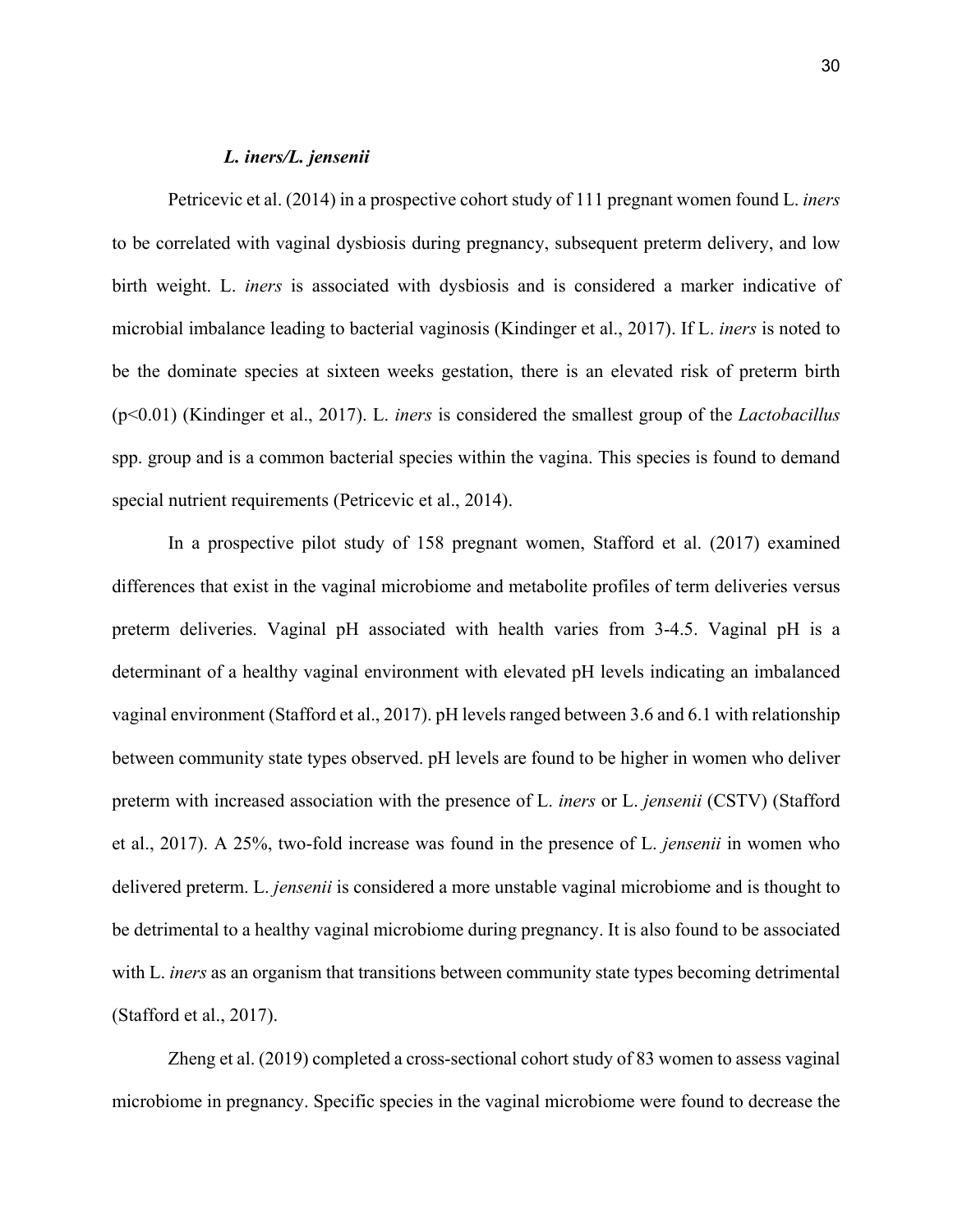acidity of the vagina causing elevation of the vaginal pH leading to overgrowth of pathogenic bacteria (p<0.05) (Zheng et al., 2019).

*Lactobacillus* spp. depletion, L. *iners*, L. *jensenii*, *Mycoplasma* sp., *Ureaplama* sp., *Provotella* genus, G. *vaginalis,* A. *vaginae*, *Veillonellaceae* sp. *Molliculite* sp., *BVAB1*, V. *bacterium*, M. *curtsii/mulieris*, S. *sanquinegens*, *Atropobium* sp., and *Megasphaera* sp. are all considered nonprotective microbiome organisms. For the remainder of this paper these organisms will be referred to as nonprotective microbiome collectively.

# **Variations**

#### *Body Mass Index*

Body Mass Index (BMI) is an individual's weight measured in kilograms divided by the square of height in meters. An elevated BMI can be an index of elevated body fat. BMI is used for screening specific weight categories that may be associated with increased incidence of health problems. It is not indicative of the body fat or an individual's health status. Two studies evaluated the association of BMI and preterm birth (Wen et al., 2014 & Oh et al., 2015). BMI is adversely associated with the existence of *Mycoplasma* sp. (mean BMI difference p=.018). and BVAB2 (mean BMI difference p=.004). This is more significant in the African American population (Wen et al., 2014).

Genetic and environmental factors are associated with obesity as well as amounts and types of food eaten, cultural practices, and socioeconomic characteristics. Within the pregnant population, women who have less gestational weight gain tend to have greater amounts of the presence of protective microbiome organisms. Dietary changes and increased activity are important factors in appropriate weight maintenance in pregnancy (Oh et al., 2015).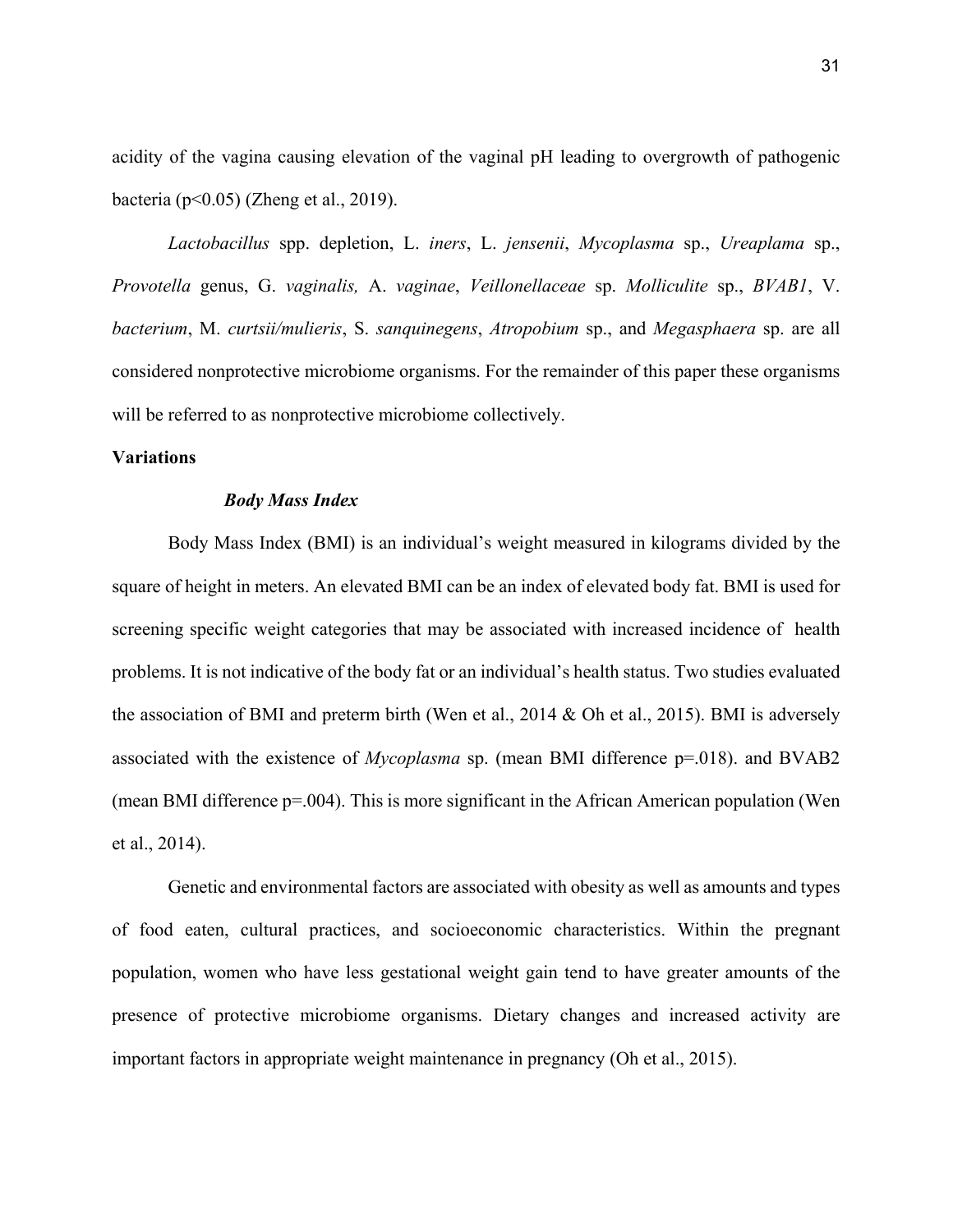Wen et al., (2014) found that BMI was highly correlated with the vaginal microbiome in African American women. *Mycoplasma* sp. was found to significantly increase sPTB (OR=5.70 [2.40, 14.4], P<.001) opposed to *BVAB3* that was found to drastically decrease the incidence of sPTB (OR=0.13 [0.036, 0.38],  $p<0.01$ ). Oh et al. (2015) observed that negative microbiome organisms increased, and positive microbiome organisms decreased associated with increased body mass index (BMI). L. *iners* dominance in the vaginal microbiome was highly associated with obesity (odds ratio [OR], 7.55 [95% confidence interval [CI], 1.18 to 48.2]), in comparison to L. *crispatus* dominance. Thus, obesity may be a contributing factor in bacterial community structure. Women with obesity have other physiological characteristics associated with dysbiosis. These characteristics include elevated estrogen levels, systemic inflammation, and decreased immune function (Oh et al., 2015).

Pre-pregnancy BMI and leptin levels can impact the outcome of pregnancy leading to preterm birth. This is related to a non-protective vaginal microbiome in early pregnancy and an increased presence of any bacteria. In underweight women the ratio of protective microbiome dominance (65%) was higher than negative microbiome dominance (35%). In obese women the ratio of protective organisms (17%) was less than non-protective organisms (67%). Hydrogen peroxide (H202), a significant antimicrobial product of the vaginal microbiome is produced at different amounts dependent upon the *Lactobacillus* spp. present. L. *crispatus* produces 95%, L. *jensenii* 94%, and L. *iners* 9%. It is unknown why obese women have higher levels of nonprotective organisms in the vaginal microbiome (Oh et al., 2015).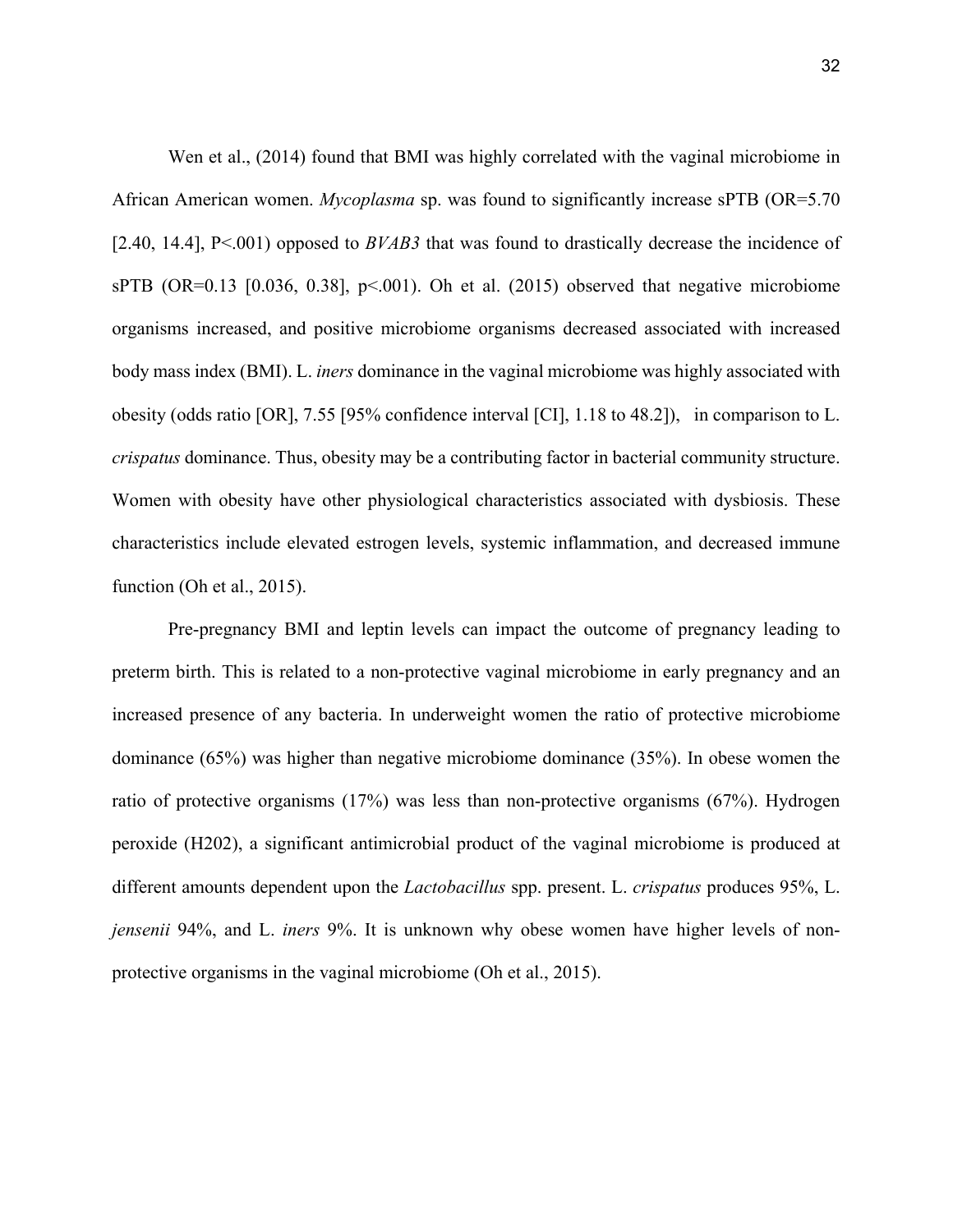# *Race/Ethnicity/Genetics*

Four studies evaluated differences in racial and ethnic groups in relation to the vaginal microbiome and preterm birth (Elovitz et al., 2019; Hyman et al., 2014; Stout et al., 2017; Wylie et al., 2014). Two studies observed genetic variations associated with vaginal microbiome (Hyman et al., 2014; Walther-Antonio et al., 2014).

Differences of ethnicity and geographical location are significant factors. Race and ethnicity show substantial variation. African American women experience a preterm birth rate of 18% compared with 12% of white women, 10% of Hispanic women, and 11% of Asian women (Hyman et al., 2014). Elovitz et al. (2019) evaluated the CSTs according to race or ethnicity. African American were predominantly CST I or CST IV A/IV B. Hispanic women were predominantly CST IV, and white women were predominantly CST I, II, III. Elovitz et al. (2019) found that the frequency of CSTs was significantly different between African American and non-African American women. At the primary visit, African American women were found to be 20% CST I and 45% CST IV A/IV B compared to non-African American women at 50% and 15%. These differences remained at visit 2 and visit 3. The presence of CST III was higher for African American women at visit 3 but the presence of CST V was consistently decreased among African American women compared to non-African American women throughout the study (Elovitz et al., 2019).

Among all participants at all visits, several nonprotective microbiome organisms were found that were statistically significant with an association to an increased incidence of sPTB. The rate of sPTB was over 55% when the non-protective bacterial taxa were present (Elovitz et al., 2019). Stout et al. (2017) completed a study where 69% of the participants of the study were African American with a preterm birth rate of 31%. Those who delivered at term were found to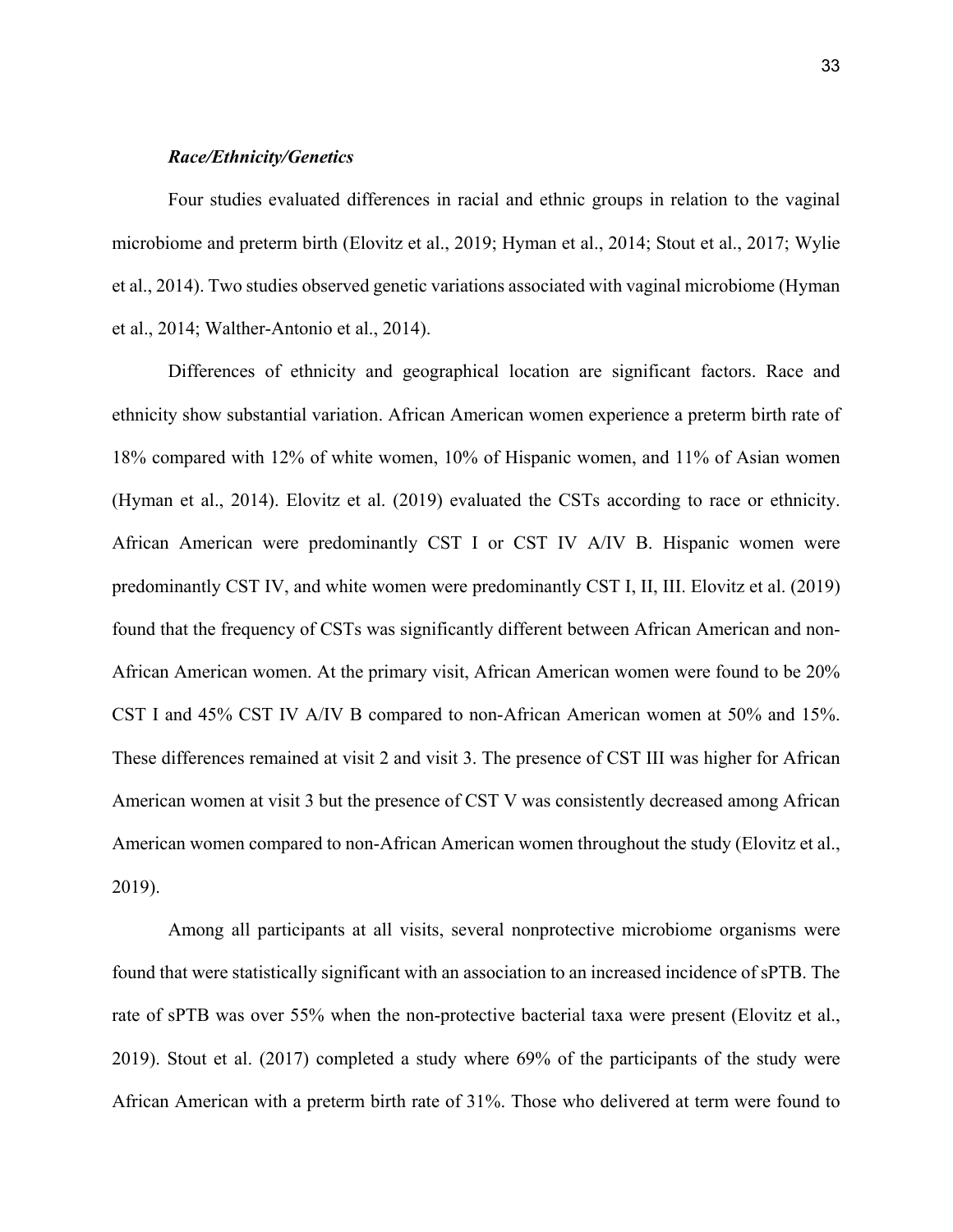have a vaginal microbiome that had stable community richness and Shannon diversity. Community richness is a microbiology term that means how many different species can be detected in the microbial ecosystem (Morris et al., 2014). Shannon diversity means is the species evenness (equal in abundance) or do some species dominate others? How evenly are the microbes distributed in a sample. (Morris et al, 2014). Those that delivered preterm were found to have significantly lower vaginal richness and diversity throughout pregnancy  $(p<0.01)$ . Beginning early during the first and second trimesters, instability of the vaginal microbiome was highly associated with sPTB. In the African American women who delivered at term, diversity, vaginal community richness, and evenness were stable ( $p=11$ ,  $p=0.09$ , and  $p=0.08$ ). Evenness is a comparison of the similarity of the population size of each of the species present within the vaginal microbiome (Morris et al., 2014). In comparison among those who delivered preterm, richness, diversity, and evenness were significantly decreased ( $p<0.001$ ,  $p=0.003$ , and  $p<0.01$ ) (Stout et al., 2019).

African American women have two times increased risk for preterm birth compared to Caucasian women. The underlying components for this disparity are not well understood but cannot be explained merely by sociodemographic influences. Additionally, underlying components may include complicated interactions among maternal, paternal, and fetal genetics, epigenetics, and the microbiome. Within these sociodemographic influences may be probable basis for the differences found in racial groups. Mixed results have been found in studies of Asian and Hispanic women (Hyman et al., 2014). Caucasians are often noted to have higher amounts of protective microbiome organisms. Asian ethnicities tend to have increased amounts of nonprotective microbiome organisms. Hispanic and African American women are found to have vaginal microbiomes that have a diverse mixture of bacteria with little to no *Lactobacillus* spp. (Hyman et al., 2014).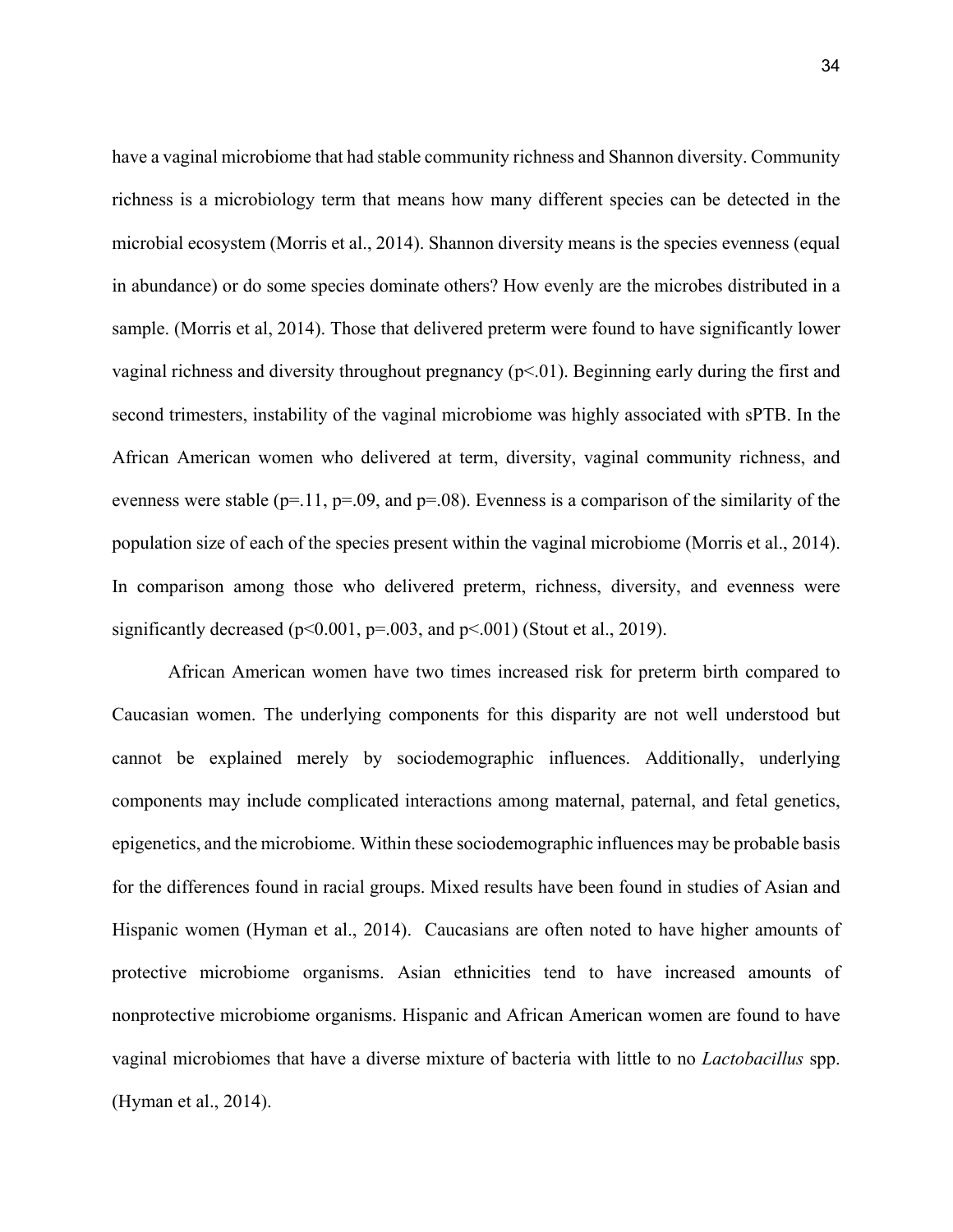Significant association was also found among the Hispanic women in connection with the vaginal microbiome and birth outcomes. Several non-protective microbiome organisms were present and associated with preterm birth (OR=4.45 [1.69, 11.97],  $p<0$ 1) and (OR=0.19 [0.0076, 1.01], p=.068) (Wen et al., 2014). Comparing these two ethnicities, following management of maternal behavior and biological attributes, there continued to be differences that remained within the vaginal microbiome that markedly contributed to the incidence of preterm birth. Wylie et al. (2018) found similar results. Increased viral richness in African American women was correlated with sPTB (p=.0015 and p=.0019). Increased integration of bacterial diversity was also correlated with preterm delivery ( $p=01$ ) and a reduction in diversity was correlated with proceeding through the trimesters of pregnancy ( $p<.0001$ ), to term delivery (Wylie et al., 2014).

Hyman et al. (2014) observed that among Asian women, 22% were lacking *Lactobacillus*  spp. in the vaginal microbiome compared to other ethnicities at 0-8%. A significant difference in African American women during pregnancy was vaginal microbiomes that contained <50% of Lactobacillus compared to other ethnicities with vaginal microbiomes that contained at one species of Lactobacillus >50% with average of 63-91%. The percentage of the presence of at least one Lactobacillus in the vaginal microbiome in Caucasian women (93%), African American women (69%), Asian women (70%), and Hispanic women (74%).

Disparities continue even after considering commonly known preterm birth risk factors including smoking, education level, and socioeconomic status. African American women have a higher rate of reoccurrence of sPTB and preterm rupture of membranes (PROM). Sociodemographic influences account for some risk associated with sPTB, but do not account for many of the differences found within differing ethnic groups. Women who live in disadvantaged conditions are found to have higher risk of sPTB, both of which are higher among African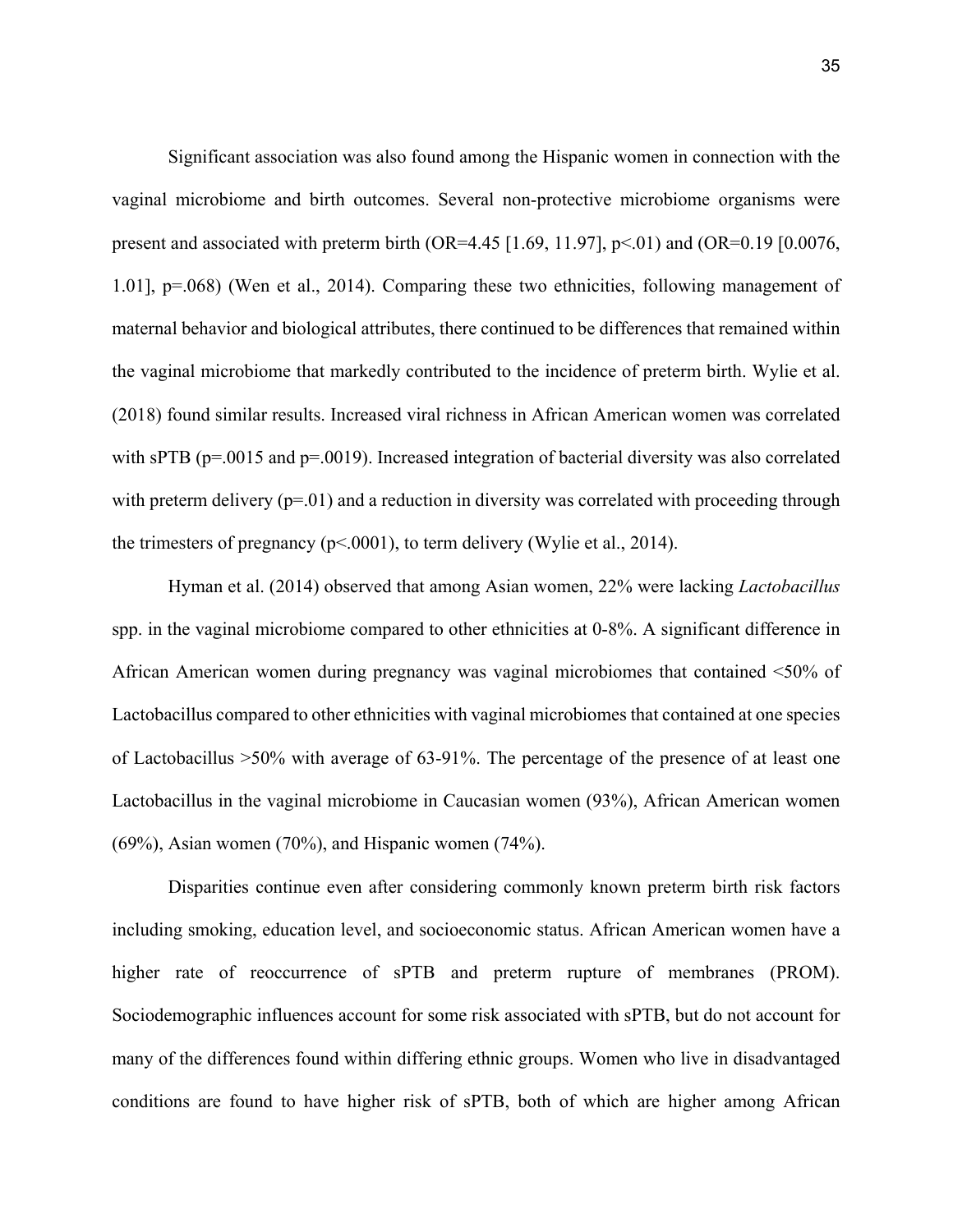American women. Disparities associated with sPTB are found in different racial and ethnic groups even when they have the same access to healthcare (Elovitz et al., 2019).

### *Viruses*

Viruses are small collections of genetic code which can be either DNA or RNA with a surrounding protein coat. Viruses are unable to reproduce; therefore, they infect cells and use components of these cells to make duplicates of themselves. In this process they kill the host cell and cause damage to the host organism. Bacteria in the vaginal microbiome have been studied more than viruses. Only one study evaluated viruses within the vaginal microbiota (Wylie et al., 2018). Wylie et al. (2018) refers to the Human Microbiome Project which studied vaginal DNA viruses and bacterial structures together. Viruses are common in the samples of healthy, asymptomatic women. DNA viruses were found in women with high-diversity bacterial groups. Wylie et al. (2018) suggests that this data shows the importance of the presence of viruses in the vaginal microbiome which has been thought to be unappreciated components.

Wylie et al. (2018) hypothesized that the presence of DNA viruses may be a significant portion of the microbiota correlated with preterm birth. Interactions linking bacteria and viruses is significant in assessment of the vaginal microbiome. The study examined a possible correlation between the vaginal virome and preterm birth. This was completed with the vaginal virome alone and with the bacterial microbiome. Bacteria and viruses may trigger a maternal inflammation cascade which can lead to PTL and PTB. These microbial features may be prospective biomarkers of a familiar underlying physiology in women at higher risk of PTL and PTB (Wylie et. al, 2018).

Viral pathogens are studied elements of the vaginal microbiome. No relationship was noted in bacterial groups with <70% *Lactobacillus* spp. and the existence of viruses during pregnancy. No specific bacterial groups were correlated with the existence of any specific virus. Wylie et al,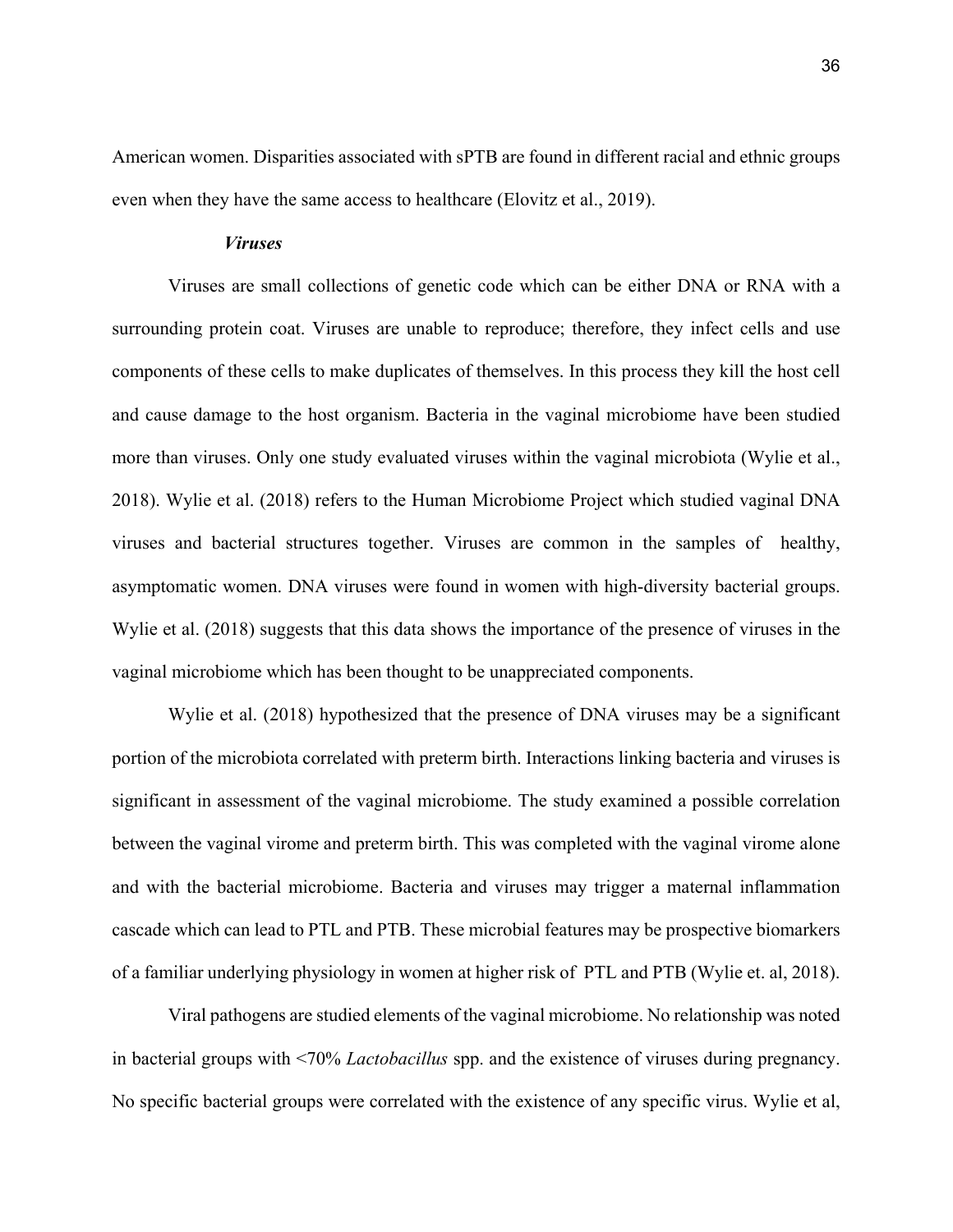(2018) found no specific viruses correlated with PTB but did find that in the presence of higher viral richness had an important correlation with PTB. The incidence of both high bacterial diversity and high viral diversity increased probability of PTB. This was particularly evident among AA women (Elovitz, 2019).

Examination of bacterial and viral communities is an important part of elucidating correlations of the vaginal microbiota and PTB (Wylie et. al, 2018). The specimen patterns of viral diversity in pregnancy are comparable to specimen patterns of bacterial diversity. Physiological changes in the vaginal microbiota in pregnancy can impact bacterial and viral groups. According to Wylie et al. (2018) there is greater viral diversity in the first trimester of pregnancy between term and preterm births, increased viral diversity is correlated with sPTB (Wylie et al., 2018).

#### *Stress*

Stress is indicative of how an individual may feel overwhelmed or unable to cope. One study assessed the correlation of stress and vaginal dysbiosis in the microbiota (Wylie et al., 2018). When the body is under mental and physical stress, increased pro-inflammatory cytokines and cortisol are produced. Acute inflammation contributes to increases of the incidence of sPTB. Chronic inflammation can also occur resulting in the same outcome (Burris et al., 2020).

Low-income African American women experience increased chronic social, financial, and racial stress which is linked to the significant racial disparity rate in the incidence of infection and PTB. Stress can influence the occurrence of depression and psychological response stressors which are also associated with negative pregnancy outcomes including PTB (Burris et al., 2020).

Stress stimuli are inevitable. The physiologic response of stress can be detrimental to the vaginal microbiome when stress stimuli are prolonged. Continuous stress stimulates the hypothalamic-pituitary-adrenal (HPA) and sympathetic-adrenal-medullary (SAM) axes which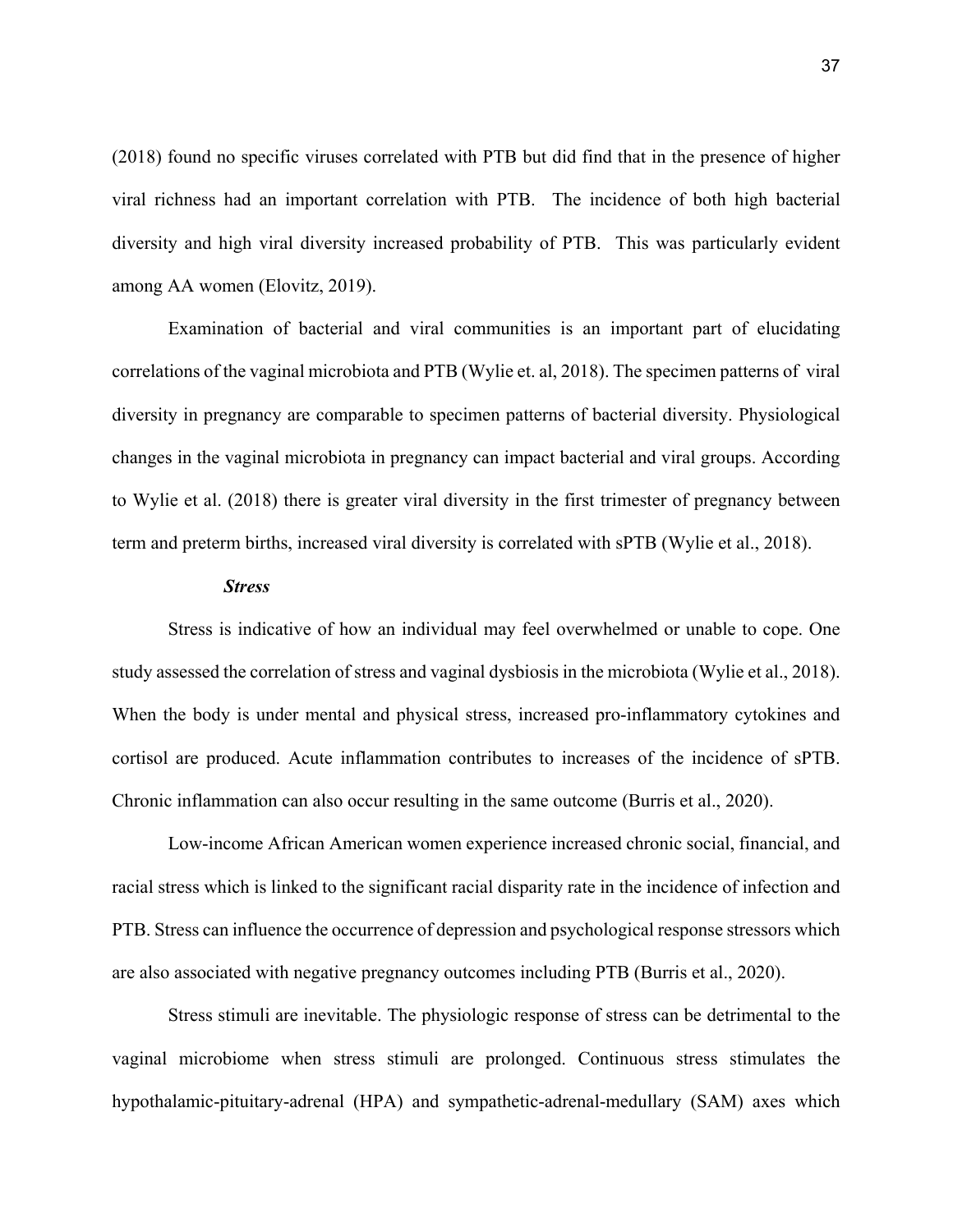increase hormones that can cause a genitourinary infection. A cortisol-induced hindrance of vaginal glycogen accumulation leads to the incidence of vaginal infection (Burris et al., 2020).

Increases in estrogen and epithelial maturation are necessary for maintenance of a healthy vaginal microbiome (eubiosis). Cortisol can disturb this process and plays a role in pathogenesis of vaginal dysbiosis leading to infection and inflammation. This process is found to be significant in the presence of a healthy vaginal microbiome dominated by *Lactobacillus* spp. which should not be interrupted. Increased corticotropin-releasing hormone (CRH) is produced by the fetal membranes, decidua, and placenta (Burris et al., 2020).

### **Interventions**

Interventions are actions completed to improve a situation, such as a medical disorder. They are actions that can be changed to improve or alter the microbiome. For this review interventions included antibiotics, nutrition/probiotic foods and supplements, progesterone. Five articles described potential interventions that may improve vaginal microbiome composition (Bellard et al., 2018; Brown et al, 2019); Elovitz et al., 2019; Honda et al., 2014; Myhre et al., 2011).

#### *Antibiotics*

Antibiotics are medications used to fight bacterial infections in the human body. Antibiotics work by killing bacteria or by stopping them from growing or multiplying. Two studies explored the effects of antibiotics on the vaginal microbiome (Brown et al., 2019; Wylie et al., 2018).

The primary cause of disease responsible for preterm birth is infection. Many cases of intrauterine infection that cause preterm birth occur from ascending infection. Attempts have been made to determine specific women with probability for preterm birth through assessment of the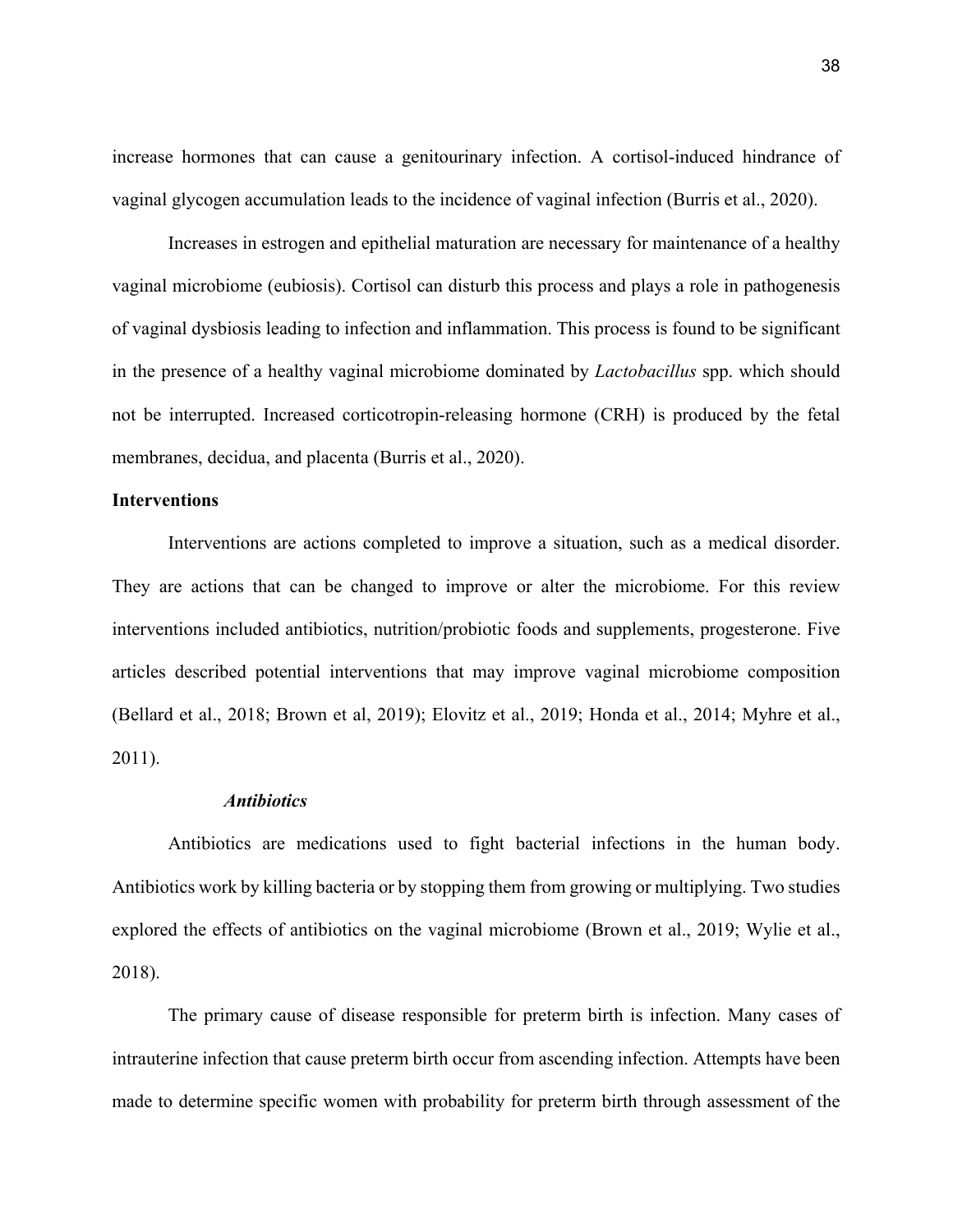vaginal microbial state. The use of antibiotics has been evaluated. Bellad et al. (2018) observed that in women with bacterial vaginosis if clindamycin was administered prior to 22 weeks gestation the rate of sPTB before 37 weeks gestation significantly decreased. Statistical significance was only found for oral clindamycin but not for vaginal clindamycin. The cure rate of bacterial vaginosis in pregnancy with clindamycin is 90%. The use of metronidazole was correlated with negative pregnancy outcomes and increased incidence of preterm birth. Clindamycin is only effective for few microbial species and is not effective against other numerous microbial species that cause preterm birth (Bellad et al., 2018).

Brown et al. (2019) observed that the use of erythromycin in treating vaginal dysbiosis caused exacerbation of the dysbiosis  $47\%$  (p=0.00009) especially in women who were primarily colonized with *Lactobacillus* spp. Following erythromycin treatment, dysbiosis of the vaginal microbiota stayed constant and bacterial richness and diversity remained unchanged. The use of erythromycin promotes depletion of *Lactobacillus* spp. and increases the bacterial diversity of the vaginal microbiota (Brown et al., 2019).

## *Nutrition, probiotic foods, and supplements*

Nutrition is the intake of food and nutrients that are necessary for optimal health and growth. One study evaluated the relationship between nutrition, probiotic foods and supplements in relation to the vaginal microbiome (Myhre et al., 2011). The consumption of probiotic rich foods such as yogurt, kefir, sauerkraut, pickles, sourdough bread, traditional buttermilk, gouda/mozzarella/cheddar and cottage cheese in pregnancy is correlated with decreased incidence of preterm birth. Probiotics are noted to change the composition of the vaginal microbiota to allow for inhibition of pathogens as well as modulate inflammation that is commonly associated with preterm birth (Myhre et al., 2011).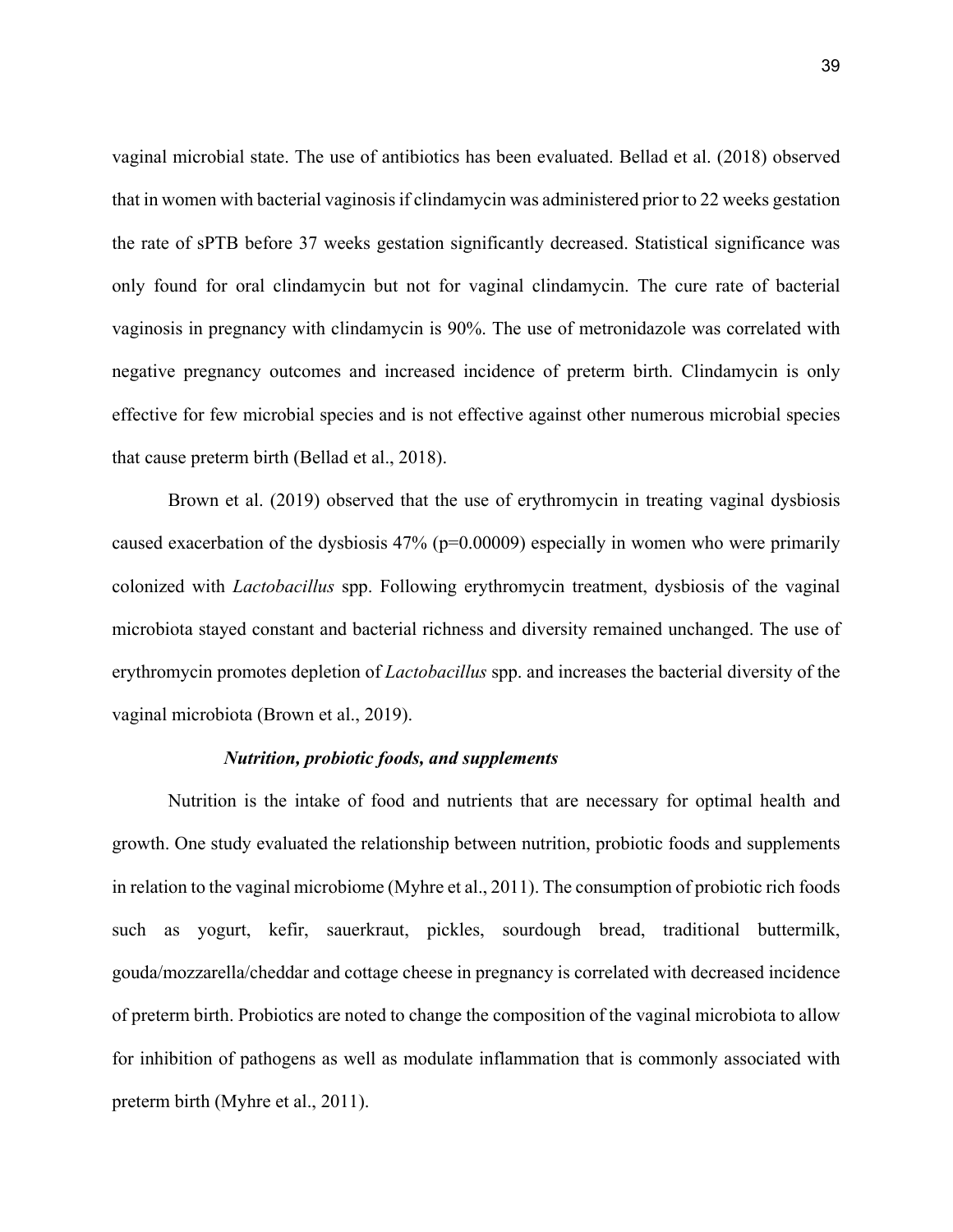Probiotic supplements, especially *Lactobacillus* spp., play a significantly beneficial role in maintaining healthy urinary and reproductive tracts. Emerging evidence is showing safety and efficacy in the use of probiotics in treatment and prevention of numerous infections or inflammatory conditions in pregnancy. They help to decrease the incidence of vaginal infections and help to increase colonization of *Lactobacillus* spp. within the vagina (Myhre et al., 2011).

The effect that *Lactobacillus* spp. have on the immune system and vaginal colonization is both species and strain dependent. L. *rhamnosus* GR1 and L. *reuteri* RC14 were found to have an excellent capability of colonization and are considered the preferred Lactobacilli for the use in the treatment of infections within the urogenital tract (Myhre et al., 2011). Myhre et al. (2011) completed a nationwide cohort study of 18,888 pregnancies in Norway. In the group that did not take probiotics, 950 incidences of sPTB occurred (70%) compared to the women who had taken probiotics (21%). The conclusion of this study was that the use of probiotics is associated with a decreased incidence of sPTB. Probiotics work to lower overall inflammation and help to provide a healthy microbial vaginal environment. Reduction of sPTB is thought to be able to be achieved through targeting dietary health concerns and evaluation of intake of probiotics (Myhre et al., 2011).

Consideration of interventions in regard to nutrition in early pregnancy are thought to be significant. Using probiotics that contain L. *rhamnosus* GR1 and L. *reuteri* RC14 has the potential to decrease vaginal infections as well as the incidence of sPTB by approximately 50% (Myhre et al., 2011).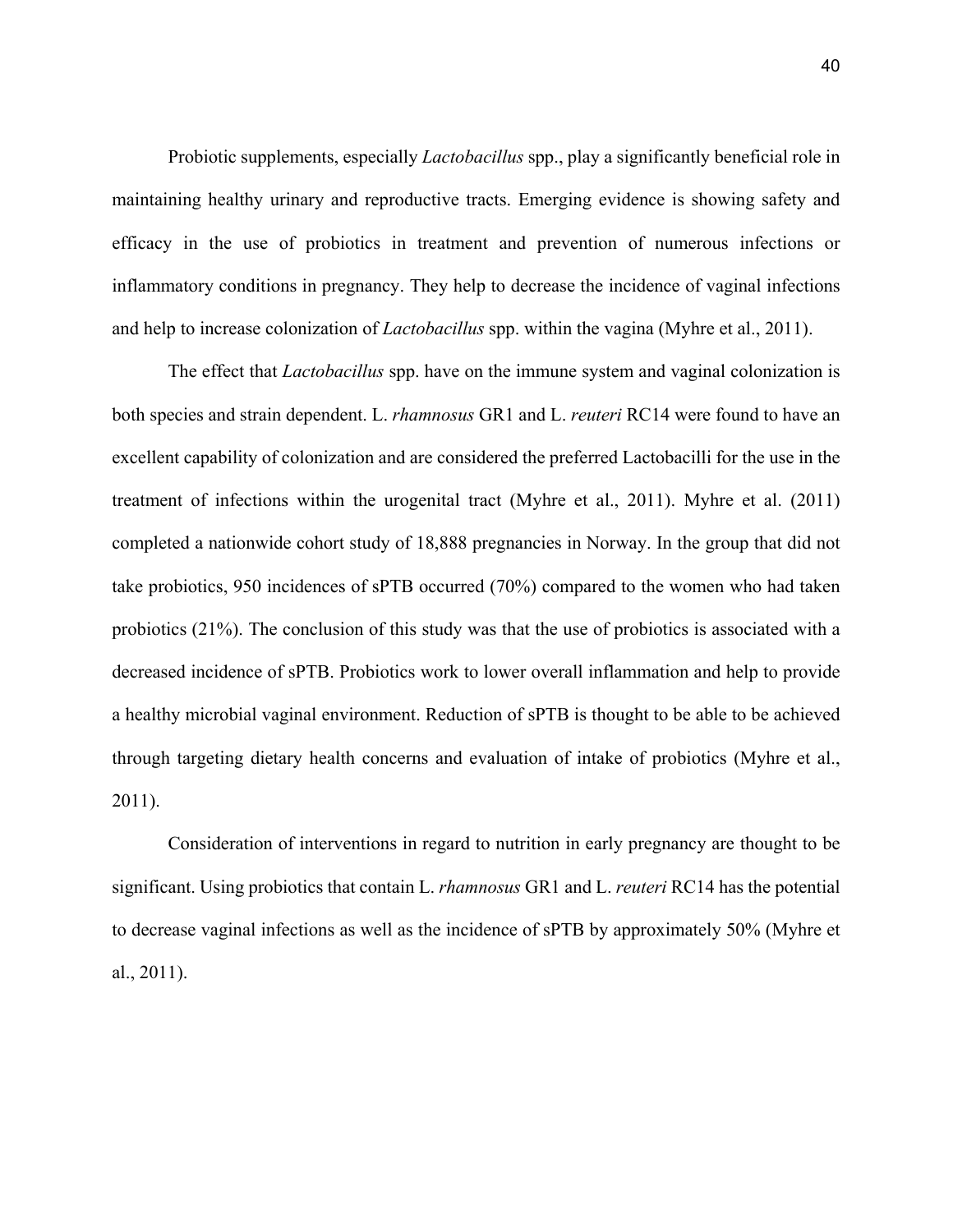### *Progesterone*

Progesterone is a steroid hormone that the corpus luteum releases leading to stimulation of the uterus in preparation for pregnancy. One study evaluated the use of progesterone in altering the vaginal microbiome to prevent preterm birth (Kindinger et al., 2017). Currently used clinical methods to recognize and decrease the probability of sPTB include cervical length screening and treatment with 17-alpha hydroxyprogesterone caproate. Vaginal progesterone does provide some protection in women with a short cervix but is a strategy that will not have a significant impact on sPTB rates (Elovitz et al., 2019).

Kindinger et. al. (2017) investigated the role of progesterone within the vaginal microbiome in women with a short cervix. Progesterone supplementation had no effect on the structure of the vaginal microbiota during pregnancy. Richness and alpha diversity measurements were not altered. Progesterone also did not impact the amount of L. *iners* or L. *crispatus* throughout pregnancy (Kindinger et. al., 2017).

#### **Critique of strengths and weaknesses**

#### *Strengths*

The first strength of the review of the literature is that many of the studies are able to similarly identify new insights about the vaginal microbial profile in pregnancy and the association with the incidence of preterm labor and preterm birth. The majority of the studies identified consistent results which makes these findings reliable. Several other strengths of the review included studies with large cohorts and studies with intervention and control groups.

Implications were also provided in many of the studies for future stratifications of preterm labor and preterm birth risks and suggested targeted interventions. The majority of the studies were of high and good quality. While the number of participants in some of the studies were small, the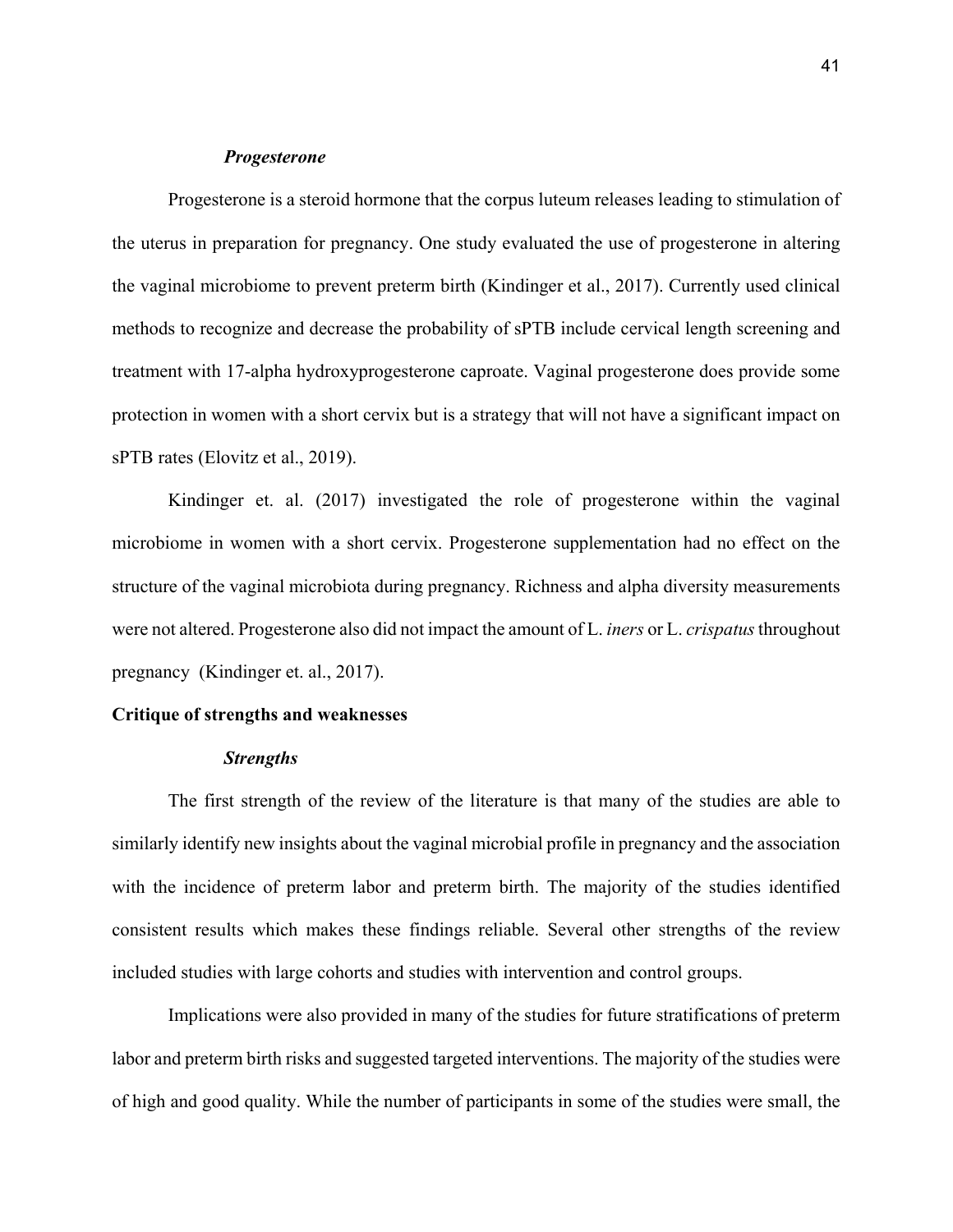nature of the studies allowed for saturation of the results and the identification of common themes. All studies were limited within the last eleven years with the majority of the studies occurring in the past five years, providing the most current available information. Besides identifying common themes of the correlation of the vaginal microbiome and its role in preterm labor and preterm birth, several studies provided key strategies and recommendations for practice to improve prenatal outcomes associated with vaginal microbiome. The microbiome is almost invisible, and frequently overlooked. The fact that it can contribute to pregnancy outcomes is a relatively new idea that deserves attention.

# *Weaknesses*

The qualitative nature of some of the studies is a weakness of this research article review. In these studies it is more difficult to analyze and measure causal relationships within variables related to quantity, intensity, amount, and frequency. Another weakness is the small sample sizes in some of the studies as well as correlations not being fully interpreted or needing further trials for validation. Many studies did not discuss how screening for all the microbiomes could be incorporated into regular prenatal care. These weaknesses cause difficulty in generalizing the results to larger populations. PTL/PTB is a very complex, multifactorial problem. By focusing only on the microbiome, many other factors that contribute to PTL/PTB can be missed.

#### **Summary**

A thorough search of the literature was completed, and 23 articles were selected for review. This chapter outlined the synthesis of major findings. Several microbiome environments were found to be associated with PTL/PTB. These primarily were correlated with microbiomes influenced by L. *iners* and L. *jensenii* as well as other pathogens and *Lactobacillus* spp. depleted environments (Brown et al., 2018; Freitas et al., 2018; Jayaprakash et al., 2016; Petricevic et al.,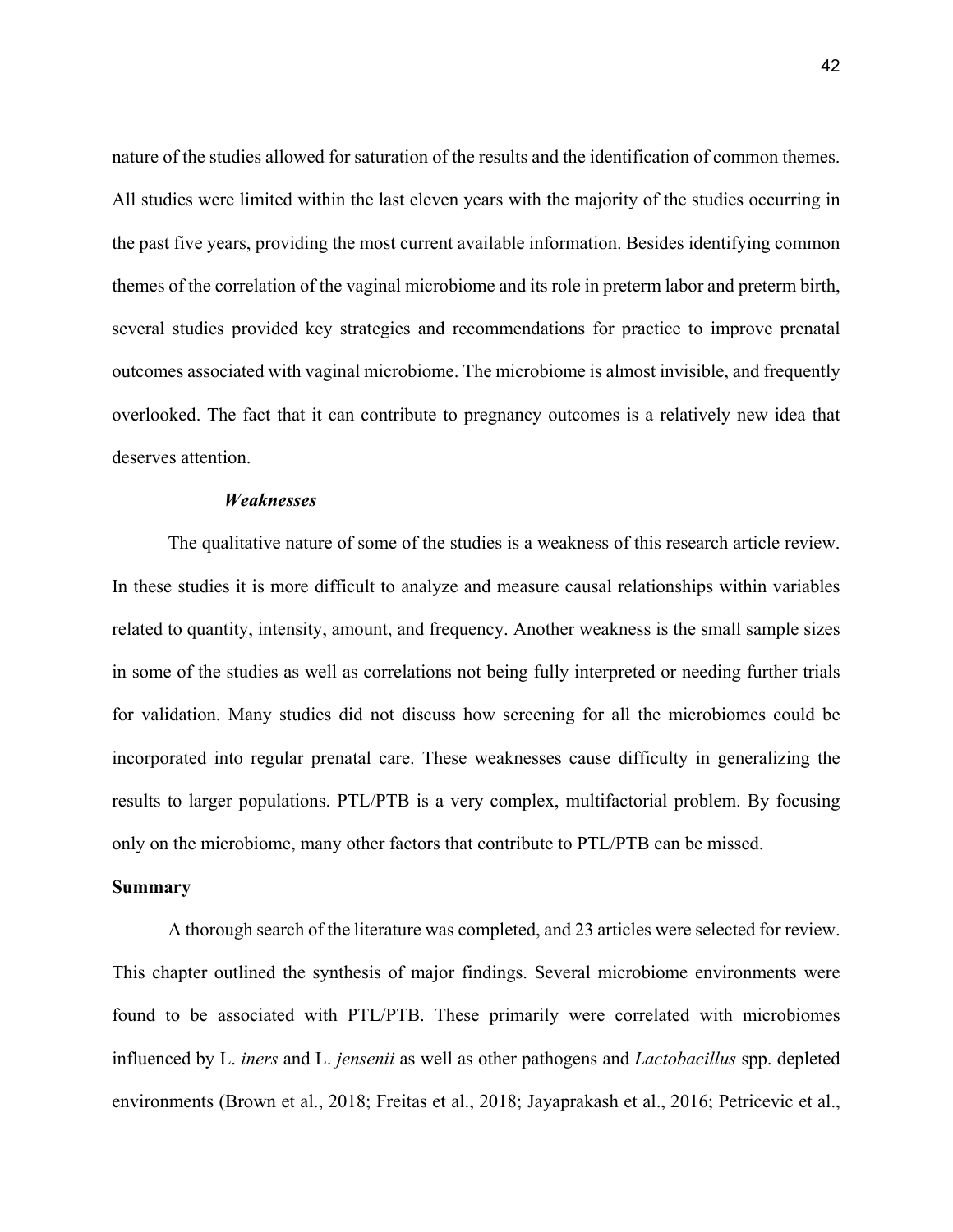2014; Santos de Freitas, 2019; Tabatabaei et al., 2018; Verstraelen et al., 2009). Microbiome environments that were found to be protective against PTL/PTB and were found to be predominantly influenced by L. *crispatus* and L. *gasseri* (Kindinger et al., 2017; Romero, Nikita et al., 2014; Stafford et al., 2017; Stout et al., 2017; Walther-Antonio et al., 2014).

Evidence is growing that the vaginal microbiome may have a significant role in maintaining pregnancy. Differences were noted among various racial and ethnic groups with higher incidence of negative microbial composition and PTB in the African American and Hispanic population (Elovitz et al., 2019; Wen et al., 2013; Wylie et al., 2018). Risk factors in all ethnic groups included high BMI, poor diet, negative health behaviors, and stress. Potential interventions were discussed among these as well as the potential for the use of oral probiotics to decrease the incidence of PTL/PTB (Myhre et. al, 2011 ).

Presence of multiple *Lactobacilli spp*. is a significant determinant of stability of the vaginal microbiome during pregnancy. These are important observations in light of current disease burden linked with depleted Lactobacilli. Approximately 50% of women have vaginal microflora containing L*. gasseri*/L. *iners* which are the least effective colonizers and defenders. There appears to be a significant number of women with lactobacilli-driven defenses that are less optimal than presumed (Verstraelen et al, 2009).

Chapter four will address nurse-midwifery practice implications, examination of recommendations and directions for future research studies, as well as integration of The Life Perspective Rhythm Model developed by theorist Dr. Joyce Fitzpatrick in relation to microbial composition and its association with PTL/PTB.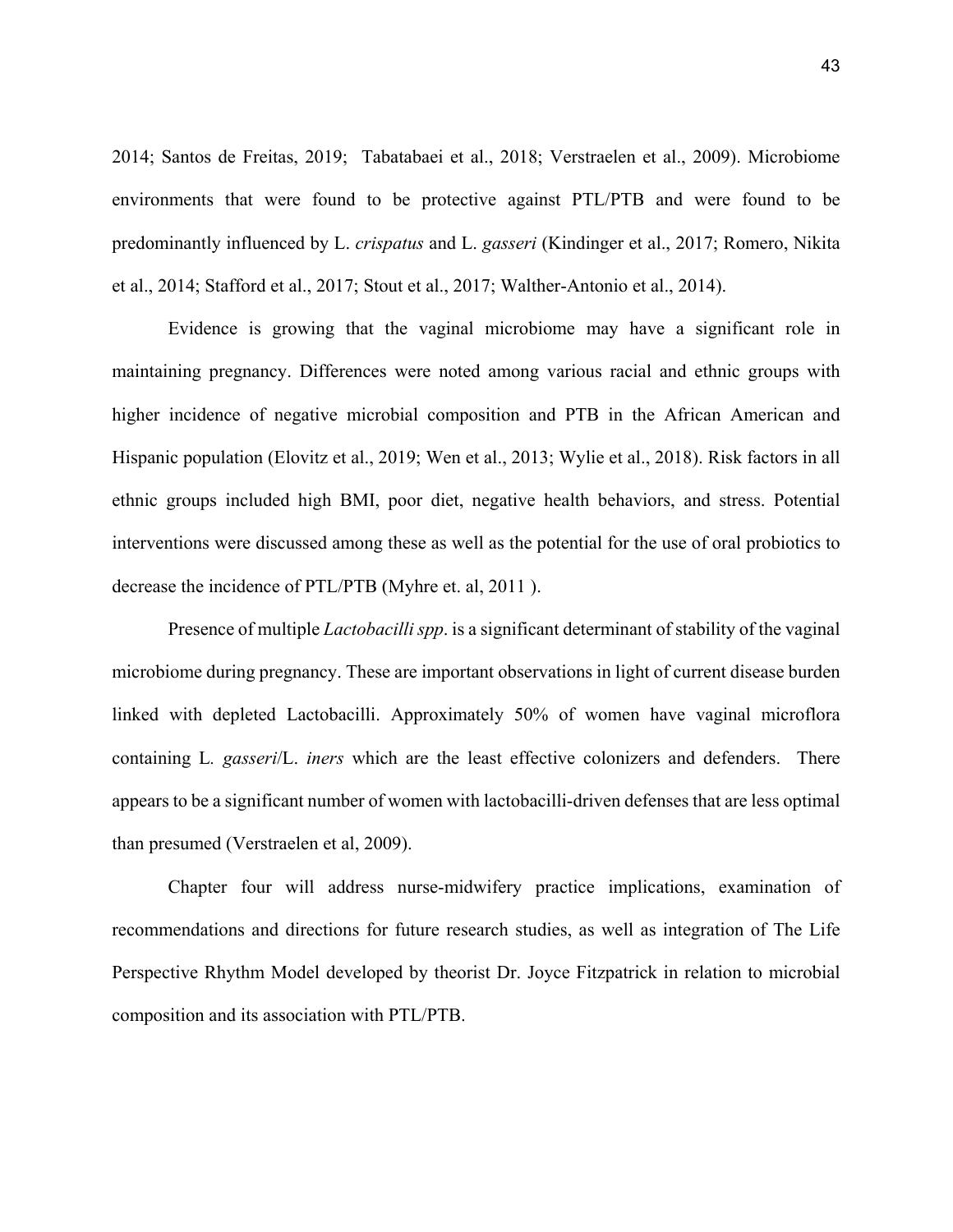#### **Chapter IV: Discussion, Implications and Conclusions**

The purpose of this literature review was to examine the CSTs that are associated with the incidence of PTL and PTB and to identify any interventions or treatments that could successfully alter the vaginal microbiome and decrease the incidence of PTL and PTB. A hostile vaginal microbiome is identified as an aspect that can be modifiable in correlation with PPROM. Application of the Johns Hopkins Research of Evidence Level and Guide (Dearholt & Dang, 2012) assisted in the selection and appraisal of 23 scholarly peer-reviewed articles shown in the Matrix. These articles were evaluated on their research methodology, results, strengths, limitations. Implications for nurse-midwifery practice and recommendations for future research will be addressed.

### **Literature Synthesis & Implications for Midwifery Practice**

The research questions for this review of the literature explore: "How do the vaginal microbiome community states relate to preterm labor or birth?" and "If the microbiome is implicated, are there interventions that can alter the microbiome to reduce preterm birth?" Through the critical appraisal of the literature, a significant amount of information related to abnormal vaginal microbial CSTs and increased incidence of PTL and PTB was identified. The variety of methods that are most successful in the determination of abnormal CSTs and interventions to prevent PTL and PTB reveal that there is not just one single method that has been found the most effective and consistently used. Utilizing the information from the 23 research articles made it possible to determine the bacterial taxa associated with PTL and PTB.

 To determine which women are at an increased risk of PTL and PTB, assessment of vaginal bacterial CSTs is essential. In women who deliver at term, the vaginal bacterial community states show stability of richness and diversity throughout pregnancy. In women who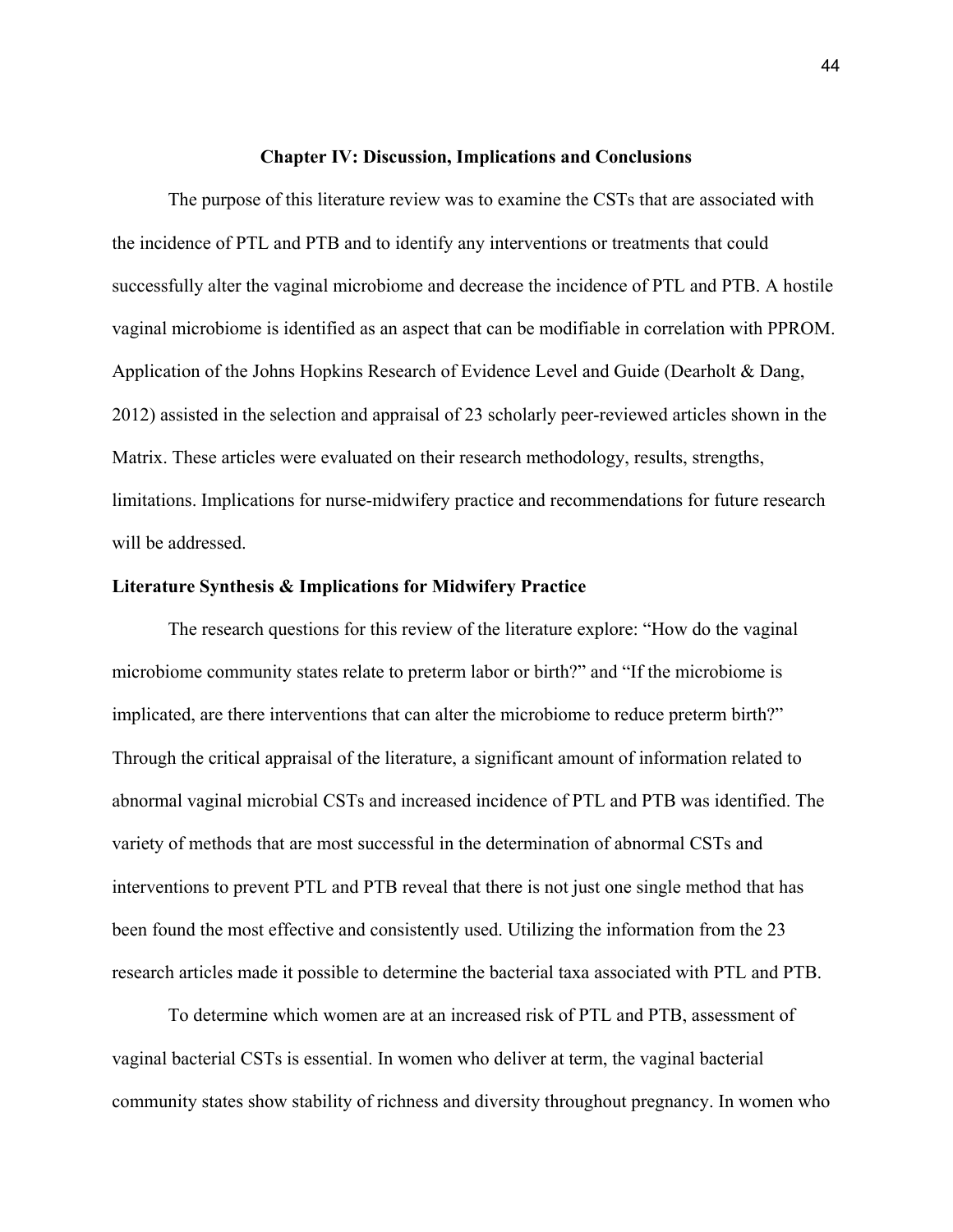deliver prematurely, the vaginal bacterial CSTs have significantly decreased community richness and diversity that can already be identified in early pregnancy. The change in richness and diversity associated with PTB occurs near the end of the first or the beginning of the second trimester with a greater diversity found in the first trimester. When diversity was diminished at five weeks it was predictive of PTL that progressed to PTB later in pregnancy (Stout et. al, 2017).

Consideration must be given to differing region-specific factors as well as the differing racial/ethnic groups. Hormonal, nutritional, and immunological changes during pregnancy may alter the vaginal microbiota. They may also help to maintain maternal and fetal health and wellbeing during pregnancy. Understanding these factors and the role they may have in the incidence of PTL and PTB is significant for the nurse-midwife (Elovitz et al., 2019).

Knowledge of the vaginal microbiome that is associated with PTL and PTB is necessary to determine strategies that will prevent this reproductive outcome (Jayaprakash et. al, 2016). Fixed point of references of vaginal microbiome patterns of stability in pregnancy were determined. This provides a basis for evaluation of the connections between the vaginal microbiome and adverse pregnancy outcomes. Awareness of the vaginal microbiome during pregnancy can provide valuable prognostic, diagnostic, and therapeutic information (Romero, Biede et. al, 2014). These observations are pertinent to developing a comprehensive view of the changes within the vaginal ecosystem that occur during healthy pregnancy. These changes can be meaningful in assessment of health and for identifying a predisposition to any adverse outcomes (Romero, Biede et. al, 2014).

Important links have been found between microbial CSTs and metabolite profiles associated with PTL and PTB. This has clinical significance that helps improve comprehension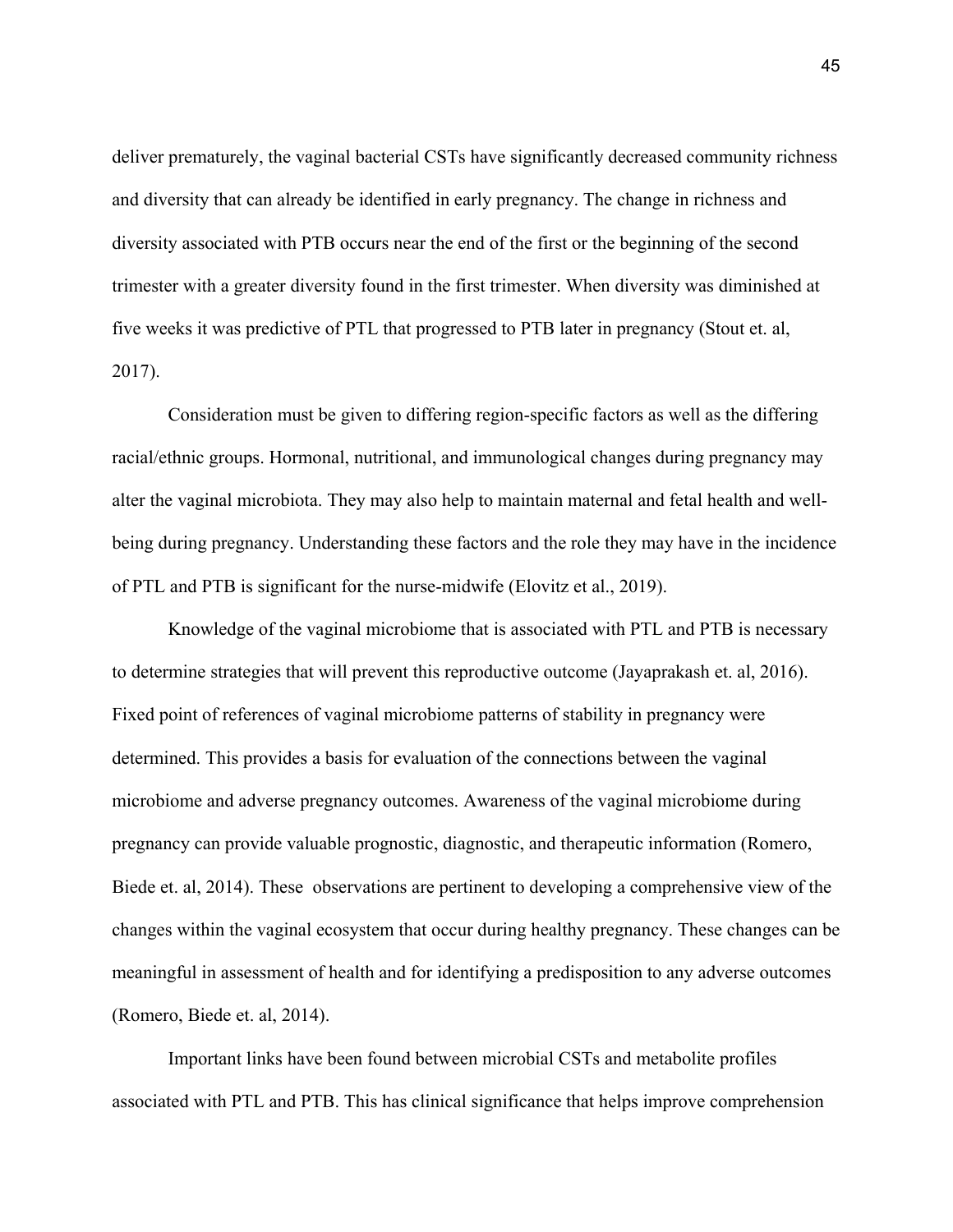of the processes of inflammation correlated with PTL and PTB (Stafford et. al, 2017). Studies also identify the significance of taking into consideration race/ethnicity when assessing vaginal bacteria and risk for PTL and PTB. (Wen et. al, 2013). In pregnancy and non-pregnancy, African American women have a higher proportion of Lactobacillus depleted vaginal microbiomes. Their commonly noted higher incidence of PTL and PTB can be associated with Lactobacillus depletion. When Lactobacillus sp. is present it is commonly L. iners which is a marker for PTB (Elovitz et. al, 2019).

Wylie et al. (2018) hypothesized that the presence of DNA viruses may be a significant constituent related to the vaginal microbiome and probability of preterm birth. Interactions linking bacteria and viruses is significant in assessment of the vaginal microbiome. Bacterial and viral groups may trigger a maternal inflammation cascade which can lead to PTL and PTB. Microbial features can be potential biomarkers of a familiar underlying physiology that is correlated with probability of PTL and PTB (Wylie et. al, 2018). Viral pathogens are familiar elements of the vaginal microbiome. Wylie et al, (2018) found no specific virus responsible for PTB but did find that higher viral richness had a significant association with PTB. Increased bacterial diversity combined with increased viral diversity have the highest probability of PTB. Examination of bacterial and viral groups is a significant aspect of interpreting correlations of the vaginal microbiome and PTB (Wylie et. al, 2018).

Due to the increasing evidence that discusses how the human microbiome influences health, it is significant for the nurse-midwife to have a basic comprehension of the microbiome and how to apply it when providing patient care. There are vast differences among individuals in the mixed types of bacteria that make up various microbiome communities. There is much more to learn. Research needs to occur in relationship to the vaginal microbiome. Future evidence may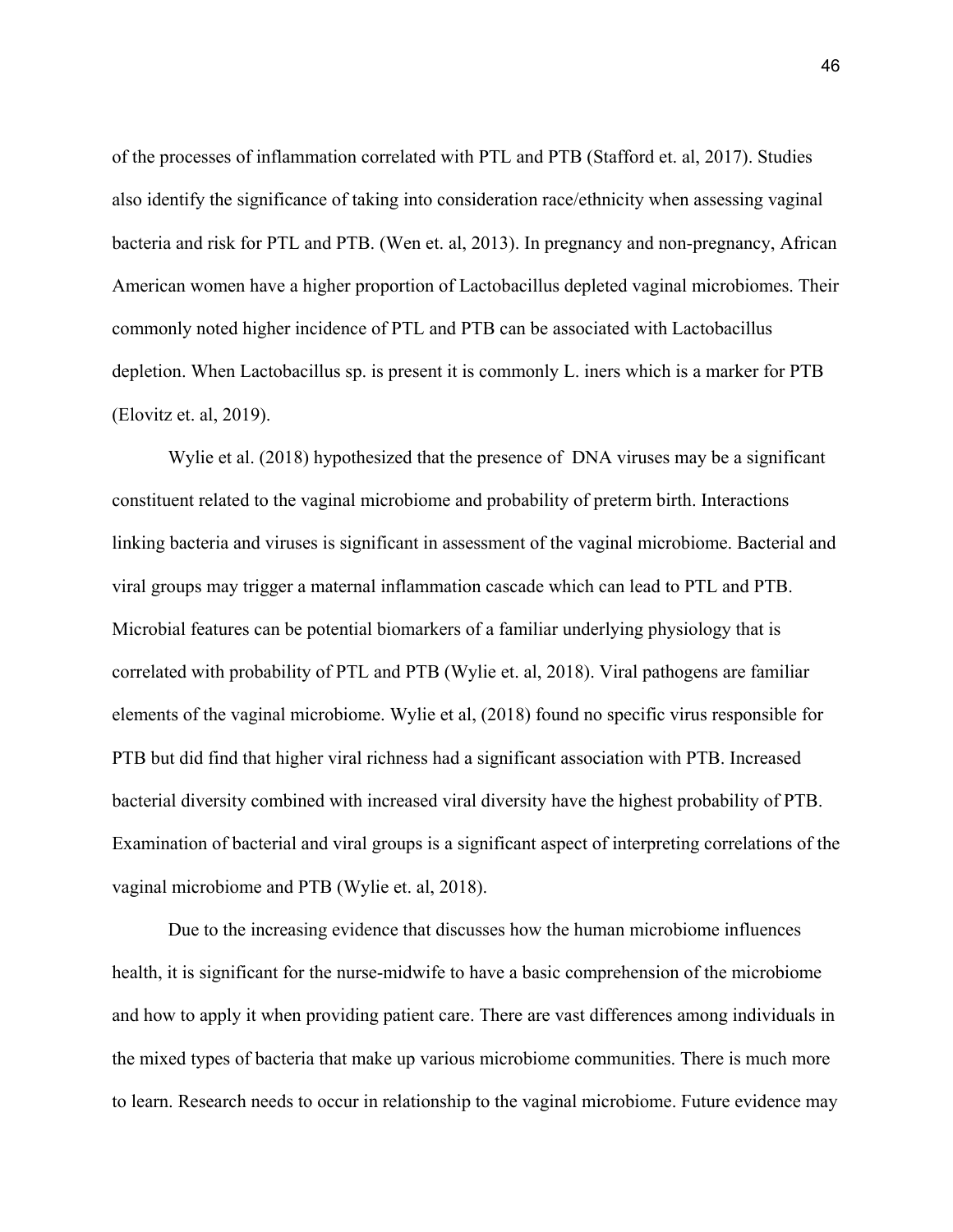help to provide insight into how to develop more effective interventions for treating vaginal dysbiosis and for promoting positive maternal/fetal outcomes.

The literature review identified various bacteria associated with PTB, but no trials attempted to alter the vaginal microbiome. Safety and efficacy are found for the use of probiotic rich foods in pregnancy for treatment and prevention of numerous infections or inflammatory conditions (Myhre et al., 2011). Probiotics that contain L. *rhamnosus* GR1 and L. *reuteri* RD14 have the potential to decrease vaginal infections and the incidence of PTB by approximately 50% (Myhre et al., 2011). Factors found to impact the vaginal microbiome negatively are smoking, substance abuse and hygiene practices, such as douching (Brown et al., 2018b). Physiological effects of stress lead to the incidence of genitourinary infection, vaginal dysbiosis, and the loss of Lactobacillus dominance.

Prevention strategies are aimed at alleviating stress through lifestyle and nutrition modifications (Burris et al., 2020). The use of metronidazole was correlated with negative pregnancy outcomes and increased incidence of preterm birth. Clindamycin is only effective for few microbial species and is not effective against other numerous microbial species that cause preterm birth (Bellard et al., 2018). The use of erythromycin promotes depletion of *Lactobacillus*  spp. and increases the bacterial diversity of the vaginal microbiota (Brown et al., 2019). The use of progesterone also did not impact the amount of L. *iners* or L*. crispatus* throughout pregnancy and does not decrease the PTB incidence related to vaginal dysbiosis (Kindinger et. al., 2017).

As a nurse-midwife it is important to contribute to this research and to incorporate the most up to date evidence-based recommendations into patient care. Several modifiable factors contribute to vaginal dysbiosis, including hygienic practices and sexual behavior that can alter the composition of the microbiome in the vagina. The nurse-midwife has the responsibility to

47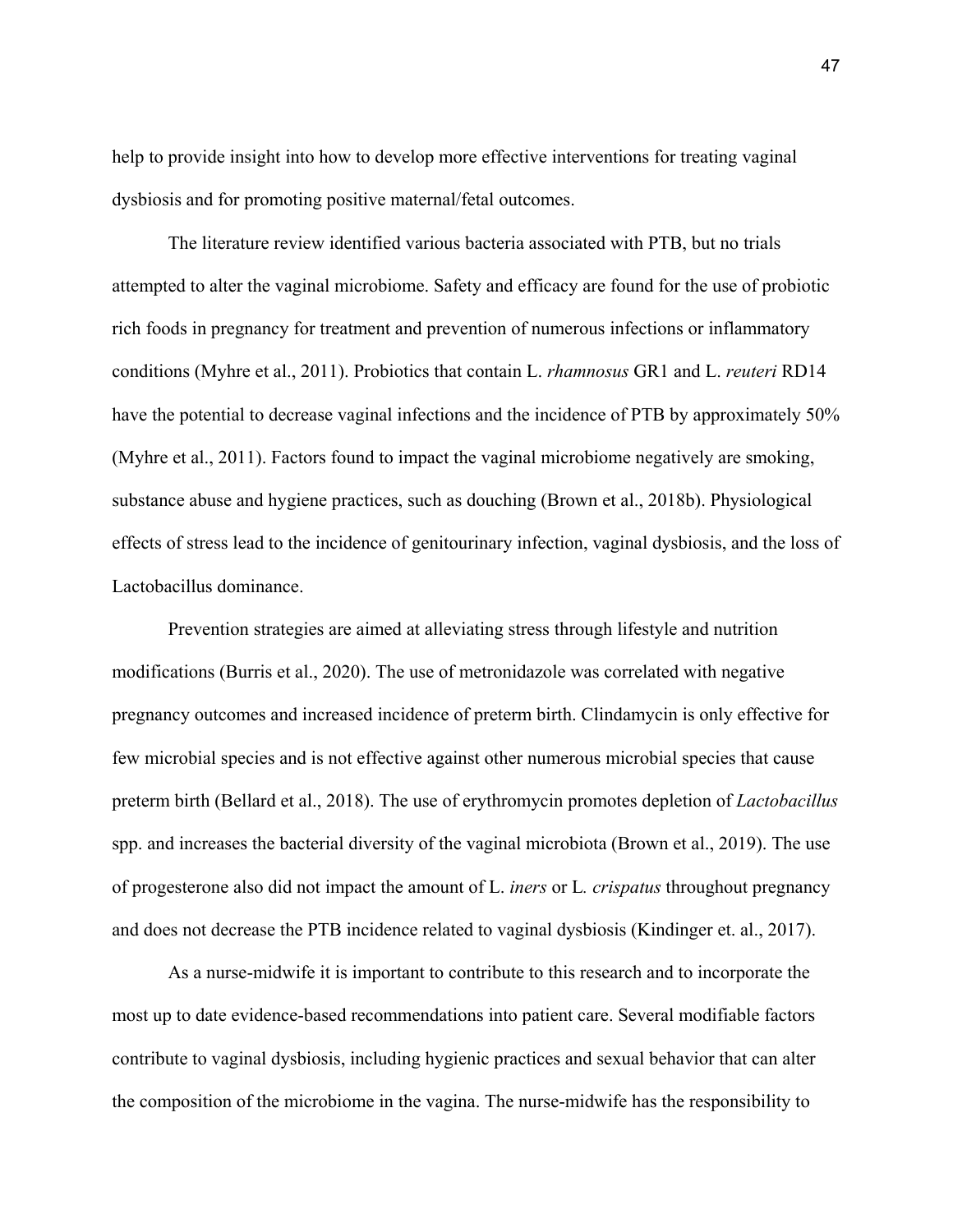provide education aimed at decreasing potentially harmful behaviors that exist in high-risk populations. Douching occurs in some cultures. This practice is associated with vaginal dysbiosis (McElroy et al., 2017). The stability of the vaginal microbiota in pregnancy is significant due to its association with the increased incidence of PTL and PTB (McElroy et. al, 2017).

The body of evidence continues to grow, showing that the microbiome profoundly influences human health. Nurse-midwives need to be aware of any practices such as antibiotic administration or frequency of vaginal examinations when providing antenatal care or in preterm labor that may alter the composition of the vaginal microbiota. To provide comprehensive and evidence-based care it is prudent for the nurse-midwife to follow practices that incorporate what is known about the vaginal microbiome (Cahill et al., 2012).

#### **Recommendations for Future Research**

Much of the current research reached similar conclusions. The research that does exist from the past ten years has consistent results and is of good quality. *L. iners* is distinctly correlated with vaginal dysbiosis. Further research studies are needed to recognize this microbiome and quantify the relative number of L. *iners* in the presence of differing conditions during pregnancy. This will further the understanding of the potential harmful outcomes associated with this microbiome (Zheng et. al, 2019). Overall specific causal relationships have not been able to be determined. Recommendations for further study utilizing sequencing methodology are needed. Additionally, assessment of microbial metabolite production and host response might additionally explain the elements associated with the incidence of sPTB. Answers to that question could improve the ability to recognize women at risk earlier in pregnancy (Freitas et al., 2018). Further research is needed to determine practical methods to build assessing CST's into routine patient care. Some of this research has been completed as a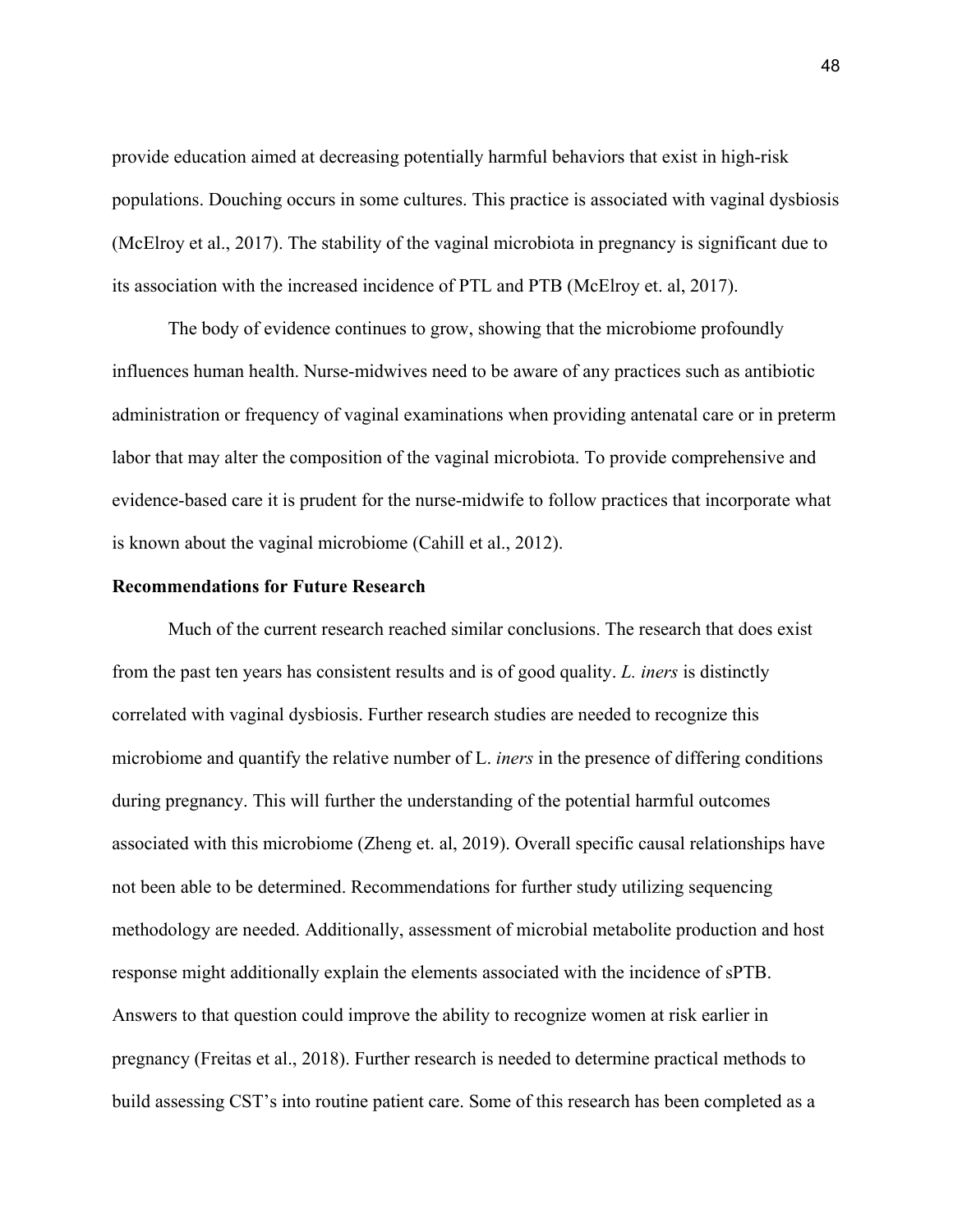part of studies in major healthcare centers but has limitation as information has not been provided for general use.

Across all studies, L. *iners* was correlated with preterm birth and L. *crispatus* is correlated with term birth. Mechanisms of how the increased presence of L. *iners* contributes to the incidence of PTB are not completely understood. Further studies that investigate the presence of differing Lactobacilli within the vaginal microflora to provide a longitudinal picture of the vaginal microbiota throughout pregnancy are indicated (Petricevic et. al, 2014). Another important aspect to study is the immunology of the host (Tabatabaei et. al, 2018).

Further evidence is needed to provide insight into how to develop effective strategies and interventions that improve the vaginal microbiome for promotion of positive maternal/fetal outcomes. Further research is also indicated in studies of all racial/ethnic groups and bacterial communities as it is important to understand the differing diverse populations. The etiology of infections associated with PTB, can be a focus as many of these studies have shown powerful structural dissimilarities among differing racial/ethnic groups. Racial/ethnic groups would benefit from research identifying bacterial communities among diverse populations. Also to be taken into account is the potential analytical value of community ecology methods to improve understanding of the associations related to differing racial/ethnic groups (Wen et al., 2013).

Vaginal viral diversity has a strong association with PTB. The changes within the vaginal virome follow similar patterns that allude to an underlying physiology of pregnancy itself that can affect bacterial/viral communities. The first trimester presence of vaginal dysbiosis has shown to have the most significant association with PTB suggesting it is of critical importance to have better understanding of bacterial/viral communities during this time period (Wylie et al., 2018).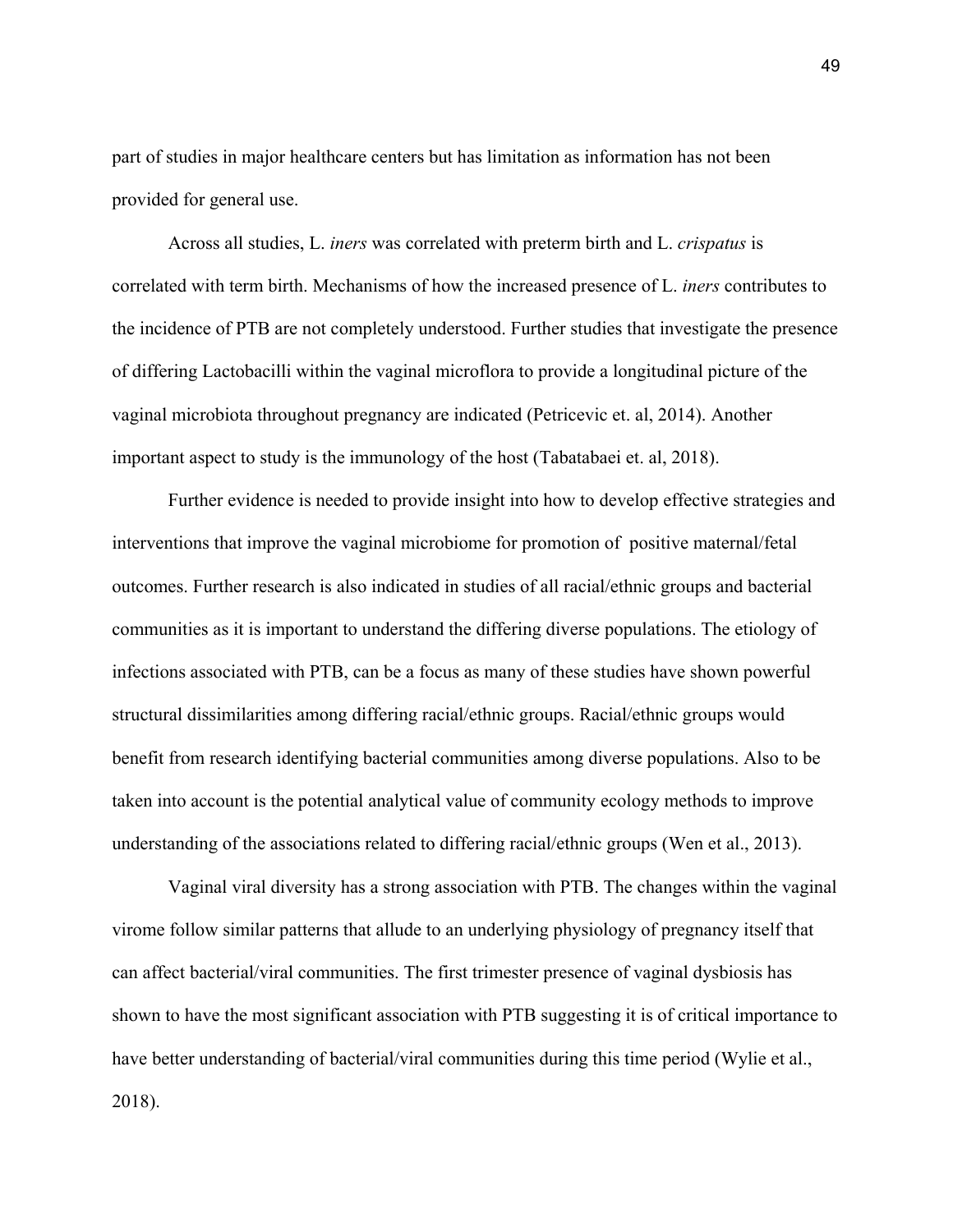Current standards of care for decreasing the incidence of PTL and PTB are not decreasing the public health burden of sPTB. These studies as well as further studies will help to develop prevention strategies. Further research will help to develop innovative therapeutic opportunities for prevention of sPTB that may include microbiome-based therapeutics and immune modulators (Elovitz et al., 2019).

With rapidly evolving technologies, cervicovaginal fluid sampling can be an easy, quick, and cost-effective point of care testing that can assess the *Lactobacillus* spp. abundance as well as the presence of any pathobionts. All women could be tested in the first trimester and when preterm labor symptoms occur. Factors such as genetics, antepartum hemorrhage and anatomical abnormalities are unmodifiable risk factors compared to an unfavorable vaginal microbiome that can be a modifiable factor for the incidence of PPROM. The ability to identify this subset of patients and initiate interventions such as manipulation of the bacterial communities through prebiotic or probiotics requires further investigation as these may be promising strategies for decreasing or preventing the incidence of PPROM and PTB (Brown et al., 2018).

 Many associations found to this point between microbiomes and PTB have been qualitative. Future goals are to identify unique bacterial communities that can be targeted in working toward prevention of PTB. Important considerations need to be made of the ecological dynamics of differing bacterial species and the interactions these play in the host environment. Current therapies used in treating infection or inflammation associated with PTB focus on the causal microbiomes. This requires timely and accurate diagnostic measures or the targeting of cytokines and inflammation pathways that cause preterm labor (Brown et al., 2019).

Due to emerging findings of the contribution of the vaginal microbiota to PTL and PTB, it is necessary to determine therapeutics that will alter this microbiota in differing niches. Long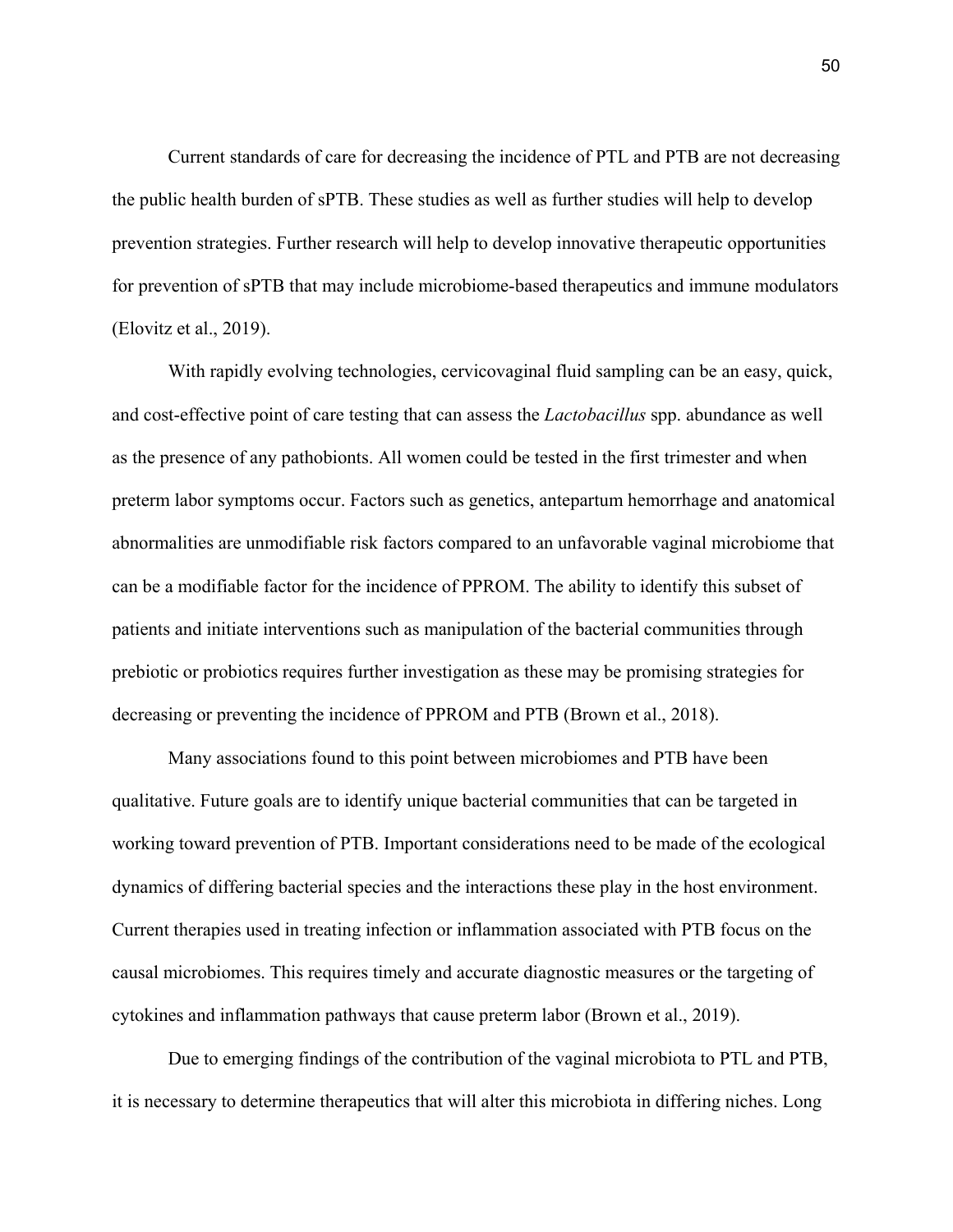term, further understanding of the vaginal microbiome and the role it plays in PTL and PTB can help to define what is a healthy microbiome during pregnancy. That knowledge can lead to development of strategies to restore normal microbiota during pregnancy (Walther-Antonio et al., 2014).

#### **Application and Integration of Theoretical Framework**

 When considering the use of The Life Perspective Rhythm Model in association with vaginal microbiomes, PTL, and PTB, the model provides a unique way to analyze what is necessary to ensure successful outcomes in pregnancy for each woman by understanding negative outcomes, benefits, barriers, and cues to action. Understanding negative outcomes allows the woman and the midwife to look at her current situation and surrounding environment. Understanding benefits allows the woman to value how the assessment and recommendations of the nurse-midwife can help her to have more optimal pregnancy outcomes. The nurse midwife should recognize the barriers that a woman faces that the nurse midwife, and the patient can discuss and find ways to overcome them. Understanding the barriers allows the woman and midwife to assess lifestyle and dietary behaviors, and to identify any modifiable factors that may be present that can decrease the incidence of PTL or PTB. Finally, understanding cues to action are seen clearly by the woman through the external stimulus of the midwife providing counseling.

 The core ideas of the Life Perspective Rhythm Model include the significance of person, health, wellness, and the metaparadigm of nursing. It is important to understand the woman as a whole person including her environment, that is, the culture and the social structures that exist within her environment. In focusing on health, assessment is made of all those around the patient. The concept is that the woman needs the provider to ensure optimal health. The patient is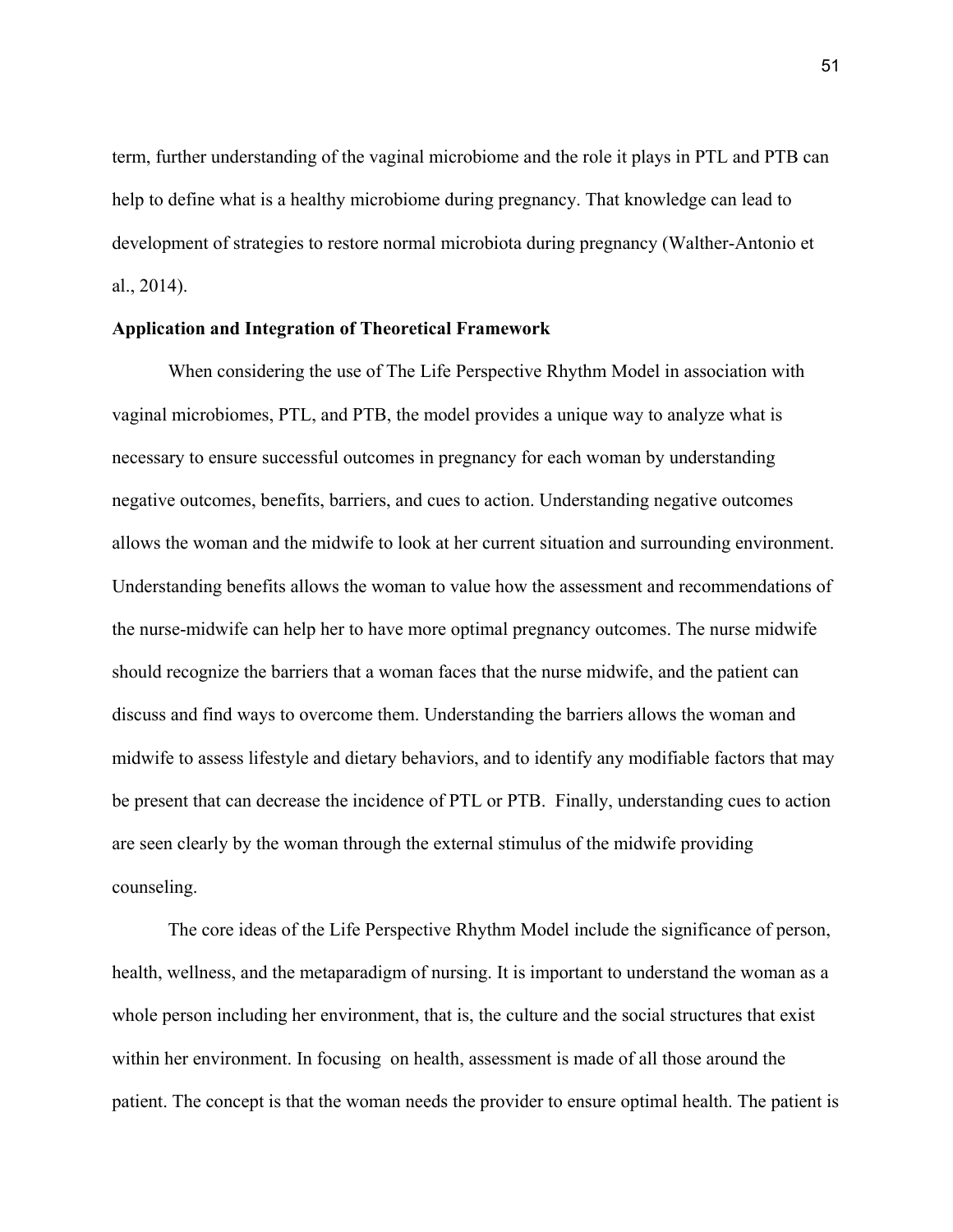also willing to make needed changes and follow recommendations to ensure improved health and optimal outcomes. Wellness is the optimal state of health the nurse-midwife hopes to provide through education and health promotion. This would include any lifestyle factors or behaviors that the woman may have that may be modifiable to improve the composition of her vaginal microbiome to ensure the positive pregnancy outcome of decreased potential for PTL or PTB. The patient must be willing to provide information and follow the nurse midwife's recommendations. The nurse-midwife plays a significant role in providing education that will help to decrease the incidence of negative maternal or neonatal outcomes related to vaginal dysbiosis during pregnancy.

The application of the nursing metaparadigm allows the nurse-midwife to fully understand the patient and their life, environment, and social constructs. The nurse-midwife thoroughly assesses current health status and environment to identify the needs of the woman. The nurse-midwife will then incorporate theory, practice, and procedures that are individualized to each woman and each situation to ensure the most optimal outcomes for each person in her care. In doing this, the goal is to decrease the incidence of PTL or PTB for each woman and ensure a positive and optimal pregnancy outcome.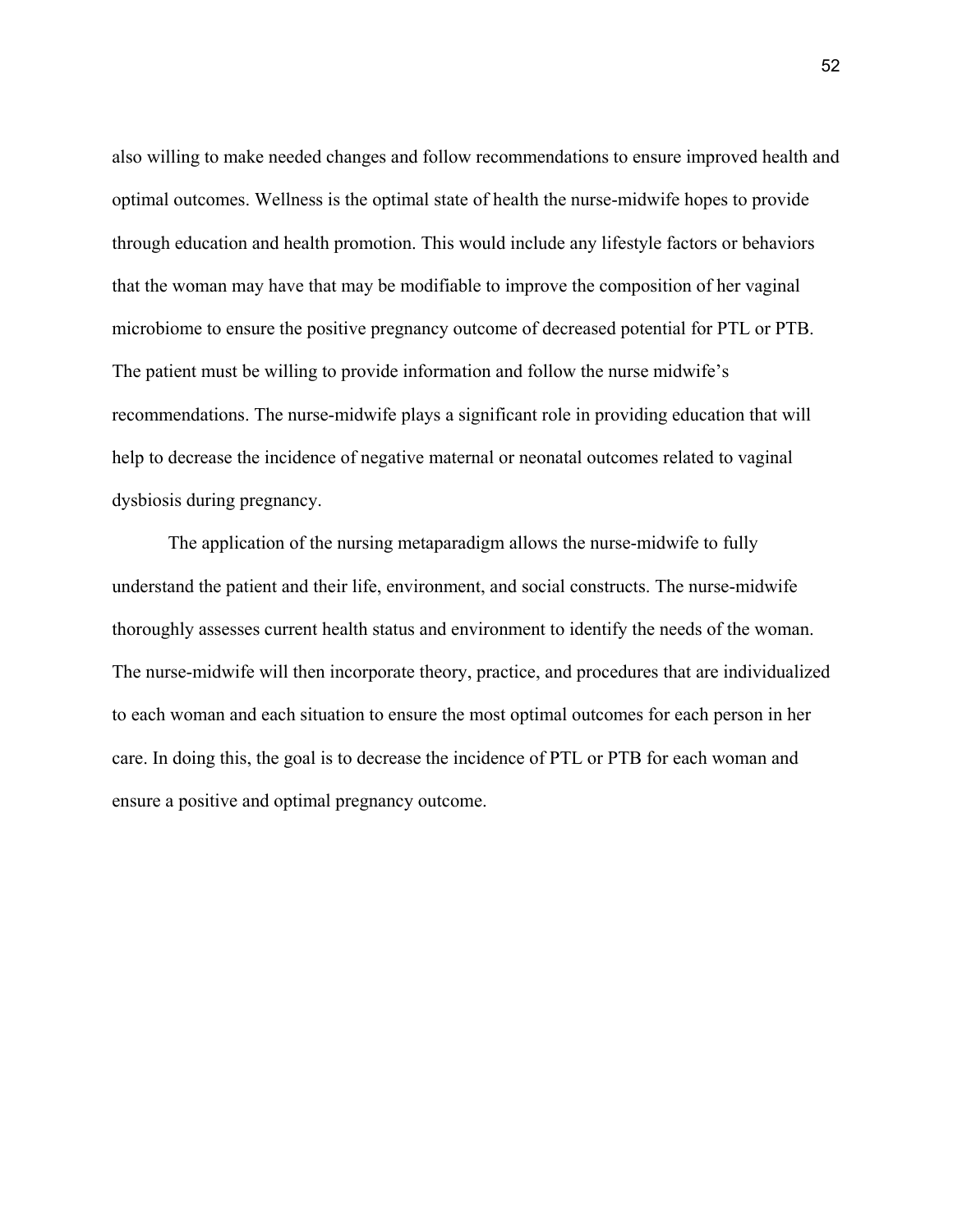# **Conclusion**

 The purpose of this review was to investigate vaginal microbiome CSTs that are found to be associated with the incidence of PTL and PTB and any modifiable risk factors. Using the Johns Hopkins Research Evidence Level and Guide (Dearholt & Dang, 2012), 20 scholarly peerreviewed articles were thoroughly appraised and examined. The articles were examined for their implications into nurse-midwifery practice. The information presented shows the significant need and opportunity for further research on this topic in order to be relevant to the women of this generation and working toward decreasing the current health burden of PTL and PTB. Integration and application of The Life Perspective Rhythm Model showed the critical elements needed to guide the discussion pertaining to the vaginal microbiome and association with PTL and PTB. This review will inform CNMs and other healthcare professionals on the need to further educate themselves in regard to vaginal microbiome and encourage them to participate in research to develop strategies to decrease the current high percentage of PTL and PTB that occur.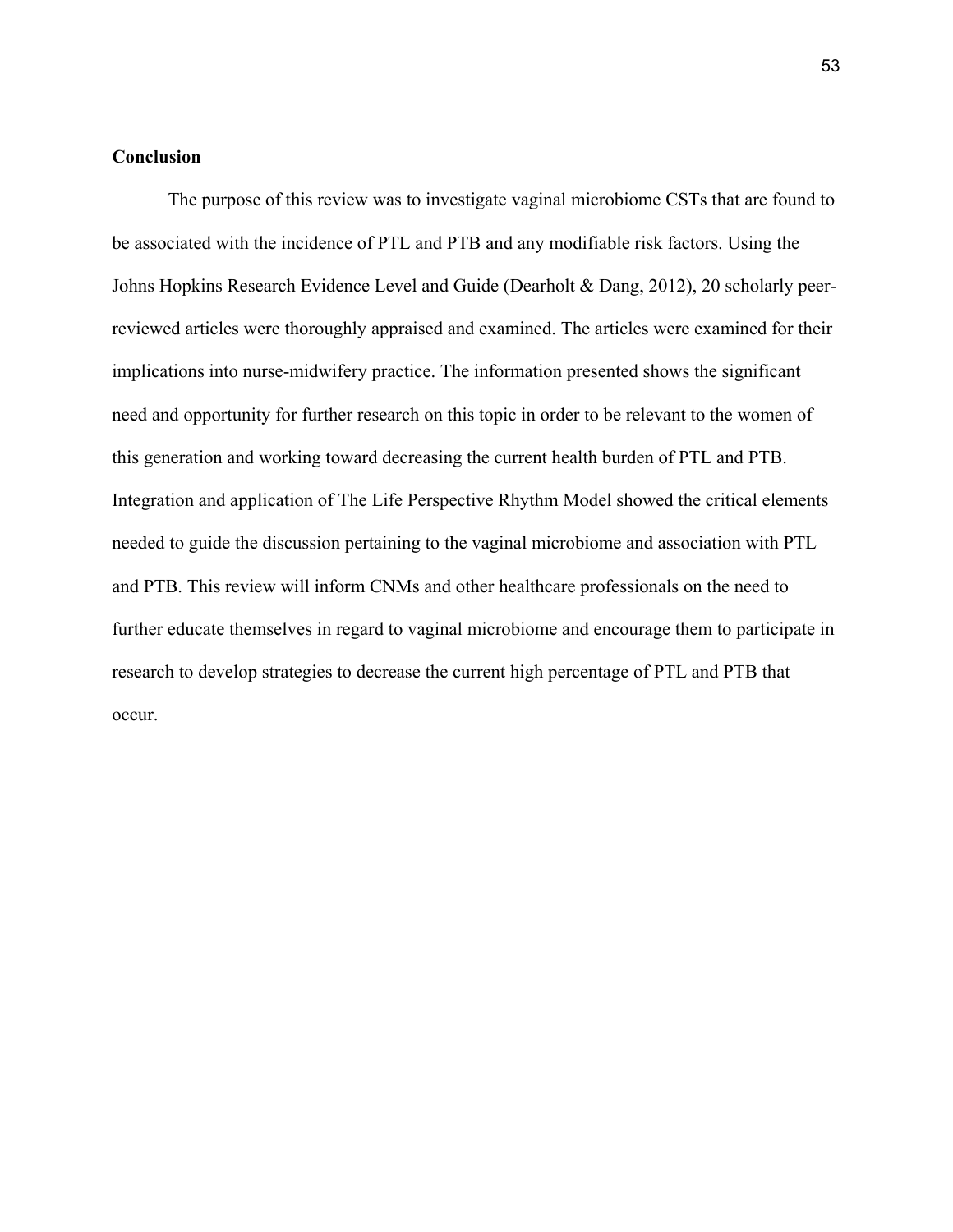### References

- Akobeng, A. (2005). Understanding randomized controlled trials. *BMJ Journals, 90*(8), 837-840. [http://dx.doi.org/10.1136/adc.2004.058222](about:blank)
- American College of Nurse-Midwives (n.d.). *Essential facts about midwives*. Retrieved January 10, 2020 from [https://www.midwife.org/search-](about:blank)

[re](about:blank)sults?addsearch=about+nurse+midwives

- American College of Nurse-Midwives (n.d.). *Evidence-based practice: Pearls of midwifery.* Retrieved January 10, 2020 from [https://www.midwife.org/Evidence-Based-Practice-](about:blank)Pearls-of-Midwifery
- American College of Nurse-Midwives (n.d.). *Hallmarks and midwifery*. Retrieved on January 10, 2020 from [https://www.midwife.org/Our-Philosophy-of-care](about:blank)
- Bellad, M., Hoffman, M., Mallapur, A., Charantimath, U., Katageri, G., Ganachdri, M., Kavi, A., Ramdurg, U., Bannale, S., Revankar, A., Sloan, N., Kodkany, B., Goudar, S., & Derman, R. (2018). Clindamycin to reduce preterm birth in a low resource setting: A randomized placebo-controlled clinical trial. *An International Journal of Obstetrics and Gynaecology, 125*(12), 1601-1609. https://doi.org/10.1111/1471-0528.15290
- Brown, R., Al-Memar, M., Marchesi, J., Lee, Y., Smith, A., Chan, D., Lewis, H., Kindinger, L., Terzidou, V., Bourne, T., Bennett, P., & Macintyre, D. (2019). Establishment of vaginal microbiota composition in early pregnancy and its association with subsequent preterm prelabor rupture of fetal membranes. *Translational Research, 207*. [https://doi.org/10.1016/j.trsl.2018.12.005](about:blank)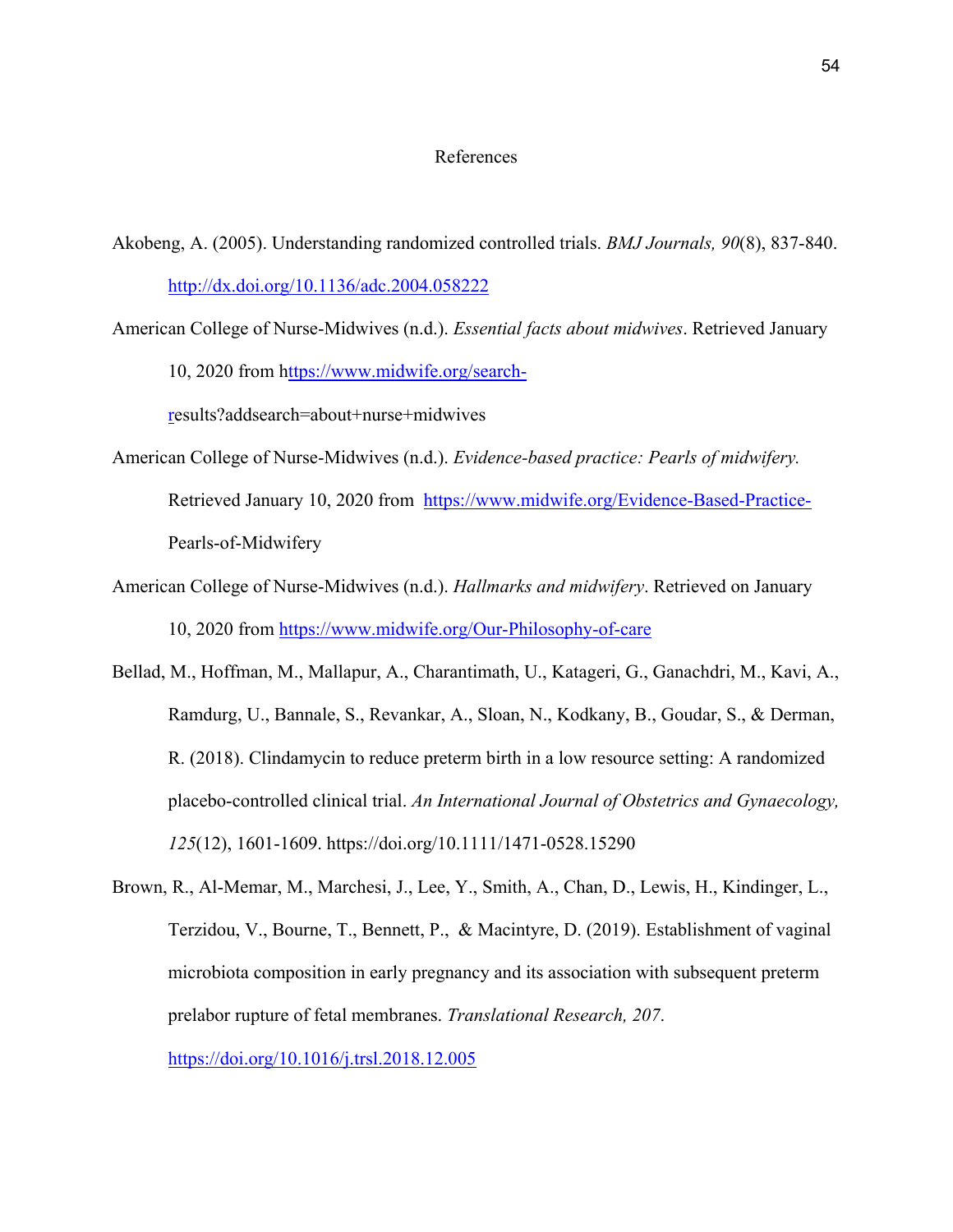- Brown, R., Marchesi, J., Lee, Y., Smith, A., Lehne, B., & MacIntyre, D. (2018). Vaginal dysbiosis increases risk of preterm fetal membrane rupture, neonatal sepsis and is exacerbated by erythromycin. *BMC Medicine, 16*(9), 1-15. doi:10.1186/s12916-017- 0999-x
- Burris, H., Riis, V., Schmidt, I, Gerson, K., Brown, A., & Elovitz, M. (2019). Maternal stress, low cervicovaginal B-defensin, and spontaneous preterm birth. *American Journal of Obstetrics & Gynecology, 2*(2). https://doi.org/10.1016/j.ajogmf.2020.100092
- Centers for Disease Control and Prevention (2020). *Preterm birth*. Retrieved on January 10, 2020 from

[https://www.cdc.gov/reproductivehealth/maternalinfanthealth/pretermbirth.htm#:~:](about:blank#:%7E) text=In%202019%2C%20preterm520birth520affected,to%20teens%20and%20young% 20mothers.

- Dearholt, S., & Dang, D. (2012). *Johns Hopkins nursing evidence-based practice: Models and guidelines* (Second edition.). Indianapolis, IN: Sigma Theta Tau International.
- Elovitz, M., Gajer, P., Riis, V., Brown, A., Humphrys, M., & Ravel, J. (2019). Cervicovaginal microbiota and local immune response modulate the risk of spontaneous preterm delivery. *Nature Communications, 10*(1035), 1-8. https://doi.org/10.1038/s41467 -019-09285-9
- Freitas, A., Bocking, A., Hill, J., & Money, D. (2018). Increased richness and diversity of the Vaginal microbiota and spontaneous preterm birth. *BMC, 6*(117), 1-15. [https://doi.org/10.1186/s40168-018-0502-8](about:blank)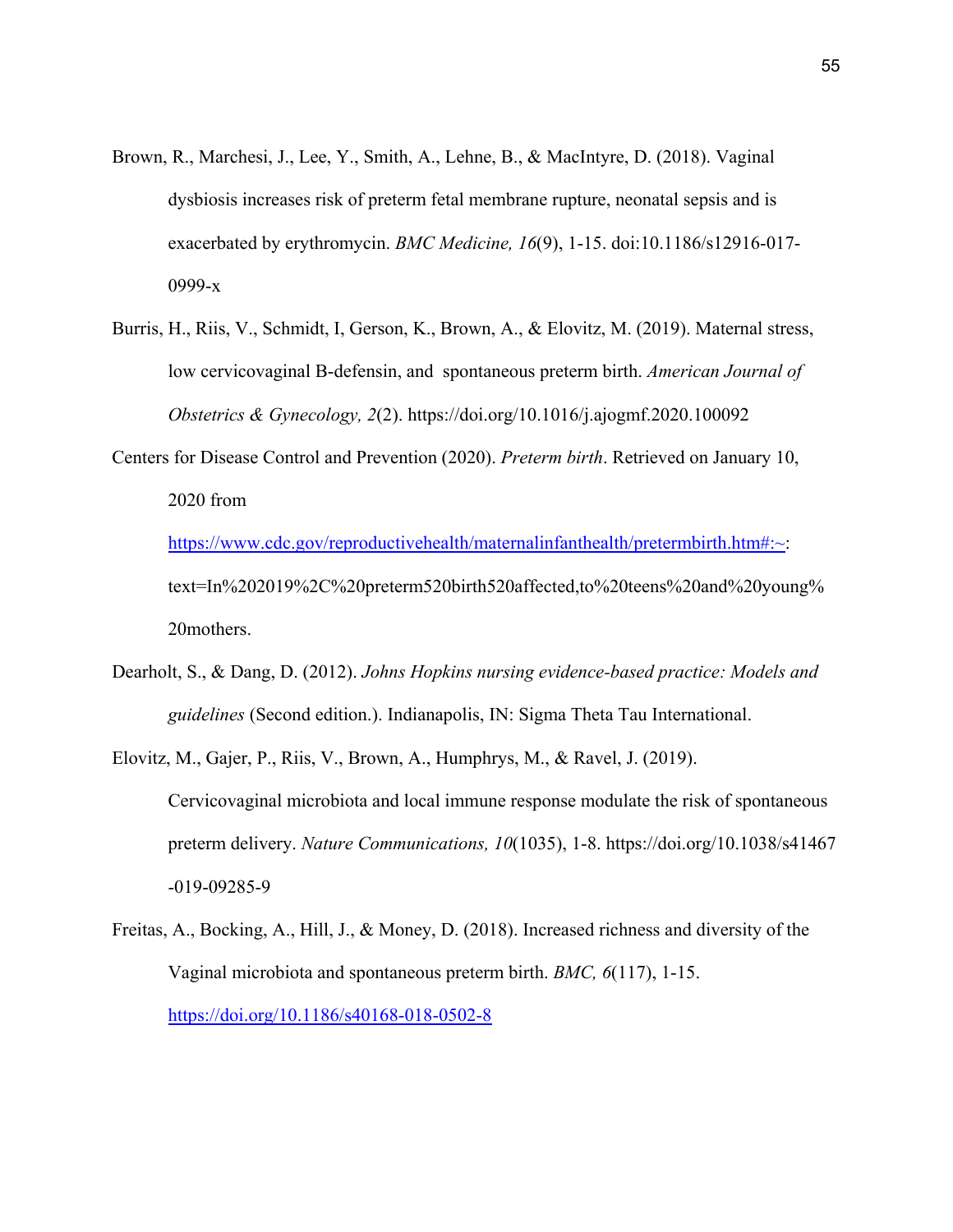- Garcia-Basteiro, A., Quinto, L., Macete, E., Bardaji, A., Gonzalez, R., Nhacolo, A., Sigauque, B., Sacoor, C., Ruperez, M., Sicuri, E., Bassat, Q., Sevene, E., & Menendez, C. (2017). Infant mortality and morbidity associated with preterm and small-for-gestational-age births in Southern Mozambique: A retrospective cohort study. *PloS one, 12*(2), e0172533. [https://doi.org/10.1371/journal.pone.0172533](about:blank)
- Honda, H., Yokoyama, T., Akimoto, Y., Tanimoto, H., Teramoto, M., & Teramoto, H. (2014). The frequent shift to intermediate flora in preterm delivery cases after abnormal vaginal flora screening. *Scientific Reports, 4*(4799). doi:10.1038/srep04799
- Hyman, R., Fukushima, M., Jiang, H., Fung, E., Rand, L., Johnson, B., Vo, K., Caughey, A., Hilton, J., Davis, R., & Guidice, L. (2014). Diversity of the vaginal microbiome correlates with preterm birth. *Reproductive Sciences, 21*(1), 32-40. doi: 10.1177/19337/9113488838
- Jayaprakash, T., Wagner, E., Schalkwyk, J., Albert, A., Hill, J., & Money, D. (2016). High diversity and variability in the vaginal microbiome in women following preterm premature rupture of membranes (PPROM): A prospective cohort study. *PlosOne, 11*(1), e0166794. doi:10.1371/journal.pone.0166794
- Kindinger, L., Bennett, P., Lee, Y., Marchesi, J., Smith, A., Cacciatore, S., Holmes, E., Nicholson, J., Teoh, T., & Macintyre, D. (2017). The interaction between vaginal microbiota, cervical length and vaginal progesterone treatment for preterm birth risk. *Microbiome, 5*(6), 1-14. doi:10.1186/s40168-016-0223-9
- Myhre, R., Brantsaeter, A., Myking, S., Gjessing, K., Sengpiel, V., Meltzer, H., Haugen, M., & Jacobsson, B. (2011). Intake of probiotic food and risk of spontaneous preterm delivery. *American Journal of Clinical Nutrition, 93*(1), 151-157. doi: 10.3945/ajcn.110.004085.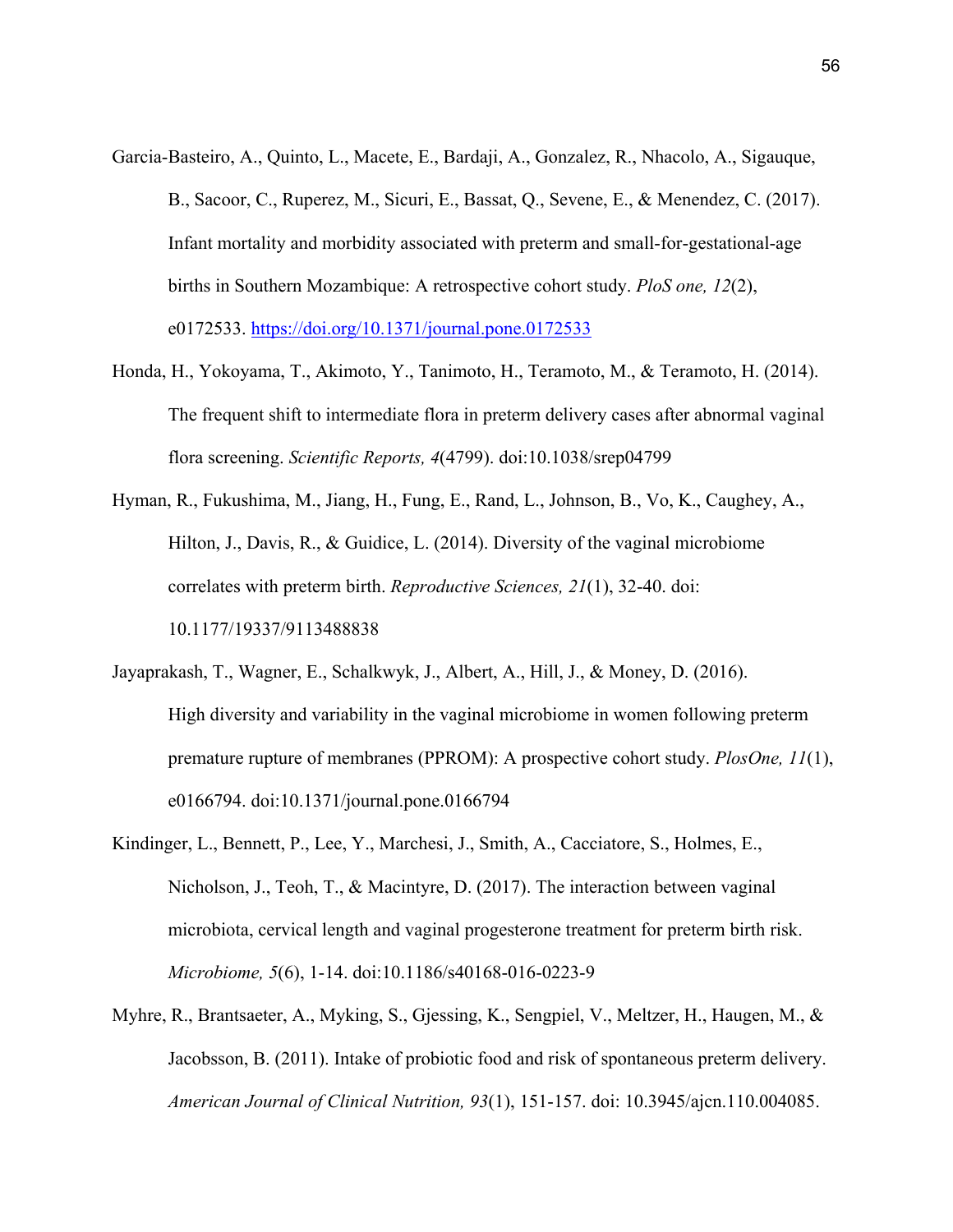- Nursing Theory (2020). *Life Perspective Rhythm Model*. Retrieved January 2, 2020 from https://nursing-theory.org/theories-and-models/life-perspective-rhythm-model.php
- Nursing Theory (2020). *Rogers' theory of unitary human beings*. Retrieved January 30, 2020 from [https://nursing-theory.org/theories-and-models/roger-theory-of-unitary-human](about:blank) beings.php
- Oh, H., Seo, S., Kong, J., Lee, J., & Kim, M. (2015). Association between obesity and cervical microflora dominated by Lactobacillus iners in Korean women. *Journal of Clinical Microbiology, 53*, doi:10.1128/JCM.01387-15.
- Petricevic, L., Domig, K., Nierscher, F., Sandhofer, M. Fidesser, M., & Kiss, H. (2014). Characterization of the vaginal Lactobacillus microbiota associated with preterm delivery. *Scientific Reports, 4*, 5136. doi:10.1038/srep05136
- Romero, R., Hassan, S., Gajer, P., Tarca, A., Fadrosh, D., … Ravel, J. (2014(a)). The composition and stability of the vaginal microbiota of normal pregnant women is different from that of non-pregnant women. *Microbiome, 2*(4), 1-19. http://www.microbiomejournal.com/content/2/1/10
- Romero, R., Hassan, S., Gajer, P., Tarca, A., Fadrosh, D., & Ravel, J. (2014(b)). The vaginal microbiota of pregnant women who subsequently have spontaneous preterm labor and delivery and those with a normal delivery at birth. *BioMed Central, 2*(18), 1-15. http://www.microbiomejournal.com/content/2/1/18
- Stafford, G., Parker, J., Amabebe, E., Kistler, J., Reynolds, S., & Anumba, D. (2017). Spontaneous preterm birth is associated with differential expression of vaginal metabolites by Lactobacilli-dominated microflora. *Frontiers in Physiology, 8*(615), 1-15. doi:103389/fphys.2017.00615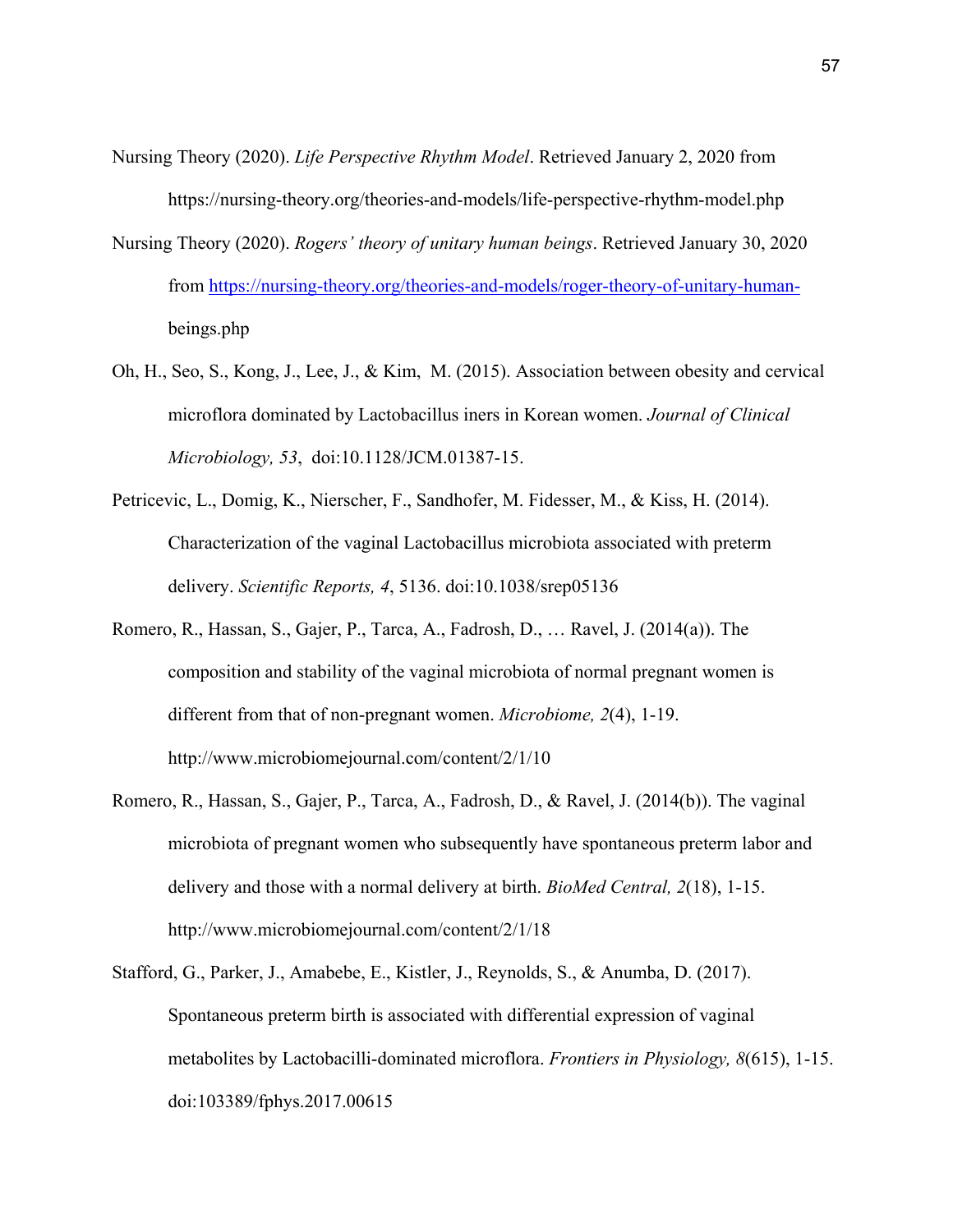- Stout, M., Zhou, Y., Wylie, K., Tarr, P., Macones, G., & Tuuli, M. (2017). Early pregnancy vaginal microbiome trends and preterm birth. *American Journal of Obstetrics & Gynecology, 356*, e1-e18. http://dx.doi.org/10.1016/j.ajog.2017.05.030
- Tabatabaei, N., Eren, A., Barreiro, L., Yotova, V., Dumaine, A., & Fraser, W. (2018). Vaginal microbiome in early pregnancy and subsequent risk of spontaneous preterm birth: a case control study. *An International Journal of Obstetrics and Gynaecology, 126*(3), 1-11. [https://doi.org/10.1111/1471-0528.15300](about:blank)
- VandeWijgert J. (2017). The vaginal microbiome and sexually transmitted infections are interlinked: Consequences for treatment and prevention. *PLoS Medicine, 14*(12), e1002478. https://doi.org/10.1371/journal.pmed.1002478
- Verstraelen, H., Verhelst, R., Claeys, G., DeBacker, E., Temmerman, M., & Vaneechouette, M. (2009). Longitudinal analysis of the vaginal microflora in pregnancy suggests that L. crispatus promotes the stability of the normal vaginal microflora and that L. gasseri and/or L. iners are more conducive to the occurrence of abnormal vaginal microflora. *BMC Microbiology, 9*(116), 1-10. doi:10.1186/1471-2180-9-116
- Walther-Antonio, M., Jeraldo, P., Miller, M., Yeoman, C., Nelson, K., & Creedon, D. (2014). Pregnancy's stronghold on the vaginal microbiome. *PLOS ONE, 9*(6), 1-10.
- Wen, A., Srinivasan, U., Goldberg, D., Owen, J., Marrs, C., & Foxman, B. (2013). Selected vaginal bacteria and risk of preterm birth: An ecological perspective. *The Journal of Infectious Diseases, 209*, 1087-1094. doi://10.1093/infdis/jit632
- Wylie, K., Wylie, T., Cahill, A., Macones, G., Tuuli, M., & Stout, M. (2018). The vaginal eukaryotic DNA virome and preterm birth. *American Journal of Obstetrics & Gynecology, 219*(189), e1-12. [https://doi.org/10.1016/j.ajog.2018.04.048](about:blank)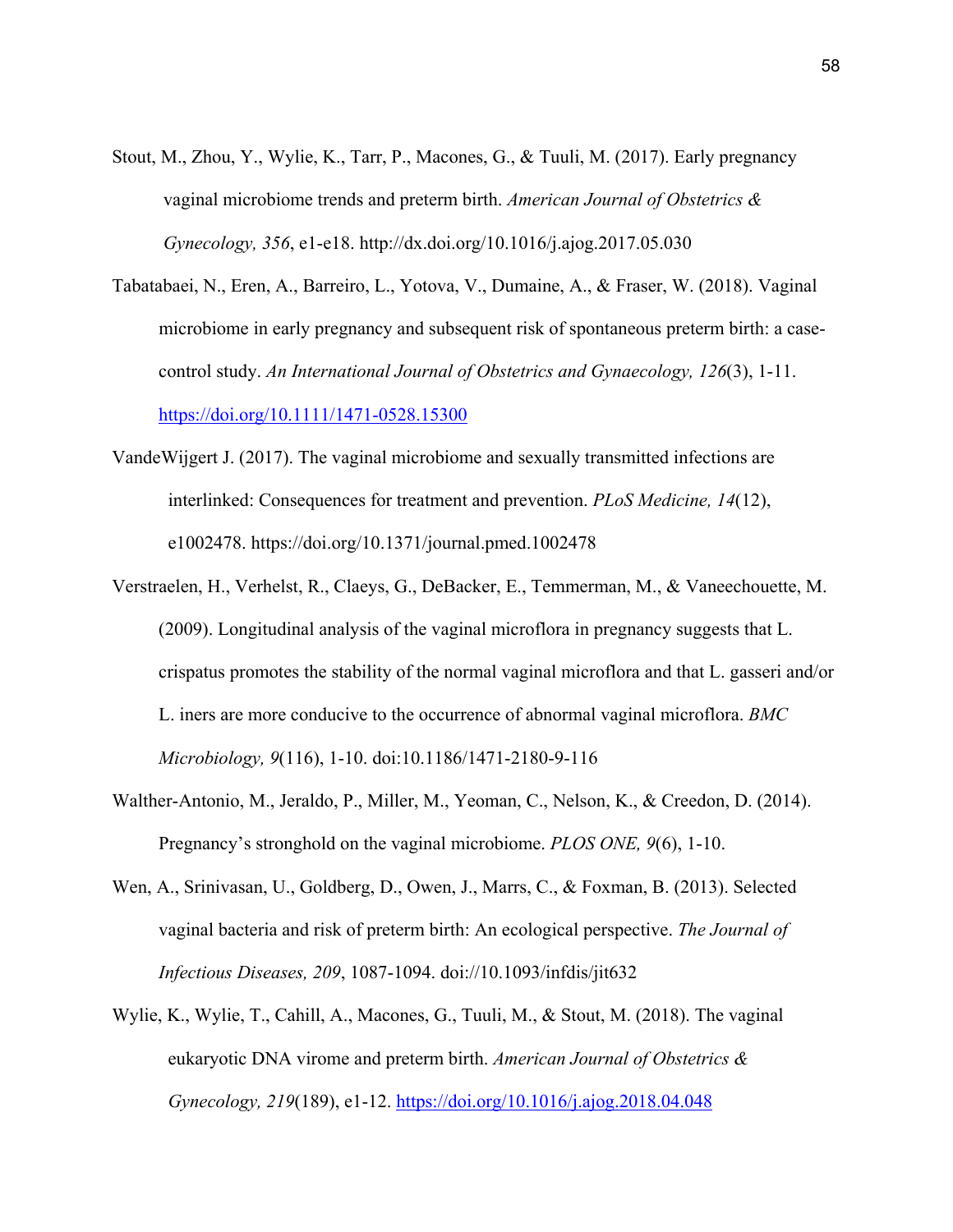Zheng, N., Guo, R., Yao, Y., Jin, M., Cheng, Y., & Ling, Z. (2019). Lactobacillus iners is associated with vaginal dysbiosis in healthy pregnant women: A preliminary study. *BioMed Research International, 2019*, 1-9. [https://doi.org/10.1155/2019/6079734](about:blank)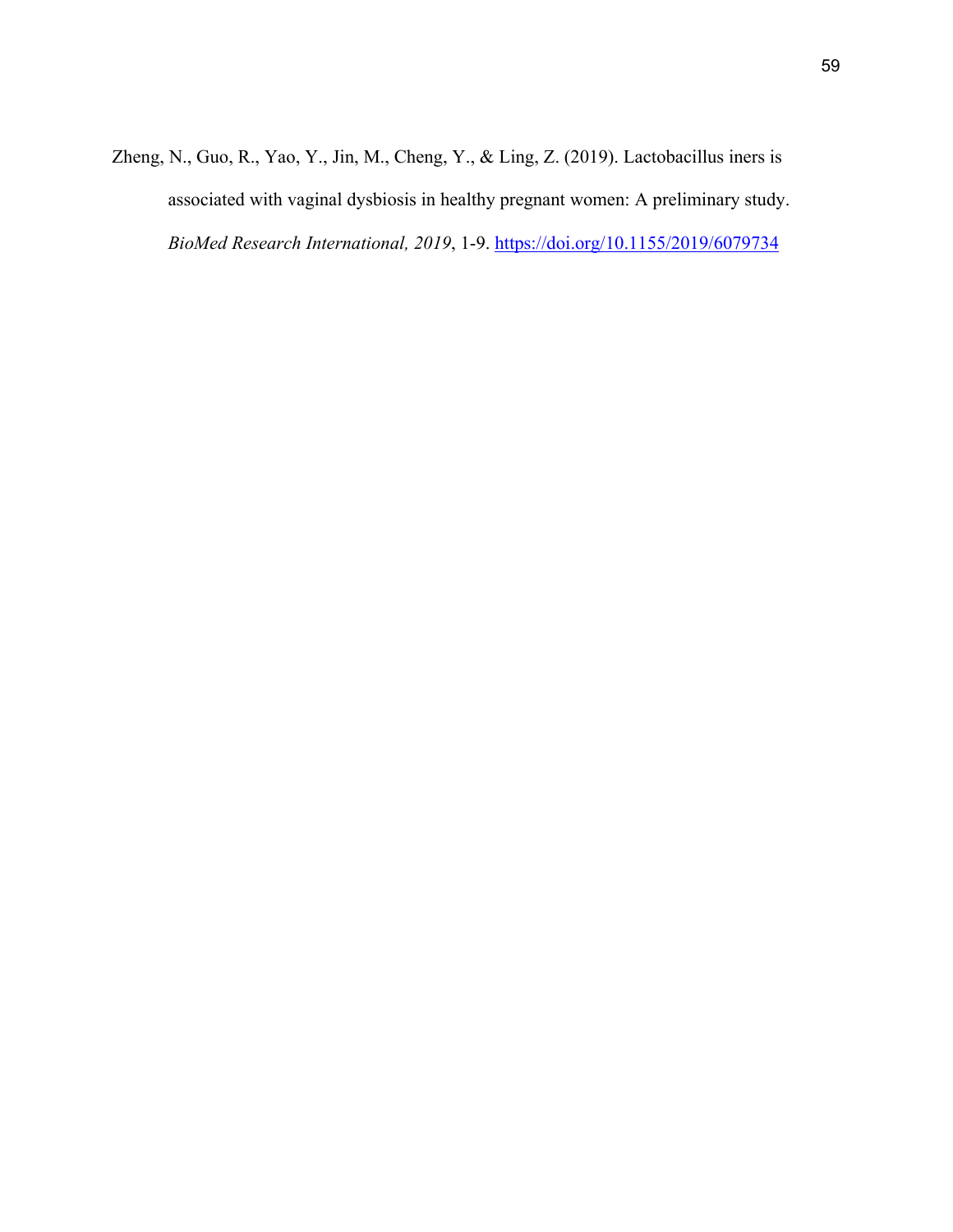## **Appendix A. Microbiology terms and definitions**

## *Anaerobic Microbes*

*Lactobacillus crispatus (L. crispatus), Lactobacillus gasseri (L. gasseri), Lactobacillus iners (L. iners), Lactobacillus jensenii (L. jensenii), Lactobacillus acidophilus (L. acidophilus), Leptotrichia buccalis (L. buccalis) , Sneathia sanquinegens (S. sanquinegens), Eggerthella lenta (E. lenta), Megasphaera species (Megasphaera spp.), Veillonellaceae bacterium (V. bacterium), Molliculite species (Molliculite spp.), Mageebacillus indolicus (M. indolicus), Actinomyces neuii (A. neuii), Peptoniphilus harei (P. harei), Dialister pneumosintes (D.pneumosintes), Varibaculum cambriense (V. cambriense)* and bacterial vaginosis-associated *bacterium 1(BVAB1).*

## *Grow in anaerobic and aerobic conditions*

*Mycoplasma pneumoniae (M. pneumoniae), Ureaplasma urealyticum (U. urealyticum), Gardnerella vaginalis (G. vaginalis), Provetella bivia (P. bivia), Atopobium vaginae (A. vaginae), Mobiluncus curtsii/mulieris (M. curtsii/mulieris), Aerococcus christensenii (A. christensenii), Bacteroides ureolyticus (B. ureolytics).* 

## *Definitions*

**Aerobic**-Bacteria that require free oxygen.

**Anaerobic**- Bacteria that require the absence of free oxygen.

**Alpha diversity-** Variation of microbes in a single sample (Chu et al., 2018).

**Beta diversity**- Variation of microbial communities between samples. What are the differences in microbial composition from one environment to another (Chu et al., 2018).

**Community state types (CSTs)-** The most common isolated species found in a healthy vaginal microbiome are *L. crispatus, L. gasseri, L. jensenii*, and *L. iners*. Community state types is a system to grade the vaginal microbiota patterns in relationship to which dominant *Lactobacillus spp.* is present. This system was developed through the use of gram staining, sequencing of 16S rRNA genes and cultures. In CSTIa *L. crispatus* is the dominant species followed by *L. jensenii*. In CSTIb the dominant species are *L. iners* and *L. gasseri*. CSTII is considered an intermediate state between CSTI and CSTIII. Within CSTII are the presence of *L. iners*, *L. gasseri, L. crispatus, A. vaginae, G. vaginalis, A. neuii* and *P. harei.* CSTIII are the bacterial vaginosis associated species including *G. vaginalis, A. christensenii, A. vaginae, B. ureloyticus, D. pneumosintes, M. curtisii, P. bivia* and *V. cambriense* as well as *Lactobacillus spp*., primarily *L.*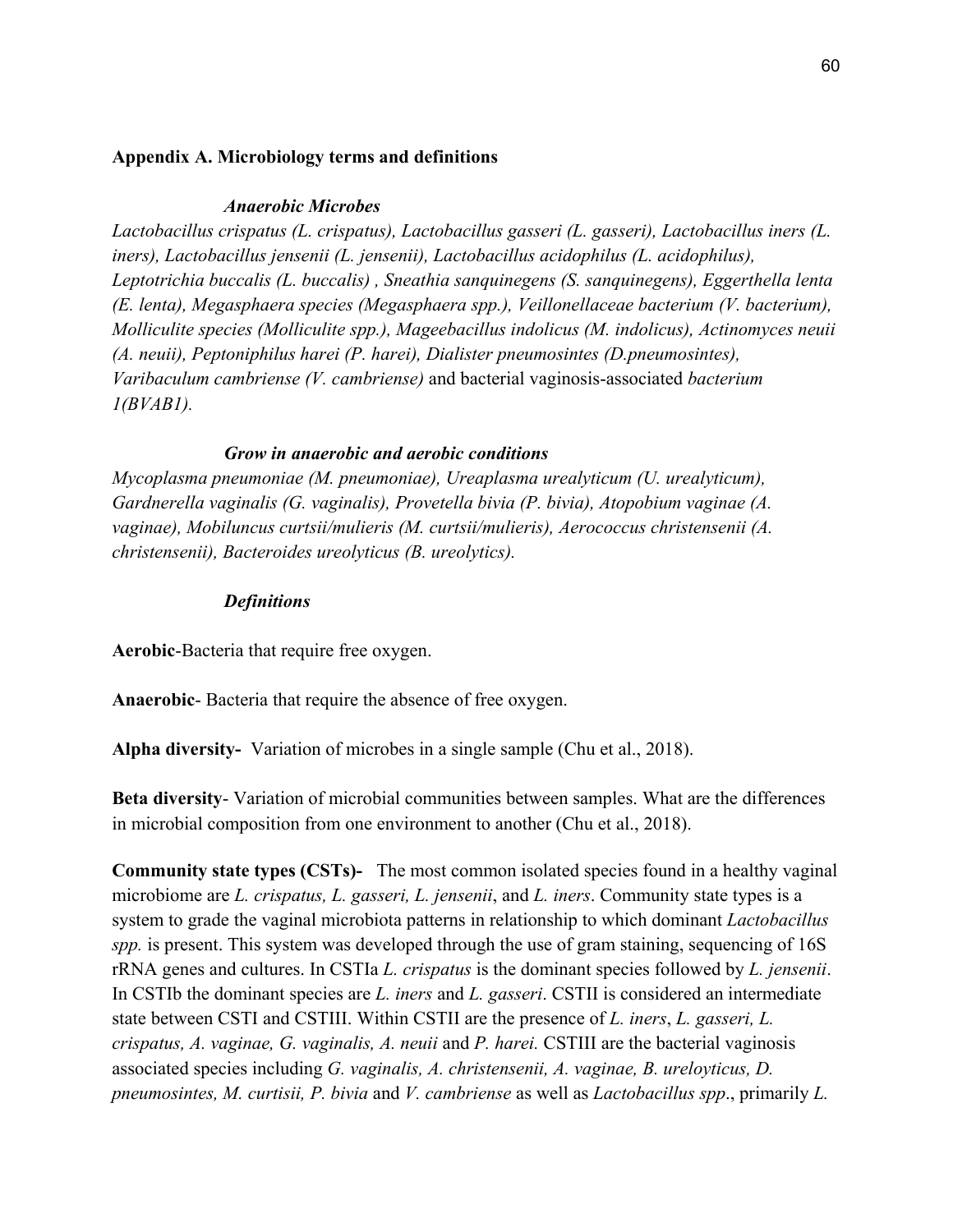*iners.* CSTIV is a group of strictly anaerobic bacteria, including *P. bivia, D. pneumosintes, A. vaginae, G. vaginosis, Megasphaera, P. harei*, bacterial vaginosis associated bacteria I, II, III (BVABI, BVABII, BVABIII), as well as *L. crispatus* and *L. iners* (VandeWijgert, 2017). CSTI- *Lactobacillus crispatus*/CSTII- *Lactobacillus gasseri*/CSTIII- *Lactobacillus iners*/CSTIVmixed anaerobes/CSTV- *Lactobacillus jensenii.*

**Diversity**- Is their species evenness (equal abundance) or do some species dominate others? Diversity states how evenly the microbes are distributed in a sample. (Morris et al, 2014).

**Evenness-** A comparison of the similarity of the population size of each of the species present within the vaginal microbiome (Morris et al., 2014).

Vaginal cleanliness- Vaginal cleanliness is used to determine inflammation status as it can lead to further inflammation. Degree II-III indicate normal microecological vaginal status. Degree III-IV indicate a status of abnormality. (Ting et al., 2019).

**Free oxygen**- Is oxygen that is not combined with other elements such as carbon or nitrogen.

**P value-** P-values tell us whether an observation is a result of a change that was made or is a result of random occurrences. It is a test for significance. In order to accept a test result the pvalue should be low. Value below 0.05 is significant. Value greater than 0.05 is not significant (Nahm, 2017).

**Shannon diversity index**- Combines richness and diversity. It measures both the number of species and the inequality between species abundances (Morris et al., 2014). Shannon evenness index- Independent of species richness, measures how evenly the microbes are distributed in a sample without considering the number of species (Morris et al., 2014).

**Vaginal dysbiosis-** Shift from the most favorable vaginal microflora by bacterial diversity which is associated with adverse health outcomes. (VandeWijgert, 2017). Richness- How many different species can be detected in the microbial ecosystem (Morris et al., 2014).

**The terms microbiome and microbiota may be used interchangeably.**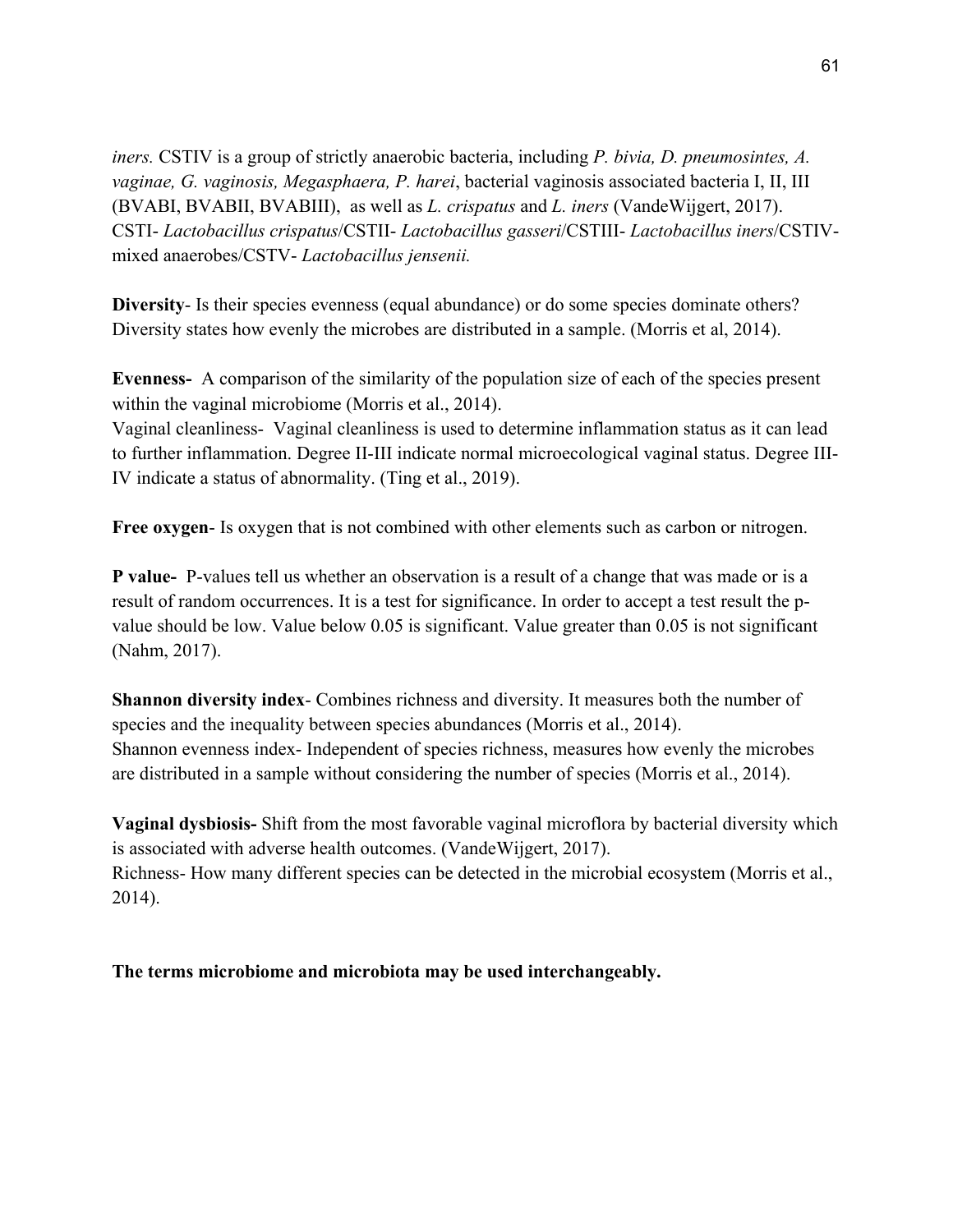# **Appendix B. Literature Review Matrix**

**Source:** Bellad, M., Hoffman, M., Mallapur, A., Charantimath, U., Katageri, G., Ganachdri, M., Kavi, A., Ramdurg, U., Bannale, S., Revankar, A., Sloan, N., Kodkany, B., Goudar, S., & Derman, R. (2018). Clindamycin to reduce preterm birth in a low resource setting: A randomized placebocontrolled clinical trial. *An International Journal of Obstetrics and Gynaecology, 125*(12), 1601-1609.  $(10.1111/1471.0529.15200$ 

| https://doi.org/10.1111/14/1-0528.15290                                                           |                                                                                           |                                                      |                              |  |  |  |
|---------------------------------------------------------------------------------------------------|-------------------------------------------------------------------------------------------|------------------------------------------------------|------------------------------|--|--|--|
| Purpose/                                                                                          | <b>Design</b>                                                                             | <b>Results:</b>                                      | Strengths/                   |  |  |  |
| Sample:                                                                                           | (Method/                                                                                  |                                                      | <b>Limitations:</b>          |  |  |  |
|                                                                                                   | <b>Instruments):</b>                                                                      |                                                      |                              |  |  |  |
| Purpose: To determine                                                                             | Women were                                                                                | Results: Of the 6476                                 | <b>Strengths:</b>            |  |  |  |
| whether oral                                                                                      | required to have a                                                                        | screened women, 1727                                 | Randomized control           |  |  |  |
| clindamycin reduces                                                                               | singleton fetus                                                                           | women were randomized                                | trial. Large cohort size.    |  |  |  |
| the risk of preterm birth                                                                         | between $13+0/7$                                                                          | (block randomized in groups                          | Use of placebo group.        |  |  |  |
| (PTB) in women with                                                                               | weeks and                                                                                 | of six; clindamycin $n = 866$ ,                      |                              |  |  |  |
| abnormal vaginal                                                                                  | $20+6/7$ weeks                                                                            | placebo $n = 861$ ). The                             | <b>Limitations:</b> Specific |  |  |  |
| microflora as evidenced                                                                           | and an elevated                                                                           | demographic, reproductive,                           | setting. Specific            |  |  |  |
| by a vaginal $pH \geq 5.0$ .                                                                      | vaginal pH $(\geq 5.0)$                                                                   | and anthropomorphometric                             | population.                  |  |  |  |
|                                                                                                   | by colorimetric                                                                           | characteristics of the study                         |                              |  |  |  |
| Sample/Setting:                                                                                   | assessment.                                                                               | groups were similar.                                 |                              |  |  |  |
| Randomized double-                                                                                | Participants were                                                                         | Compliance was high, with                            |                              |  |  |  |
| blind placebo-                                                                                    | randomized to                                                                             | over 94% of capsules being                           |                              |  |  |  |
| controlled trial.                                                                                 | either oral                                                                               | taken. The rate of PTB before                        |                              |  |  |  |
| Rural southern India.                                                                             | clindamycin 300                                                                           | 37 weeks was comparable                              |                              |  |  |  |
| Pregnant women with a                                                                             | mg twice daily                                                                            | between the two groups                               |                              |  |  |  |
| singleton fetus between                                                                           | for 5 days or an                                                                          | [clindamycin 115/826                                 |                              |  |  |  |
| $13+0/7$ weeks and                                                                                | identical-                                                                                | $(13.9\%)$ versus placebo                            |                              |  |  |  |
| $20+6/7$ weeks.                                                                                   | appearing                                                                                 | 111/806 (13.8%), between-                            |                              |  |  |  |
| Pregnant women were                                                                               | placebo.                                                                                  | group difference 0.2% (95%                           |                              |  |  |  |
| recruited during                                                                                  |                                                                                           | CI -3.2 to 3.5%, P = 0.93)],                         |                              |  |  |  |
| prenatal visits in                                                                                |                                                                                           | as was PTB at less than 34                           |                              |  |  |  |
| Karnataka, India, from                                                                            |                                                                                           | weeks [clindamycin 40/826                            |                              |  |  |  |
| October 2013 to July                                                                              |                                                                                           | $(4.8\%)$ versus placebo group                       |                              |  |  |  |
| 2015.                                                                                             |                                                                                           | 37/806 (4.6%), between-                              |                              |  |  |  |
|                                                                                                   |                                                                                           | group difference 0.3% (95%                           |                              |  |  |  |
| <b>Level of Evidence: I</b>                                                                       |                                                                                           | CI -1.8 to 2.3%, $P = 0.81$ ].                       |                              |  |  |  |
|                                                                                                   |                                                                                           | No differences were detected                         |                              |  |  |  |
| <b>Quality of Evidence:</b>                                                                       |                                                                                           | in the incidence of                                  |                              |  |  |  |
| B                                                                                                 |                                                                                           | birthweight of $\leq$ 2500 g, $\leq$ 1500            |                              |  |  |  |
|                                                                                                   |                                                                                           | g, miscarriage, stillbirth or                        |                              |  |  |  |
|                                                                                                   |                                                                                           | neonatal death.                                      |                              |  |  |  |
|                                                                                                   |                                                                                           |                                                      |                              |  |  |  |
|                                                                                                   |                                                                                           | <b>Conclusion:</b> In this setting,                  |                              |  |  |  |
|                                                                                                   |                                                                                           | oral clindamycin did not<br>decrease PTB among women |                              |  |  |  |
|                                                                                                   |                                                                                           | with vaginal $pH \geq 5.0$ .                         |                              |  |  |  |
|                                                                                                   | Author Recommendations: Oral clindamycin between 13+0/7 and 20+6/7 weeks does not prevent |                                                      |                              |  |  |  |
| preterm birth in women with a vaginal $pH \geq 5.0$ .                                             |                                                                                           |                                                      |                              |  |  |  |
| Summary for qurrent olivical proctice question: Eurther studies are needed. Other methods need to |                                                                                           |                                                      |                              |  |  |  |

**Summary for current clinical practice question:** Further studies are needed. Other methods need to be researched to find effective strategies for prevention of preterm birth.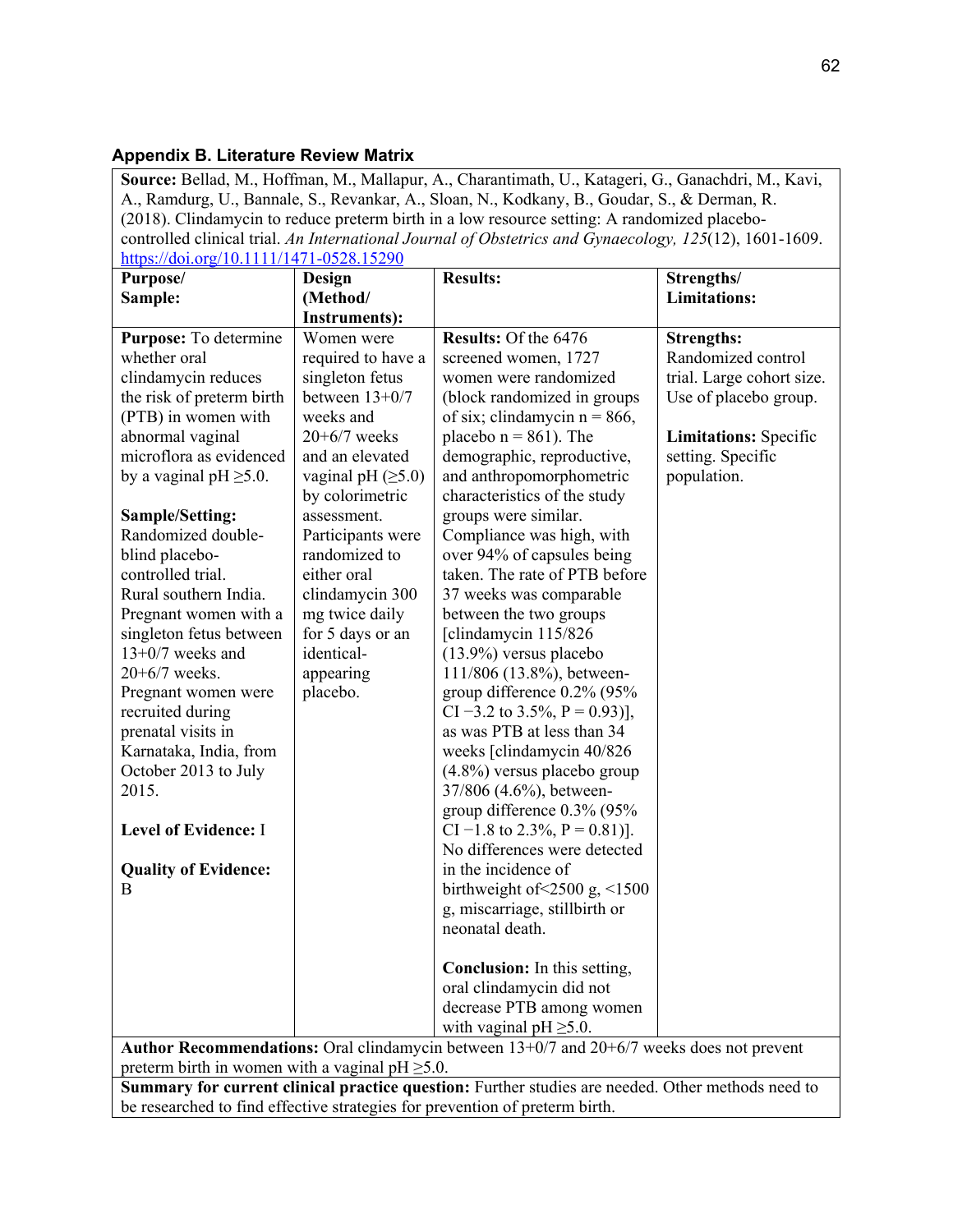**Source**: Brown, R., Al-Memar, M., Marchesi, J., Lee, Y., Smith, A., Chan, D., Lewis, H., Kindinger, L., Terzidou, V., Bourne, T., Bennett, P., & MacIntyre, D. (2019). Establishment of vaginal microbiota composition in early pregnancy and its association with subsequent preterm prelabor rupture of the fetal membranes. *Translational Research, 207*, 30-43. [https://doi.org/10.1016/j.trsl.2018.12.005](about:blank)

| <b>Example 19 The Constitutional Action City,</b> 2013, 2013, 2016<br>Purpose/ | <b>Design</b>        | <b>Results:</b>                       | Strengths/             |
|--------------------------------------------------------------------------------|----------------------|---------------------------------------|------------------------|
| Sample:                                                                        | (Method              |                                       | <b>Limitations:</b>    |
|                                                                                | <b>Instruments):</b> |                                       |                        |
| Purpose: A high                                                                | Prospective          | A vaginal microbiome with             | <b>Strengths:</b>      |
| diversity, Lactobacillus                                                       | cohort study.        | reduced Lactobacillus spp.            | Findings of this study |
| spp. deplete vaginal                                                           | Cervicovaginal       | abundance $(\leq 75\%)$ is associated | provide implications   |
| microbiome is a risk                                                           | fluid sample from    | with increased relative risk;         | for future             |
| factor for PPROM. It is                                                        | the vaginal          | $2.56$ (1.66–3.88) and 2.34           | stratification of PTB  |
| unknown when in                                                                | fornix. Repeat       | $(1.59-3.42)$ at 24-29+6 and 30-      | risk and targeted,     |
| pregnancy this is                                                              | samples were         | 35+6 weeks. A vaginal                 | preventative           |
| established.                                                                   | taken where          | microbiome dominated by               | interventions, the     |
|                                                                                | possible within      | Lactobacillus spp. $> 24$ weeks       | success of which are   |
| Sample/Setting:                                                                | the gestational      | is associated with a decrease in      | highly reliant upon    |
| Preterm surveillance                                                           | time window of       | PPROM risk 0.39 (0.26–0.60),          | accurate               |
| clinics at Queen                                                               | 12-17, 18-23, 24-    | RR-0.43 (0.29-0.63) at 24-            | identification of the  |
| Charlotte's, St. Mary's,                                                       | 29, 30-36 weeks      | 29+6 and 30-35+6 weeks. A             | underlying etiology.   |
| and Chelsea and                                                                | of gestation.        | vaginal microbiome dominated          |                        |
| Westminster hospitals,                                                         |                      | by any species other than             | <b>Limitations:</b>    |
| London ( $n=535$ ). Early                                                      |                      | Lactobacillus is associated with      | Examination of         |
| pregnancy unit Queen                                                           |                      | subsequent preterm premature          | vaginal microbiota     |
| Charlotte's Hospital,                                                          |                      | rupture of membranes                  | composition across     |
| London $(n=1003)$ .                                                            |                      | (PPROM) at all gestational time       | patient groups         |
|                                                                                |                      | windows (RR 1.63 (1.27-2.80),         | preceding PPROM        |
| Level of evidence: II                                                          |                      | $1.28(1.10-1.47), 1.39(1.17-$         | was performed using    |
|                                                                                |                      | $1.66$ , $2.11$ $(1.52-2.95)$ , $1.8$ | relative abundance     |
| <b>Quality of evidence:</b>                                                    |                      | $(1.28 - 2.52)$ .                     | comparisons            |
| A                                                                              |                      |                                       | determined by 16S      |
|                                                                                |                      | <b>Conclusion:</b> The study          | rRNA gene              |
|                                                                                |                      | revealed that a vaginal               | sequencing.            |
|                                                                                |                      | microbiome depleted of                |                        |
|                                                                                |                      | Lactobacillus spp. is a risk          |                        |
|                                                                                |                      | factor for PPROM in roughly           |                        |
|                                                                                |                      | 25% of cases, independent of          |                        |
|                                                                                |                      | maternal characteristics and          |                        |
|                                                                                |                      | preterm birth risk.                   |                        |
|                                                                                |                      |                                       |                        |

**Author Recommendations**: Cervicovaginal fluid can be easily sampled. Quick and cost-effective point of care testing to assess Lactobacillus spp. abundance and the presence of pathobionts may be available in the near future.

**Summary for current clinical practice question**: Unlike genetic factors, such as antepartum hemorrhage and anatomical abnormalities, an unfavorable vaginal microbiome is a modifiable risk factor for PPROM. Identification of this subset of patients followed by manipulation of bacterial communities through a combination of antibiotic, prebiotic and probiotic therapies warrants further investigation and may represent a promising strategy for the reduction and/or prevention of PPROM and preterm birth.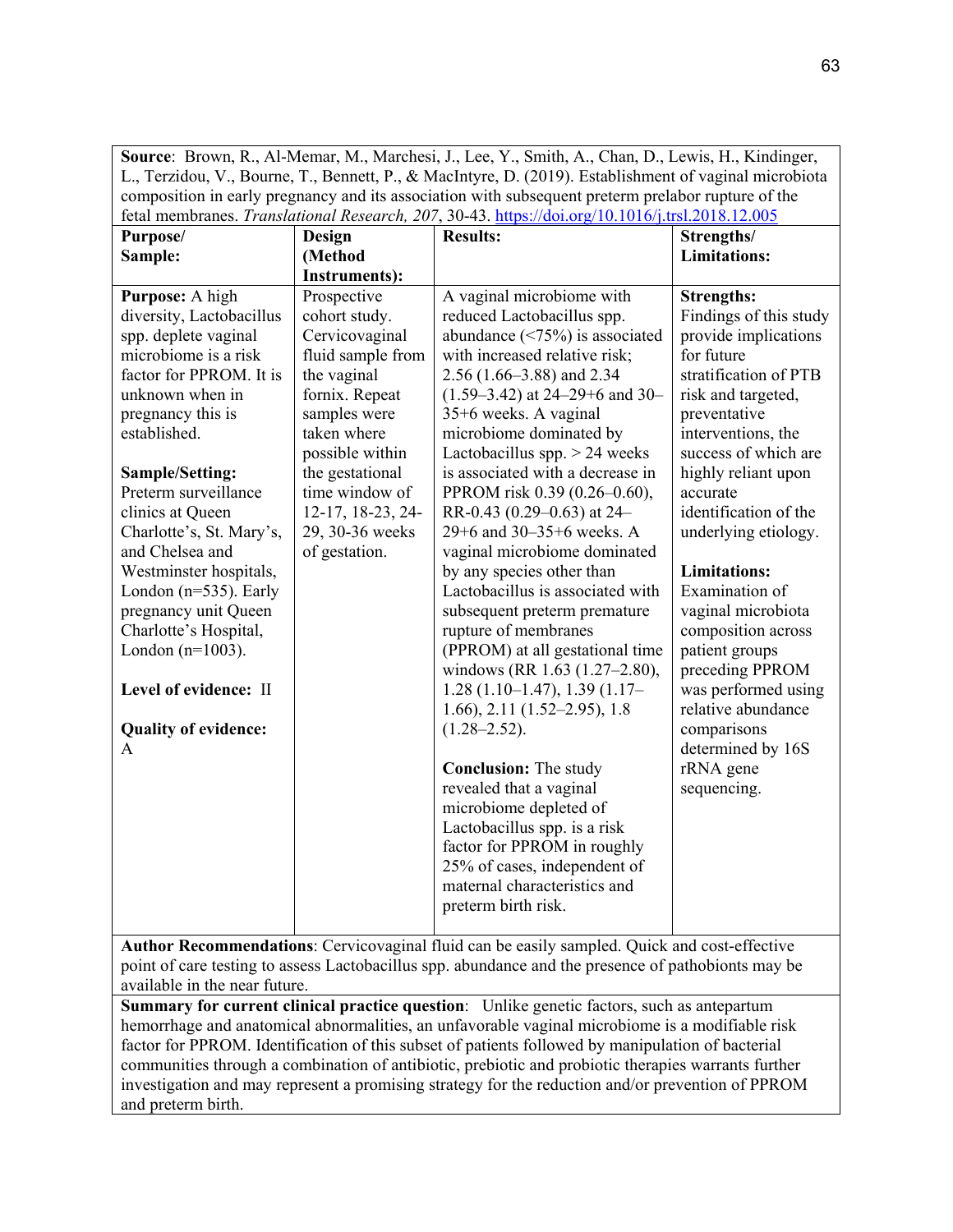**Source:** Brown, R., Marchesi, J., Lee, Y., Smith, A., Lehne, B., Kindinger, L., Terzidou, V., Holmes, E., Nicholson, J., Bennett, P. & MacIntyre, D. (2018). Vaginal dysbiosis increases risk of preterm fetal membrane rupture, neonatal sepsis and is exacerbated by erythromycin. *BMC Medicine, 16*(9), 1-15. doi:10.1186/s12916-017-0999-x

| Purpose/                      | <b>Design</b>        | <b>Results:</b>                       | Strengths/                |
|-------------------------------|----------------------|---------------------------------------|---------------------------|
| Sample:                       | (Methods/            |                                       | <b>Limitations:</b>       |
|                               | <b>Instruments):</b> |                                       |                           |
| <b>Purpose: PPROM</b>         | Prospective cohort   | Vaginal dysbiosis                     | Strengths: A unique       |
| precedes 30% of               | study. Assessment    | characterized by                      | assessment of vaginal     |
| preterm births and is a       | was made of          | Lactobacillus spp.                    | microbiota prior to       |
| risk factor for early         | vaginal microbiota   | depletion was present prior           | rupture of fetal          |
| onset neonatal sepsis.        | prior to and         | to the rupture of fetal               | membranes and is the      |
| As PPROM is strongly          | following PPROM      | membranes in approximately            | largest study of the      |
| associated with               | using MiSeq-         | a third of cases ( $0\%$ vs. $27\%$ , | vaginal microbiota in     |
| ascending vaginal             | based                | $P = 0.026$ ) and persisted           | the context of            |
| infection, prophylactic       | sequencing of 16S    | following membrane rupture            | PPROM to date.            |
| antibiotics are widely        | rRNA gene            | $(31\%, P = 0.005)$ . Vaginal         |                           |
| used. The evolution of        | amplicons and        | dysbiosis was exacerbated             | <b>Limitations: Study</b> |
| vaginal microbiota            | examined the         | by erythromycin treatment             | size is limited. Given    |
| compositions                  | impact of            | $(47\%, P = 0.00009)$                 | the observational nature  |
| associated with               | erythromycin         | particularly in women                 | of the study, it was not  |
| PPROM and the impact          | prophylaxis on       | initially colonized by                | possible to               |
| of antibiotics on             | bacterial            | Lactobacillus spp.                    | longitudinally sample a   |
| bacterial compositions        | load and             | Lactobacillus depletion and           | cohort of women           |
| are unknown.                  | community            | increased relative abundance          | following PPROM who       |
|                               | structures.          | of Sneathia spp. were                 | did not receive           |
| <b>Sample/Setting:</b>        |                      | associated with subsequent            | erythromycin as part of   |
| Antenatal clinics of          |                      | funisitis and early onset             | treatment guidelines.     |
| Queen Charlotte's and         |                      | neonatal sepsis.                      | Difficulty was noted in   |
| Chelsea Hospital and          |                      |                                       | separating the potential  |
| Chelsea and                   |                      | <b>Conclusion:</b> The data           | temporal impact of        |
| Westminster Hospital          |                      | showed that vaginal                   | membrane rupture on       |
| $(n=250)$ . A second          |                      | microbiota composition is a           | shaping vaginal           |
| cohort ( $n = 87$ ).          |                      | risk factor for subsequent            | community structure       |
|                               |                      | PPROM and is associated               | from the                  |
| Level of Evidence: I          |                      | with adverse short-term               | pharmacological effect    |
|                               |                      | maternal and neonatal                 | of erythromycin.          |
| <b>Quality of Evidence: C</b> |                      | outcomes.                             |                           |

**Author Recommendations:** This study highlights vaginal microbiota as a potentially modifiable antenatal risk factor for PPROM and suggests that routine use of erythromycin for PPROM be reexamined.

**Summary for current clinical practice question:** It is hypothesized that prophylactic erythromycin would lead to a reduction of vaginal bacterial load, diversity, and richness. Treatment was associated with a shift towards vaginal dysbiosis, particularly in women initially colonized predominately by Lactobacillus species. The sub-analysis showed that in women with Lactobacillus spp. dominance, erythromycin exposure was associated with a shift towards a dysbiotic community structure in most cases. Erythromycin treatment was associated with a reduction in both richness and diversity in women with a Lactobacillus spp. depleted vaginal microbiota.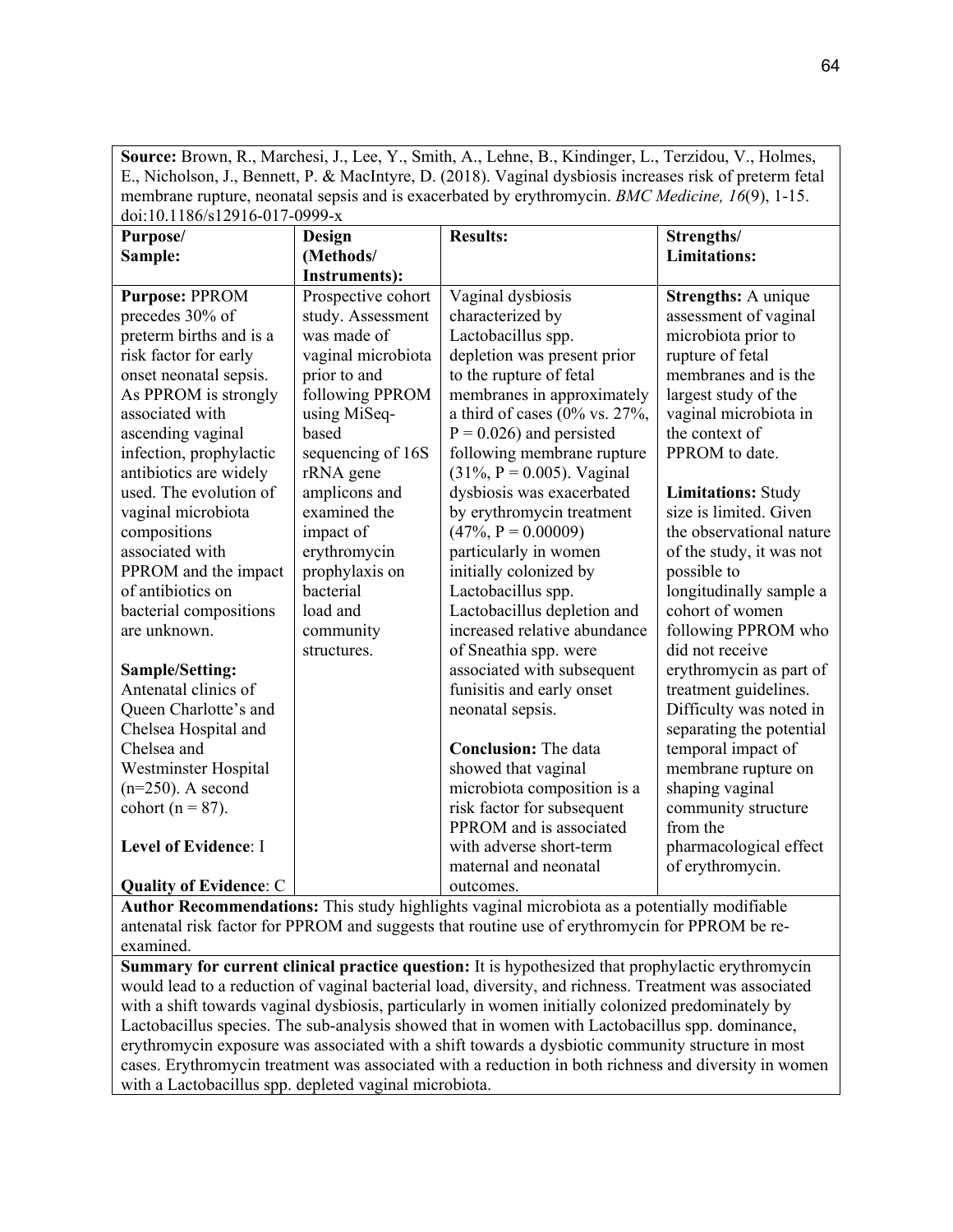**Source:** Burris, H., Riis, V., Schmidt, I, Gerson, K., Brown, A., & Elovitz, M. (2019). Maternal stress, low cervicovaginal B-defensin, and spontaneous preterm birth. *American Journal of Obstetrics & Gynecology, 2*(2). [https://doi.org/10.1016/j.ajogmf.2020.100092](about:blank)

| Purpose/                       | Design                  | <b>Results:</b>                              | Strengths/             |
|--------------------------------|-------------------------|----------------------------------------------|------------------------|
| Sample:                        | (Methods/               |                                              | <b>Limitations:</b>    |
|                                | <b>Instruments):</b>    |                                              |                        |
| Purpose: To                    | Psychosocial            | <b>Results:</b> Concurrent stress data for   | <b>Strengths:</b>      |
| determine whether              | stress was              | 409 women who delivered at term              | Prospective            |
| psychosocial stress is         | assessed using          | and 110 with sPTB who were                   | enrollment of          |
| associated with a              | Cohen's                 | included in the final analytic               | women in               |
| mediator of the                | Perceived               | dataset. The majority of women in            | pregnancy, careful     |
| immune system in the           | <b>Stress Scale</b>     | the study were non-Hispanic black            | phenotyping of         |
| cervicovaginal space,          | $($ PSS-14 $).$         | (72.8%), were insured by Medicaid            | preterm births as      |
| $\beta$ -defensin-2, and to    | Analyzed                | $(51.1\%)$ , and had PSS-14 scores           | sPTB, and              |
| examine the combined           | cervicovaginal          | $\leq$ 30 (80.2%). Counter to the            | racial/ethnic          |
| impact of high stress          | fluid collected         | hypothesis, high stress was                  | diversity. Combined    |
| and low                        | on Dacron               | associated with reduced odds of low          | psychosocial stress    |
| cervicovaginal β-              | swabs between           | $CV$ - $\beta D$ levels (adjusted odds ratio | assessments with a     |
| defensin-2 levels on           | 16 0/7 weeks            | [ $aOR$ ], 0.63; 95% confidence              | biologic biomarker     |
| the odds of sPTB.              | and 20 0/7 for          | interval [CI], 0.38-0.99) (Table 2).         | of immune function     |
| Nested case control            | human $\beta$ -         | The effect estimates between high            | related to             |
| study.                         | defensin-2.             | stress and reduced odds of low CV-           | reproductive health.   |
|                                | <b>Bivariate</b>        | $\beta$ D were similar among women           |                        |
| <b>Sample/Setting: The</b>     | analyses of             | with sPTB (aOR, 0.66; 95% CI,                | <b>Limitations:</b>    |
| Motherhood and                 | characteristics         | $0.28-1.58$ ) and term birth (aOR,           | Potential for residual |
| Microbiome (M&M)               | among sPTB              | 0.56; 95% CI, 0.56-0.90),                    | confounding and        |
| cohort. Penn Medicine          | cases and term          | interaction $P = .41$ .                      | reliance on            |
| in Philadelphia. 519           | controls.               |                                              | perceived stress as    |
| women with perceived           | Among the               | <b>Conclusion:</b> The maternal              | opposed to a           |
| stress assessments,            | term and sPTB           | psychosocial stress was associated           | biomarker of stress.   |
| $CV$ - $\beta$ D measured, and | births, analyzed        | with reduced odds of low CV-βD,              | Positive findings      |
| either a sPTB or a             | $CV$ - $\beta D$ levels | but the combination of high stress           | could be due to        |
| term $(\geq)$ 8 completed      | for 430 and 123         | and low CV-βD conferred                      | chance in the setting  |
| weeks of gestation)            | women, that             | significantly higher odds of sPTB.           | of multiple testing.   |
| delivery.                      | were frequency          | $CV$ - $\beta$ D may serve as a biological   | Secondary analysis     |
|                                | matched by              | resilience factor to protect women           | of an already-         |
| <b>Level of Evidence: I</b>    | race/ethnicity.         | from adverse exposures, including            | completed cohort       |
|                                |                         | stress in pregnancy, and improve             | study was              |
| <b>Quality of Evidence:</b>    |                         | chances of a full-term delivery.             | performed.             |
| B                              |                         |                                              |                        |

**Author Recommendations: S**tress can contribute to depression and anxiety, and that pregnant women should be screened for these conditions during the course of prenatal care to improve outcomes.34 It is possible that biomarkers such as CV-βD may eventually serve as additional screening and risk stratification tools for sPTB.

**Summary for current clinical practice question:** Although stress and low CV-βD may be independent risk factors additively resulting in higher sPTB risk, it is also possible that stress causes increases in CV-βD in some women who are thus protected from sPTB but not in other women who remain at higher risk. Larger cohorts, combining several risk factors including psychosocial and molecular biomarkers may improve prediction and eventually target interventions to reduce sPTB.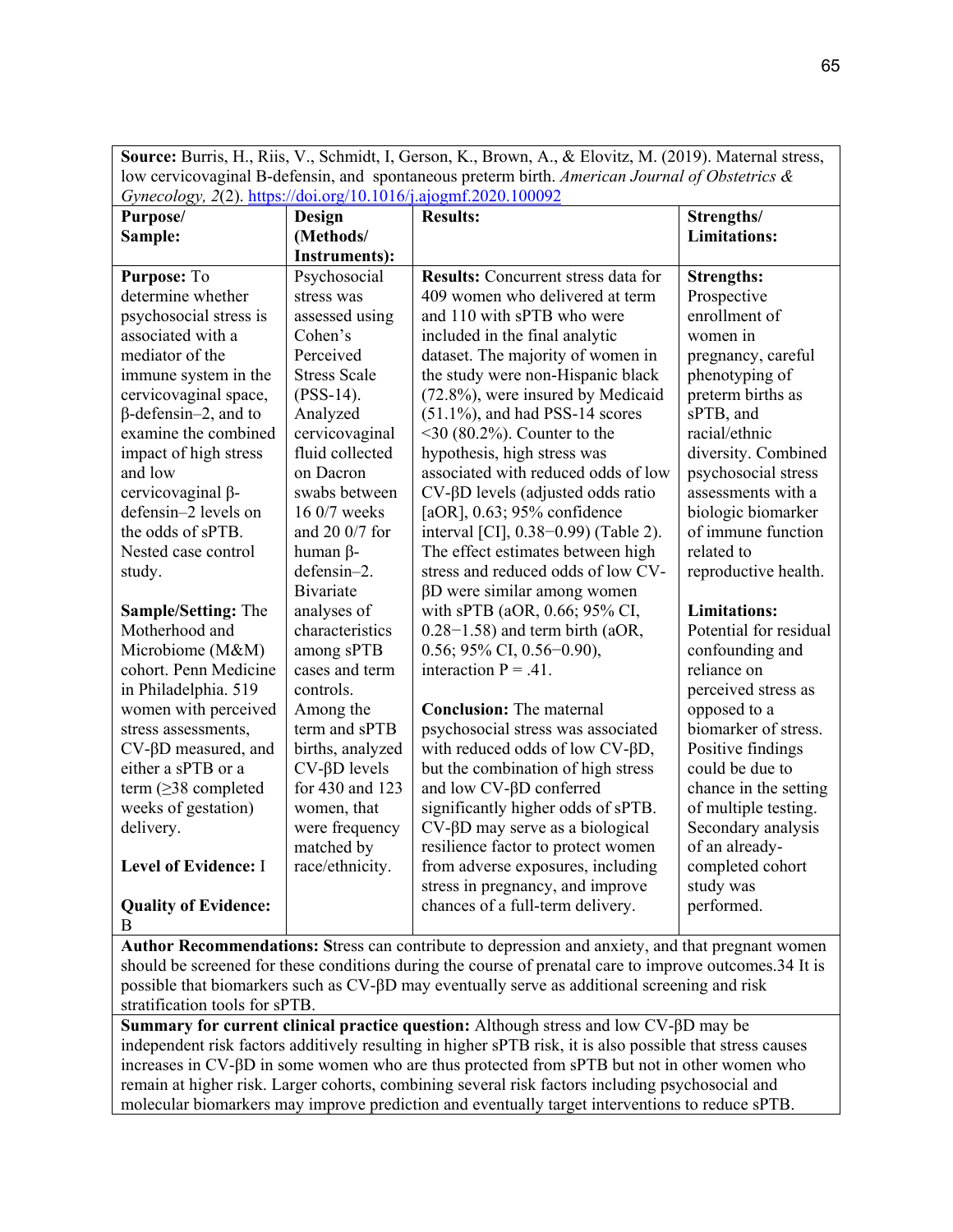| Source: Elovitz, M., Gajer, P., Riis, V., Brown, A., Humphrys, M., Holm, J. & Ravel, J. (2019). |                                                                                                   |                                                                                                              |                      |
|-------------------------------------------------------------------------------------------------|---------------------------------------------------------------------------------------------------|--------------------------------------------------------------------------------------------------------------|----------------------|
| Cervicovaginal microbiota and local immune response modulate the risk of spontaneous preterm    |                                                                                                   |                                                                                                              |                      |
| delivery. Nature Communications, 10(1305), 1-8. https://doi.org/10.1038/s41467-019-09285-9      |                                                                                                   |                                                                                                              |                      |
| Purpose/<br><b>Designs</b>                                                                      |                                                                                                   | <b>Results:</b>                                                                                              | Strengths/           |
| Sample:                                                                                         | (Methods                                                                                          |                                                                                                              | <b>Limitations:</b>  |
|                                                                                                 | <b>Instruments):</b>                                                                              |                                                                                                              |                      |
| <b>Purpose:</b> To accurately                                                                   | A prospective                                                                                     | Six major cervicovaginal                                                                                     | <b>Strengths: It</b> |
| identify women at risk                                                                          | cohort study.                                                                                     | community state types (CSTs) were                                                                            | identified           |
| for spontaneous preterm                                                                         | Biospecimens                                                                                      | noted. Four were predominated by                                                                             | specific             |
| birth early in pregnancy                                                                        | were obtained.                                                                                    | either Lactobacillus crispatus (CST                                                                          | signatures           |
| and determine                                                                                   | Cervicovaginal                                                                                    | $I$ ),                                                                                                       | combining both       |
| therapeutic strategies to                                                                       | specimens were                                                                                    | Lactobacillus gasseri (CST II),                                                                              | immune and           |
| reduce this significant                                                                         | self-collected by                                                                                 | Lactobacillus iners (CST III) or                                                                             | microbial            |
| health burden.                                                                                  | the participants                                                                                  | Lactobacillus jensenii (CST V), and                                                                          | factors              |
|                                                                                                 | or collected by a                                                                                 | two (CST IV-A and CST IV-B)                                                                                  | associated with      |
| Sample/Setting: 2000                                                                            | research                                                                                          | comprised a wide array of strict and                                                                         | spontaneous          |
| women with singleton                                                                            | coordinator at                                                                                    | facultative bacterial anaerobes. The                                                                         | preterm birth.       |
| pregnancies. The                                                                                | three different                                                                                   | frequency of CSTs was significantly                                                                          |                      |
| population studied was                                                                          | prenatal visits:                                                                                  | different in African American (AA)                                                                           | <b>Limitations:</b>  |
| mostly African                                                                                  | 16-20 weeks, 20-                                                                                  | and non-African American women.                                                                              | The clinical         |
| American with a mean                                                                            | 24 weeks, and                                                                                     | At visit 1, 20% and 45% of AA                                                                                | significance of      |
| maternal age of 28 years                                                                        | 24-28 weeks.                                                                                      | women were in CST I or CST                                                                                   | any differences      |
| old. Philadelphia, PA.                                                                          | Subjects were                                                                                     | IVA/IVB, as compared to 50% and                                                                              | or microbial         |
|                                                                                                 | followed to                                                                                       | $\sim$ 15% of non-AA women. These                                                                            | immune               |
| Level of Evidence: III                                                                          | delivery.                                                                                         | correlations<br>differences persisted at visit 2 and                                                         |                      |
|                                                                                                 | All delivery                                                                                      | visit 3. The frequency of CST III                                                                            | cannot be fully      |
| <b>Quality of Evidence: A</b>                                                                   | outcomes were                                                                                     | was higher in AA women at visit 3.                                                                           | interpreted until    |
|                                                                                                 | recorded.                                                                                         | CST V was consistently lower in                                                                              | these                |
|                                                                                                 | Controls were                                                                                     | AA than in non-AA women                                                                                      | biomarkers are       |
|                                                                                                 | frequency                                                                                         | throughout the study.                                                                                        | validated in         |
|                                                                                                 | matched by self-                                                                                  |                                                                                                              | another clinical     |
|                                                                                                 | reported race to                                                                                  | <b>Conclusion:</b> The study                                                                                 | trial outside of     |
|                                                                                                 | the cases.                                                                                        | shows that immune factors, such as                                                                           | this case-control    |
|                                                                                                 |                                                                                                   | $\beta$ -defensin-2, can modulate the risk                                                                   | study.               |
|                                                                                                 |                                                                                                   | associated with the lack of                                                                                  |                      |
|                                                                                                 |                                                                                                   | Lactobacillus spp., but are also                                                                             |                      |
|                                                                                                 |                                                                                                   | critical even when Lactobacillus                                                                             |                      |
| $\lambda$ --4L $\sim$                                                                           | $\mathbf{J} \cdot \mathbf{A}$ and $\mathbf{J} \cdot \mathbf{A}$ and $\mathbf{J} \cdot \mathbf{A}$ | spp. are in high relative abundance<br>and state deaths of come on discussions are accounted to a discussion |                      |

**Authors recommendations**: The current standards of care and targeting women with a prior spontaneous preterm birth will not significantly decrease the public health burden from spontaneous preterm birth. This study will help lead to prevention strategies. Most importantly, this work will lead to innovative therapeutic opportunities to prevent spontaneous preterm birth including combination of microbiome-based therapeutics and immune modulators earlier in pregnancy.

**Summary for current clinical practice question**: The findings address the long-held belief that not having Lactobacillus spp dominated cervicovaginal microbiota is strongly associated with adverse pregnancy outcomes. In pregnancy and non-pregnancy, a larger proportion of African American women compared to non-African American women do not have Lactobacillus spp in high relative abundance in the cervicovaginal microbiota.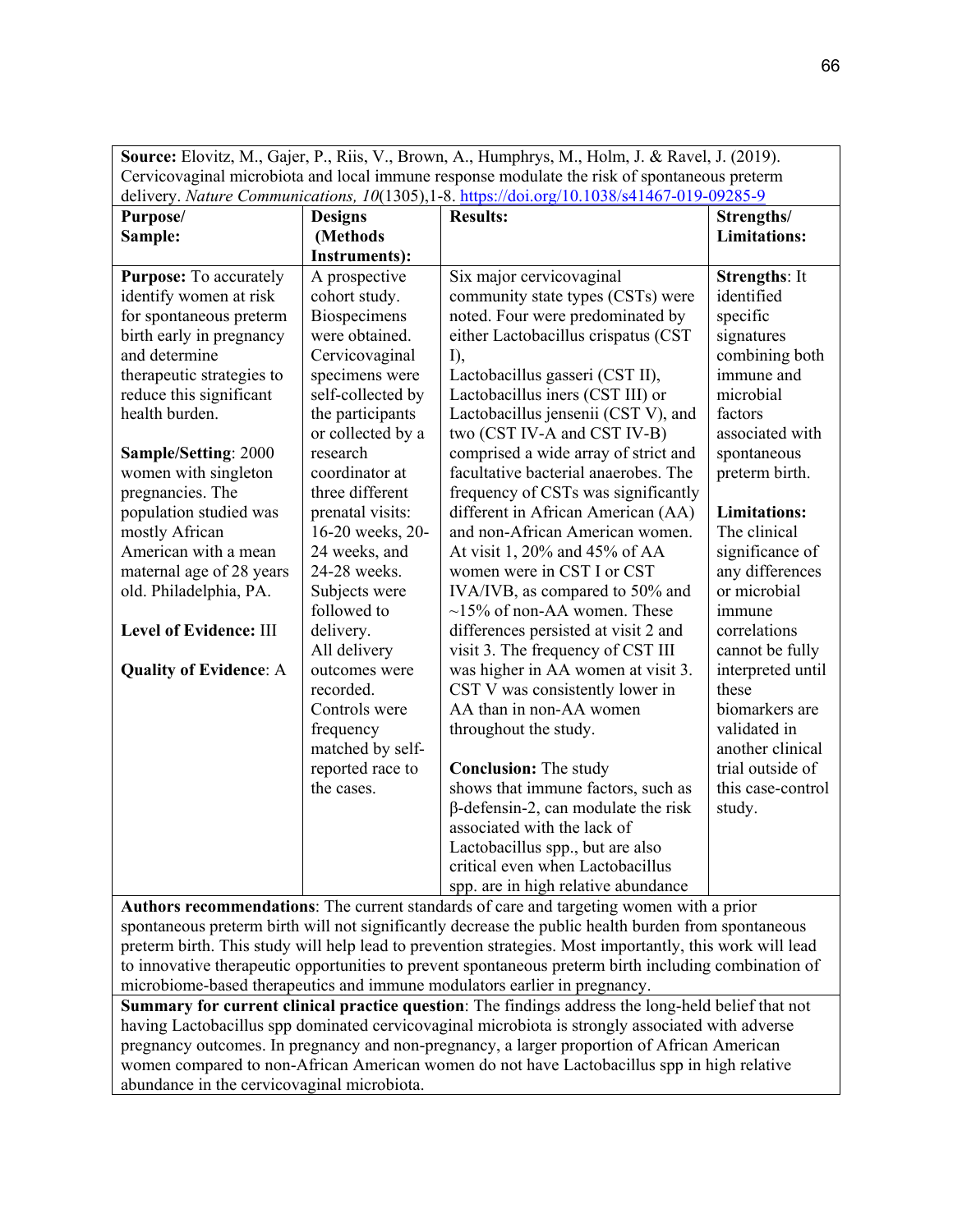**Source:** Freitas, A., Bocking, A., Hill, J., & Money, D. (2018). Increased richness and diversity of the vaginal microbiota and spontaneous preterm birth. *BMC, 6*(117), 1-15. [https://doi.org/10.1186/s40168-](about:blank)  $018 - 0502 - 8$ 

| <b>Purpose/Sample:</b>             | <b>Designs</b>                              | <b>Results:</b>                                          | <b>Strengths/Limitations:</b>                      |
|------------------------------------|---------------------------------------------|----------------------------------------------------------|----------------------------------------------------|
|                                    | (Methods                                    |                                                          |                                                    |
|                                    | <b>Instruments):</b>                        |                                                          |                                                    |
| Purpose: To                        | Retrospective cohort                        | Assessment of alpha                                      | <b>Strengths:</b> The overall                      |
| characterize the                   | study. Analyzed                             | diversity revealed that                                  | findings were similar to                           |
| vaginal microbiota                 | vaginal microbiota of                       | microbiomes of women who                                 | two other studies,                                 |
| of pregnant women                  | women who                                   | delivered preterm were                                   | which provided the                                 |
| who had                            | experienced                                 | richer (Chao1 richness                                   | ability to compare                                 |
| spontaneous                        | spontaneous preterm                         | $46.3 \pm 24.1$ ) and more                               | different study designs<br>that addressed the same |
| preterm birth and                  | birth. Compared                             | diverse (Shannon diversity                               |                                                    |
| compare to those of                | resulting microbial<br>profiles to those of | index $1.8 \pm 1.1$ ) when<br>compared to those of women | research question.                                 |
| pregnant women<br>who delivered at | pregnant women who                          | in the term group                                        | <b>Limitations:</b> The study                      |
| term.                              | delivered at term.                          | $(36.2 \pm 14.8; 1.2 \pm 0.8)$ (t                        | design included                                    |
|                                    | Self-administered                           | test, $p < 0.01$ ). Higher                               | comparison of samples                              |
| <b>Sample/Setting:</b>             | vaginal swabs were                          | bacterial loads were detected                            | collected in previously                            |
| Ontario, Canada.                   | taken at 16 weeks                           | in samples from the preterm                              | published studies and                              |
| Clinics. Term                      | gestation. Specimens                        | group $(7.7 \pm 0.9)$ compared                           | the observational                                  |
| deliveries $(n=170)$ ,             | from all cohorts were                       | to term group $(8.0 \pm 0.7)$ (t                         | clinical trial (OBS) due                           |
| preterm $(n=46)$                   | processed similarly in                      | test, $p = 0.049$ ). Most                                | to the availability of                             |
|                                    | terms of sample                             | microbial profiles from the                              | foundational data on                               |
| <b>Level of Evidence:</b>          | collection, storage,                        | preterm group $(80.5\%)$ were                            | women who delivered                                |
| Ш                                  | DNA extraction,                             | assigned to Lactobacillus-                               | at term and the                                    |
|                                    | library preparation                         | dominated CST: CST I (37%                                | infeasibility of                                   |
| <b>Quality of</b>                  | and sequencing. Total                       | of profiles), CST III                                    | collecting large                                   |
| Evidence: A                        | bacterial DNA                               | $(17.4\%)$ , CST V $(15.2\%)$ and                        | numbers of samples at                              |
|                                    | (qPCR) and detection                        | CST II (10.9%). The                                      | 11-16 weeks gestation                              |
|                                    | of Mollicutes (PCR).                        | remaining profiles (19.5%)                               | from women who                                     |
|                                    | Quantitative PCR                            | were assigned to CST IVA,                                | would go on to deliver                             |
|                                    | $(qPCR)$ . CPN60                            | IVC or IVD.                                              | pre-term.                                          |
|                                    | <b>Universal Target</b>                     |                                                          |                                                    |
|                                    | (UT)PCR and                                 | <b>Conclusion:</b> The results                           |                                                    |
|                                    | pyrosequencing.                             | confirm previous reports of                              |                                                    |
|                                    | Analysis of                                 | an association between                                   |                                                    |
|                                    | operational taxonomic                       | Mollicutes and spontaneous                               |                                                    |
|                                    | units (OTU).                                | preterm birth and further                                |                                                    |
|                                    | Statistical analysis.                       | suggest that a more diverse                              |                                                    |
|                                    |                                             | microbiome may be                                        |                                                    |
|                                    |                                             | important in the                                         |                                                    |
|                                    |                                             | pathogenesis of some cases.                              |                                                    |

**Authors Recommendations**: Future study should include evaluation of the microbial metabolite production and host response to further elucidate factors leading to spontaneous preterm birth and identify women at risk early in pregnancy.

**Summary for current clinical practice question**: This study provides valuable evidence of subtle alterations in the microbiome associated with preterm birth that requires further study utilization sequencing methodology.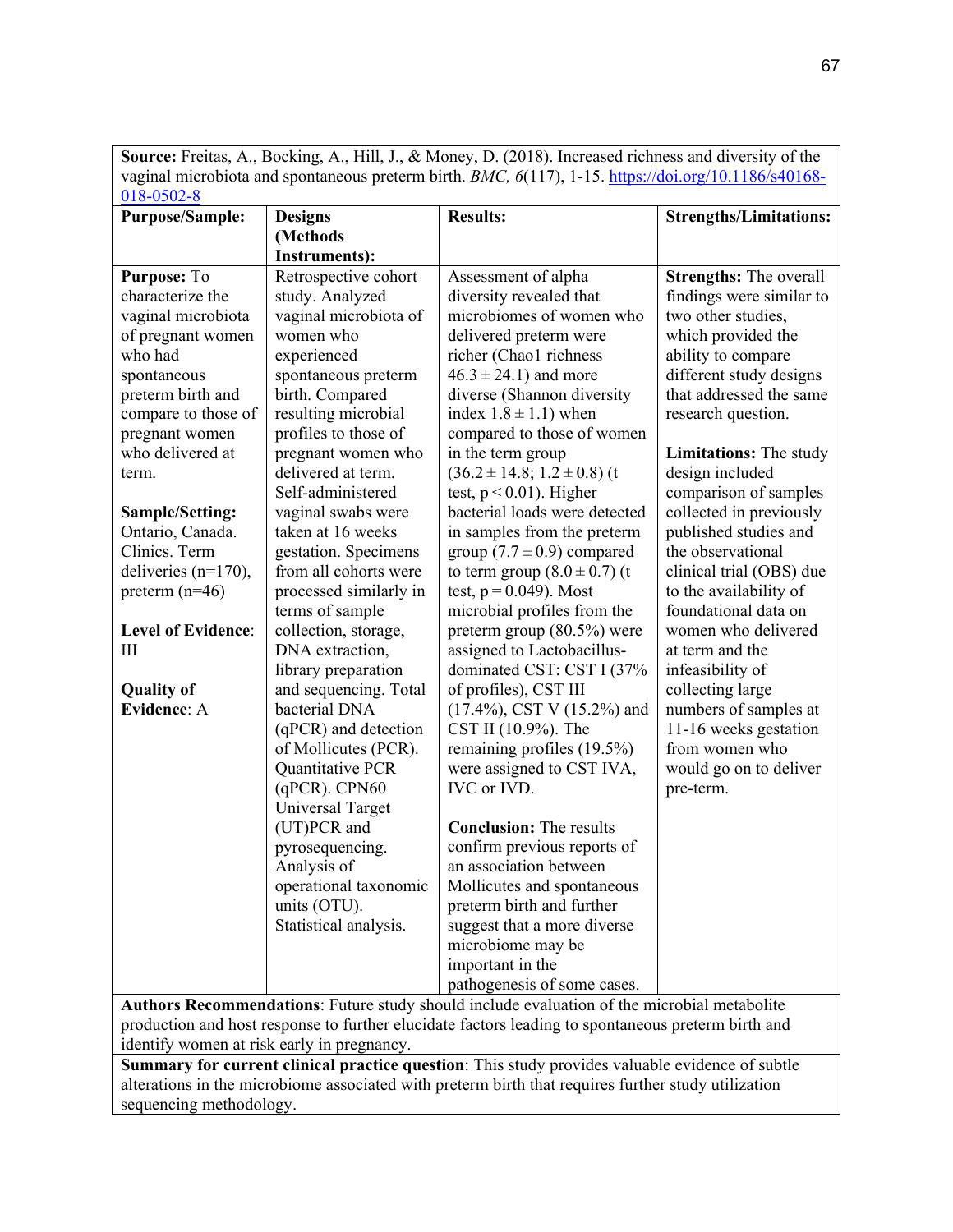| Source: Honda, H., Yokoyama, T., Akimoto, Y., Tanimoto, H., Teramoto, M. & Teramoto, H. (2014). |                            |                                                                                               |                             |  |
|-------------------------------------------------------------------------------------------------|----------------------------|-----------------------------------------------------------------------------------------------|-----------------------------|--|
| The frequent shift to intermediate flora in preterm delivery cases after abnormal vaginal flora |                            |                                                                                               |                             |  |
| screening. Scientific Reports, 4:4799. doi:10.1038/srep04799                                    |                            |                                                                                               |                             |  |
| Purpose/<br><b>Design</b>                                                                       |                            | <b>Results:</b>                                                                               | Strengths/                  |  |
| Sample:                                                                                         | (Methods/Instruments):     |                                                                                               | <b>Limitations:</b>         |  |
| Purpose: To                                                                                     | Randomized control         | In the Intervention group, the                                                                | <b>Strengths:</b> There are |  |
| evaluate whether                                                                                | study. The pregnant        | frequency of normal flora was                                                                 | very few trials in          |  |
| specific                                                                                        | women were divided into    | 67.4%, that of intermediate                                                                   | which the pregnant          |  |
| screening                                                                                       | two groups: The            | flora was 19.0%, and that of                                                                  | subjects, regardless        |  |
| reduces the                                                                                     | Intervention group, i.e.,  | bacterial vaginosis was                                                                       | of their normal or          |  |
| preterm delivery                                                                                | the pregnant women who     | 13.6%. The admission rates                                                                    | abnormal vaginal            |  |
| rate for general-                                                                               | participated in service A, | for threatened preterm                                                                        | flora, were divided         |  |
| population                                                                                      | and the Control group,     | delivery in the Intervention                                                                  | into an intervention        |  |
| pregnant women.                                                                                 | i.e., the pregnant women   | group and Control group were                                                                  | group and a control         |  |
|                                                                                                 | who                        | 8.36% and 11.0%, and the                                                                      | group.                      |  |
| Sample/Setting:                                                                                 | participated in service B. | mean gestational ages at the                                                                  |                             |  |
| A total of 1,735                                                                                | For each woman in the      | admission for threatened                                                                      | <b>Limitations:</b> The     |  |
| pregnant women,                                                                                 | Intervention group, a      | preterm delivery of the                                                                       | screening test and the      |  |
| 574 as the                                                                                      | vaginal smear was taken    | Intervention and Control                                                                      | treatment of                |  |
| Intervention                                                                                    | in the second trimester    | groups was $28.1 +/- 5.01$                                                                    | abnormal vaginal did        |  |
| group and 1,161                                                                                 | and Gram-stained for the   | weeks and $30.1 +/- 4.15$                                                                     | not contribute to the       |  |
| as the Control                                                                                  | assessment of abnormal     | weeks. The preterm delivery                                                                   | reduction in the            |  |
| group, were                                                                                     | flora, as diagnosed by the | rates in the Intervention group                                                               | proportion of               |  |
| analyzed in the                                                                                 | Nugent scoring system.     | and Control group were                                                                        | intermediate flora, or      |  |
| present study.                                                                                  | Nugent scores of $0-3$     | 3.48% and 4.31%. The mean                                                                     | to the admission rate       |  |
| The medical                                                                                     | were graded as normal      | gestational ages at the preterm                                                               | with a threatened           |  |
| records of the                                                                                  | flora, 4–6 as intermediate | delivery in the intervention                                                                  | preterm delivery, or        |  |
| pregnant women                                                                                  | flora, and $7-10$ as       | and Control groups were 34.6                                                                  | to the preterm              |  |
| who delivered at                                                                                | bacterial vaginosis.       | $+/- 4.15$ weeks and 36.2 $+/-$                                                               | delivery rate. Without      |  |
| Hiroshima City                                                                                  |                            | $0.72$ weeks.                                                                                 | screening control           |  |
| Asa Hospital.                                                                                   |                            |                                                                                               | group no way to             |  |
|                                                                                                 |                            | <b>Conclusion:</b> The screening                                                              | know in control             |  |
| Level of                                                                                        |                            | test and the treatment of                                                                     | group how many had          |  |
| <b>Evidence: I</b>                                                                              |                            | abnormal vaginal flora in the                                                                 | abnormal flora.             |  |
|                                                                                                 |                            | present study did not                                                                         |                             |  |
| <b>Quality of</b>                                                                               |                            | contribute to the reduction in                                                                |                             |  |
| <b>Evidence: A</b>                                                                              |                            | the proportion of intermediate                                                                |                             |  |
|                                                                                                 |                            | flora, or to the admission rate                                                               |                             |  |
|                                                                                                 |                            | with a threatened preterm                                                                     |                             |  |
|                                                                                                 |                            | delivery, or to the preterm                                                                   |                             |  |
|                                                                                                 |                            | delivery rate.                                                                                |                             |  |
|                                                                                                 |                            | Author Recommendations: Increasing evidence indicates that intermediate flora is more closely |                             |  |

**Author Recommendations**: Increasing evidence indicates that intermediate flora is more closely associated with preterm delivery compared to bacterial vaginosis. The shift of vaginal flora from normal to intermediate flora among the cases of preterm delivery, suggests that the choice of antimicrobial agents and the timing of the screening and the treatment of abnormal vaginal flora in pregnant women should be reconsidered.

**Summary for current clinical practice question**: These findings strongly suggest that preterm delivery is associated with intermediate flora rather than bacterial vaginosis.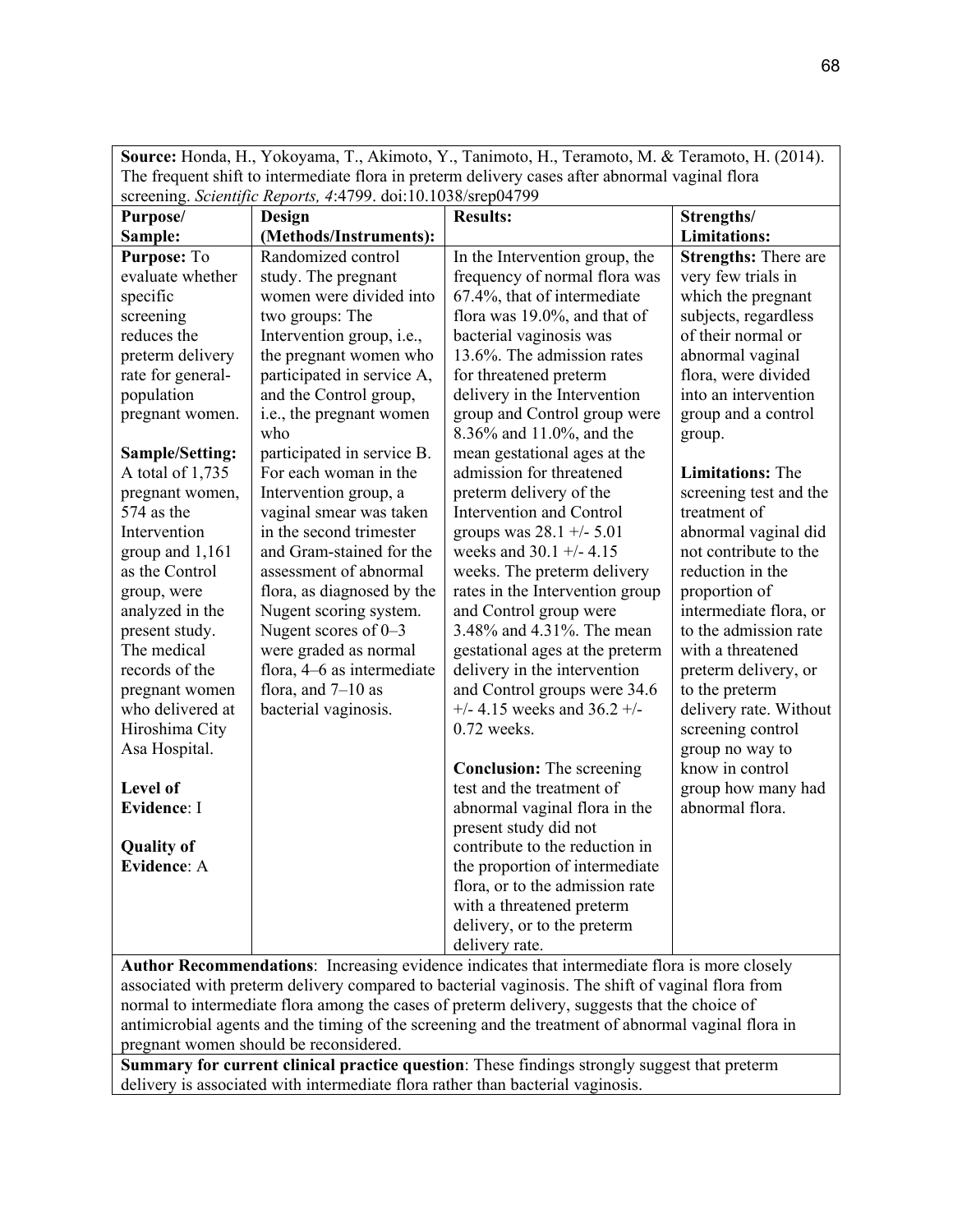**Source:** Hyman, R., Fukushima, M., Jiang, H., Fung, E., Rand, L., Johnson, B., Vo, K., Caughey, A., Hilton, J., Davis, R., & Guidice, L. (2014). Diversity of the vaginal microbiome correlates with preterm birth*. Reproductive Sciences, 21*(1), 32-40. doi: 10.1177/19337/9113488838

| Purpose/                            | Design                 | <b>Results:</b>          | Strengths/          |
|-------------------------------------|------------------------|--------------------------|---------------------|
| Sample:                             | (Methods/Instrum       |                          | <b>Limitations:</b> |
|                                     | ents):                 |                          |                     |
| Purpose: Composition of the         | Analyzed 45 single     | Results: Women who       | <b>Strengths:</b>   |
| vaginal microbiome has a            | gestation              | went on to deliver at    | Observed high       |
| significant population-specific     | pregnancies that       | term were more likely    | concordance in the  |
| impact on PTB risk. Several         | met the criteria for   | to exhibit L. crispatus  | directionality of   |
| studies have focused on             | spontaneous PTB        | predominance in the      | differences in      |
| populations predominantly of        | $(23-36$ weeks 6       | vaginal microbiome       | abundance levels    |
| European descent. Replicated in     | days of gestational    | $(P = 0.014)$ . L.       | of preterm and      |
| a cohort of predominantly African   | age) and 90 single     | crispatus was greatly    | term groups. Able   |
| descent. Longtitudinal cohort       | gestation              | reduced in PTB           | to confirm that     |
| study.                              | pregnancies that       | samples, and several     | BVAB1,              |
|                                     | extended through       | other taxa, including    | Megasphaera         |
| <b>Sample/Setting: Community</b>    | term $(\geq)3$ weeks). | BVAB1, Prevotella        | phylotype 1 and     |
| resource samples collected          | The TB controls in     | cluster 2 and Sneathia   | Sneathia species    |
| during longitudinally 1,572         | the MOMS-PI PTB        | amnii, were more         | were elevated in a  |
| pregnancies of women from           | study were case        | abundant in PTB          | preterm cohort.     |
| diverse ancestries, and data        | matched to the PTB     | samples ( $q < 0.05$ ).  |                     |
| generated from samples collected    | group for age, race    | Many taxa identified     | <b>Limitations:</b> |
| from 597 pregnancies in a           | and annual             | as associated with       | Examined only the   |
| collaborative effort under the      | household income.      | PTB: S. amnii            | spontaneous         |
| umbrella of the National Institutes | The earliest           | $(P = 0.0015),$          | preterm cases.      |
| of Health's integrative Human       | samples were           | Prevotella cluster 2     | Sample sizes were   |
| Microbiome Project. Analysis of     | collected at 18        | $(P = 0.0031)$ , BVAB1   | small, in the range |
| the longitudinal, comprehensive,    | weeks of gestation.    | $(P = 0.0037)$ and P.    | 5-18 spontaneous    |
| multi-omic profiling of vaginal     | The respective         | amnii (P = $0.0031$ ).   | PTB cases. Not      |
| samples from 45 women who           | mean and median        |                          | statistically       |
| experienced spontaneous PTB         | gestational age at     | <b>Conclusion:</b> Women | significant, likely |
| and 90 case-matched controls, in    | delivery was 34,       | of African ancestry      | due to sample       |
| a cohort of women of                | 0/7 and 35, 6/7 for    | have a greatly           | size, cohort        |
| predominantly African ancestry.     | the PTB group and      | increased risk of PTB    | characteristics,    |
|                                     | 40, 0/7 and 39, 6/7    | compared with women      | and differences in  |
| <b>Level of Evidence: III</b>       | for the TB group.      | of European ancestry.    | experimental        |
|                                     |                        | BVAB1, which is          | design.             |
| <b>Quality of Evidence: A</b>       |                        | positively associated    |                     |
|                                     |                        | with PTBs, is more       |                     |
|                                     |                        | common in women of       |                     |
|                                     |                        | African ancestry.        |                     |

**Author Recommendations**: The findings contribute to an understanding of how microbial markers for PTB vary across populations.

**Summary for current clinical practice question**: Further studies are needed to determine whether the signatures of PTB reported in the present study replicate in other cohorts of women of African ancestry. To establish whether population-specific microbial markers can be ultimately integrated into a generalizable spectrum of vaginal microbiome states linked to the risk for PTB.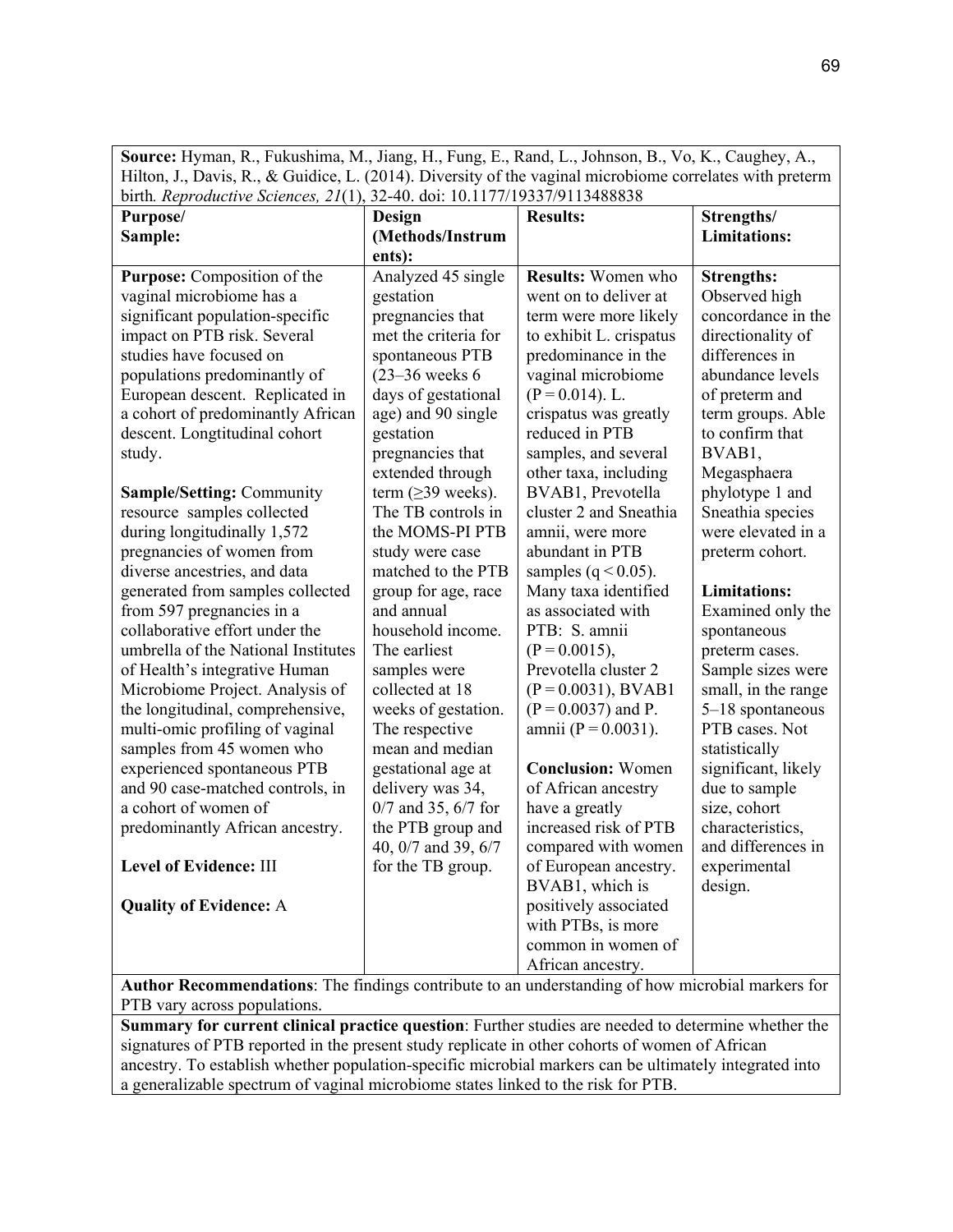**Source:** Jayaprakash, T., Wagner, E., Schalkwyk, J., Albert, A., Hill, J. & Money, D. (2016). High diversity and variability in the vaginal microbiome in women following preterm premature rupture of membranes (PPROM): A prospective cohort study. *PLoS ONE, 11*(11), e0166794. doi:10.1371/journal.pone.0166794

| aon 10.1971, journal.<br>$5011$ $0.0100121$<br><b>Results:</b><br>Strengths/<br>Purpose/<br>Design                                                                                                                                                                                                                                                                                                                                                                             |                                                                                                                                                                                                                                                                                                        |                                                                                                                                                                                                                                                                                                                                                                                                                                                                                                                                                                                                                                                                                                                                                                                                                                                                                                                                                                                                                                                                                                                                                                                          |                                                                                                                                                                                                                                                                                                                                                                                                                                                                                                                                                                                                      |  |  |  |
|--------------------------------------------------------------------------------------------------------------------------------------------------------------------------------------------------------------------------------------------------------------------------------------------------------------------------------------------------------------------------------------------------------------------------------------------------------------------------------|--------------------------------------------------------------------------------------------------------------------------------------------------------------------------------------------------------------------------------------------------------------------------------------------------------|------------------------------------------------------------------------------------------------------------------------------------------------------------------------------------------------------------------------------------------------------------------------------------------------------------------------------------------------------------------------------------------------------------------------------------------------------------------------------------------------------------------------------------------------------------------------------------------------------------------------------------------------------------------------------------------------------------------------------------------------------------------------------------------------------------------------------------------------------------------------------------------------------------------------------------------------------------------------------------------------------------------------------------------------------------------------------------------------------------------------------------------------------------------------------------------|------------------------------------------------------------------------------------------------------------------------------------------------------------------------------------------------------------------------------------------------------------------------------------------------------------------------------------------------------------------------------------------------------------------------------------------------------------------------------------------------------------------------------------------------------------------------------------------------------|--|--|--|
|                                                                                                                                                                                                                                                                                                                                                                                                                                                                                |                                                                                                                                                                                                                                                                                                        |                                                                                                                                                                                                                                                                                                                                                                                                                                                                                                                                                                                                                                                                                                                                                                                                                                                                                                                                                                                                                                                                                                                                                                                          |                                                                                                                                                                                                                                                                                                                                                                                                                                                                                                                                                                                                      |  |  |  |
|                                                                                                                                                                                                                                                                                                                                                                                                                                                                                |                                                                                                                                                                                                                                                                                                        |                                                                                                                                                                                                                                                                                                                                                                                                                                                                                                                                                                                                                                                                                                                                                                                                                                                                                                                                                                                                                                                                                                                                                                                          |                                                                                                                                                                                                                                                                                                                                                                                                                                                                                                                                                                                                      |  |  |  |
| Sample:<br>Purpose: To<br>characterize the<br>vaginal<br>microbiota of<br>women following<br>preterm<br>premature rupture<br>of membranes<br>(PPROM), and<br>determine if<br>microbiome<br>composition<br>predicts latency<br>duration<br>and perinatal<br>outcomes.<br><b>Sample/Setting:</b><br>Canada. 51<br>Women with<br>PPROM between<br>24+0 and $33+6$<br>weeks gestational<br>age (GA).<br>Level of<br><b>Evidence: II</b><br><b>Quality of</b><br><b>Evidence: A</b> | (Methods/<br><b>Instruments):</b><br>Randomized<br>control trial.<br>Microbiome<br>profiles, based<br>on<br>pyrosequencing<br>of the cpn60<br>universal target,<br>were generated<br>from vaginal<br>samples at time<br>of presentation<br>with PPROM,<br>weekly<br>thereafter, and<br>at<br>delivery. | Mean GA at PPROM was 28.8 wk (mean<br>latency 2.7 wk). Microbiome profiles<br>were highly diverse but sequences<br>representing Megasphaera type 1 and<br>Prevotella spp. were detected in all<br>vaginal samples. Only 13/70 samples<br>were dominated by Lactobacillus spp.<br>Mycoplasma and/or Ureaplasma were<br>detected by PCR in 81% (29/36) of<br>women, and these women had<br>significantly lower GA at delivery and<br>correspondingly lower birth weight<br>infants than Mycoplasma and/or<br>Ureaplasma negative women. Mean GA<br>at PPROM was 29 weeks; mean GA at<br>delivery was 32 weeks; mean latency<br>period was 18 days. As expected, latency<br>(days) was negatively correlated ( $\rho s = -$<br>0.390, $n = 36$ , $p = 0.019$ ) with GA at<br>PPROM because the number of potential<br>latency days decreases with increasing<br>GA at PPROM. Correlation with body<br>mass index (BMI) was noted ( $p_s = -0.511$ ,<br>$n = 31$ , $p = 0.003$ ).<br><b>Conclusion:</b><br>Prevotella spp. and Megasphaera type I<br>were ubiquitous. The presence of<br>Mollicutes in the vaginal microbiome was<br>associated with<br>lower GA at delivery. The microbiome | <b>Limitations:</b><br>Strengths: It is an<br>in-depth study that<br>characterizes the<br>microbiome<br>following preterm<br>premature rupture<br>of membranes,<br>providing new<br>insights into the<br>microbial profile<br>of the hard to<br>culture bacterial<br>community in<br>these high risk<br>pregnancies.<br><b>Limitations:</b><br>Small number of<br>women followed<br>and the lack of<br>pre-rupture<br>samples. The<br>standard use of<br>broad-spectrum<br>antibiotics in the<br>context of<br>PPROM means<br>that the natural<br>changes of the<br>microbiome<br>during latency can |  |  |  |
|                                                                                                                                                                                                                                                                                                                                                                                                                                                                                |                                                                                                                                                                                                                                                                                                        | was remarkably unstable during the<br>latency period.                                                                                                                                                                                                                                                                                                                                                                                                                                                                                                                                                                                                                                                                                                                                                                                                                                                                                                                                                                                                                                                                                                                                    | no longer be<br>evaluated.                                                                                                                                                                                                                                                                                                                                                                                                                                                                                                                                                                           |  |  |  |
| Author Recommendations: Women with PPROM had mixed, highly variable vaginal microbiota but                                                                                                                                                                                                                                                                                                                                                                                     |                                                                                                                                                                                                                                                                                                        |                                                                                                                                                                                                                                                                                                                                                                                                                                                                                                                                                                                                                                                                                                                                                                                                                                                                                                                                                                                                                                                                                                                                                                                          |                                                                                                                                                                                                                                                                                                                                                                                                                                                                                                                                                                                                      |  |  |  |
|                                                                                                                                                                                                                                                                                                                                                                                                                                                                                |                                                                                                                                                                                                                                                                                                        | the specific type of microbiome profile at PPROM did not correlate with latency duration. The highly                                                                                                                                                                                                                                                                                                                                                                                                                                                                                                                                                                                                                                                                                                                                                                                                                                                                                                                                                                                                                                                                                     |                                                                                                                                                                                                                                                                                                                                                                                                                                                                                                                                                                                                      |  |  |  |
|                                                                                                                                                                                                                                                                                                                                                                                                                                                                                |                                                                                                                                                                                                                                                                                                        | unstable vaginal microbiota of women in this study demonstrates the need for more intense study of                                                                                                                                                                                                                                                                                                                                                                                                                                                                                                                                                                                                                                                                                                                                                                                                                                                                                                                                                                                                                                                                                       |                                                                                                                                                                                                                                                                                                                                                                                                                                                                                                                                                                                                      |  |  |  |
| the relationship of genital tract microbiota with PPROM.                                                                                                                                                                                                                                                                                                                                                                                                                       |                                                                                                                                                                                                                                                                                                        |                                                                                                                                                                                                                                                                                                                                                                                                                                                                                                                                                                                                                                                                                                                                                                                                                                                                                                                                                                                                                                                                                                                                                                                          |                                                                                                                                                                                                                                                                                                                                                                                                                                                                                                                                                                                                      |  |  |  |
|                                                                                                                                                                                                                                                                                                                                                                                                                                                                                |                                                                                                                                                                                                                                                                                                        |                                                                                                                                                                                                                                                                                                                                                                                                                                                                                                                                                                                                                                                                                                                                                                                                                                                                                                                                                                                                                                                                                                                                                                                          |                                                                                                                                                                                                                                                                                                                                                                                                                                                                                                                                                                                                      |  |  |  |

**Summary for current clinical practice question:** Understanding the microbiome associated with PTB and PPROM is critical to creating strategies to prevent this reproductive outcome and to determine when to initiate delivery.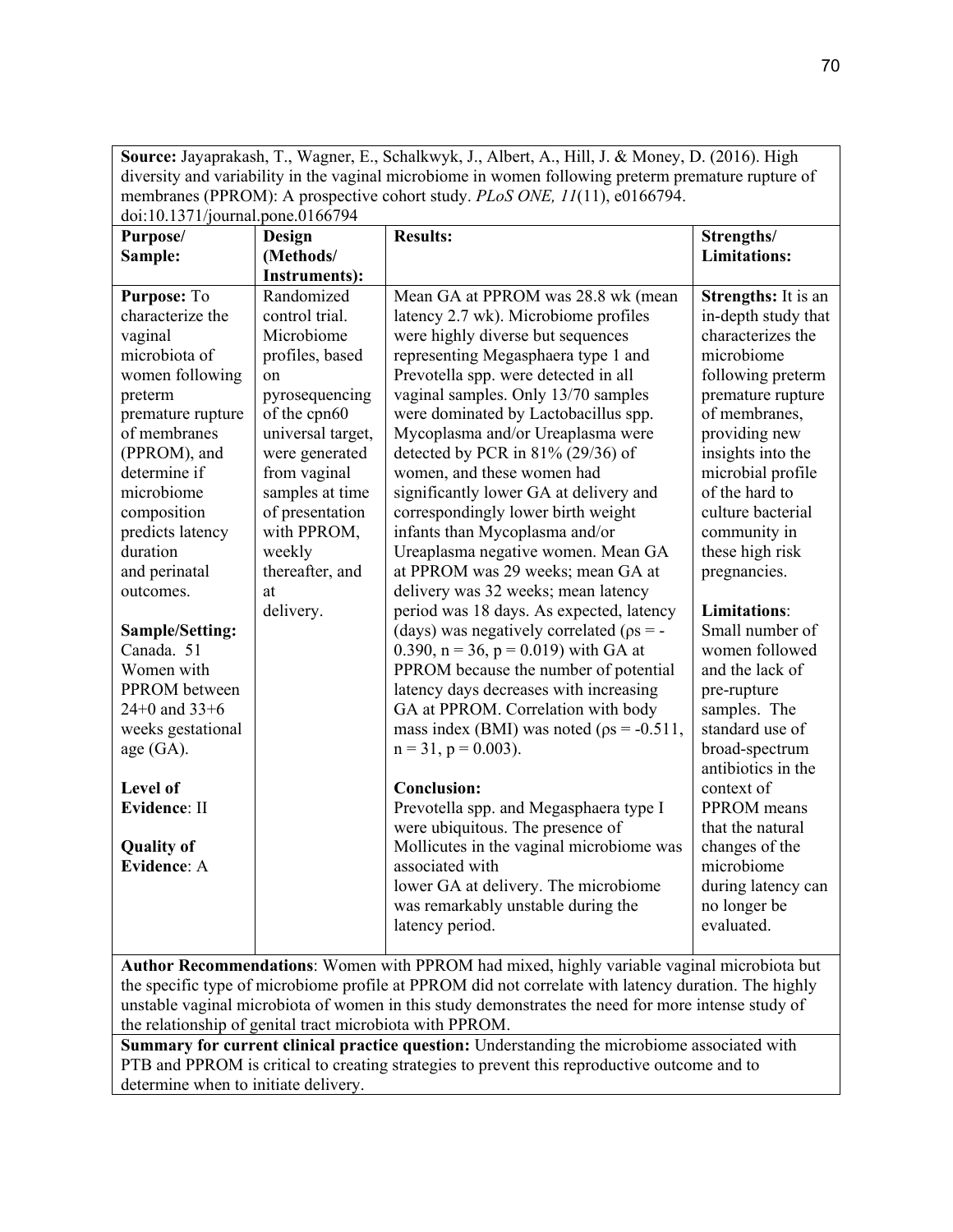|                                         | <b>Source:</b> Kindinger, L., Bennett, P., Lee, Y., Marchesi, J., Smith, A., Cacciatore, S., Holmes, E.,                                                                                                     |                                  |                          |                                   |  |  |  |
|-----------------------------------------|--------------------------------------------------------------------------------------------------------------------------------------------------------------------------------------------------------------|----------------------------------|--------------------------|-----------------------------------|--|--|--|
|                                         | Nicholson, J., Teoh, T. & MacIntyre, D. (2017). The interaction between vaginal microbiota, cervical                                                                                                         |                                  |                          |                                   |  |  |  |
|                                         | length, and vaginal progesterone treatment for preterm birth risk. BioMed Central, 5(6), 1-14.<br>doi:10.1186/s40168-016-0223-9                                                                              |                                  |                          |                                   |  |  |  |
|                                         | <b>Purpose/Sample:</b>                                                                                                                                                                                       |                                  | <b>Results:</b>          |                                   |  |  |  |
|                                         |                                                                                                                                                                                                              | Design<br>(Methods/Instruments): |                          | Strengths/<br><b>Limitations:</b> |  |  |  |
|                                         | <b>Purpose:</b>                                                                                                                                                                                              | A cross-sectional cohort         | Lactobacillus iners      | Strengths: The study              |  |  |  |
|                                         | To assess the                                                                                                                                                                                                | study. 16 weeks of gestation,    | dominance at 16          | showed a relationship             |  |  |  |
|                                         | relationship                                                                                                                                                                                                 | cervico-vaginal fluid was        | weeks of gestation       | between relative                  |  |  |  |
|                                         | between vaginal                                                                                                                                                                                              | sampled from the posterior       | was significantly        | abundance of vaginal              |  |  |  |
|                                         | microbiota and                                                                                                                                                                                               | fornix under direct              | associated with both     | Lactobacillus species and         |  |  |  |
|                                         | cervical length                                                                                                                                                                                              | visualization. For the           | a short cervix $\leq$ 25 | risk of subsequent                |  |  |  |
|                                         | $(CL)$ in the                                                                                                                                                                                                | duration of the study both       | $mm (n = 15, P < 0.05)$  | preterm birth. The                |  |  |  |
|                                         | second trimester                                                                                                                                                                                             | units employed a policy of       | and preterm birth        | strength was shown by a           |  |  |  |
|                                         | and preterm birth                                                                                                                                                                                            | CL screening every 3 weeks       | $<$ 34+0 weeks (n = 18;  | high spontaneous preterm          |  |  |  |
|                                         | risk.                                                                                                                                                                                                        | until 25 weeks with the          | $P < 0.01$ ; 69% PPV).   | birth rate ( $n=34/161$ ). The    |  |  |  |
|                                         |                                                                                                                                                                                                              | indication for the intervention  | Lactobacillus            | study allowed for                 |  |  |  |
|                                         | Sample/Setting:                                                                                                                                                                                              | being a $CL < 25$ mm at TVS      | crispatus dominance      | characterization of               |  |  |  |
|                                         | Two tertiary                                                                                                                                                                                                 | measured at <23 weeks            | was highly predictive    | microbial profiles                |  |  |  |
|                                         | London maternity                                                                                                                                                                                             | gestation.                       | of term birth            | associated with both early        |  |  |  |
|                                         | units. 161                                                                                                                                                                                                   |                                  | $(n = 127, 98\% PPV).$   | and late preterm birth            |  |  |  |
|                                         | women.                                                                                                                                                                                                       |                                  |                          | providing a broader               |  |  |  |
|                                         |                                                                                                                                                                                                              |                                  | <b>Conclusion:</b>       | observational base for            |  |  |  |
|                                         | Level of                                                                                                                                                                                                     |                                  | L. iners dominance of    | microbial-host                    |  |  |  |
|                                         | Evidence: II                                                                                                                                                                                                 |                                  | the vaginal              | interactions in pregnancy.        |  |  |  |
| <b>Quality of</b>                       |                                                                                                                                                                                                              |                                  | microbiota at 16         |                                   |  |  |  |
|                                         |                                                                                                                                                                                                              |                                  | weeks of gestation is    | Limitations: Limited by           |  |  |  |
| <b>Evidence: B</b><br>a risk factor for |                                                                                                                                                                                                              |                                  |                          | the use of denaturing             |  |  |  |
|                                         |                                                                                                                                                                                                              |                                  | preterm birth. L.        | gradient gel                      |  |  |  |
|                                         |                                                                                                                                                                                                              |                                  | crispatus dominance      | electrophoresis (DGGE)            |  |  |  |
|                                         |                                                                                                                                                                                                              |                                  | is protective against    | for the characterization of       |  |  |  |
|                                         |                                                                                                                                                                                                              |                                  | preterm birth.           | only major Lactobacillus          |  |  |  |
|                                         |                                                                                                                                                                                                              |                                  |                          | species and could not             |  |  |  |
|                                         |                                                                                                                                                                                                              |                                  |                          | identify other pathobionts        |  |  |  |
|                                         |                                                                                                                                                                                                              | in the samples.                  |                          |                                   |  |  |  |
|                                         | Author Recommendations: The clinical relevance of the findings is difficult to establish due to the                                                                                                          |                                  |                          |                                   |  |  |  |
|                                         | small sample size and the heterogenous nature of the cohort. The protective role of Lactobacillus                                                                                                            |                                  |                          |                                   |  |  |  |
|                                         | species in the context of reproductive health shows major species-specific differences in the capacity to                                                                                                    |                                  |                          |                                   |  |  |  |
|                                         | prevent pathobiont colonization and viral infections that are driven largely by maternal host-bacterial                                                                                                      |                                  |                          |                                   |  |  |  |
|                                         | metabolite interactions at the vaginal mucosa interface.                                                                                                                                                     |                                  |                          |                                   |  |  |  |
|                                         | Summary for current clinical practice question: The use of culture-independent characterization of                                                                                                           |                                  |                          |                                   |  |  |  |
|                                         | vaginal bacterial communities in a high-risk population, shows that the perceived benefit of lactobacilli                                                                                                    |                                  |                          |                                   |  |  |  |
|                                         | dominance in pregnancy is species specific: L. crispatus is advantageous and associated with term<br>delivery whereas L. iners is associated with increased risk of preterm delivery. L. iners is associated |                                  |                          |                                   |  |  |  |
|                                         | with increased risk of preterm delivery, more specifically risk of early delivery <34 weeks rather than                                                                                                      |                                  |                          |                                   |  |  |  |
|                                         |                                                                                                                                                                                                              |                                  |                          |                                   |  |  |  |
|                                         | late (34-37 weeks) preterm birth. High relative abundance of L. crispatus is highly specific for term<br>birth.                                                                                              |                                  |                          |                                   |  |  |  |
|                                         |                                                                                                                                                                                                              |                                  |                          |                                   |  |  |  |

**Source:** Kindinger, L., Bennett, P., Lee, Y., Marchesi, J., Smith, A., Cacciatore, S., Holmes, E.,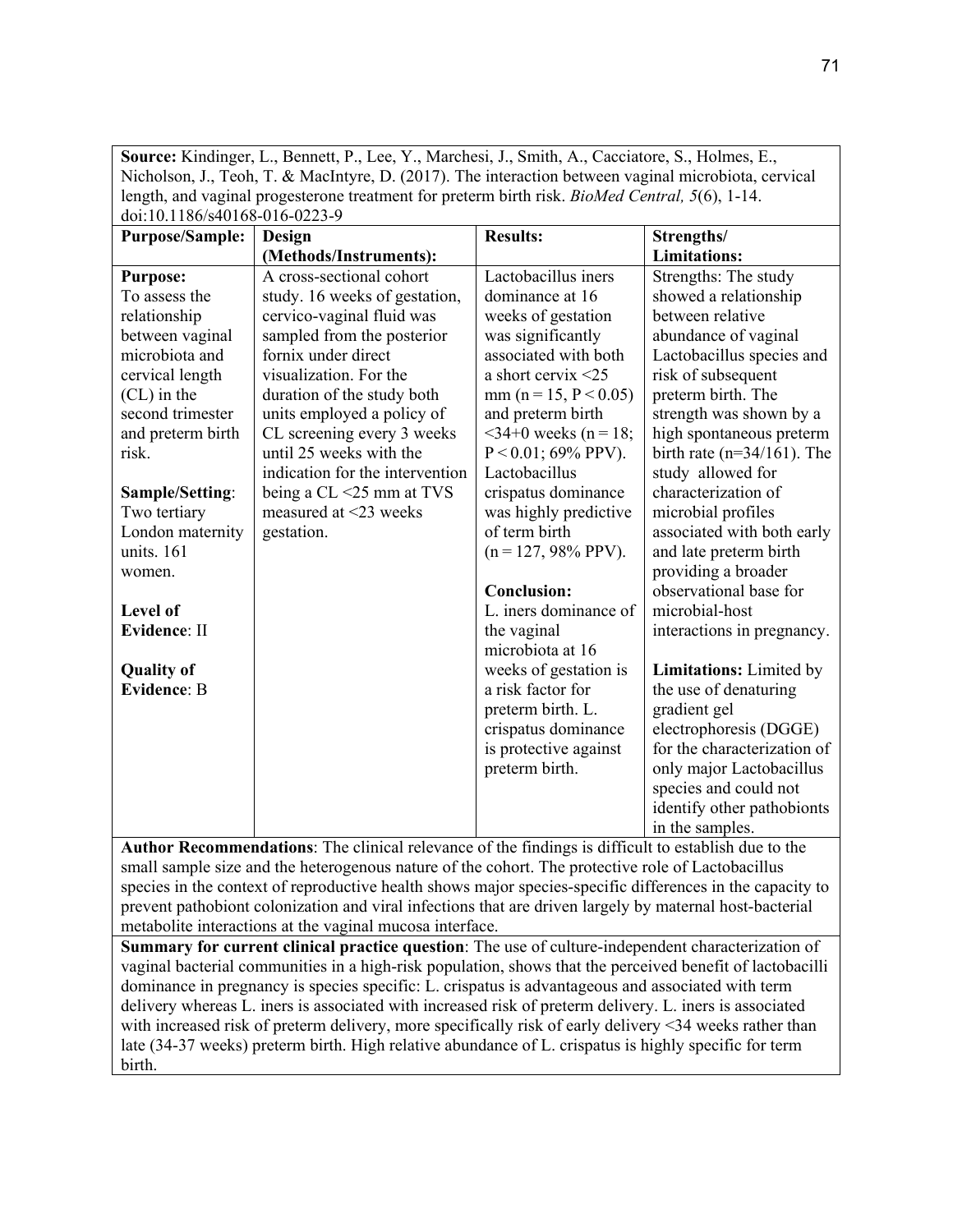| Source: Myhre, R., Brantsaeter, A., Myking, S., Gjessing, K., Sengpiel, V., Meltzer, H., Haugen, M., |
|------------------------------------------------------------------------------------------------------|
| & Jacobsen, B. (2011). Intake of probiotic food and risk of spontaneous preterm delivery. American   |
| Journal of Clinical Nutrition, 93, 151-157. https://doi.org/10.3945/ajcn.110.004085                  |

| Purpose/                    | Design               | <b>Results:</b>     | Strengths/                            |
|-----------------------------|----------------------|---------------------|---------------------------------------|
| Sample:                     | (Methods/            |                     | <b>Limitations:</b>                   |
|                             | <b>Instruments):</b> |                     |                                       |
| <b>Purpose: Preterm</b>     | Basis of answers     | <b>Results:</b>     | <b>Strengths: The</b>                 |
| delivery represents a       | to a food-           | Pregnancies that    | prospective design with collection    |
| substantial problem in      | frequency            | resulted in         | of dietary data and the FFQ           |
| perinatal medicine          | questionnaire.       | spontaneous         | completed during 17-22 wk. of         |
| worldwide. Current          | Studied intake       | preterm delivery    | gestation, before pregnancy           |
| knowledge on                | of milk-based        | were associated     | delivery to avoid confounding by      |
| potential influences of     | products             | with any intake of  | retrospectively answered              |
| probiotics in food on       | containing           | milk-based          | questionnaires. The strict and        |
| pregnancy                   | probiotic            | probiotic products  | extensive sample inclusion and        |
| complications caused        | lactobacilli and     | in                  | exclusion criteria make this a very   |
| by microbes is limited.     | spontaneous          | an adjusted model   | homogenous set of cases and           |
| Hypothesized that           | preterm delivery     | [odds ratio (OR):   | controls. The sample size was large   |
| intake of food with         | by using a           | 0.857; 95% CI:      | and represents women from             |
| probiotics might            | prospective          | $0.741, 0.992$ ].   | all over Norway with diverse          |
| reduce pregnancy            | cohort study         | By categorizing     | dietary habits and a wide range of    |
| complications caused        | design ( $n = 950$   | intake into none,   | intake frequencies of probiotic       |
| by pathogenic               | cases and            | low, and high       | products.                             |
| microorganisms and,         | $17,938$ controls)   | intakes of the milk |                                       |
| through this, reduce        | for the              | based probiotic     | Limitations: Because the              |
| the risk of                 | pregnancy            | products, a         | implicated pregnancy conditions in    |
| spontaneous preterm         | outcome of           | significant         | PTD are                               |
| delivery. Prospective       | spontaneous          | association was     | presumably atypical and subclinical   |
| cohort study.               | preterm delivery     | observed for        | variants of BV, and the biological    |
|                             | $\,<\,$              | high intake (OR:    | dynamics of probiotic food intake     |
| <b>Sample/Setting: This</b> | 37 gestational       | 0.820; 95% CI:      | and effect of maintaining these       |
| study was performed         | weeks. Analyses      | 0.681, 0.986        | dynamics under control are            |
| in the Norwegian            | were adjusted        |                     | unknown, the amount and               |
| Mother and                  | for the              | <b>Conclusion:</b>  | concentration of probiotic intake     |
| Child Cohort                | covariates of        | Women who           | needed for an effect is an            |
|                             | parity, maternal     | reported habitual   | important aspect. results thus fit a  |
| Level of Evidence: III      | educational          | intake of probiotic | general hypothesis of subsets of      |
|                             | level, and           | dairy               | sPTD                                  |
| <b>Quality of Evidence:</b> | physical             | products had a      | being caused partly by an increased   |
| B                           | activity.            | reduced risk of     | infection or inflammation             |
|                             |                      | spontaneous         | state representing an increased level |
|                             |                      | preterm delivery.   | of systemic inflammation.             |

**Author Recommendations:** Observed a protective effect of intake of probiotic milk products with sPTD.

**Summary for current clinical practice question:** The findings are of importance to perinatal care and has the potential to improve current pregnancy health care. Intake of milk products that contain probiotics might influence and reduce pregnancy complications, possibly through an effect of probiotics on vaginal tract infections and a reduction in overall inflammatory state in keeping with a systemic inflammation hypothesis.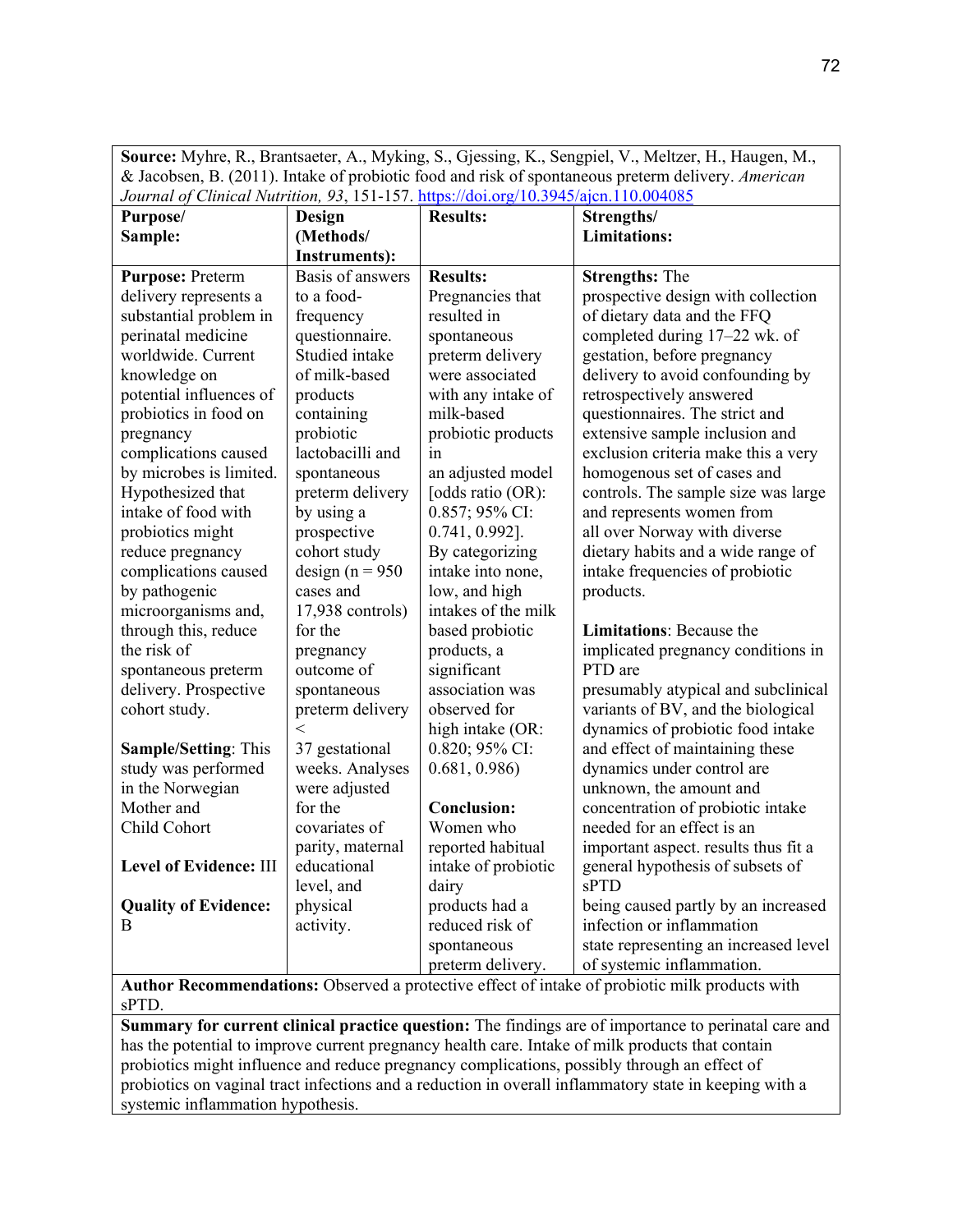| Source: Oh, H., Seo, S., Kong, J., Lee, J., & Kim, M. (2015). Association between obesity and                                                                                                   |                                                                |                            |                              |  |  |  |
|-------------------------------------------------------------------------------------------------------------------------------------------------------------------------------------------------|----------------------------------------------------------------|----------------------------|------------------------------|--|--|--|
| cervical microflora dominated by Lactobacillus iners in Korean women. Journal of Clinical                                                                                                       |                                                                |                            |                              |  |  |  |
| Microbiology, 53, doi:10.1128/JCM.01387-15.                                                                                                                                                     |                                                                |                            |                              |  |  |  |
| Purpose/                                                                                                                                                                                        | Design/                                                        | Results:                   | Strengths/                   |  |  |  |
| Sample:                                                                                                                                                                                         | (Methods/                                                      |                            | Limitations:                 |  |  |  |
|                                                                                                                                                                                                 | Instruments):                                                  |                            |                              |  |  |  |
| Purpose: Assessed the                                                                                                                                                                           | Longtitudinal                                                  | <b>Results: The</b>        | <b>Strengths:</b> This study |  |  |  |
| association between obesity                                                                                                                                                                     | cohort study.                                                  | proportion of              | was the first to             |  |  |  |
| and the cervical                                                                                                                                                                                | Pyrosequencing                                                 | Lactobacillus iners        | demonstrate that the         |  |  |  |
| Lactobacillus composition,                                                                                                                                                                      | was performed                                                  | increased and that of      | cervical Lactobacillus       |  |  |  |
| which has not been                                                                                                                                                                              | using cervical                                                 | Lactobacillus crispatus    | microflora of obese          |  |  |  |
| examined previously.                                                                                                                                                                            | swabs collected                                                | decreased according to     | women differed from          |  |  |  |
|                                                                                                                                                                                                 | from 76 normal                                                 | body mass                  | that of nonobese             |  |  |  |
| Sample/Setting: Women 18                                                                                                                                                                        | participants with                                              | index (BMI)                | Women.                       |  |  |  |
| to 65 years of age who                                                                                                                                                                          | negative results                                               | categories, i.e.,          |                              |  |  |  |
| participated in the Korean                                                                                                                                                                      | for cervical                                                   | underweight (BMI of        | <b>Limitations: Cross-</b>   |  |  |  |
| HPV cohort study, from                                                                                                                                                                          | intraepithelial                                                | $<$ 18.5 kg m2), normal    | sectional studies are        |  |  |  |
| 2006 to the present, were                                                                                                                                                                       | neoplasia (CIN)                                                | weight (BMI of 18.5        | limited by the fact that     |  |  |  |
| included in this study. Korea                                                                                                                                                                   | and 57 participants                                            | to 22.9 kg m2),            | they are carried out at      |  |  |  |
| University Guro Hospital                                                                                                                                                                        | with CIN, based                                                | overweight (BMI            | one point in time and        |  |  |  |
| 76 women randomly                                                                                                                                                                               | on histological                                                | of 23.0 to 24.9 kg m2),    | give no indication of the    |  |  |  |
| enrolled.                                                                                                                                                                                       | examinations.                                                  | and obese (BMI of          | sequence of events, i.e.,    |  |  |  |
|                                                                                                                                                                                                 | Cluster analysis of                                            | $>25$ kg m2).              | whether exposure             |  |  |  |
| Level of Evidence: III                                                                                                                                                                          | nine Lactobacillus                                             | The L. iners-dominant      | occurred before, after, or   |  |  |  |
|                                                                                                                                                                                                 | spp. was                                                       | type had a significant     | during the onset of the      |  |  |  |
| <b>Quality of Evidence: B</b>                                                                                                                                                                   | performed, and                                                 | association with           | disease outcome              |  |  |  |
|                                                                                                                                                                                                 | five cluster types                                             | obesity                    | (38). Therefore, it is       |  |  |  |
|                                                                                                                                                                                                 | were identified.                                               | (odds ratio [OR], 7.55     | impossible to infer          |  |  |  |
| The association<br>[95% confidence<br>causality between                                                                                                                                         |                                                                |                            |                              |  |  |  |
|                                                                                                                                                                                                 | between obesity                                                | interval [CI], 1.18 to     | obesity                      |  |  |  |
|                                                                                                                                                                                                 | and the                                                        | 48.2]), compared to        | and the Lactobacillus        |  |  |  |
|                                                                                                                                                                                                 | Lactobacillus                                                  | the L. crispatus-          | type dominated by L.         |  |  |  |
|                                                                                                                                                                                                 | community was                                                  | dominant type              | iners in this study. The     |  |  |  |
|                                                                                                                                                                                                 | assessed by                                                    |                            | small sample size of this    |  |  |  |
|                                                                                                                                                                                                 | logistic regression                                            | <b>Conclusion: Obesity</b> | study limited the            |  |  |  |
|                                                                                                                                                                                                 | analysis after                                                 | was associated with        | estimation of the            |  |  |  |
|                                                                                                                                                                                                 | adjustment for                                                 | cervical microflora        | association and led to a     |  |  |  |
|                                                                                                                                                                                                 | confounding                                                    | dominated by L. iners      | wide 95% confidence          |  |  |  |
|                                                                                                                                                                                                 | factors.                                                       | in reproductive-age        | interval.                    |  |  |  |
|                                                                                                                                                                                                 |                                                                | women without              |                              |  |  |  |
|                                                                                                                                                                                                 |                                                                | dysplasia.                 |                              |  |  |  |
| Author Recommendations: We suggest that obesity may promote the predominance of L. iners in the<br>cervicovaginal ecosystem and that this state may increase the risk of obstetric and neonatal |                                                                |                            |                              |  |  |  |
| complications related to obesity, such as preterm birth, in Korean women of reproductive age                                                                                                    |                                                                |                            |                              |  |  |  |
| Summary for current clinical practice question: More evidence is needed to reveal the causal link                                                                                               |                                                                |                            |                              |  |  |  |
| between obesity and the composition of the microbiota and to explain the role of the cervicovaginal                                                                                             |                                                                |                            |                              |  |  |  |
|                                                                                                                                                                                                 | microbiota in the maintenance of a healthy reproductive tract. |                            |                              |  |  |  |

73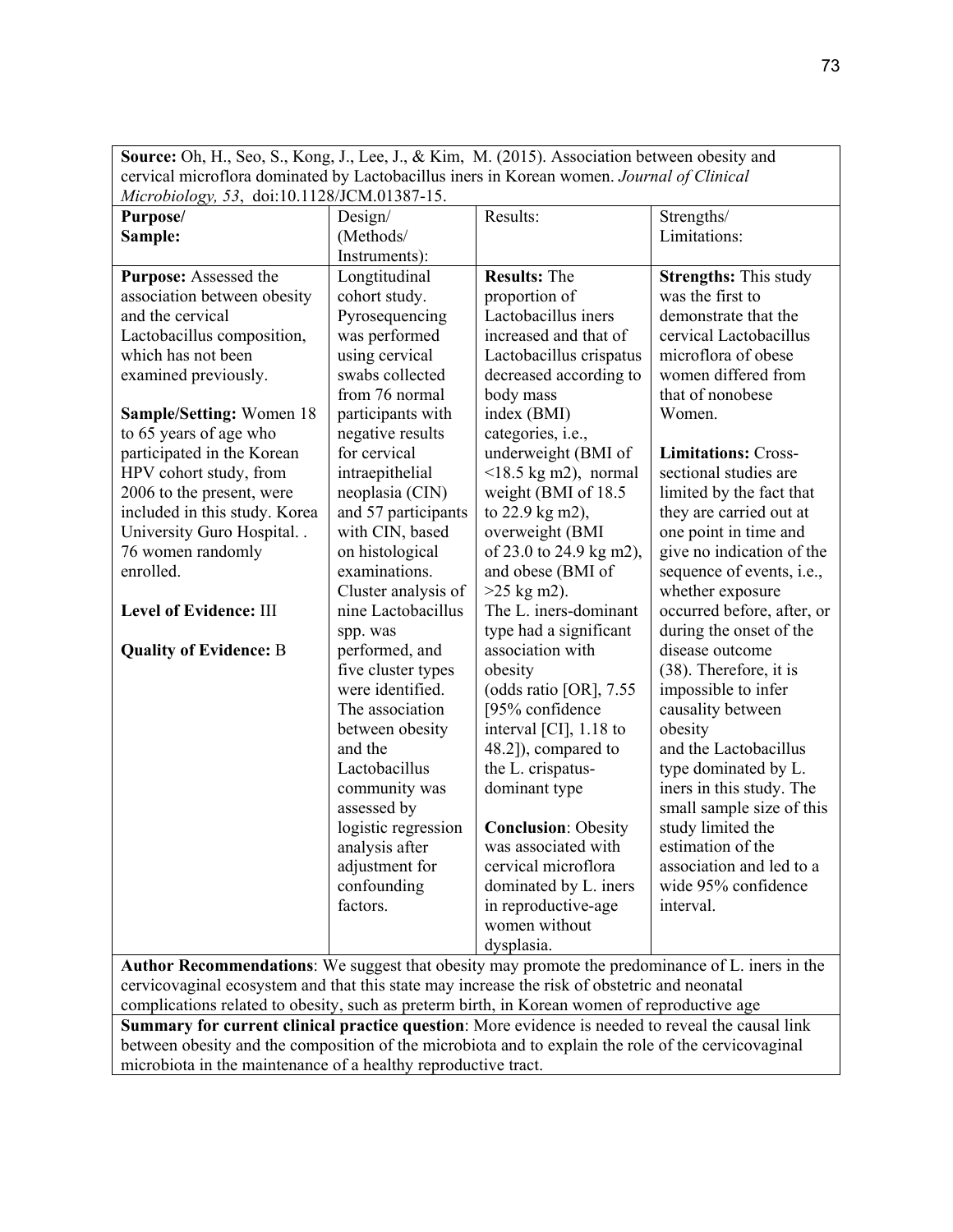**Source:** Petricevic, L., Domig, K., Nierscher, F., Sandhofer, M. Fidesser, M., Krondorfer, I., Husslein, P., Kneifel, W. & Kiss, H. (2014). Characterization of the vaginal Lactobacillus microbiota associated with preterm delivery. *Scientific Reports, 4*, 5136. doi:10.1038/srep05136

| Purpose/                      | Design               | <b>Results:</b>                            | Strengths/          |
|-------------------------------|----------------------|--------------------------------------------|---------------------|
| Sample:                       | (Methods/            |                                            | <b>Limitations:</b> |
|                               | <b>Instruments):</b> |                                            |                     |
| <b>Purpose:</b> To assess the | Prospective          | 44% of women delivered at term and         | <b>Strengths:</b>   |
| vaginal microbiome            | cohort study. One    | 92% of women who delivered preterm         | The mean            |
| throughout full-term          | vaginal smear        | had only one Lactobacillus spp.            | gestational         |
| uncomplicated                 | lateral vaginal      | detectable by PCR (DGGE) and               | age among           |
| pregnancy. To describe        | wall and the         | sequencing in their vaginal specimens.     | women with          |
| if different diversity of     | posterior fornix     | 56% women who delivered at term,           | preterm birth       |
| vaginal lactobacilli in       | was taken from       | and 8% who delivered preterm had a         | was 35 weeks,       |
| first trimester of            | each participant,    | combination of 2, or more                  | it was              |
| pregnancy could have          | transferred to a     | Lactobacillus spp. Statistically           | assumed that a      |
| an influence on               | microscopy slide,    | significant difference (p, 0.0009).        | mechanism           |
| pregnancy outcome.            | Gram-stained and     | Comparing mean number of                   | other than first    |
|                               | evaluated.           | Lactobacillus species detected from        | trimester           |
| Sample/Setting:               | Nugent               | pregnant women were observed to be         | vaginal             |
| Medical University of         | scoring system       | statistically significant difference       | infection-          |
| Vienna. The study             | was used. The        | between term and preterm birth group,      | one involving       |
| population consisted of       | smears were          | too (p, 0.004), (1.8 6                     | L. iners as a       |
| 111 women aged 18-40          | transferred to       | $0.9$ vs. $1.260.8$ ).                     | single              |
| years with low-risk           | transport medium     |                                            | Lactobacillus       |
| singleton pregnancies         | to obtain the        | <b>Conclusion:</b> There is an association | species played      |
| between 11-14 weeks           | stability of         | between the vaginal presence of a          | a role in these     |
| of gestation scheduled        | present vaginal      | single vaginal Lactobacillus species in    | preterm             |
| to give birth at our          | microflora.          | late first trimester of pregnancy,         | deliveries.         |
| department.                   |                      | mostly L. iners, and preterm delivery.     | There was a         |
|                               |                      | Displacement of lactobacilli from the      | statistically       |
| <b>Level of Evidence: III</b> |                      | vagina frequently leads to an abnormal     | significant         |
|                               |                      | vaginal microflora which in early          | difference          |
| <b>Quality of Evidence: B</b> |                      | pregnancy, is a risk factor for PTB and    | between             |
|                               |                      | low birth weight. Women with a             | women with          |
|                               |                      | normal vaginal microbiota in the first     | term and            |
|                               |                      | trimester have been found to have a        | preterm             |
|                               |                      | 75% lower risk of                          | deliveries.         |
|                               |                      | delivery before 35 weeks of pregnancy      |                     |
|                               |                      | than women with an abnormal vaginal        | <b>Limitations:</b> |
|                               |                      | microflora.<br>$\ddot{\phantom{0}}$        | Sample size.        |

**Author Recommendations**: There is a need for further research and discussion necessary on the influence of lactic acid bacterium in pregnancy. L. iners is the smallest Lactobacillus discovered to date and is a frequently detected bacterial species in the vagina that demands special nutrient requirements. **Summary for current clinical practice question**: This study suggests that dominating L. iners alone

detected in vaginal smears of healthy women in early pregnancy might be associated with preterm delivery.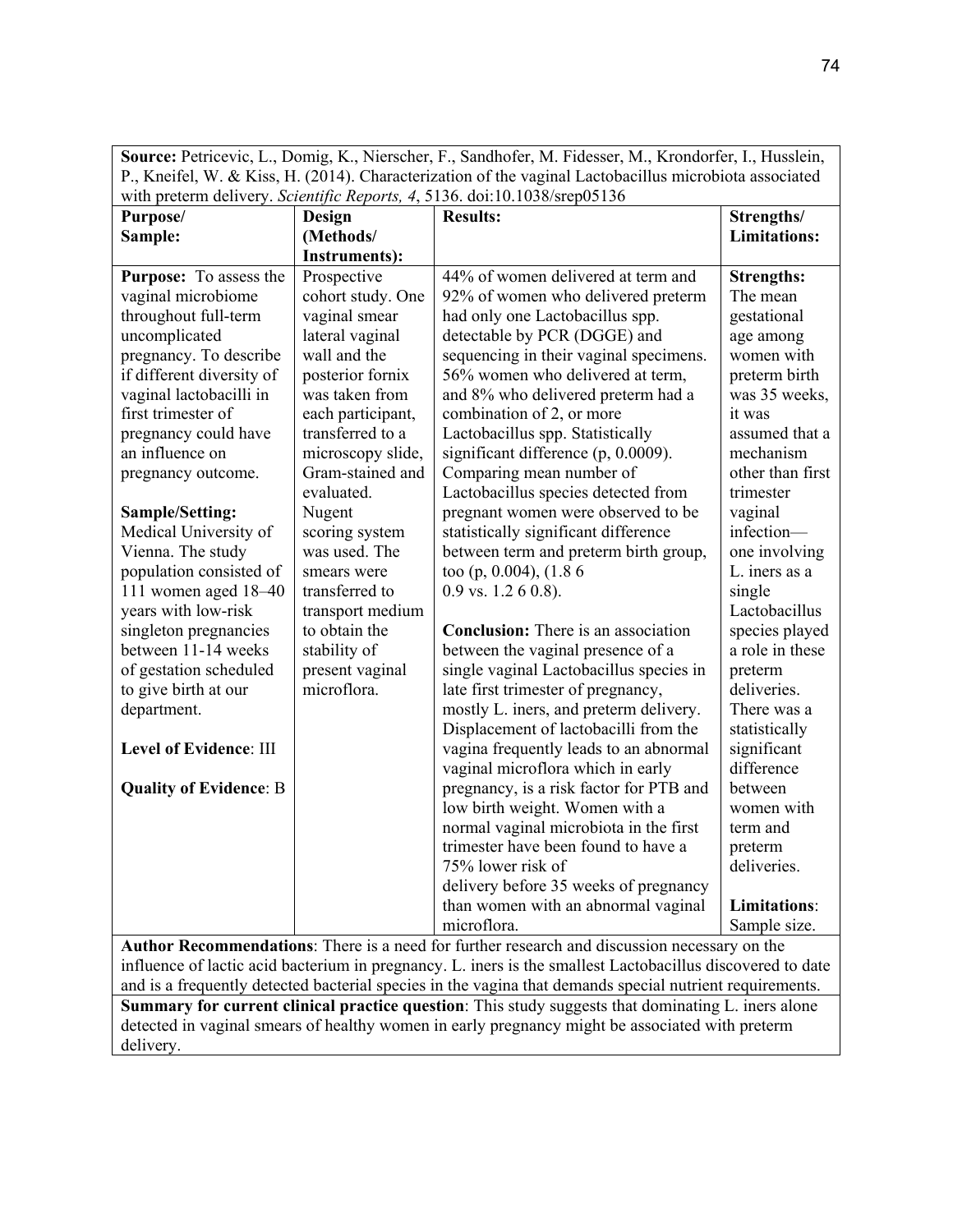**Source**: Romero, R., Hassan, S., Gajer, P., Tarca, A., Fadrosh, D., Nikita, L., Galuppi, M.., Lamont, R., Chaemsaithong, P., Miranda, J., Chaiworapongsa, T. & Ravel, J. (2014). The composition and stability of the vaginal microbiota of normal pregnant women is different from that of non-pregnant women. *Microbiome, 2*(4), 1-19. [http://www.microbiomejournal.com/content/2/1/10](about:blank)

| Purpose/                            | Design               | women. <i>MICI OUTOme, 2</i> (7), 1-12. <u>http://www.inicrobiomejournal.com/content/2/1/10</u><br><b>Results:</b>                                    | Strengths/                  |
|-------------------------------------|----------------------|-------------------------------------------------------------------------------------------------------------------------------------------------------|-----------------------------|
| Sample:                             | (Methods/            |                                                                                                                                                       | <b>Limitations:</b>         |
|                                     | <b>Instruments):</b> |                                                                                                                                                       |                             |
| Purpose: To                         | A retrospective      | The mean within-subject log                                                                                                                           | <b>Strengths:</b>           |
| characterize the                    | case-control         | Jensen-Shannon distance of                                                                                                                            | Longitudinal nature         |
| vaginal microbiota                  | longitudinal study.  | pregnant women was significantly                                                                                                                      | of the study. Frequent      |
| throughout normal                   | Sample of vaginal    | lower than that for non-pregnant                                                                                                                      | sampling protocol.          |
| human pregnancy                     | fluid was collected  | women (difference in means -                                                                                                                          | Quality of the              |
| using sequence-                     | under direct         | $0.473$ log units; that is, 1.6-fold                                                                                                                  | sequence-based              |
| based techniques.                   | visualization from   | lower Jensen-Shannon distance,                                                                                                                        | techniques (16S             |
|                                     | the posterior        | $P < 0.001$ ). Evaluation was made                                                                                                                    | rRNA). Analytical           |
| <b>Sample/Setting:</b>              | vaginal fornix by    | of the ability of a community to                                                                                                                      | methods used.               |
| Non-pregnant                        | an obstetrician or a | shift to CST IV (A or B) by                                                                                                                           | Inclusion of relevant       |
| women $(n = 32)$                    | midwife using a      | computing the Jensen-Shannon                                                                                                                          | clinical groups: non-       |
| and pregnant                        | Dacron swab.         | distance between each community                                                                                                                       | pregnant and normal         |
| women who                           | Samples were         | state and the mean community                                                                                                                          | pregnant women.             |
| delivered at term                   | collected every 4    | state of all samples assigned to                                                                                                                      |                             |
| $(38 \text{ to } 42 \text{ weeks})$ | weeks until 24       | CST IV-A and CST IV-B. Jensen-                                                                                                                        | <b>Limitations:</b> The use |
| without                             | weeks of gestation,  | Shannon distances using a GEE                                                                                                                         | of primer 27 F could        |
| complications ( $n =$               | and every 2 weeks    | model of pregnant women was                                                                                                                           | be a limitation of this     |
| 22). Obstetric                      | until the last       | significantly higher than that for                                                                                                                    | study; this primer          |
| clinic. Detroit,                    | prenatal visit. Non- | non-pregnant women (difference                                                                                                                        | may have                    |
| Michigan.                           | pregnant patients    | in means 0.13 log units; that is,                                                                                                                     | underestimated the          |
|                                     | were self-collected  | 1.14-fold, $P < 0.001$ ). These results                                                                                                               | true relative               |
| Level of                            | sampled twice        | indicate that bacterial communities                                                                                                                   | abundance of 16S            |
| <b>Evidence: I</b>                  | weekly for 16        | in pregnancy do shift from one                                                                                                                        | rRNA genes of               |
|                                     | weeks using          | CST dominated by Lactobacillus                                                                                                                        | Bifidobacteriaceae in       |
| <b>Quality of</b>                   | validated methods    | spp. to another CST dominated by                                                                                                                      | general, and those of       |
| <b>Evidence: A</b>                  | previously           | Lactobacillus spp., but rarely to                                                                                                                     | the genus G.                |
|                                     | described. All       | CST IV-A or CST IV-B.                                                                                                                                 | vaginalis, a bacterium      |
|                                     | samples were         |                                                                                                                                                       | commonly found in           |
|                                     | Gram-stained and     | <b>Conclusion:</b> Differences in the                                                                                                                 | the vagina of women         |
|                                     | analyzed using the   | composition and stability of the                                                                                                                      | who experience              |
|                                     | Nugent score.        | microbial community between                                                                                                                           | bacterial vaginosis.        |
|                                     |                      | pregnant and non-pregnant women                                                                                                                       |                             |
|                                     | $\cdot$ 1            | were observed.<br>$\mathbf{A}$ and $\mathbf{A}$ and $\mathbf{A}$ and $\mathbf{A}$ and $\mathbf{A}$ and $\mathbf{A}$ and $\mathbf{A}$ and $\mathbf{A}$ |                             |

**Author Recommendations**: Despite the apparently limited sample size, the identification of significant differences provides evidence that the study of the vaginal microbiota during pregnancy can yield important insights into the relationship between the structure and dynamics of microbial communities and pregnancy outcome. Further studies are required to confirm these findings, extend the observations, and elucidate the role of microorganisms in adverse pregnancy outcome.

**Summary for current clinical practice question**: Baseline stability patterns of the vaginal microbiota in pregnancy were established. This could serve as the basis to study the relationship between the vaginal microbiota and adverse pregnancy outcomes. The characterization of the vaginal microbiota in pregnancy has the potential to yield information of prognostic, diagnostic, and therapeutic value.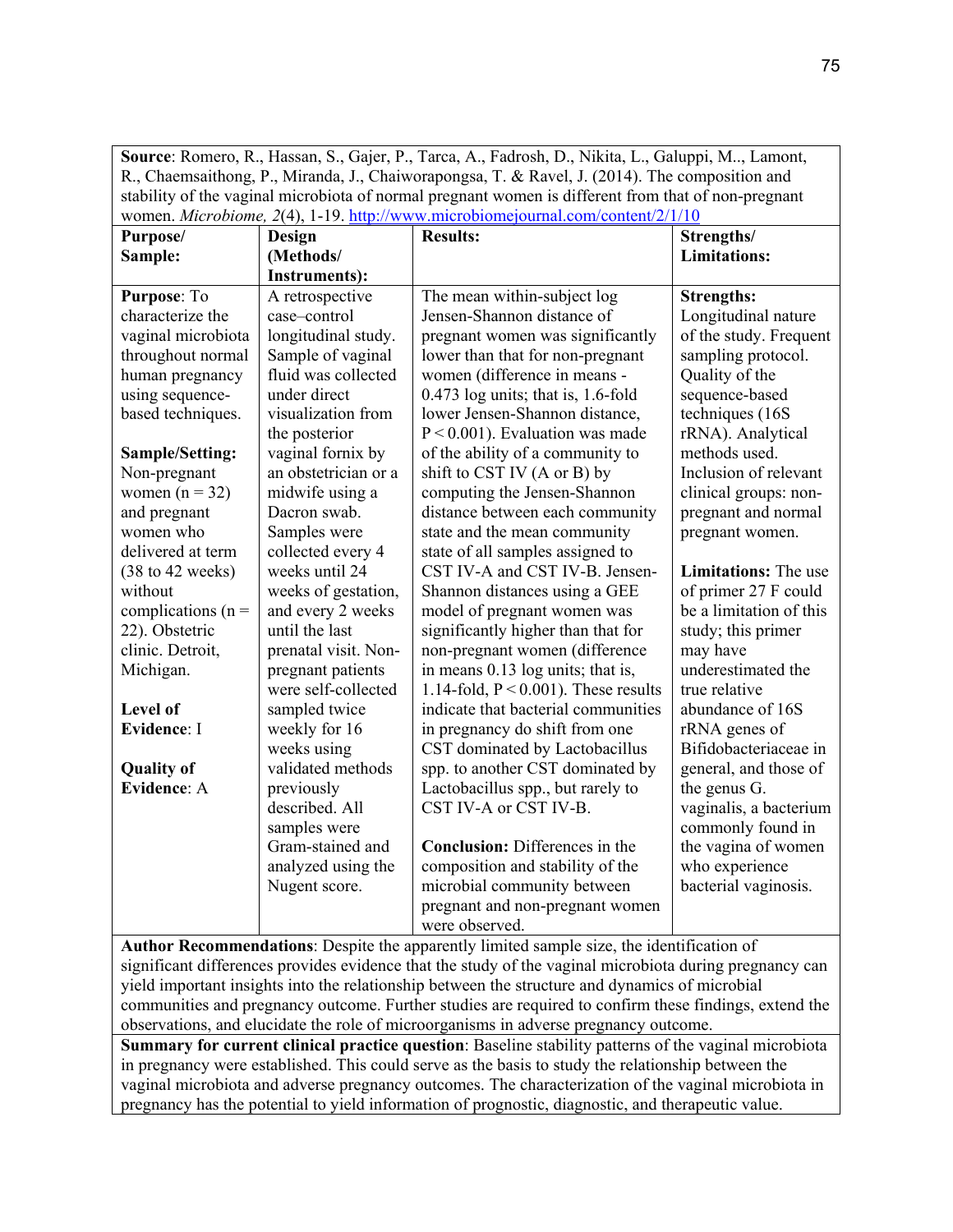**Source**: Romero, R., Hassan, S., Gajer, P., Tarca, A., Fadrosh, D., Bieda, J., Chaemsaithong, P., Miranda, J., Chaiworapongsa, T., & Ravel, J. (2014). The vaginal microbiota of pregnant women who subsequently have spontaneous preterm labor and delivery and those with a normal delivery at birth. *BioMed Central, 2*(18), 1-15. [http://www.microbiomejournal.com/content/2/1/18](about:blank)

|                    |                      | <i>Diomea Centrul, 2</i> (10), 1-13. <u>Intp.//www.inferobiolitefourmal.com/content/2/1/16</u> |                     |
|--------------------|----------------------|------------------------------------------------------------------------------------------------|---------------------|
| Purpose/           | <b>Designs</b>       | <b>Results:</b>                                                                                | Strengths/          |
| Sample:            | (Methods/            |                                                                                                | <b>Limitations:</b> |
|                    | <b>Instruments):</b> |                                                                                                |                     |
| Purpose: To        | Nested case-control  | Two of the CSTs that were most often                                                           | Strengths: The      |
| determine          | study. Cases and     | dominated were L. crispatus (CST I)                                                            | longitudinal        |
| whether the        | controls were        | and L. iners (CST III). Communities                                                            | nature. The quality |
| vaginal            | selected in a 1:4    | that clustered in CST IV-B lacked a                                                            | of the sequence-    |
| microbiota of      | ratio. Speculum      | substantial number of Lactobacillus                                                            | based techniques    |
| pregnant women     | examination at each  | spp. and had higher relative                                                                   | (16S rRNA gene)     |
| who                | visit; a sample of   | abundance of G. vaginalis, BVAB1,                                                              | which decreased     |
| subsequently had   | vaginal fluid was    | A. vaginae and Megasphaera spp.                                                                | bias over other     |
| a spontaneous      | collected under      | type 1. Frequencies of CST I, CST III                                                          | methods. The use    |
| preterm delivery   | direct visualization | and CST IV-B in the entire sample set                                                          | of analytical and   |
| is different from  | from the posterior   | were 18.6%, 58.5% and 22.9%. There                                                             | statistical methods |
| that of women      | vaginal fornix.      | were no differences in the frequency                                                           | specifically        |
| who had a term     | Collection every 4   | of the different CSTs (CST I, III, IV-                                                         | designed for the    |
| delivery.          | weeks until 24       | B) between women who delivered at                                                              | analysis of         |
|                    | weeks of gestation,  | term and those who delivered preterm                                                           | longitudinal        |
| Sample/Setting:    | and then every 2     | (CST I: 18.4% versus 19.6%; CST                                                                | studies.            |
| The study          | weeks until the last | III: 59.4% versus 53.6%; CST IV-B:                                                             |                     |
| included 18 cases  | prenatal visit. A    | 22.2% versus 26.8%).                                                                           | <b>Limitations:</b> |
| and 72 controls.   | comparison of        |                                                                                                | Sample size. 16S    |
| Obstetric clinic.  | microbial diversity  | <b>Conclusion:</b> The relative abundance                                                      | rRNA gene           |
| Detroit,           | (Shannon Diversity   | of four Lactobacillus spp. (L.                                                                 | sequence-based      |
| Michigan.          | Index; SDI) was      | crispatus, L. jensenii, L. gasseri and                                                         | techniques were     |
|                    | used. LME model      | L. vaginalis) increased as a function                                                          | used. A 16S rRNA    |
| Level of           | was used. The SDI    | of gestational age. The mean relative                                                          | gene-based survey   |
| <b>Evidence: I</b> | values were log-     | abundance in the third interval was                                                            | is a powerful tool  |
|                    | transformed to       | higher than in the first interval of                                                           | to but this         |
| <b>Quality of</b>  | improve normality    | gestation. The relative abundance of                                                           | approach provides   |
| <b>Evidence: B</b> | of the data.         | eleven other bacterial taxa were found                                                         | limited             |
|                    |                      | to decrease with advancing                                                                     | information about   |
|                    |                      | gestational age.                                                                               | the function and    |
|                    |                      |                                                                                                | role of the vaginal |
|                    |                      |                                                                                                | microbial           |
|                    |                      |                                                                                                | community in        |
|                    |                      |                                                                                                | health and disease. |

**Authors Recommendations**: The composition of the vaginal microbiota during normal pregnancy changed as a function of gestational age, with an increase in the relative abundance of four Lactobacillus spp. and decreased in anaerobe or strict-anaerobe microbial species as pregnancy progressed. Additional studies on the changes in the vaginal microbiome and spontaneous preterm birth are needed.

**Summary for current clinical practice question**: The study observations are relevant to understanding the changes in the vaginal ecosystem with normal pregnancy. Moreover, it is possible that these temporal changes may be meaningful in assessing health and predisposition to disease states.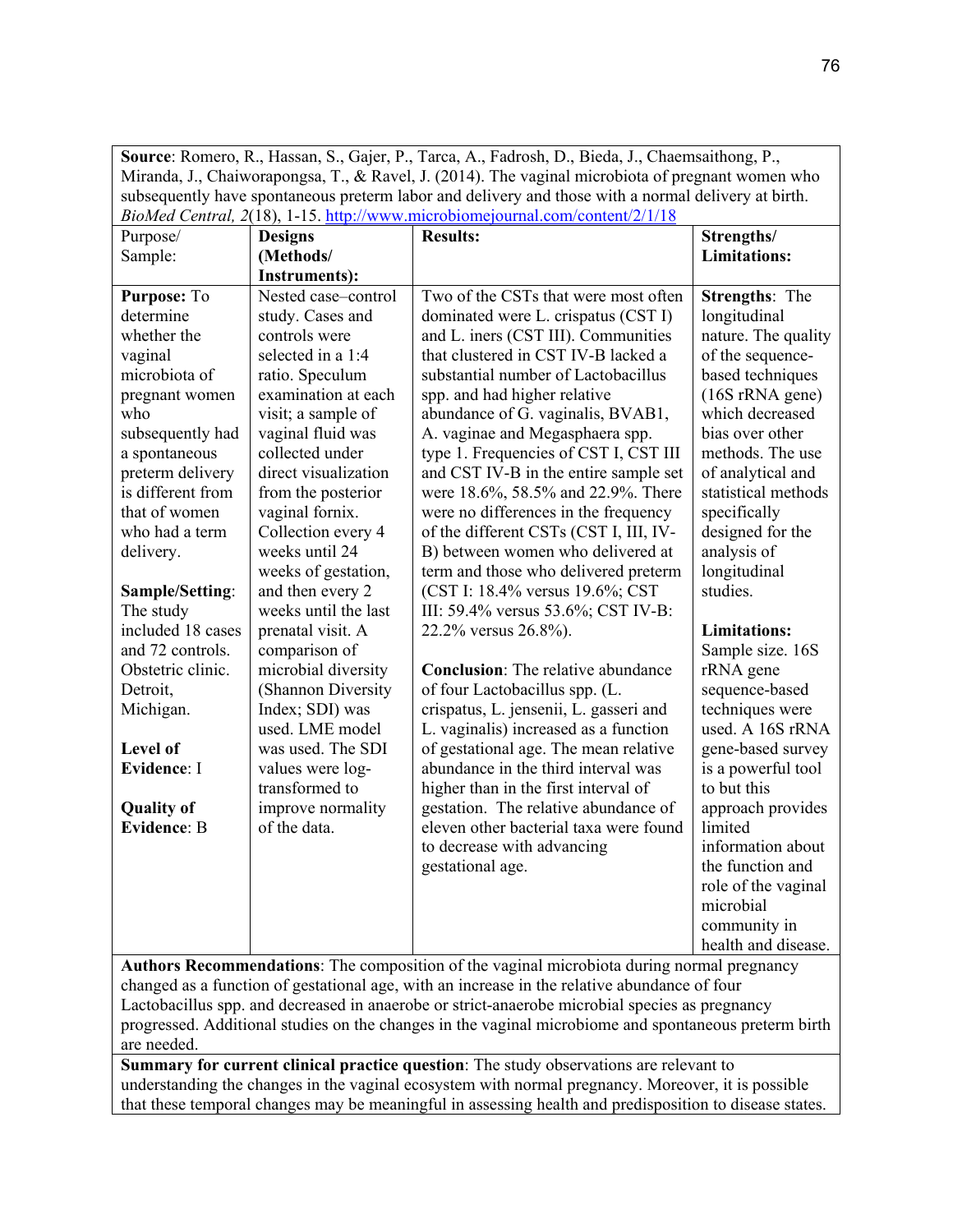**Source:** Stafford, G., Parker, J., Amabebe, E., Kistler, J., Reynolds, S., Stern, V., Paley, M. & Anumba, D. (2017). Spontaneous preterm birth is associated with differential expression of vaginal metabolites by Lactobacilli-dominated microflora. *Frontiers in Physiology, 8*(615), 1-15. doi:103389/fphys.2017.00615

| Purpose/             | Design                 | <b>Results:</b>                                                                             | Strengths/            |
|----------------------|------------------------|---------------------------------------------------------------------------------------------|-----------------------|
| Sample:              | (Methods/              |                                                                                             | <b>Limitations:</b>   |
|                      | Instruments):          |                                                                                             |                       |
| Purpose: To          | Prospective pilot      | Observation was made of a greater                                                           | <b>Strengths: 16S</b> |
| examine the          | study. Two high        | proportion (>2-fold) of CSTI (L.                                                            | rRNA gene             |
| differences in       | vaginal swab (HVS)     | crispatus) dominated microbiota present                                                     | sequencing is a       |
| vaginal microbiota   | samples from the       | in the term than the preterm groups at                                                      | powerful tool         |
| and metabolite       | posterior vaginal      | 20–22 weeks (40.32 vs. 16.66%,                                                              | to establish the      |
| profiles of women    | fornix with dry        | Fisher's exact test, $P = 0.0002$ ) and a                                                   | composition of        |
| who delivered        | polystyrene Dacron     | slightly higher proportion in the 26–28                                                     | the microbial         |
| prematurely          | swabs were             | weeks group (20.69 vs. 16.66%, $P =$                                                        | community of          |
| compared to their    | collected. 16S rRNA    | 0.03. The proportion of patients' vaginal                                                   | clinical niches       |
| term counterparts.   | sequencing, the        | samples that were categorized as CSTV                                                       | in relation to        |
|                      | vaginal microbiota     | (L. jensenii dominant) was more than 2-                                                     | health and            |
| Sample/Setting:      | from cervicovaginal    | fold lower in the term than preterm                                                         | disease and to        |
| Antenatal clinics    | fluid samples was      | groups at 20–22 (9.68 and 22.22%, P =                                                       | identify              |
| and the labor ward   | characterized into     | 0.0002) and $26-28$ weeks groups (10.34                                                     | Frontiers in          |
| assessment unit of   | five Community         | and 25%, $P = 0.03$ ). At 26–28 weeks                                                       | Physiology and        |
| the Jessop Wing      | State Types (CST)      | none of the preterm patient samples                                                         | differential          |
| Maternity            | dominated by           | were dominated by CSTII (L. gasseri)                                                        | expression of         |
| Hospital,            | Lactobacillus spp.:    | in contrast to 28% of term patients ( $P <$                                                 | vaginal               |
| Sheffield, UK.       | CSTI (Lactobacillus    | 0.0001). When the Laud and Dane                                                             | metabolites           |
| Asymptomatic         | crispatus), CSTII      | method was used, these data were                                                            | potentially           |
| (studied at 20-22,   | (Lactobacillus         | supported at 26–28 weeks, with the lack                                                     | associated            |
| $n = 80$ ; and 26-28 | gasseri), CSTIII       | of CSTII in the patients in the preterm                                                     | organisms.            |
| weeks, $n = 41$ )    | (Lactobacillus         | group, $P = 0.03$ . There was a trend                                                       |                       |
| and symptomatic      | iners), CSTV           | toward a higher proportion of CSTI in                                                       | <b>Limitations:</b>   |
| women (studied at    | (Lactobacillus         | the term women compared to their                                                            | They did not          |
| 24–36 weeks, $n =$   | jensenii); and mixed   | preterm counterparts ( $P = 0.06$ ). Using                                                  | study any             |
| 37).                 | anaerobes-CSTIV.       | both statistical methods, there appears                                                     | control group         |
|                      | This was then          | to be a link between CSTI-L. crispatus                                                      | of low-risk           |
|                      | related to the vaginal | and L. gasseri and health.                                                                  | women.                |
| Level of             | metabolite profile     |                                                                                             | matched for           |
| <b>Evidence: II</b>  | and pH determined      | Conclusion: The data shows benefits of                                                      | gestation, with       |
|                      | by 1H-Nuclear          | the presence of an L. crispatus/gasseri-                                                    | no symptoms           |
| <b>Quality of</b>    | Magnetic Resonance     | dominated microbiota (CSTI/II) over                                                         | of PTB.               |
| <b>Evidence: A</b>   | spectroscopy and pH    | other lactobacilli, particularly the                                                        |                       |
|                      | indicator paper.       | potentially detrimental L. jensenii                                                         |                       |
|                      |                        | (CSTV).                                                                                     |                       |
|                      |                        | Author Recommendations: The findings do raise the possibility that further study of the CST |                       |

Lactobacilli spp. is warranted. **Summary for current clinical practice question:** Important links between microbial community state-types and targeted metabolite profiles in relation to PTB, highlight the potential functional and clinical significance of combining these determinations to

improve our understanding of the mechanisms of inflammation associated PTB.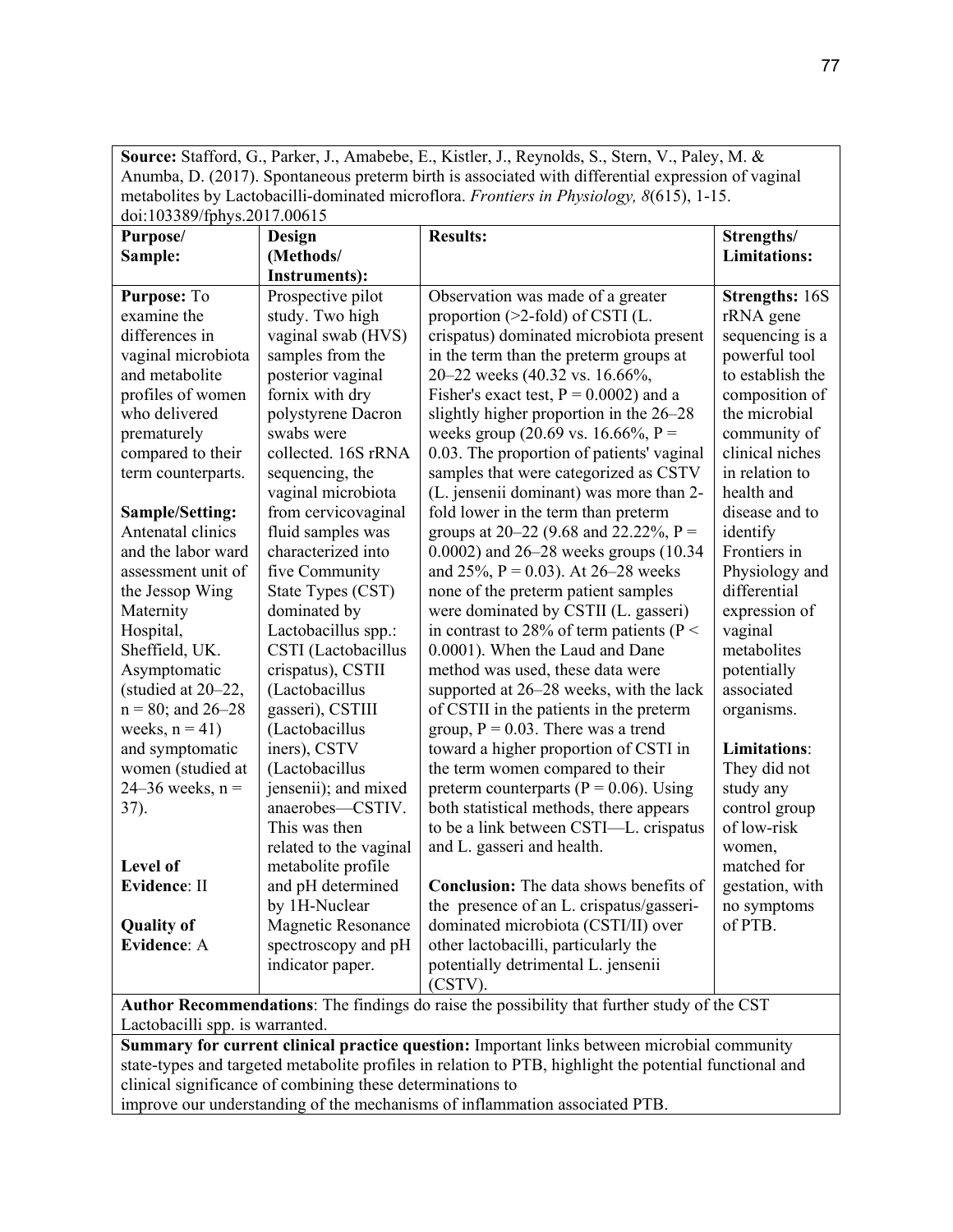| Suifice. Stout, Ivi., Zhou, T., Wyne, K., Tan, F., Iviacones, G. & Tuun, Ivi. (2017). Early pregnancy                                                                                                 |                           |                               |                         |  |  |
|-------------------------------------------------------------------------------------------------------------------------------------------------------------------------------------------------------|---------------------------|-------------------------------|-------------------------|--|--|
| vaginal microbiome trends and preterm birth. American Journal of Obstetrics & Gynecology, 356, e1-<br>e18. http://dx.doi.org/10.1016/j.ajog.2017.05.030                                               |                           |                               |                         |  |  |
| <b>Purpose/Sample:</b>                                                                                                                                                                                | <b>Designs</b>            | <b>Results:</b>               | Strength/               |  |  |
|                                                                                                                                                                                                       | (Methods/Instruments):    |                               | <b>Limitations:</b>     |  |  |
| Purpose: To                                                                                                                                                                                           | Nested case-control       | Women who delivered           | <b>Strengths: The</b>   |  |  |
| characterize vaginal                                                                                                                                                                                  | study within a            | at term had a vaginal         | cohort's high           |  |  |
| microbial community                                                                                                                                                                                   | prospective cohort study. | community richness and        | proportion of preterm   |  |  |
| characteristics in a                                                                                                                                                                                  | Serial mid-vaginal swabs  | Shannon diversity that        | births adds to the      |  |  |
| large, predominantly                                                                                                                                                                                  | were obtained by          | remained stable ( $P = .14$ ) | literature on the       |  |  |
| African American,                                                                                                                                                                                     | speculum exam at their    | and $P = .07$ ), and          | association between     |  |  |
| pregnant women and                                                                                                                                                                                    | routine prenatal visits.  | Pielou's evenness             | changes in the          |  |  |
| test whether particular                                                                                                                                                                               | Sequencing of the V1V3    | decreased modestly $(P =$     | vaginal microbial       |  |  |
| vaginal microbial                                                                                                                                                                                     | region of the 16S rRNA    | .04). In women who            | community and           |  |  |
| community                                                                                                                                                                                             | gene was performed.       | subsequently delivered        | preterm birth. The      |  |  |
| characteristics are                                                                                                                                                                                   | Alpha diversity           | preterm, richness ( $P <$     | high proportion of      |  |  |
| associated with the risk                                                                                                                                                                              | community                 | .001), Shannon diversity      | African American        |  |  |
| for subsequent preterm                                                                                                                                                                                | characteristics were      | $(P < .001)$ , and Pielou's   | women is a unique       |  |  |
| birth.                                                                                                                                                                                                | compared longitudinally   | evenness ( $P < .001$ )       | and informative         |  |  |
|                                                                                                                                                                                                       | in women who delivered    | decreased significantly       | feature of this studies |  |  |
| Sample/Setting:                                                                                                                                                                                       | preterm to those who      | over pregnancy.               | analysis.               |  |  |
| Predominantly (77)                                                                                                                                                                                    | delivered at term.        |                               |                         |  |  |
| African American                                                                                                                                                                                      |                           | Conclusion: In a              | <b>Limitations:</b>     |  |  |
| pregnant women                                                                                                                                                                                        |                           | predominantly African         | Differences between     |  |  |
| receiving prenatal care                                                                                                                                                                               |                           | American population, a        | groups reflect          |  |  |
| at a single tertiary care                                                                                                                                                                             |                           | significant decrease of       | associations and are    |  |  |
| institution.                                                                                                                                                                                          |                           | vaginal microbial             | not necessarily         |  |  |
| Washington, U.S.                                                                                                                                                                                      |                           | community richness and        | causation. The          |  |  |
|                                                                                                                                                                                                       |                           | diversity is associated       | sample size was too     |  |  |
| Level of Evidence: II                                                                                                                                                                                 |                           | with preterm birth. The       | small to allow for      |  |  |
|                                                                                                                                                                                                       |                           | timing of this                | reliable statistical    |  |  |
| <b>Quality of Evidence:</b>                                                                                                                                                                           |                           | suppression appears           | comparisons among       |  |  |
| A                                                                                                                                                                                                     |                           | early in pregnancy,           | non-African             |  |  |
|                                                                                                                                                                                                       |                           | between the first and         | American women.         |  |  |
|                                                                                                                                                                                                       |                           | second trimesters.            | The study obtained      |  |  |
|                                                                                                                                                                                                       |                           |                               | the fewest samples      |  |  |
|                                                                                                                                                                                                       |                           |                               | from women in their     |  |  |
|                                                                                                                                                                                                       |                           |                               | first trimester.        |  |  |
| Authors Recommendations: This cohort study shows that a significant decrease in community<br>richness and diversity and less stability of the vaginal microbiome is associated with preterm birth and |                           |                               |                         |  |  |

**Source:** Stout, M., Zhou, Y., Wylie, K., Tarr, P., Macones, G. & Tuuli, M. (2017). Early pregnancy

richness and diversity and less stability of the vaginal microbiome is associated with preterm birth and is increased in African American women. Future studies should focus on the first- to second-trimester microbial changes, well in advance of the outcome of interest.

**Summary for current clinical practice question**: This study of predominantly African American pregnant women shows that a significant decrease in community richness and diversity and less stability of the vaginal microbiome is associated with their increased incidence of preterm birth. Future studies should focus on the first- to second-trimester microbial changes, well in advance of the outcome of interest.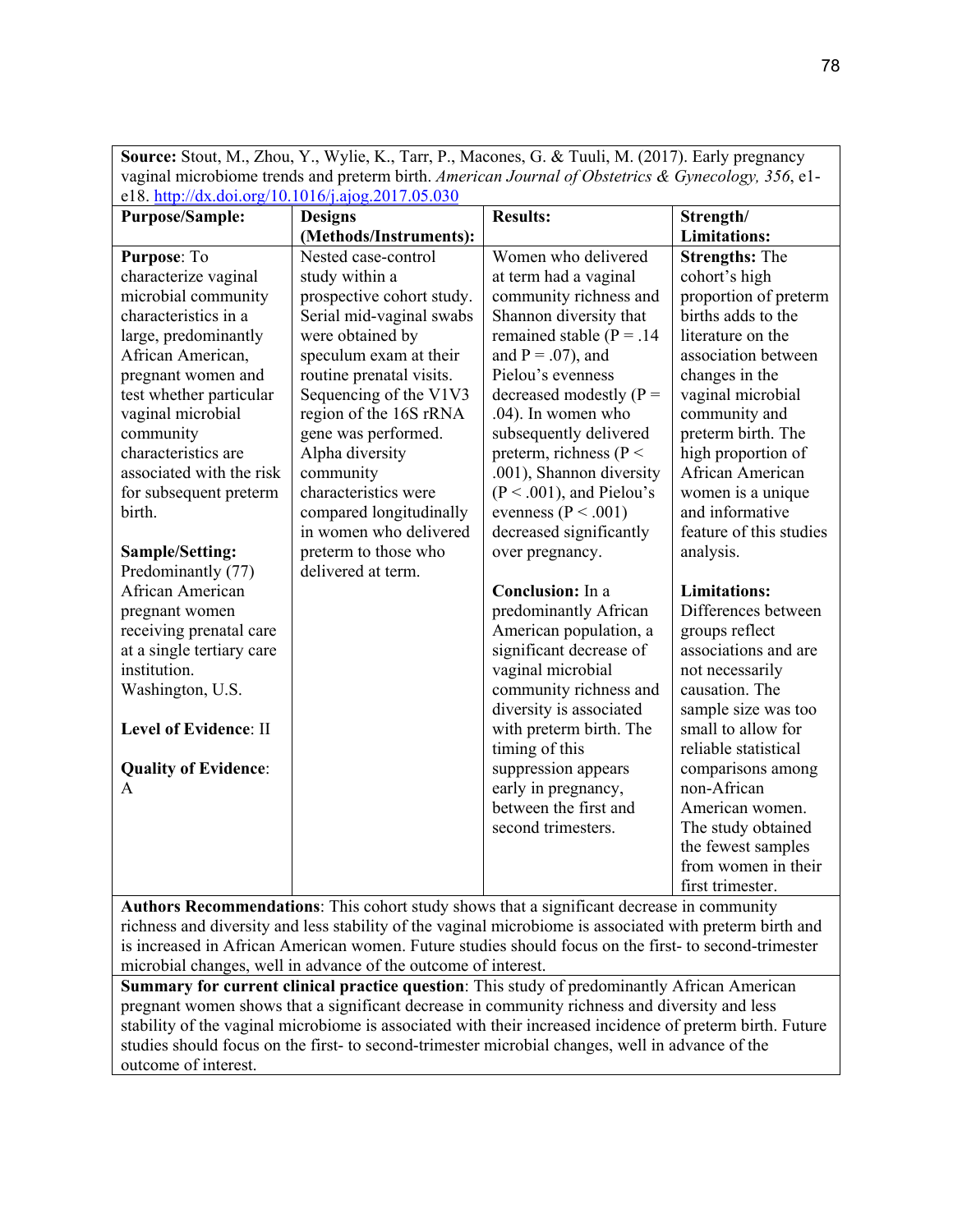**Source**: Tabatabaei, N., Eren, A., Barreiro, L., Yotova, V., Dumaine, A., Allard, C., & Fraser, W. (2018). Vaginal microbiome in early pregnancy and subsequent risk of spontaneous preterm birth: a case-control study. *An International Journal of Obstetrics and Gynaecology, 126*(3), 1-11. [https://doi.org/10.1111/1471-0528.15300](about:blank)

| <b>Purpose/Sample:</b>                                                                           | <b>Designs</b>                          | <b>Results:</b>                                                                            | Strengths/                |
|--------------------------------------------------------------------------------------------------|-----------------------------------------|--------------------------------------------------------------------------------------------|---------------------------|
|                                                                                                  | (Methods                                |                                                                                            | <b>Limitations:</b>       |
|                                                                                                  | <b>Instruments):</b>                    |                                                                                            |                           |
| Purpose: To                                                                                      | Nested case-control                     | Two of the CSTs were most often                                                            | <b>Strengths: Larger</b>  |
| explore                                                                                          | study in 3D cohort.                     | dominated by L. crispatus (CST                                                             | sample size than other    |
| differences in the                                                                               | Sequencing the V4                       | I) and L. iners (CST III).                                                                 | studies. One of the       |
| vaginal                                                                                          | region of the 16S                       | Communities that clustered in                                                              | strengths of the study is |
| microbiome                                                                                       | ribosomal RNA                           | CST IV-B lacked a substantial                                                              | the high power for        |
| between preterm                                                                                  | (rRNA). Gene                            | number of Lactobacillus spp. and                                                           | detection of differences  |
| and term                                                                                         | swabs self-                             | had higher relative abundance of                                                           | compared with previous    |
| deliveries.                                                                                      | collected during                        | G. vaginalis, BVAB1, A. vaginae                                                            | studies.                  |
|                                                                                                  | early pregnancy.                        | and Megasphaera spp. type 1.                                                               |                           |
| Sample/Setting:                                                                                  | Two vaginal swabs                       | Frequencies of CST I, CST III                                                              | <b>Limitations:</b>       |
| Included                                                                                         | were self-collected                     | and CST IV-B in the entire                                                                 | The V1-V3 region of       |
| singleton                                                                                        | in first trimester.                     | sample set were 18.6%, 58.5%                                                               | the bacterial 16S rRNA    |
| pregnant women                                                                                   | Nugent score was                        | and 22.9%, There were no                                                                   | versus V4 is commonly     |
| $(n=2366)$                                                                                       | used. DNA                               | differences in the frequency of                                                            | used to assess            |
| recruited in nine                                                                                | extraction of the                       | the different CSTs (CST I, III,                                                            | Lactobacillus             |
| Quebec, Canada                                                                                   | vaginal swabs.                          | IV-B) between women who                                                                    | community                 |
| hospitals.                                                                                       | Sequencing of                           | delivered at term and those who                                                            | composition. The V4       |
|                                                                                                  | barcoded 16S                            | delivered preterm (CST I: 18.4%                                                            | variable region of the    |
| Level of                                                                                         | rRNA gene                               | versus 19.6%; CST III: 59.4%                                                               | 16S rRNA gene             |
| <b>Evidence: II</b>                                                                              | amplicons.                              | versus 53.6%; CST IV-B: 22.2%                                                              | provides strong           |
|                                                                                                  | Bioinformatic                           | versus $26.8%$ ).                                                                          | discrimination between    |
| <b>Quality of</b>                                                                                | analyses.                               |                                                                                            | most bacterial species.   |
| <b>Evidence: B</b>                                                                               | Clustering of                           | Conclusion: L. gasseri/L.                                                                  | Additional                |
|                                                                                                  | bacterial                               | hohnsonii, L. crispatus/L.                                                                 | computational methods     |
|                                                                                                  | communities into                        | acidophilus, L. iners IR                                                                   | such as oligotyping       |
|                                                                                                  | community state                         | solanacearum and B. longum/B.                                                              | may be needed to          |
|                                                                                                  | types.                                  | breve are associated with                                                                  | precisely identify        |
|                                                                                                  |                                         | decreased risk of early but not                                                            | certain species, such as  |
|                                                                                                  |                                         | late spontaneous preterm birth.                                                            | L. crispatus. Selection   |
|                                                                                                  |                                         | High diversity of BV-associated                                                            | of the V4 region of 16S   |
|                                                                                                  |                                         | bacteria (G. vaginalis, A. vaginae                                                         | rRNA may limit the        |
|                                                                                                  |                                         | and Veillonellaceae bacterium) is                                                          | comparability of these    |
|                                                                                                  |                                         | associated with an increased risk                                                          | results to studies using  |
|                                                                                                  |                                         | of early but not late spontaneous.                                                         | other regions.            |
|                                                                                                  |                                         | Authors Recommendations: Further studies exploring the association between the vaginal     |                           |
| microbiome across pregnancy and risk of spontaneous preterm birth are recommended while          |                                         |                                                                                            |                           |
|                                                                                                  | considering the immunology of the host. |                                                                                            |                           |
|                                                                                                  |                                         | Summary for current clinical practice question: Bifidobacterium are mainly abundant in the |                           |
| intestinal tract but are also detected in the vaginal tract. Meta-analyses have not observed any |                                         |                                                                                            |                           |

association between consumption of Bifidobacterium probiotics during pregnancy and gestational age. The observed protective association between Bifidobacterium and early preterm birth requires further research.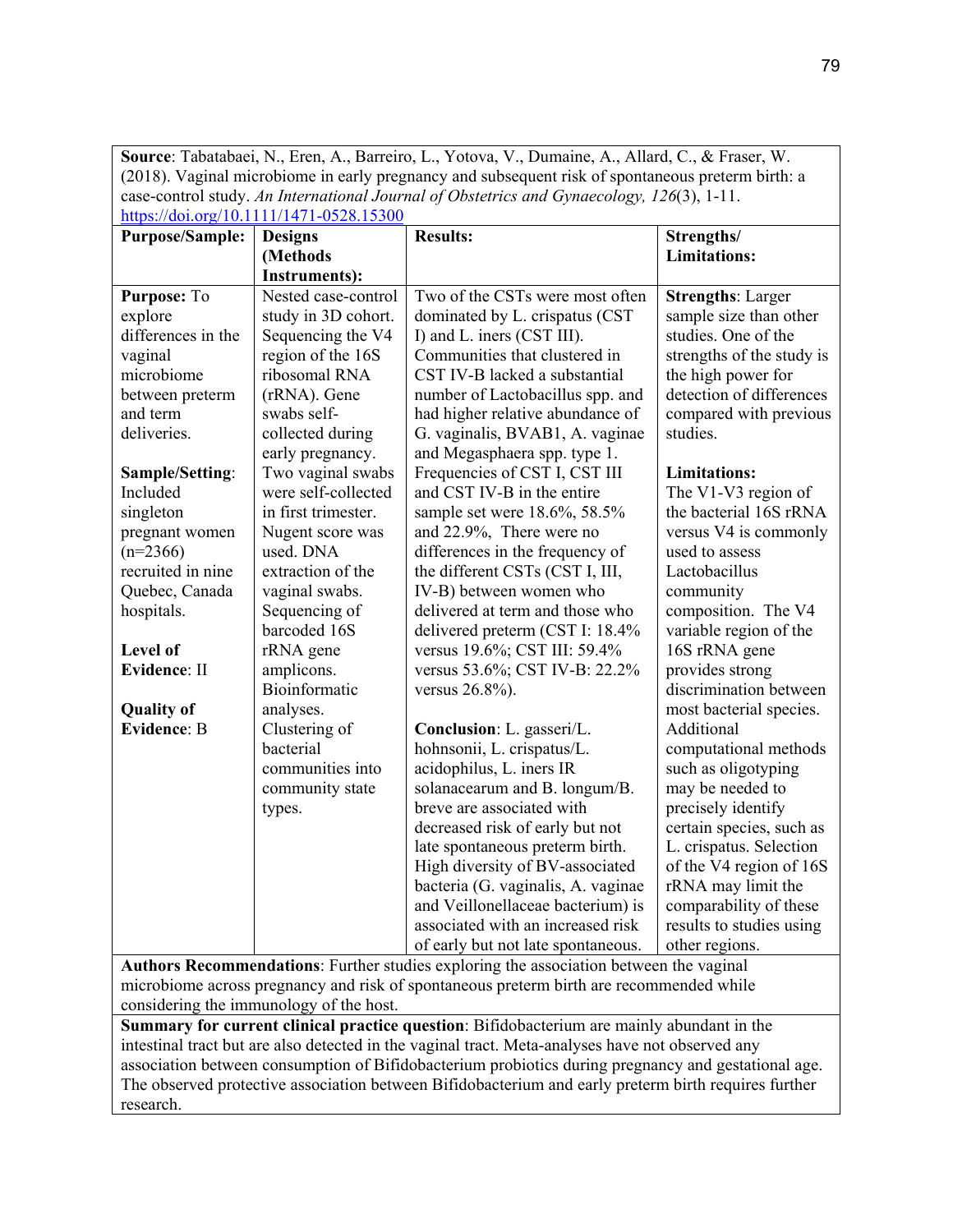**Source:** Verstraelen, H., Verhelst, R., Claeys, G., DeBacker, E., Temmerman, M. & Vaneechouette, M. (2009). Longitudinal analysis of the vaginal microflora in pregnancy suggests that L. crispatus promotes the stability of the normal vaginal microflora and that L. gasseri and/or L. iners are more conducive to the occurrence of abnormal vaginal microflora. *BMC Microbiology, 9*(116), 1-10. doi:10.1186/1471-2180-9-116

| 001.10.1100/17/1-2100-7-110<br>Purpose/ | Design               | <b>Results:</b>                                | Strengths/           |
|-----------------------------------------|----------------------|------------------------------------------------|----------------------|
| Sample:                                 | (Methods/            |                                                | <b>Limitations:</b>  |
|                                         | <b>Instruments):</b> |                                                |                      |
| Purpose: To                             | Prospective          | Based on Gram stain, 77 women had normal       | <b>Strengths: As</b> |
| determine to                            | cohort study. A      | or Lactobacillus-dominated vaginal             | the study was        |
| what extent                             | cotton-tipped        | microflora (VMF) during the first trimester,   | confined to          |
| individual                              | wooden vaginal       | of which 18 had grade Ia (L. crispatus cell    | genotypic            |
| differences in                          | swab was rolled      | morphotypes) VMF (23.4%), 16 grade Iab         | characterization     |
| vaginal                                 | against the lateral  | (L. crispatus and other Lactobacillus cell     | of the               |
| lactobacillus                           | vaginal walls, the   | morphotypes) VMF (20.8%), and 43 grade         | microflora, it       |
| community                               | air-dried vaginal    | Ib (non-L. crispatus cell morphotypes) VMF     | remained to be       |
| composition                             | smear was then       | (55.8%). Thirteen women with normal VMF        | determined           |
| determine the                           | Gram-stained. A      | at baseline, converted in the second or third  | which                |
| stability of                            | second, sterile      | trimester (16.9%) to abnormal VMF defined      | phenotypic           |
| microflora.                             | cotton-tipped        | as VMF dominated by non-Lactobacillus          | attributes of the    |
|                                         | wooden swab          | bacteria. Compared to grade Ia and grade Iab   | different            |
| Sample/Setting:                         | was rolled against   | VMF, grade Ib VMF were 10 times ( $RR =$       | Lactobacillus        |
| 100 women.                              | the lateral vaginal  | 9.49, 95% CI $1.30 - 69.40$ more likely to     | species explain      |
| Outpatient                              | walls and placed     | convert from $= 0.009$ ). This was explained   | the observed         |
| obstetric clinic                        | in a sterile         | by the observation that normal VMF             | associations.        |
| of the Ghent                            | polypropylene        | comprising L. gasseri/iners incurred a ten-    |                      |
| University                              | tube for transport.  | fold increased risk of conversion to abnormal  | <b>Limitations:</b>  |
| Hospital.                               | A third swab was     | VMF relative to non-L. gasseri/iners VMF       | Sample size          |
| Belgium.                                | obtained in a        | (RR 10.41, 95% CI 1.39–78.12, $p = 0.008$ ),   | was small. The       |
|                                         | similar manner       | whereas normal VMF comprising L.               | interval             |
| Level of                                | and placed into      | crispatus had a five-fold decreased risk of    | between              |
| Evidence: III                           | Amies transport      | conversion to abnormal VMF relative to         | subsequent           |
|                                         | medium for           | non-L. crispatus VMF (RR 0.20, 95% CI          | sampling             |
| <b>Quality of</b>                       | anaerobic culture.   | $0.05-0.89$ , $p = 0.04$ ).                    | occasions was        |
| <b>Evidence: B</b>                      | Gram-stained         |                                                | rather large         |
|                                         | vaginal smears       | <b>Conclusion:</b> The presence of different   | with an average      |
|                                         | were categorized     | Lactobacillus species within the normal        | of some 3            |
|                                         | as grade I-IV.       | vaginal microflora is a major determinant to   | months interval      |
|                                         |                      | the stability of this microflora in pregnancy. | time.                |

**Author Recommendations**: These observations showed a vast disease burden associated with depleted lactobacilli and bacterial vaginosis. Half of women actually have a microflora characterized by the poorer colonizers and defenders L. gasseri and L. iners. It may be inferred that in a substantial proportion of women lactobacilli-driven antimicrobial defense of the lower female genital tract is actually less optimal than can be assumed by the mere presence of lactobacilli.

**Summary for current clinical practice question**: L. crispatus is associated with a particularly stable vaginal ecosystem. Microflora comprising L. jensenii elicits intermediate stability, while VMF comprising L. gasseri/L. iners is the least stable.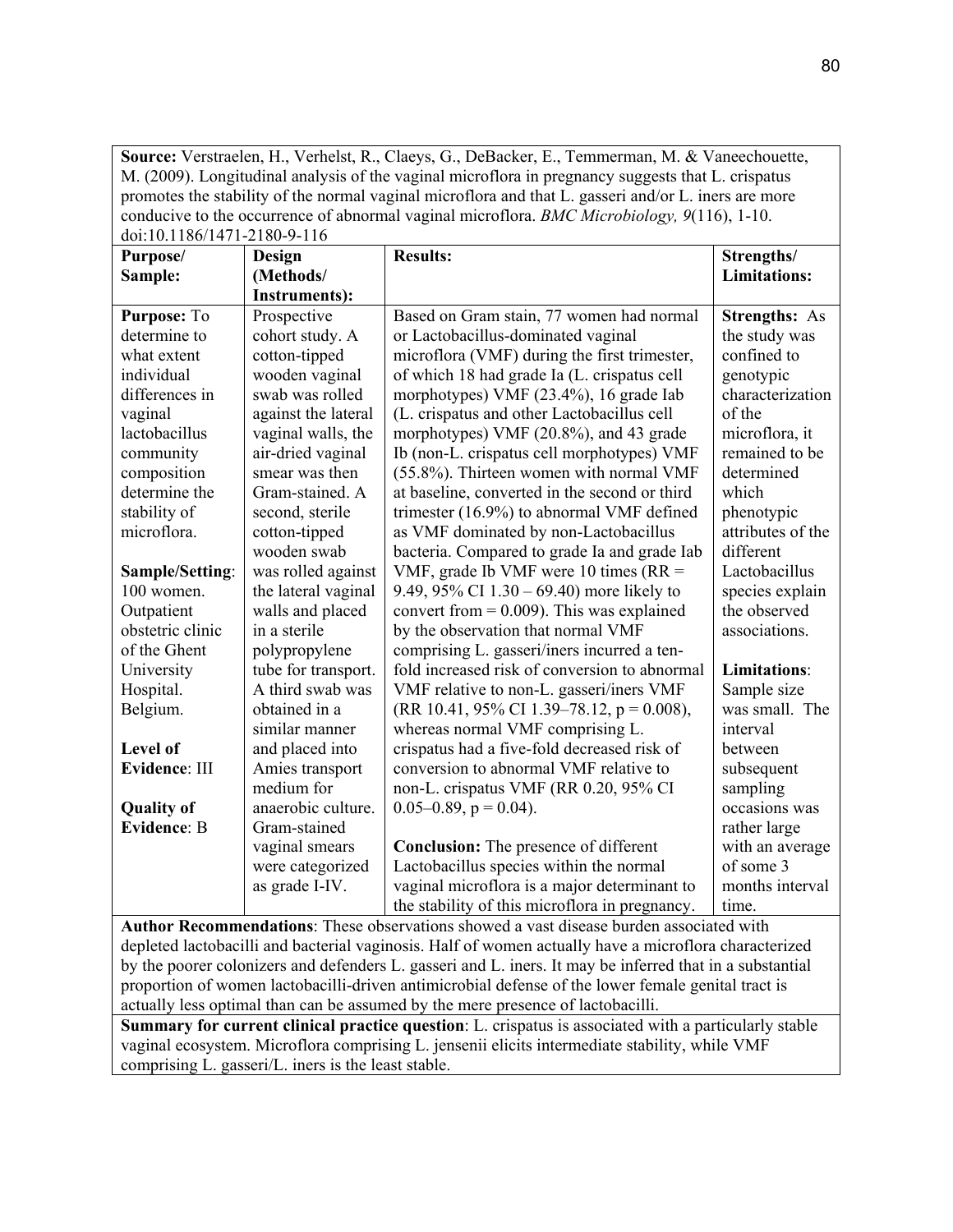**Source**: Walther-Antonio, M., Jeraldo, P., Miller, M., Yeoman, C., Nelson, K., Wilson, B., White, G., Chia, W., & Creedon, D. (2014). Pregnancy's stronghold on the vaginal microbiome. *PLOS ONE, 9*(6), 1-10.

| Purpose/                  | Design                  | <b>Results:</b>                                                                                | Strengths/          |
|---------------------------|-------------------------|------------------------------------------------------------------------------------------------|---------------------|
| Sample:                   | (Methods/               |                                                                                                | <b>Limitations:</b> |
|                           | <b>Instruments):</b>    |                                                                                                |                     |
| Purpose: To assess        | Prospective cohort      | Two species dominated the microbial                                                            | <b>Strengths:</b>   |
| the vaginal               | study. Vaginal          | content (.1% representation) of                                                                | Some technical      |
| microbiome                | swabs were              | samples from the entire cohort. The                                                            | challenges were     |
| throughout full-term      | obtained from           | identified species were L.                                                                     | present in the      |
| uncomplicated             | twelve pregnant         | crispatus and L. iners. Among the 12                                                           | study, but          |
| pregnancy.                | women at 8-week         | patients there were 3 profiles                                                                 | important           |
|                           | intervals               | that could be distinguished. Eight of                                                          | conclusions         |
| Sample/Setting: 12        | throughout their        | the subjects showed                                                                            | could be            |
| subjects enrolled at      | uncomplicated           | a high prevalence (.90%) of L.                                                                 | inferred from       |
| the Obstetric             | pregnancies. Swabs      | crispatus throughout pregnancy.                                                                | the results.        |
| Division, Mayo            | were obtained from      | Two of the subjects showed a                                                                   |                     |
| Clinic, Rochester,        | the posterior fornix    | prevalence of L. iners $(92-61\%)$ ; and                                                       | <b>Limitations:</b> |
| MN. Caucasian and         | and cervix at 8-12,     | the remaining 2 subjects showed a                                                              | Small sample        |
| AA women.                 | $17-21$ , $27-31$ , and | transition in dominance after the first                                                        | size and            |
|                           | 36-38 weeks of          | trimester of gestation from L.                                                                 | homogeneous         |
| <b>Level of Evidence:</b> | gestation. The          | crispatus (70%) to L. iners $(52-57%)$ .                                                       | population.         |
| Ш                         | microbial               |                                                                                                | Larger number       |
|                           | community was           | <b>Conclusion:</b> Normal pregnancy is                                                         | of Caucasian        |
| <b>Quality of</b>         | profiled using          | characterized by a microbiome that                                                             | women were in       |
| <b>Evidence: B</b>        | hypervariable tag       | has low diversity and high stability.                                                          | the study than      |
|                           | sequencing of the       | Lactobacillus species strongly                                                                 | AA women.           |
|                           | V3-V5 region of         | dominate the vaginal environment                                                               | Differences in      |
|                           | the 16S rRNA            | during pregnancy across the two                                                                | hypervariable       |
|                           | gene, producing         | studied ethnicities, observed                                                                  | 16S rRNA            |
|                           | approximately 8         | differences between the longitudinal                                                           | regions             |
|                           | million reads on the    | dynamics of the analyzed populations                                                           | amplified (V1-      |
|                           | Illumina MiSeq.         | may contribute to divergent risk for                                                           | V2 in Romero's      |
|                           | Principal               | pregnancy complications. This helps                                                            | dataset and V3-     |
|                           | component analysis      | establish a baseline for investigating                                                         | V5 in our study)    |
|                           | (PCA) was used.         | the role of the microbiome in                                                                  | and sequencing      |
|                           | Shannon's diversity     | complications of pregnancy such as                                                             | platforms used.     |
|                           | was used.               | preterm labor and preterm delivery.                                                            |                     |
|                           |                         | <b>Author Recommendations:</b> Examination of the microbial community dynamics using principal |                     |

**Author Recommendations**: Examination of the microbial community dynamics using principal coordinate analysis reveals that Caucasian women cluster by trimester towards a common attractor, suggesting that these subjects share a common microbiome dynamic. On the other hand, African American women cluster by subject and do not show a common attractor.

**Summary for current clinical practice question**: Speculation is made that these differences in microbial dynamics may underlie the increased risk of pregnancy complications in particular individuals in the African American population. Due to the multitude of other factors that may also vary across these two populations, it is difficult to isolate the cause. Further research is indicated.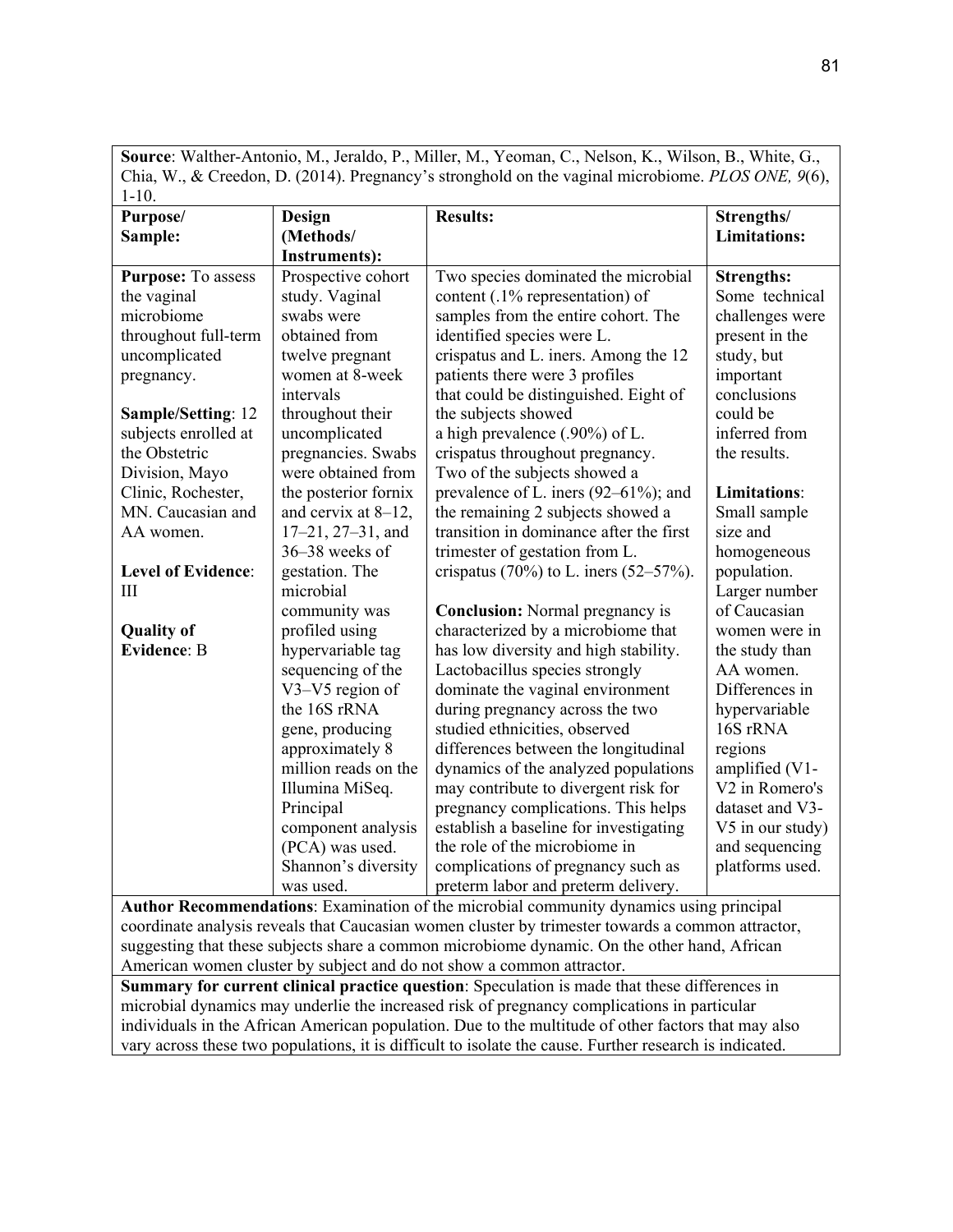**Source:** Wen, A., Srinivasan, U., Goldberg, D., Owen, J., Marrs, C., Misra, D., Wing, D., Ponnaluvi, S., Miles-Jay, A., Bucholz, B., Abbas, K. & Foxman, B. (2013). Selected vaginal bacteria and risk of preterm birth: An ecological perspective. *The Journal of Infectious Diseases, 209*, 1087-1094. doi://10.1093/infdis/jit632

| $\frac{1}{2}$<br>Purpose/                                                                      | Design               | <b>Results:</b>                                                                   | Strengths/               |
|------------------------------------------------------------------------------------------------|----------------------|-----------------------------------------------------------------------------------|--------------------------|
| Sample:                                                                                        | (Methods/            |                                                                                   | <b>Limitations:</b>      |
|                                                                                                | <b>Instruments):</b> |                                                                                   |                          |
| <b>Purpose:</b> The study                                                                      | Nested case          | African American participants had                                                 | <b>Strengths: This</b>   |
| examined the                                                                                   | control within a     | BMI that was significantly                                                        | study, consistent        |
| community ecology of                                                                           | prospective          | correlated                                                                        | with recent studies      |
| vaginal microbial                                                                              | study. Cervical      | with the microbial community.                                                     | on racial/ethnic         |
| samples taken from                                                                             | length               | Following subtraction of the effect                                               | groups and               |
| pregnant women with                                                                            | evaluation           | of all the constraining factors, the                                              | bacterial                |
| previous preterm birth                                                                         | between 16           | correlation ( $P = .005$ ) between                                                | communities,             |
| experience to                                                                                  | weeks 0 days to      | microbial community and birth                                                     | reiterates that          |
| investigate whether                                                                            | 21 weeks 6 days      | outcome persisted. An odds ratio                                                  | including diverse        |
| targeted pathogenic and                                                                        | gestation. Sterile   | (OR) analysis showed that the                                                     | populations of           |
| commensal bacteria are                                                                         | speculum             | presence of Mycoplasma                                                            | pregnant women           |
| related to risk of                                                                             | examination was      | significantly increases                                                           | is critical for          |
| preterm birth in the                                                                           | performed to         | the chance of preterm birth ( $OR =$                                              | understanding the        |
| current pregnancy.                                                                             | collect              | 5.70 [2.40, 14.4], $P < .001$ )                                                   | etiology of              |
|                                                                                                | vaginal fluid        | whereas BVAB3 drastically                                                         | infection-               |
| Sample/Setting: 374                                                                            | from the upper       | decreases the risk of preterm birth                                               | associated preterm       |
| pregnant women                                                                                 | one-third of the     | $(OR = 0.13$ [0.036, 0.38], $P \le 0.001$ ).                                      | birth, because the       |
| carrying a singleton                                                                           | vaginal              | Among Hispanic participants                                                       | microbial                |
| gestation and who had                                                                          | sidewalls            | results of the CCA II showed that                                                 | community                |
| at least one prior                                                                             | for pH and           | Mycoplasma is still strongly                                                      | exhibited strong         |
| spontaneous preterm                                                                            | Gram stain.          | correlated with preterm birth.                                                    | structural               |
| birth between 17- and                                                                          | <b>Bacterial DNA</b> | $(OR = 4.45 [1.69, 11.97], P < .01),$                                             | differences among        |
| 33-weeks' gestation.                                                                           | was extracted        | but the negative association with                                                 | racial/ethnic            |
| Obstetrical clinics,                                                                           | from the Gram        | BVAB3 was only marginally                                                         | groups.                  |
| Birmingham, Alabama.                                                                           | stain slides.        | significant, although the association                                             |                          |
|                                                                                                | Preamplification     | was in the same direction ( $OR =$                                                | <b>Limitations: They</b> |
| Level of Evidence: I                                                                           | with 8F1492R         | $0.19$ [0.0076,1.01], P = .068).                                                  | could only study         |
|                                                                                                | was used,            |                                                                                   | the association of       |
| <b>Quality of Evidence:</b>                                                                    | universal            | <b>Conclusion:</b> Vaginal bacterial                                              | specific bacteria        |
| A                                                                                              | bacterial primers    | community in the second trimester                                                 | and preterm birth.       |
|                                                                                                | based on 16S         | was correlated with birth outcome,                                                |                          |
|                                                                                                | rDNA was used.       | with the correlation being                                                        |                          |
|                                                                                                |                      | dependent upon the race/ethnicity                                                 |                          |
|                                                                                                |                      | of the mother.                                                                    |                          |
|                                                                                                |                      | Author Recommendations: The discovery of an apparent negative association between |                          |
| BVAB3 and PTB was unexpected and needs further evaluation. Its                                 |                      |                                                                                   |                          |
| effect in preterm birth had not been evaluated in published literature previous to this study. |                      |                                                                                   |                          |

**Summary for current clinical practice question**: Findings from this study affirm the necessity of considering women's race/ethnicity when evaluating the correlation between vaginal bacteria and preterm birth. The study also illustrates the importance of studying the vaginal microbiota from an ecological perspective and demonstrates the power of ecological community analysis to improve understanding of infectious disease.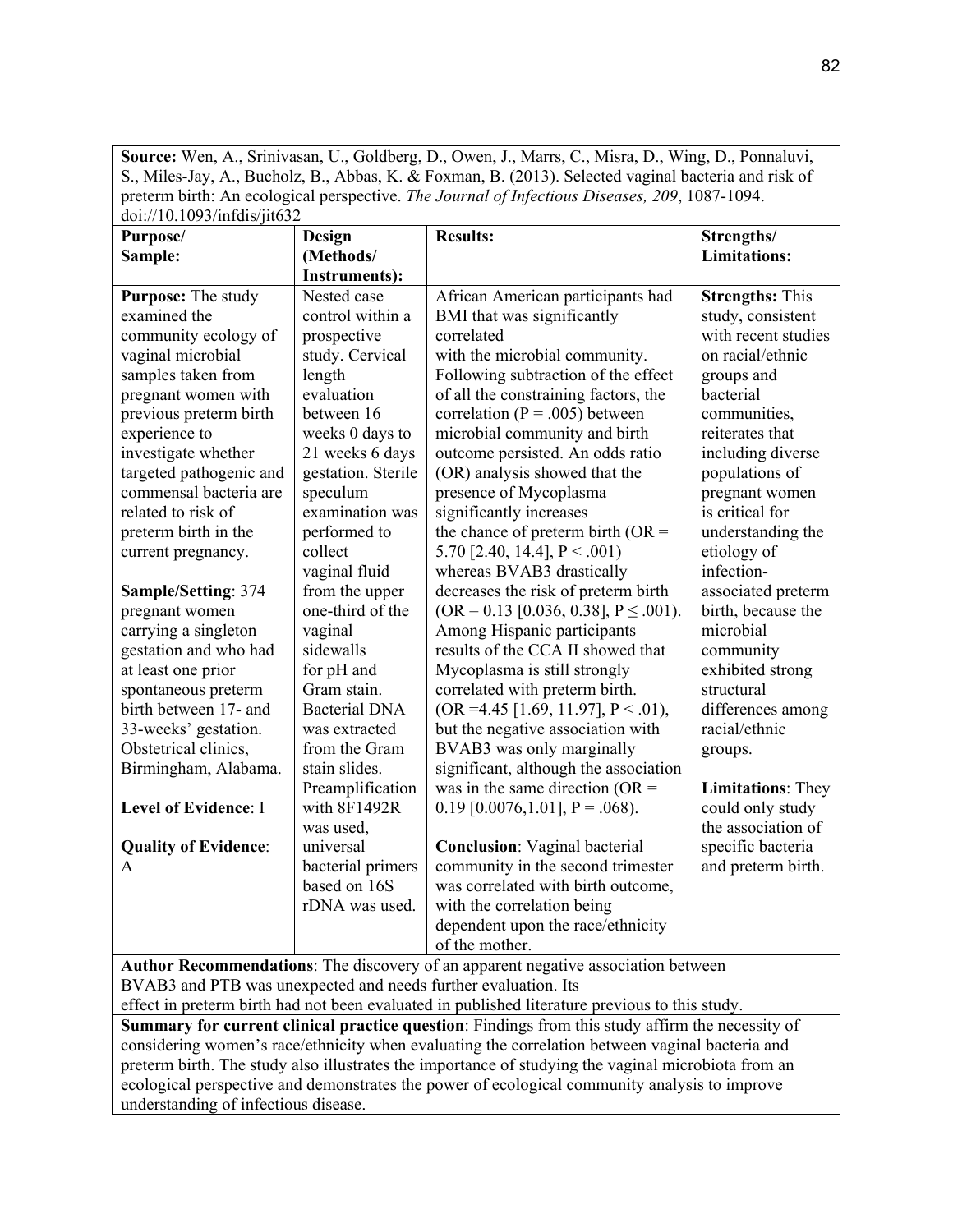| eukaryotic DNA virome and preterm birth. American Journal of Obstetrics & Gynecology, 189, e1- |                                  |                                                                                                                                                                                                                               |                               |  |  |  |
|------------------------------------------------------------------------------------------------|----------------------------------|-------------------------------------------------------------------------------------------------------------------------------------------------------------------------------------------------------------------------------|-------------------------------|--|--|--|
| e12. https://doi.org/10.1016/j.ajog.2018.04.048                                                |                                  |                                                                                                                                                                                                                               |                               |  |  |  |
| Purpose/                                                                                       | <b>Designs</b>                   | <b>Results:</b>                                                                                                                                                                                                               | Strengths/                    |  |  |  |
| Sample:                                                                                        | (Methods/                        |                                                                                                                                                                                                                               | <b>Limitations:</b>           |  |  |  |
|                                                                                                | <b>Instruments):</b>             |                                                                                                                                                                                                                               |                               |  |  |  |
| Purpose: To examine                                                                            | A nested case-                   | 24 patients delivered                                                                                                                                                                                                         | <b>Strengths:</b> The ability |  |  |  |
| associations between                                                                           | control study                    | preterm. Participants were                                                                                                                                                                                                    | to integrate bacterial        |  |  |  |
| vaginal community                                                                              | within a                         | predominantly African                                                                                                                                                                                                         | community                     |  |  |  |
| characteristics and                                                                            | prospective                      | American (65%). Six                                                                                                                                                                                                           | characteristics with          |  |  |  |
| preterm birth.                                                                                 | longitudinal                     | families of eukaryotic DNA                                                                                                                                                                                                    | viral community               |  |  |  |
|                                                                                                | cohort. Three                    | viruses were detected in the                                                                                                                                                                                                  | characteristics in the        |  |  |  |
| Sample/Setting: 60                                                                             | swabs of vaginal                 | vaginal samples. At least 1                                                                                                                                                                                                   | same pregnant patients.       |  |  |  |
| pregnant women                                                                                 | secretions were                  | virus was detected in 80% of                                                                                                                                                                                                  | Majority African              |  |  |  |
| receiving prenatal care                                                                        | taken from the                   | women. No specific virus or                                                                                                                                                                                                   | American population,          |  |  |  |
| at a single tertiary care                                                                      | posterior wall of                | group of viruses was                                                                                                                                                                                                          | allowing for analysis of      |  |  |  |
| center. Washington,                                                                            | the vaginal fornix               | associated with preterm                                                                                                                                                                                                       | the full cohort as well       |  |  |  |
| U.S.                                                                                           | at an outpatient                 | delivery. Higher viral                                                                                                                                                                                                        | as the subgroup of            |  |  |  |
|                                                                                                | service. Two of                  | richness was significantly                                                                                                                                                                                                    | African American              |  |  |  |
| <b>Level of Evidence: III</b>                                                                  | the swabs were                   | associated with preterm                                                                                                                                                                                                       | patients.                     |  |  |  |
|                                                                                                | applied onto a                   | delivery in the full group                                                                                                                                                                                                    |                               |  |  |  |
| <b>Quality of Evidence:</b>                                                                    | slide for                        | and in the African American                                                                                                                                                                                                   | <b>Limitations: Fewest</b>    |  |  |  |
| A                                                                                              | determination of                 | subgroup ( $P = .0005$ and $P =$                                                                                                                                                                                              | number of swabs from          |  |  |  |
|                                                                                                | vaginal pH and                   | .0003, respectively). Having                                                                                                                                                                                                  | this time point. DNA          |  |  |  |
|                                                                                                | vaginal infection                | both high bacterial diversity                                                                                                                                                                                                 | sequencing detects viral      |  |  |  |
|                                                                                                | status. The                      | and high viral diversity in                                                                                                                                                                                                   | genomes but does not          |  |  |  |
|                                                                                                | remaining vaginal                | the first trimester was                                                                                                                                                                                                       | distinguish viral             |  |  |  |
|                                                                                                | swab was covered,                | associated with the highest                                                                                                                                                                                                   | exposure from active          |  |  |  |
|                                                                                                | placed on ice, and               | risk for preterm birth.                                                                                                                                                                                                       | replication.                  |  |  |  |
|                                                                                                | used for bacterial               |                                                                                                                                                                                                                               |                               |  |  |  |
|                                                                                                | genomic DNA                      | <b>Conclusion:</b> Higher vaginal                                                                                                                                                                                             |                               |  |  |  |
|                                                                                                | extraction.                      | viral diversity is associated                                                                                                                                                                                                 |                               |  |  |  |
|                                                                                                | Cleanliness was                  | with preterm birth. Changes                                                                                                                                                                                                   |                               |  |  |  |
|                                                                                                | graded I-IV. The                 | in vaginal virome diversity                                                                                                                                                                                                   |                               |  |  |  |
|                                                                                                | use of ViroCap                   | appear similar to changes in                                                                                                                                                                                                  |                               |  |  |  |
|                                                                                                | targeted sequence.               | the vaginal bacterial                                                                                                                                                                                                         |                               |  |  |  |
|                                                                                                |                                  | microbiome over pregnancy.                                                                                                                                                                                                    |                               |  |  |  |
| $\mathbf{1}$<br><b>D</b>                                                                       | T <sub>1</sub><br>$\blacksquare$ | $21.212$ and $4.21$ and $2.21$ and $2.21$ and $2.21$ and $2.21$ and $2.21$ and $2.21$ and $2.21$ and $2.21$ and $2.21$ and $2.21$ and $2.21$ and $2.21$ and $2.21$ and $2.21$ and $2.21$ and $2.21$ and $2.21$ and $2.21$ and | $\sqrt{1}$<br>$\blacksquare$  |  |  |  |

**Source**: Wylie, K., Wylie, T., Cahill, A., Macones, G., Tuuli, M., & Stout, M. (2018). The vaginal

**Author Recommendations**: The study raises the possibility that the physiology driving the changes in the vaginal communities over pregnancy may impact both bacterial and viral communities similarly, a hypothesis that could be tested in future studies. The first trimester appears to have the highest magnitude of difference in viral diversity between term and preterm birth patients. The first trimester time point could be clinically useful to identify women at risk or not at risk for preterm birth and allow enough lead time to individualize surveillance and treatment plans.

**Summary for current clinical practice question**: The findings of this and other studies suggest the interplay between bacteria and eukaryotic DNA viruses is important. The interplay of bacterial and viral communities and maternal inflammation may be a mechanism by which preterm birth is triggered. These microbial community features may not be causal but instead be potential biomarkers of a common underlying physiology in women at risk for preterm birth